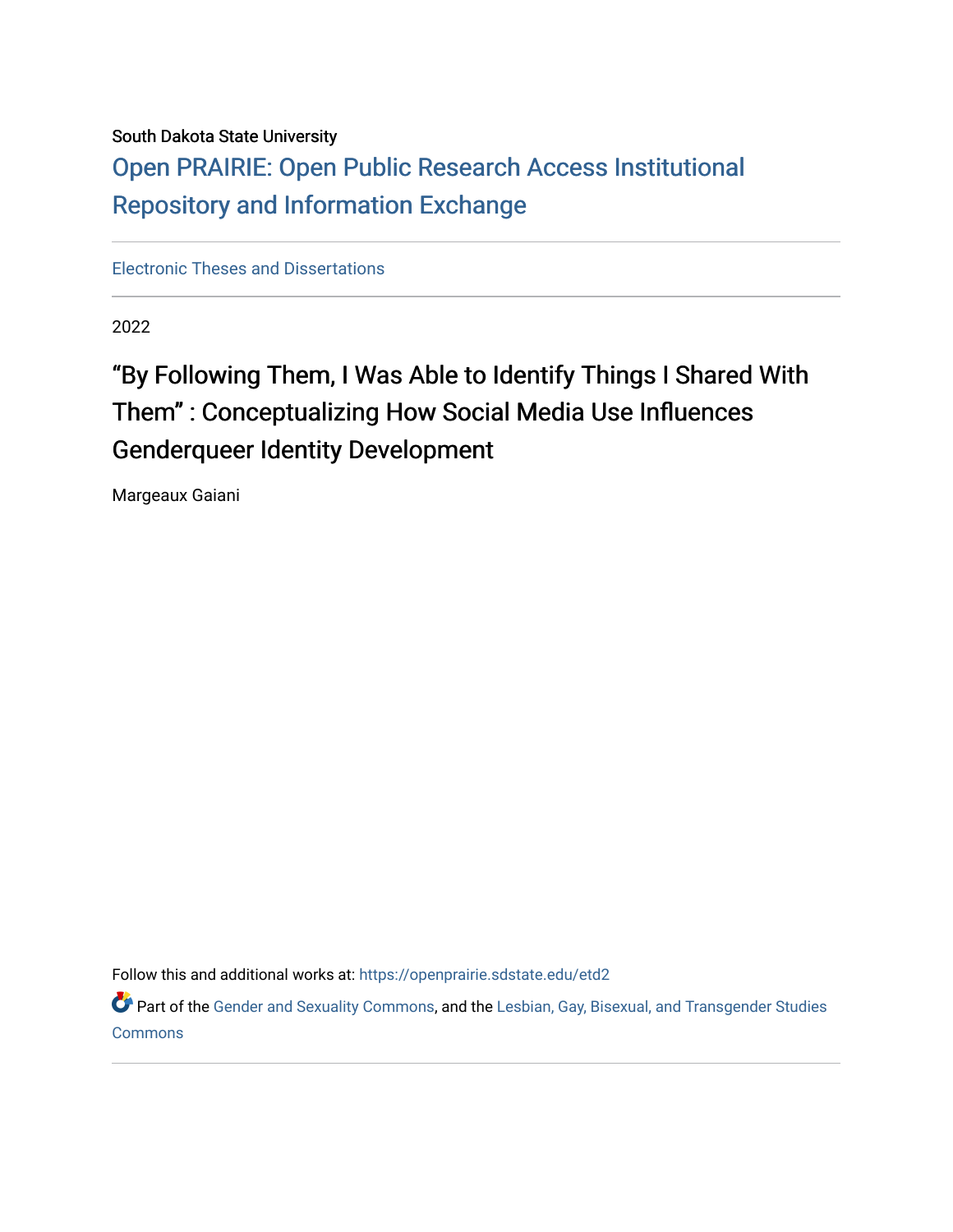# "BY FOLLOWING THEM, I WAS ABLE TO IDENTIFY THINGS I SHARED WITH THEM": CONCEPTUALIZING HOW SOCIAL MEDIA USE INFLUENCES GENDERQUEER IDENTITY DEVELOPMENT

BY

### MARGEAUX GAIANI

A thesis submitted in partial fulfillment of the requirements for the

Master of Arts

Major in Sociology

South Dakota State University

2022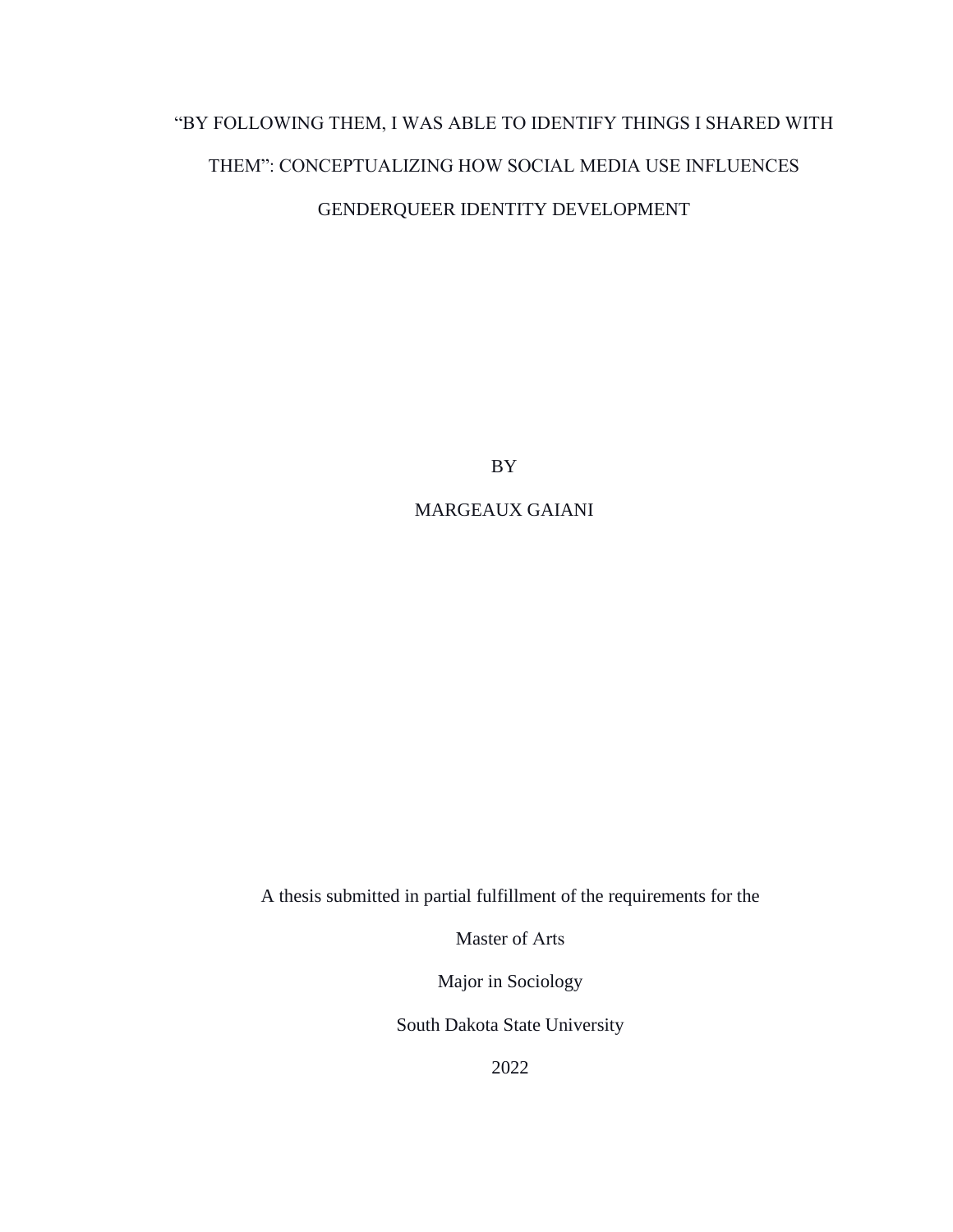# THESIS ACCEPTANCE PAGE

Margeaux Gaiani

This thesis is approved as a creditable and independent investigation by a candidate for the master's degree and is acceptable for meeting the thesis requirements for this degree. Acceptance of this does not imply that the conclusions reached by the candidate are necessarily the conclusions of the major department.

> Meredith Redlin Advisor

Date

Dr. Paul Markel Department Head

Date

Nicole Lounsbery, PhD Director, Graduate School

Date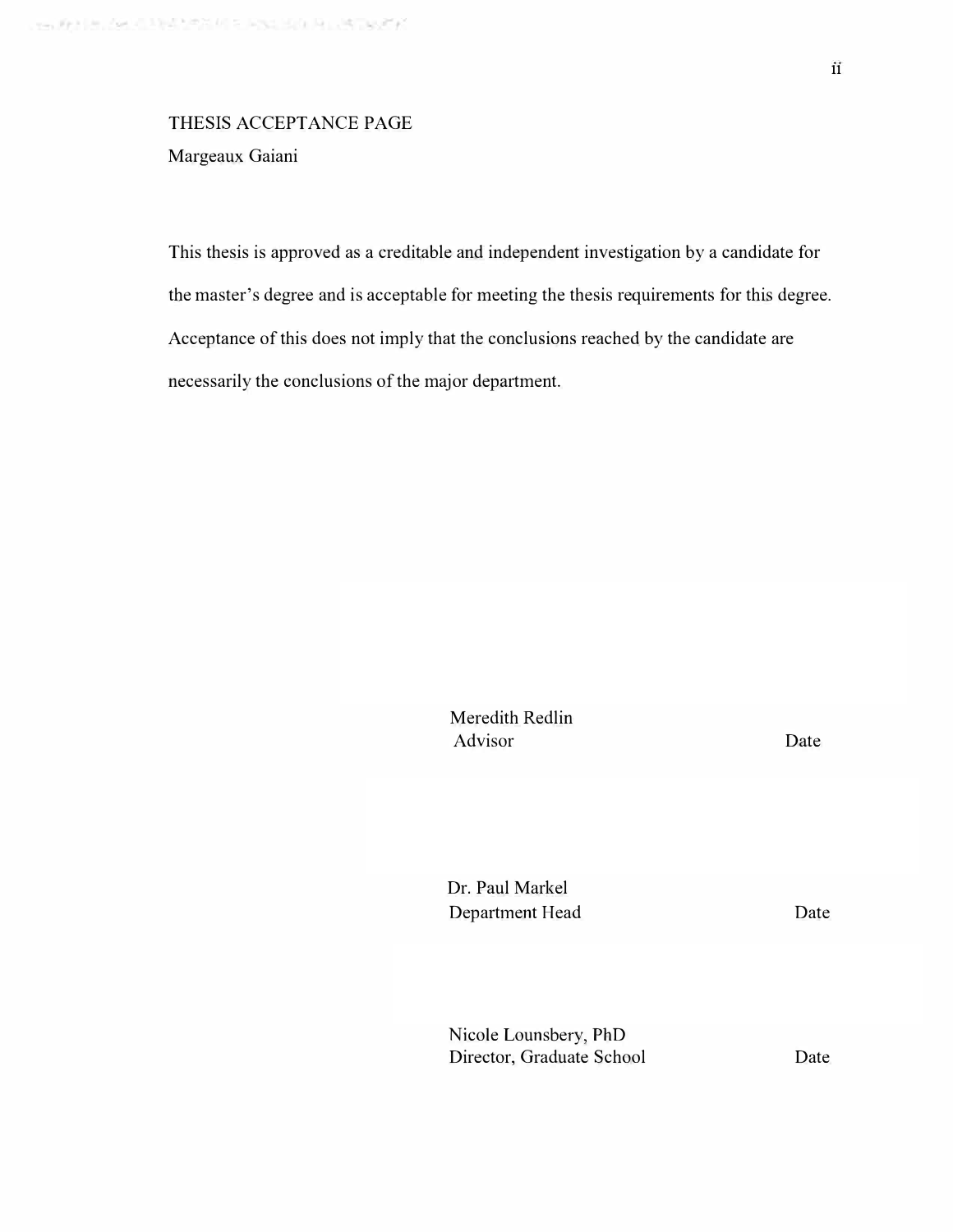For Meredith and Shea.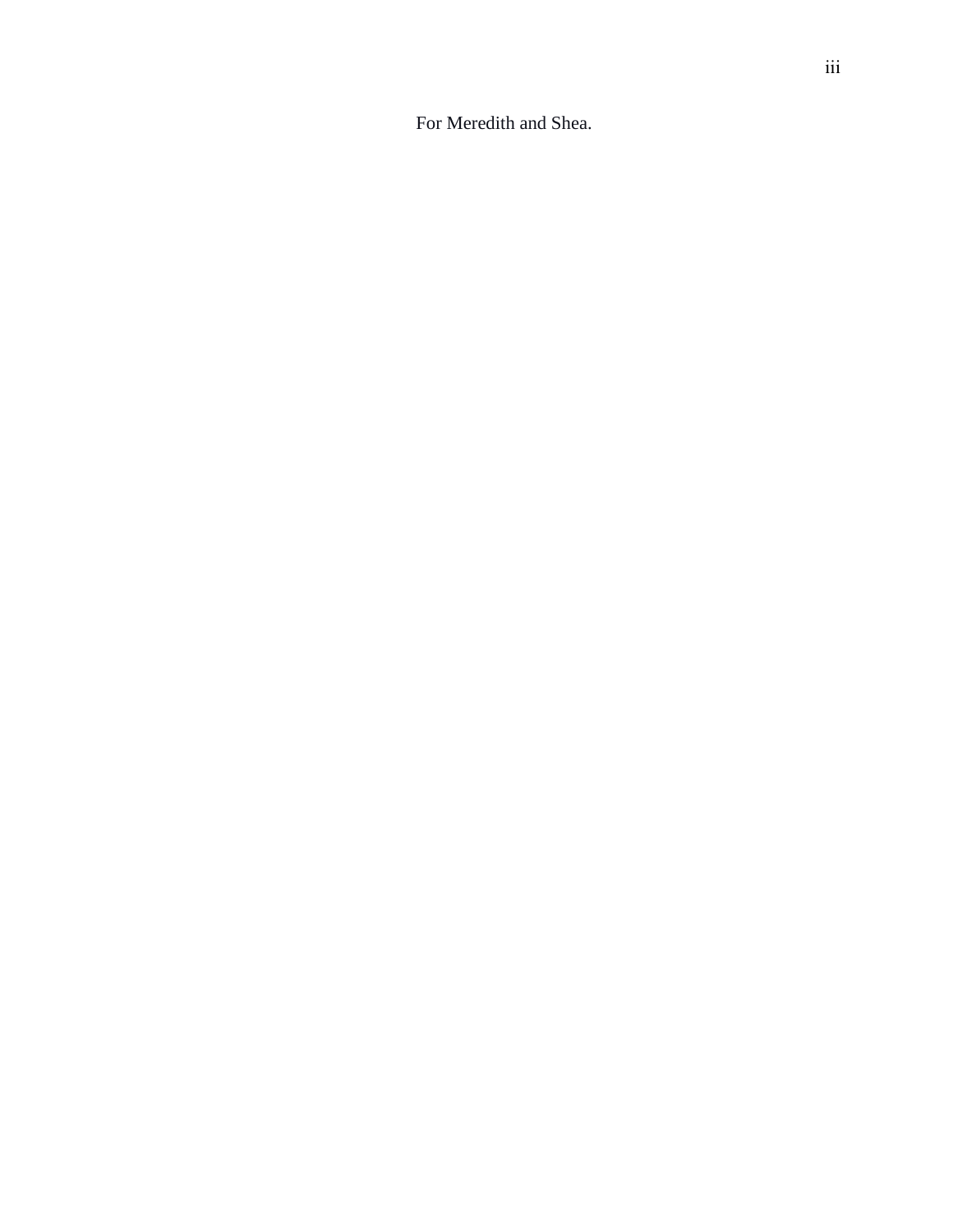### ACKNOWLEDGEMENTS

Thank you to faculty of the South Dakota State University Sociology Department for their unending support and encouragement while completing this thesis. My greatest thanks especially to my advisor, Dr. Meredith Redlin. Additionally, thank you to all participants in this study who volunteered their time for interviews. Without them entrusting their stories, struggles, and lived experiences to me, this thesis would not be possible.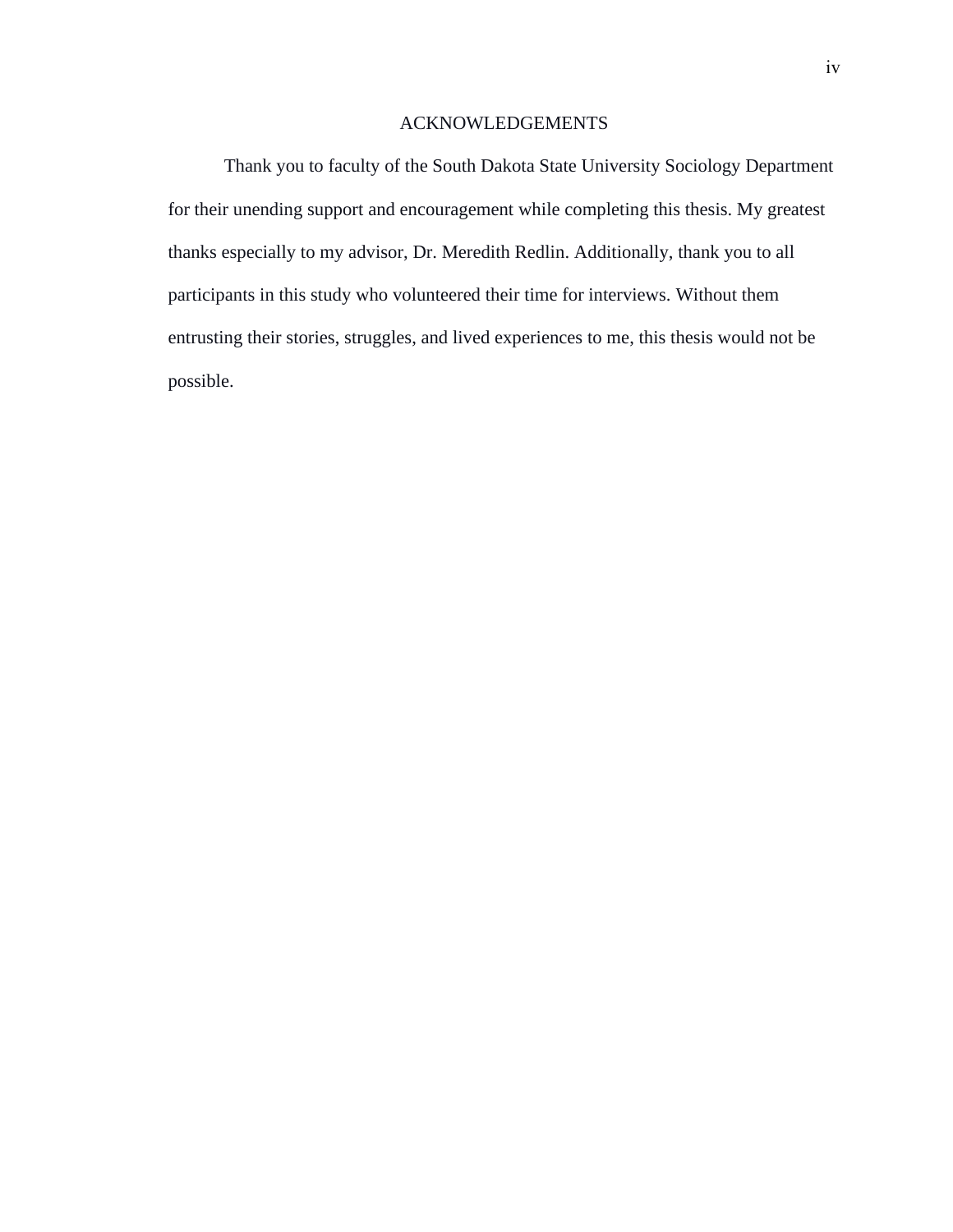## **CONTENTS**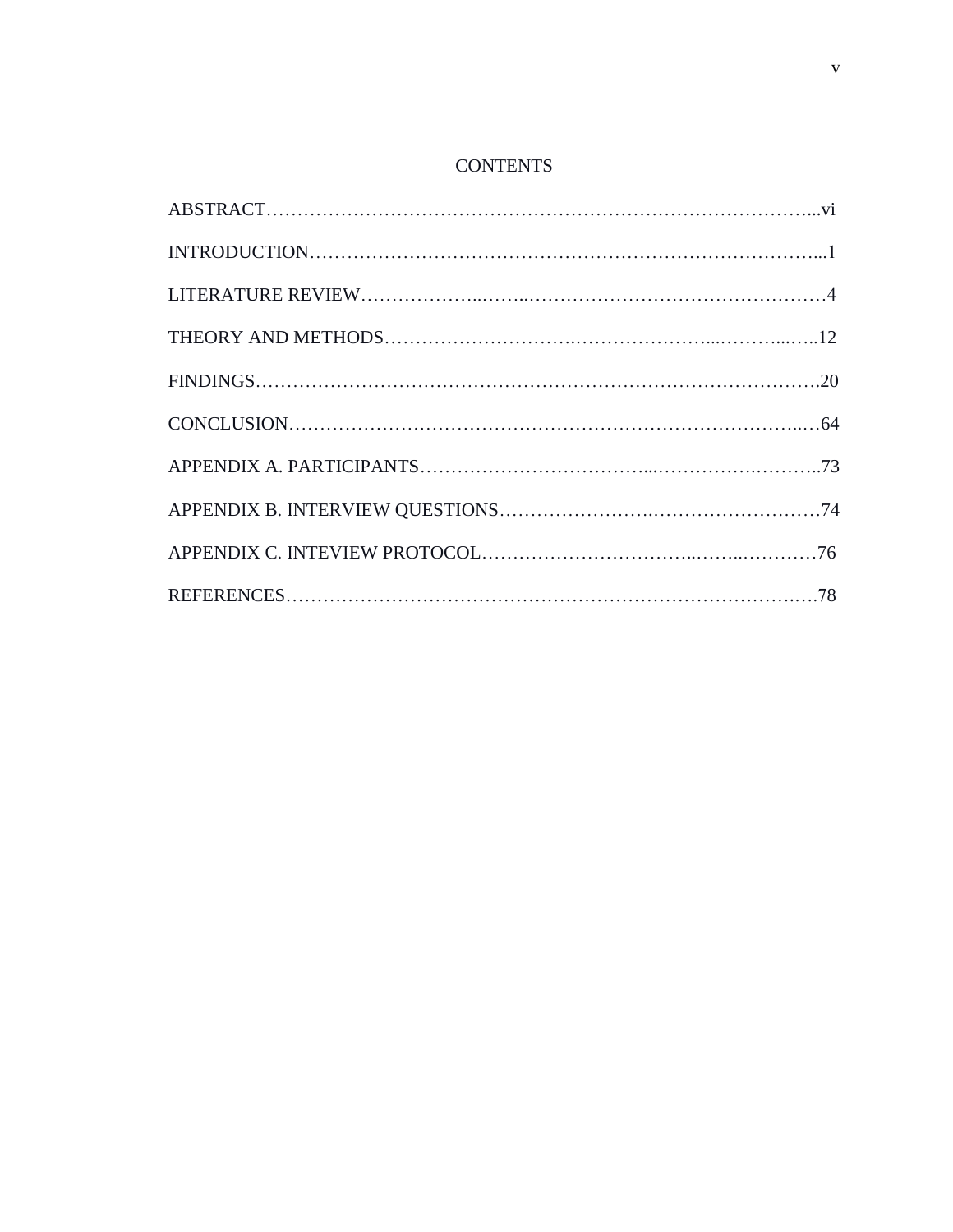### ABSTRACT

# "BY FOLLOWING THEM, I WAS ABLE TO IDENTIFY THINGS I SHARED WITH THEM": CONCEPTUALIZING HOW SOCIAL MEDIA USE INFLUENCES GENDERQUEER IDENTITY DEVELOPMENT

### MARGEAUX GAIANI

#### 2022

Among young genderqueer people, social media can be used as a tool for gender exploration, building support systems, and identity validation. However, literature on how these processes are linked together over time to curate a holistic sense of identity is limited. Using a grounded theory framework, this study seeks to construct a model explaining how gender identity development is linearly influenced by social media use among young genderqueer (transgender, non-binary, genderfluid, etc.) individuals. 20 indepth interviews were conducted with genderqueer participants ranging in age from 18- 26 years old. Participants were recruited through personal contact, referrals, and social media posts.

Findings indicate four major steps in identity development, all of which are influenced in varying degrees by social media use: 1. Realization, 2. Exploration, 3. Actualization, and 4. Solidification. The process of realization occurred in offline spaces for most participants, and exposure to genderqueer identities began to push participants to find more information on the subject. As participants began to explore their gender identity, they moved online, using social media to become familiar with queer identity nomenclature and seeking out genderqueer-specific content, usually given in first-hand accounts by other genderqueer people. Participants viewed this content reflexively and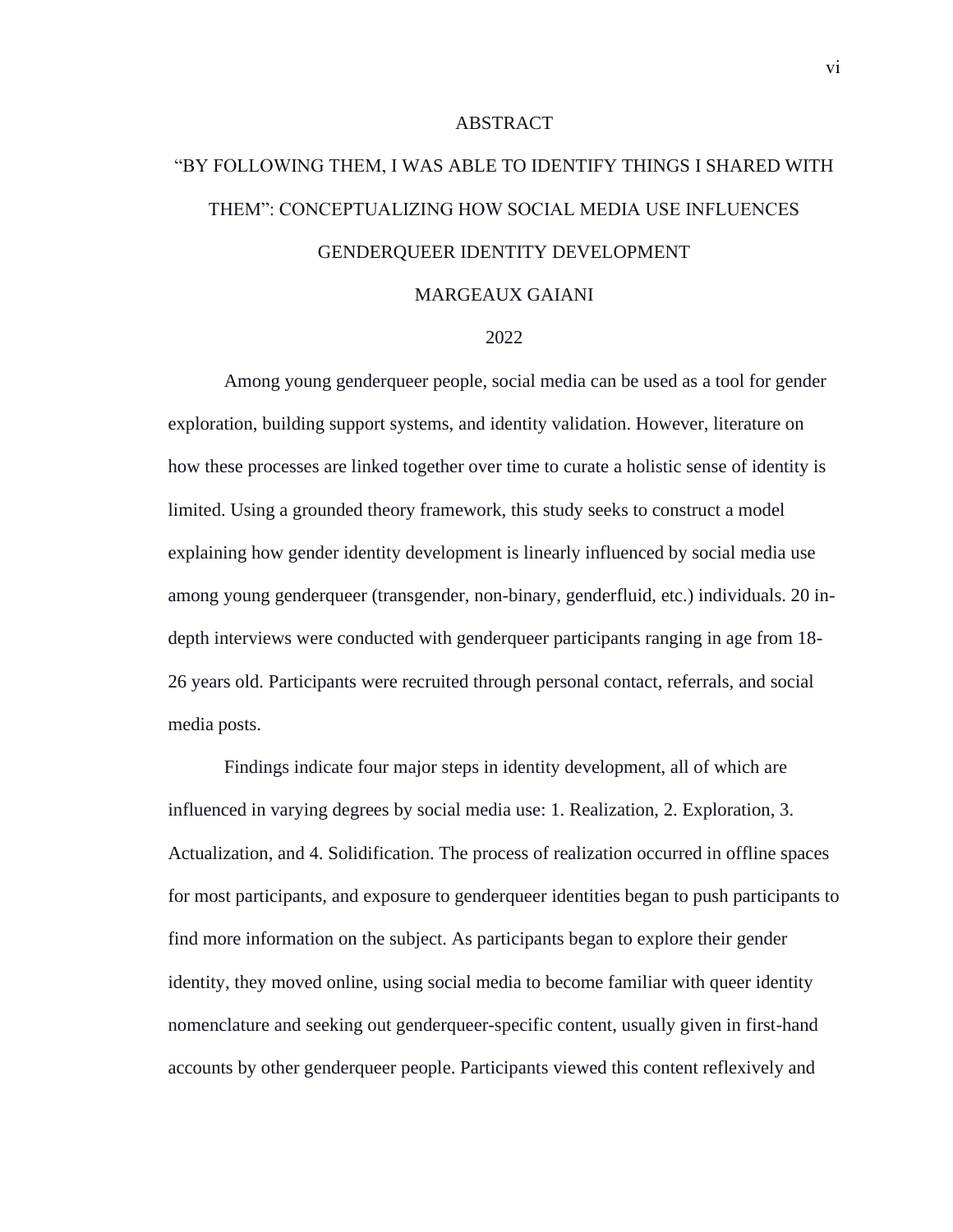used it to better understand their own gender identity. Once participants had internally worked through their identity, they began to externalize their queer gender identity to others in their life. Many participants expressed that they used social media posts to share personal information related to changing aspects of their gender identity with large audiences at this point in their development. Additionally, a high level of importance was placed on the ability to control and curate who gender identity-related content was visible to online, with the goal being to create safe and comfortable spaces to explore and express one's identity.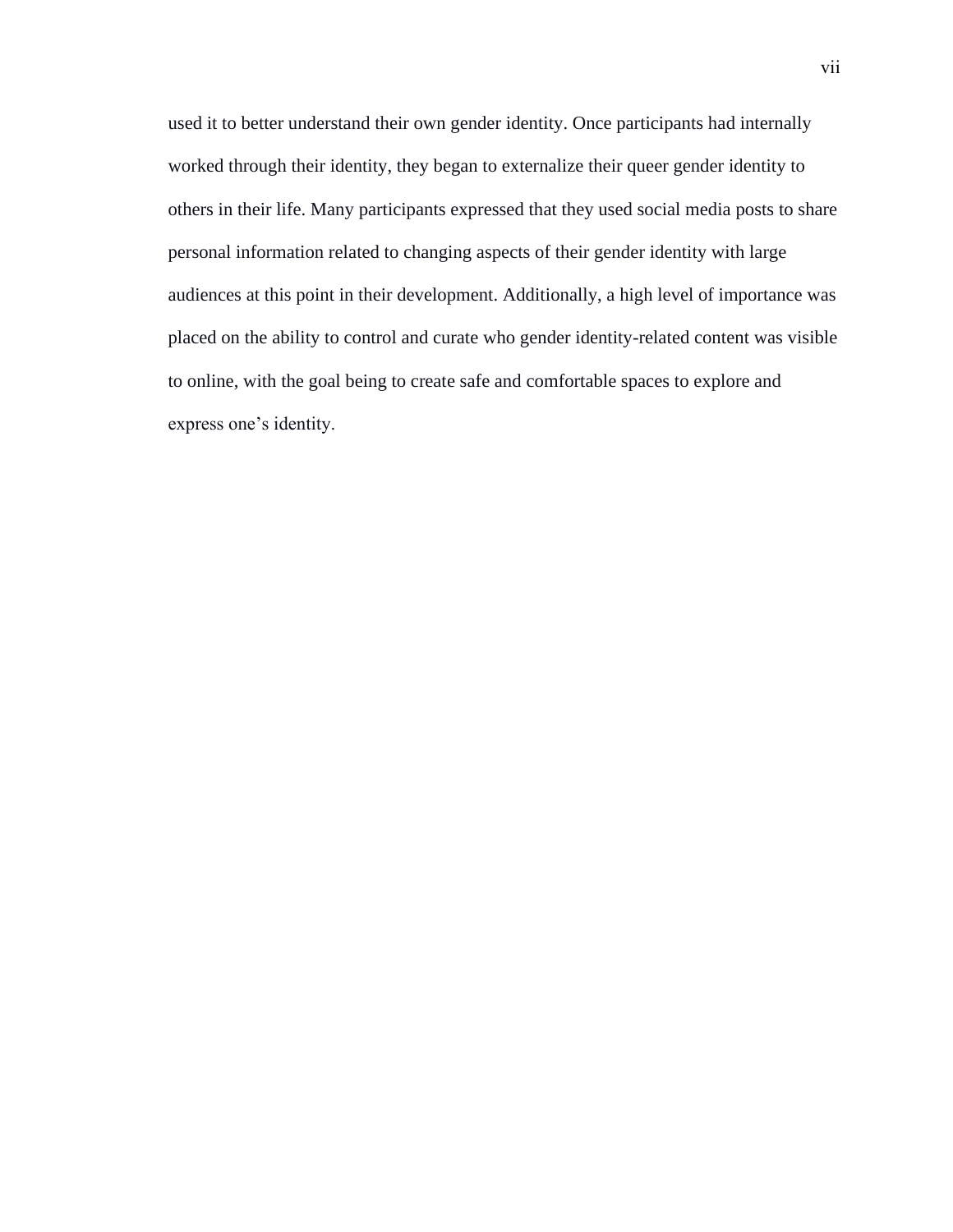### INTRODUCTION

Adolescence is the time in which individuals develop a strong sense of identity, and some of the most fundamental gains in identity are made during a period termed "emerging adulthood" that occurs from ages 18-to 25 (Arnett 2000). For young LGBTQIA+ people (hereafter referred to as queer), this period is crucial. A feeling of self-continuity, or "how an individual understands their sense of self as persisting from past to present and present to future" (Martin-Storey, Recchia, and Santo 2021:2075), is key to mental well-being and a sense of stability for this population, so much so that a higher sense of self-continuity was found to be a protective factor against young queer people experiencing heightened levels of victimization because of their gender nonconformity or sexuality (Martin-Storey et al. 2021). Furthermore, identifying with the queer community (and connecting with others in the community) has been recognized as a significant milestone in a young queer individual's identity development journey, and was also found to be a protective factor against negative outcomes related to gender and sexuality-based prejudices (Scroggs and Vennum 2021).

 For younger members of the queer community who don't identify as the gender they were assigned at birth, such as those who are transgender, non-binary, genderfluid, etc. (hereafter referred to using the umbrella term "genderqueer"), experiencing emerging adulthood and coming into one's identity can be tumultuous. For example, genderqueer youth might need access to specialized healthcare, such as hormone replacement therapy (HRT) and gender confirmation surgery, which, depending on location, socioeconomic status, and a host of other factors, might be difficult or impossible to access. Genderqueer individuals will sometimes use pronouns or a name that differs from that which they were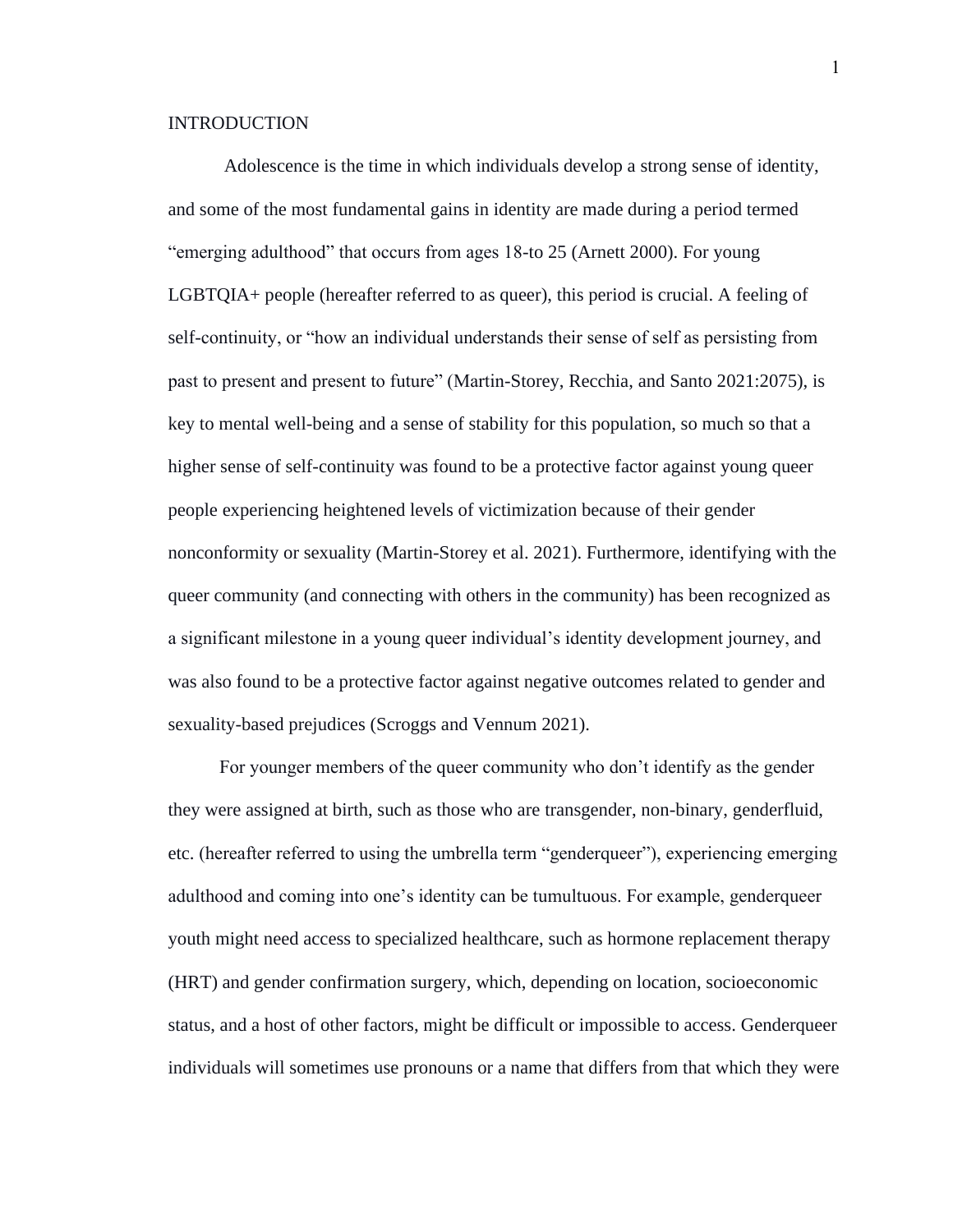assigned at birth and must deal with negotiating these changes in all realms of their public and private lives, as well as the legalities of this change. Genderqueer youth face disproportionately high rates of depression, suicidality, violence, trauma, and substance use compared to their cisgender peers (Newcomb et al. 2020).

 However, for queer and genderqueer youth, accessing and using social media has been found to be instrumental during this period for gaining knowledge, feeling a sense of autonomy, and creating affirming spaces (Bates, Hobman, and Bell 2020; Hanckel et al. 2020; Kitzie 2019). As digital spaces provide genderqueer individuals with multifaceted venues of identity curation and production, they can also provide young genderqueer people with access and connectivity to resources, support, and community when facing issues specific to being genderqueer in a cisgender, heteronormative world (DeHaan et al. 2012).

 With this in mind, current literature examining the relationship between genderqueer identity development and social media use has yet to construct a framework seeking to understand how genderqueer identity development is influenced over time by social media use. Understanding the nuances of this development and how it is affected by interfacing with digital spaces is important, as now is a pivotal moment socially for conceptualizing how young genderqueer people are developing their identities in a modern world, and the subsequent impact on their health, well-being, and outlook. The goal of this study, therefore, is to use grounded theory methods to develop a paradigm explaining the various ways in which social media use influences genderqueer identity development.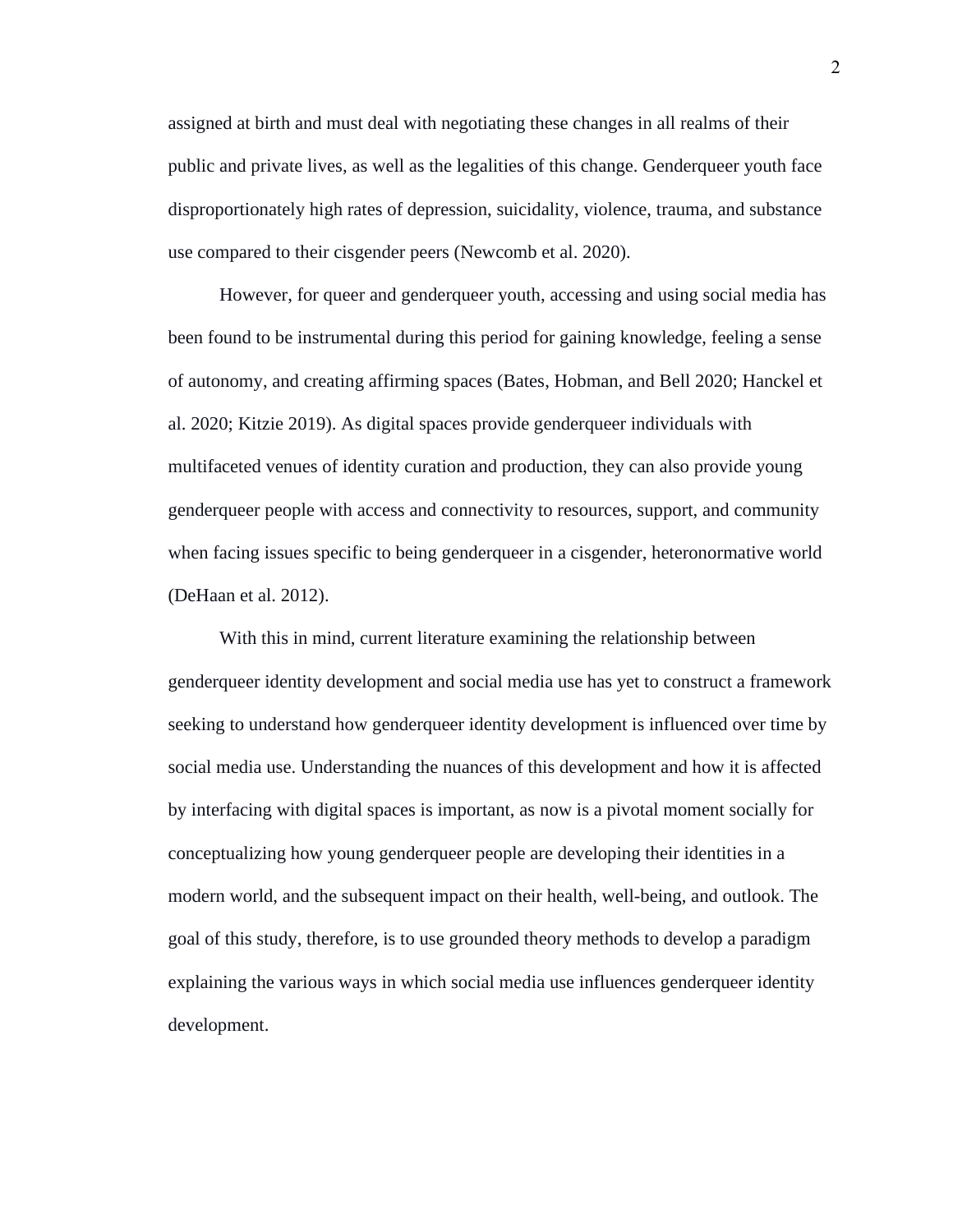This study will review the current relative literature on the topic of identity production and social media use. Then, the theory used to shape data collection and analysis will be covered, along with participant demographics and further methods of qualitative data assessment. The findings of the study will be explained in detail, presented following the structure of the linear grounded theory model created from collected data. Lastly, the implications of these results will be discussed, and limitations and potential avenues for future research will be considered.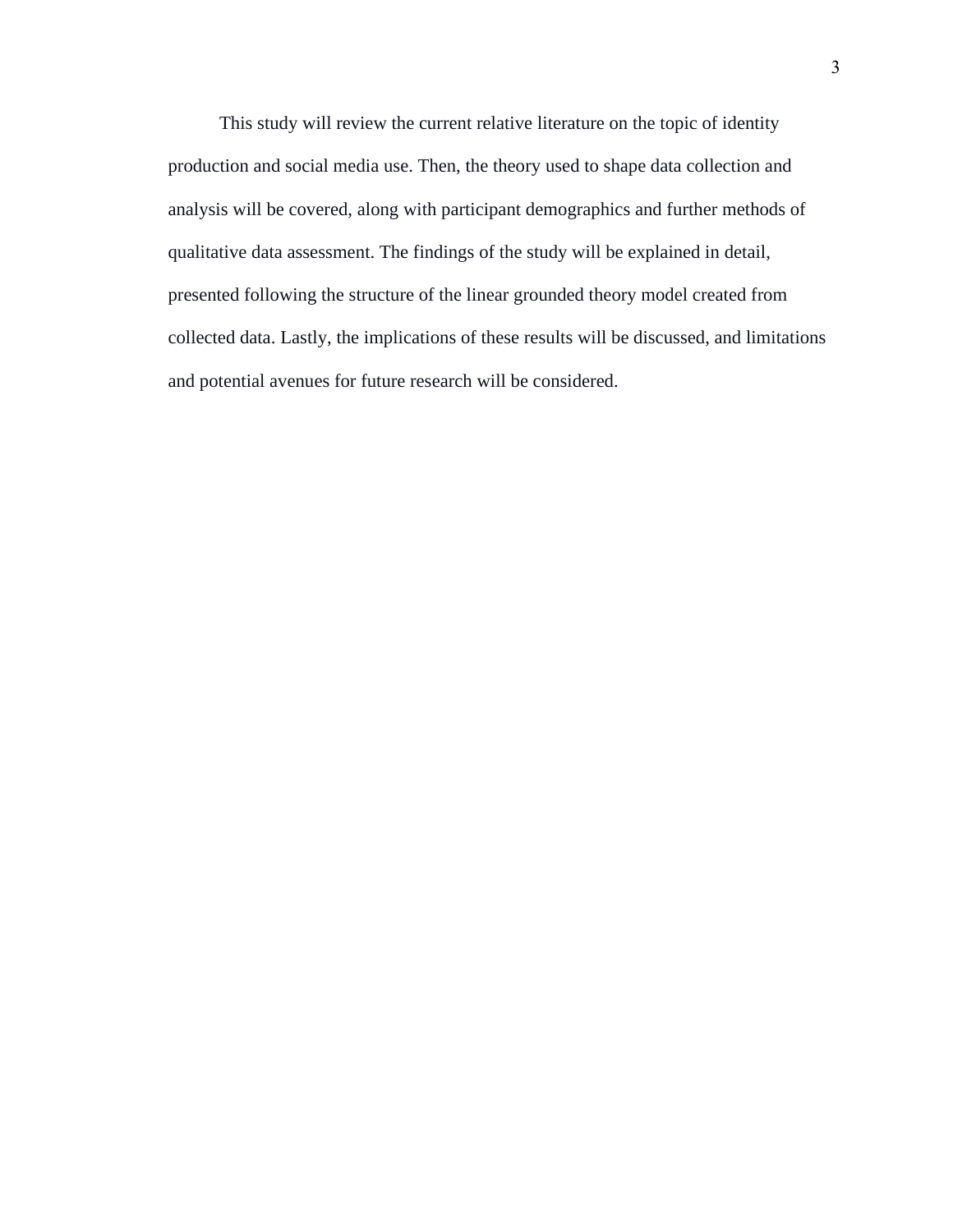### LITERATURE REVIEW

Current literature seeking to understand how social media influences gender identity development has found that young queer people not only frequently use social media, but also use multiple social media platforms (Hanckel et al. 2019). Bates et al. (2020) state that young queer people use social media daily; however, the level to which they openly presented their gender and sexuality online varied greatly from participant to participant. Specifically, some participants' level of "visibility" only went so far as "liking" posts that contained queer content. In comparison, other participants openly posted about their romantic relationships online (Bates et al. 2020).

Coming out online, and the subsequent "visibility" that comes along with being open about one's queer gender/sexuality, is a key part of young queer people's identity development process (Kitzie 2019; Marston 2019). Making one's queer identity visible on social media can be beneficial in that it can ease the overall "coming out" process and provides new and varied spaces to explore identity with a relatively high level of control (Marston 2019; Taylor, Falconer, and Snowdon 2014). Because of the fluid, intangible nature of social networking sites, they can be used as a "making space" for queer people to negotiate their identity through a "realm of online information and virtual communication" which is "perceived to provide endless (if not uncertain) knowledge and support" (Taylor et al. 2014:1149).

Additionally, social media was found to be utilized as an informational and educational resource (Fox and Ralston 2016; Kitzie 2019). Fox and Ralston (2016) found that queer people used social media to better understand their own gender and sexual identity through the labels and language of queer nomenclature they became exposed to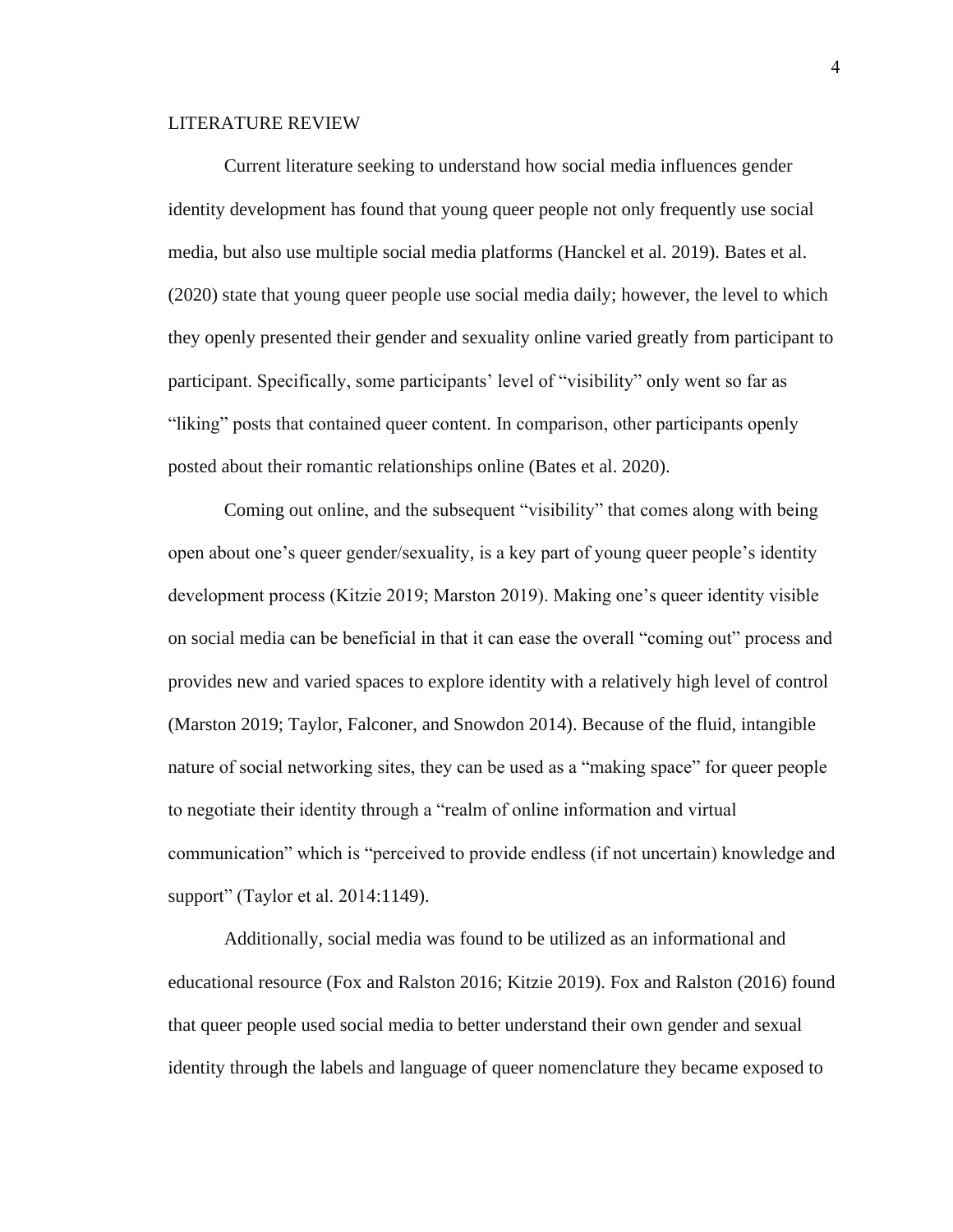through platforms like Tumblr. Geolocation services on social media and dating apps enabled queer individuals to make connections to local, in-person resources (queer college groups, sex therapists, HRT providers, etc.) and connect with other queer people in their area (Fox and Ralston 2016).

The complexities of information flow on social media also allowed queer users to build identity through more reflexive means than just the straightforward "seeking and finding" examples given above. Kitzie (2019) identified YouTube as a space in which queer users were able to reflexively assess their identity through interactions on videos they had posted. Kitzie (2019) explains that one of their participants created a YouTube channel to post videos about gender presentation. As other users began interacting with these videos (commenting on and critiquing the content), this participant began reassessing their own knowledge of gender identity and, eventually, how their gender had evolved over time (Kitzie 2019). These videos fulfilled "information needs" of other users and the participant in relation to their gender conceptualization (Kitzie 2019).

Information sharing and connectivity were also found to be an inherent part of using social media through methods of association, a "critical affordance" identified by Fox and Ralston (2016) and Kitzie (2019). The concept of "affordances" originates from Gibson (1979) and, within the scope of human-technology interaction, can be defined as the intricate relational framework that develops between technologies and users that "enables or constrains potential outcomes in a given context" (Evans et al. 2017; Kitzie 2019:1342). Affordances are used as a framework for much of the current literature on the relationship between queer identity development and social media use (Fox and Ralston 2016; Hanckel et al. 2019; Kitzie 2019). Hanckel et al. (2019) exemplified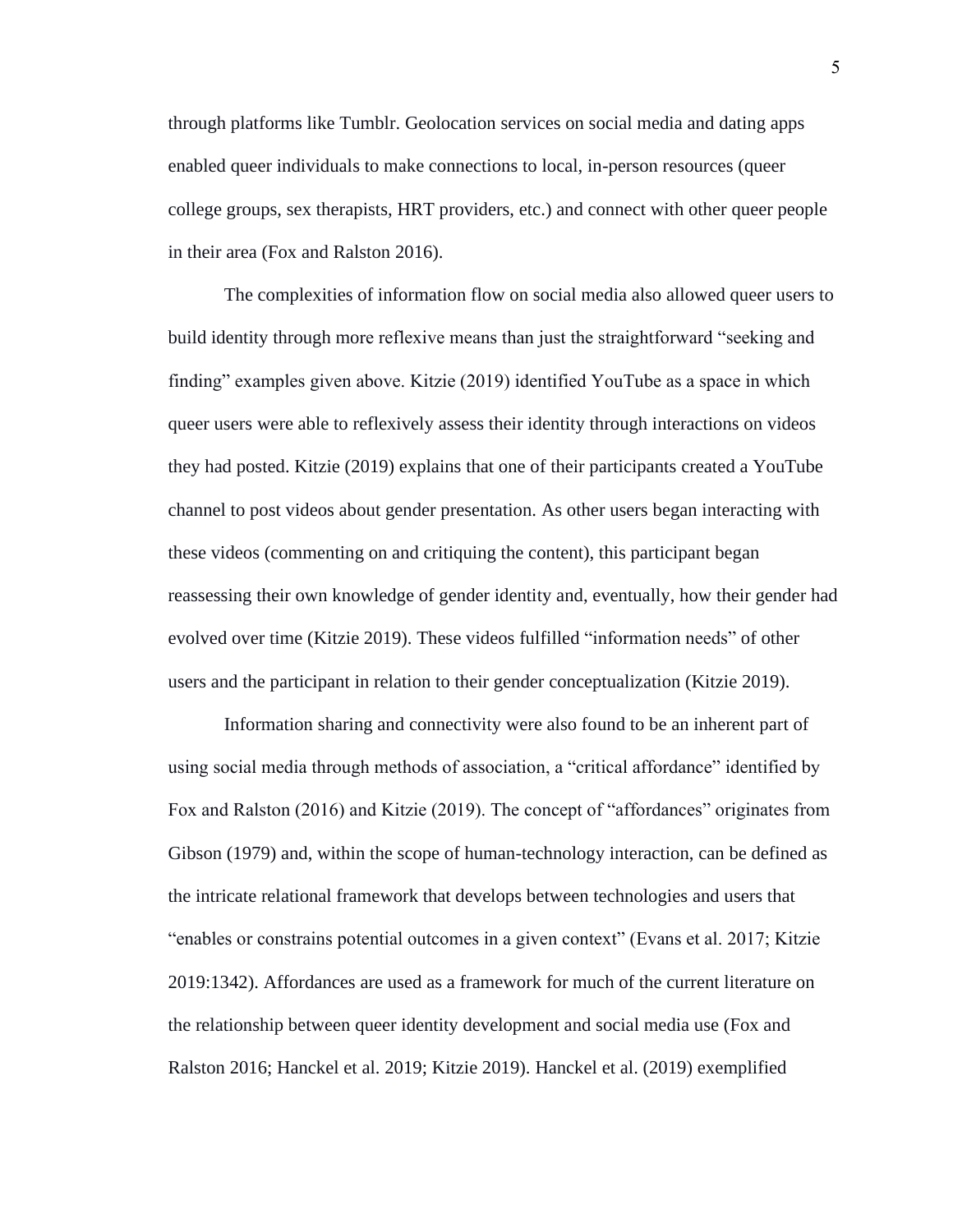affordances within the context of queer online interactions by contrasting a status update on Facebook with being active on a queer dating app like Grindr. Facebook affords users the ability to share a life update with a large network of friends and family, while using a queer dating app is more focused on interpersonal connections that could lead to relationships that are romantic, sexual, or platonic. Overall, the use of these platforms and the outcome of any given interaction is entirely dependent on context.

Association represented the way that information flowed between queer individuals, other users, and content in an online environment (Kitzie 2019). Common examples of association on social media are social connections like "friends" on Facebook and "followers" on Twitter, or social tagging, which is "the practice of labeling content in a way understood by other group members" (Kitzie 2019:1347). Both of these features allow users to seek, share, and evaluate information based on their personal preferences—an individual might go into the "transgender" tag on Tumblr, leading them to find more related tags and subsequently, more related information on transgender identities. Or they might follow a transgender person on Twitter, leading their algorithm to recommend more transgender people for them to follow (Kitzie 2019). In other words, association is the means through which an individual user's network becomes part of a single online network or community (Fox and Ralston 2016). This effectively makes their social ties and interests "known across one's social subdivisions", which then creates "broad visibility of their posts" (Fox and Ralston 2016:636).

The high degree of anonymity available to queer social media users (on some platforms) was often identified as a valuable tool in queer online identity development within affordance literature (Fox and Ralston 2016; Hanckel et al. 2019; Kitzie 2019).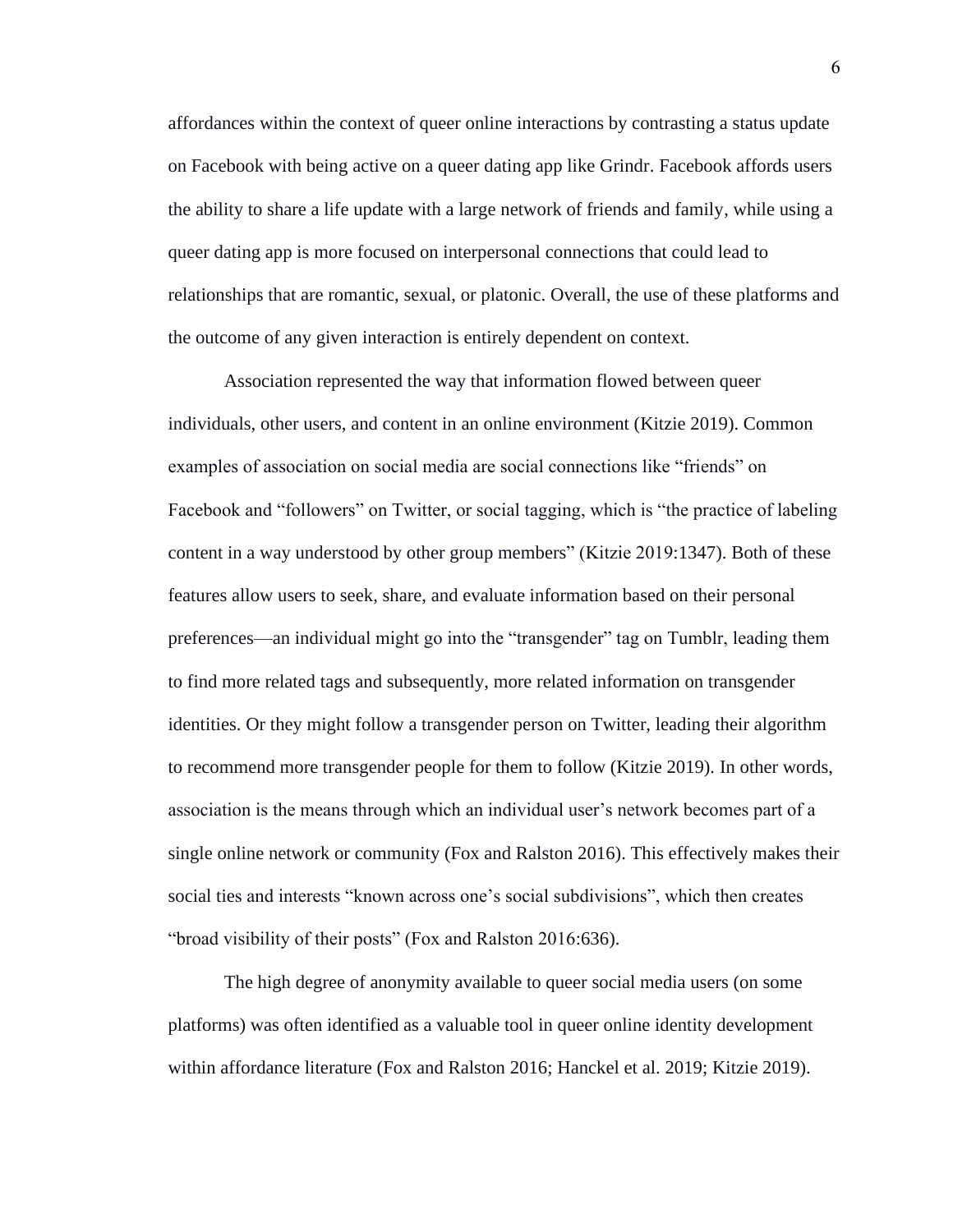Online spaces were frequently seen by queer people as "safe" spaces (or spaces that were relatively safer than offline spaces) to explore, alter, or restart the way they externally presented their identity to others and internally conceptualized their identity (Bates et al. 2020; Craig and McInroy 2014; Taylor et al. 2014). Some studies have found that queer people used the anonymous nature of online platforms to essentially "rehearse" being queer before they do so offline (Craig and McInroy 2014; Hiller and Harrison 2007). In contrast, Zhao, Grasmuck, and Martin (2008) found that anonymity in online spaces and methods of identity production connected to create what could be described as a "multifaceted relational structure" (Faraj and Azad 2012:254). Specifically referencing Facebook, Zhao et al. explained that "the combination of disembodiment and anonymity creates a technologically mediated environment in which a new mode of identity production emerges" (2008:1817).

Alternatively, studies have found that queer users on social media have ongoing anxieties about being "out" on social media, or rather, how "visible" their queerness is online (Hanckel et al. 2019; McConnell et al. 2017; Owens 2017). In the context of affordance theory, visibility is defined as "the amount of effort people must expend to locate information" (Treem and Leonardi 2013:150). The concept of visibility takes on an expanded meaning for queer people, as it denotes their ability to be open about their identity in ways that are not "normative", i.e., cisgender and heterosexual (Berlant and Warner 1998; Kitzie 2019). Craig and McInroy (2014) found that two ways in which queer users became visible on social media were either through direct means, such as posting or discussing their coming out narrative, or indirectly, through the openness of interests or their relationship status. Among queer users, choosing to be visible about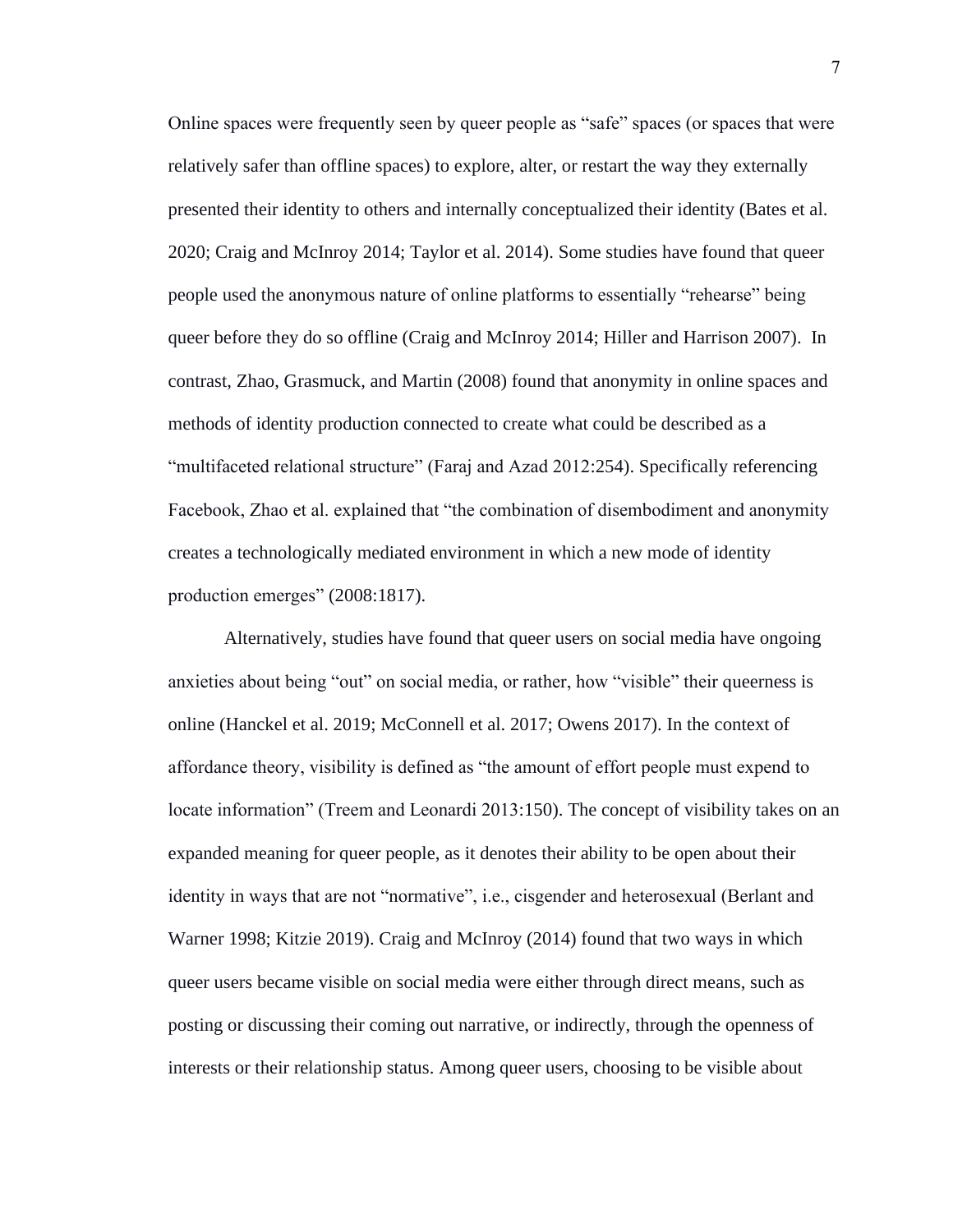one's queerness online required a critical assessment of the reactions and potential retaliations of those who would become knowledgeable about their identity (Craig and McInroy 2014).

Unintended disclosure of queer identity (or unintended visibility) on social media was a particular concern identified by queer people who are visible to certain people in their offline lives (friends, for example) and not visible to others (such as family members) (Owens 2017; Taylor et al 2014). This is frequently an issue queer people have when using more public platforms such as Facebook. Facebook is a platform typically connected to offline friends, family, and associates, meaning that even if one were to use a pseudonym on the platform, they could be identified by their friend list (Fox and Ralston 2016). Additionally, Facebook's user agreement requires a "real name" (boyd and Ellison 2008). Hanckel et al (2019) and Cho (2017) explain this then demands a "default publicness" from queer users, in which visible content is privileged and "design decisions make it possible to be outed by the machine" (Cho 2017:3191).

"Default publicness" or other features of social media that might lead to unintended disclosure/visibility of identity can cause context collapse. boyd defines context collapse as "the lack of spatial, social, and temporal boundaries" that "makes it difficult to maintain distinct social contexts" (2010:10). This lack of boundaries negatively impacts the perceived safety of online spaces for exploring and developing queer identities, as private information could potentially be shared on social media across boundaries that usually exist offline. (boyd 2010, Fox and Ralston 2016). Thus, platforms like Reddit and Tumblr that allow more user anonymity were perceived by queer people to be safer spaces for expressing their identity (Fox and Ralston 2019; Marston 2019).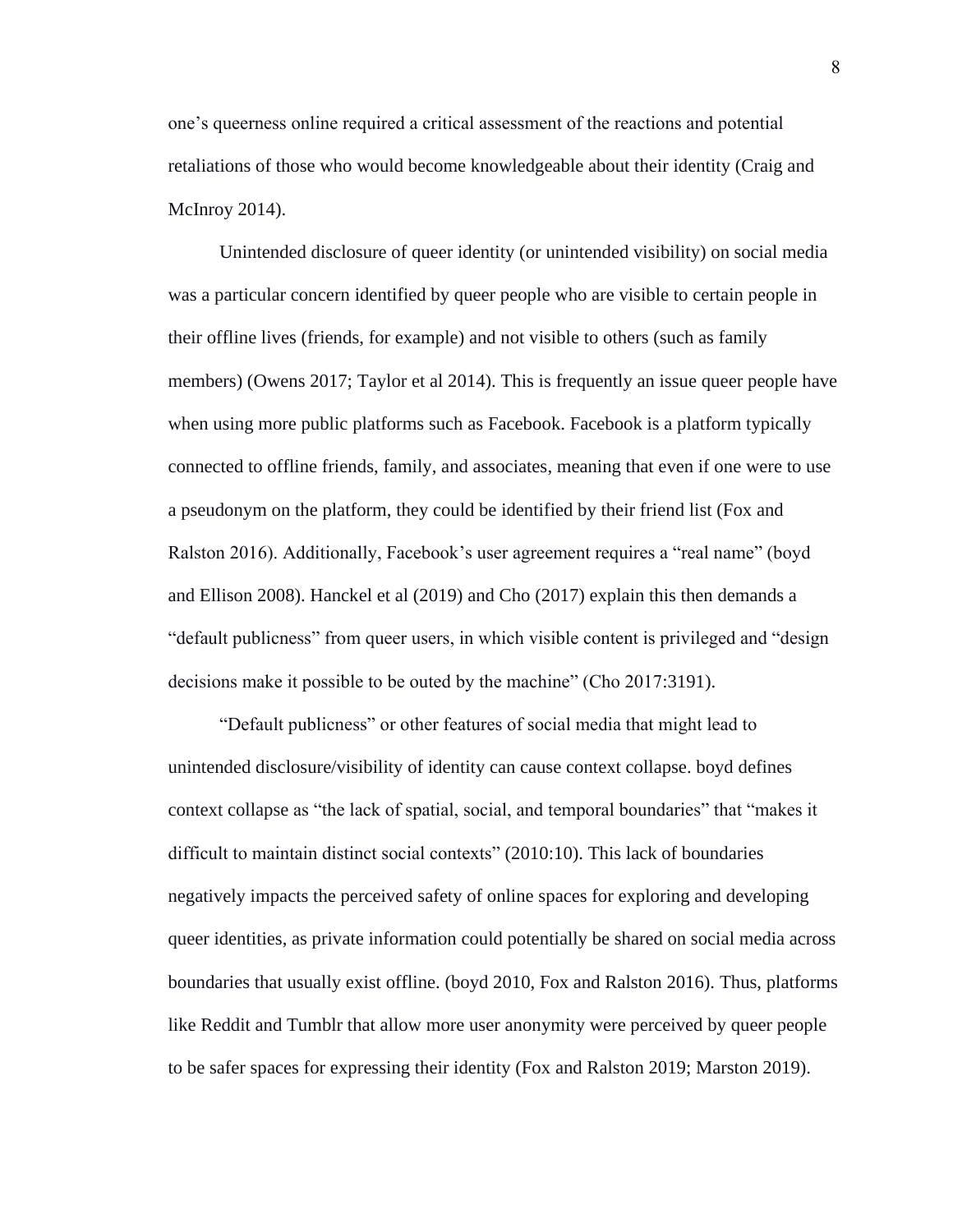These platforms not only allow for a higher level of user anonymity, but anonymity is inherent to the design of the platform. For example, Tumblr and Reddit both ask users for usernames instead of "real names" to connect to their accounts. Speaking on the perceived higher level of safety for queer identity exploration and expression on Tumblr, Marston explained that "unlike the person-like profiles of Facebook, sociability on Tumblr centers on shifting galleries of text, images, and video curated by obscured users" (2019:282).

Although visibility on social media was a frequent source of anxiety for queer people, online spaces also were also commonly found to be places where queer users were able to be externally affirmed in their identity (Fox and Ralston 2016; Kitzie 2019; Marston 2019). Queer users reported that social media offered them the opportunity to "find likeness" (Craig and McInroy 2014), in that they saw their internal feelings of gender and sexuality reflected in the experiences of others. Content--such as coming out videos (Craig and McInroy 2014) and collaborative videos featuring transgender men all on testosterone (Fox and Ralston 2019) were cited by participants as examples of online content specific to YouTube that affirmed their identity. Content searchability on video hosting platforms like YouTube is particularly useful to those exploring their gender identity, as the platform allows users to easily locate an abundant amount of desired video content simply by typing key terms into a search box (boyd 2010; Fox and Ralston 2016). Additionally, videos posted on Tumblr by gay couples (Marston 2019), and photos posted by transgender women in different stages of transition on imageboards (Kitzie 2019) were cited by participants as further examples of externally affirming queer content found on social media. This offered comfort to queer people in the process of exploring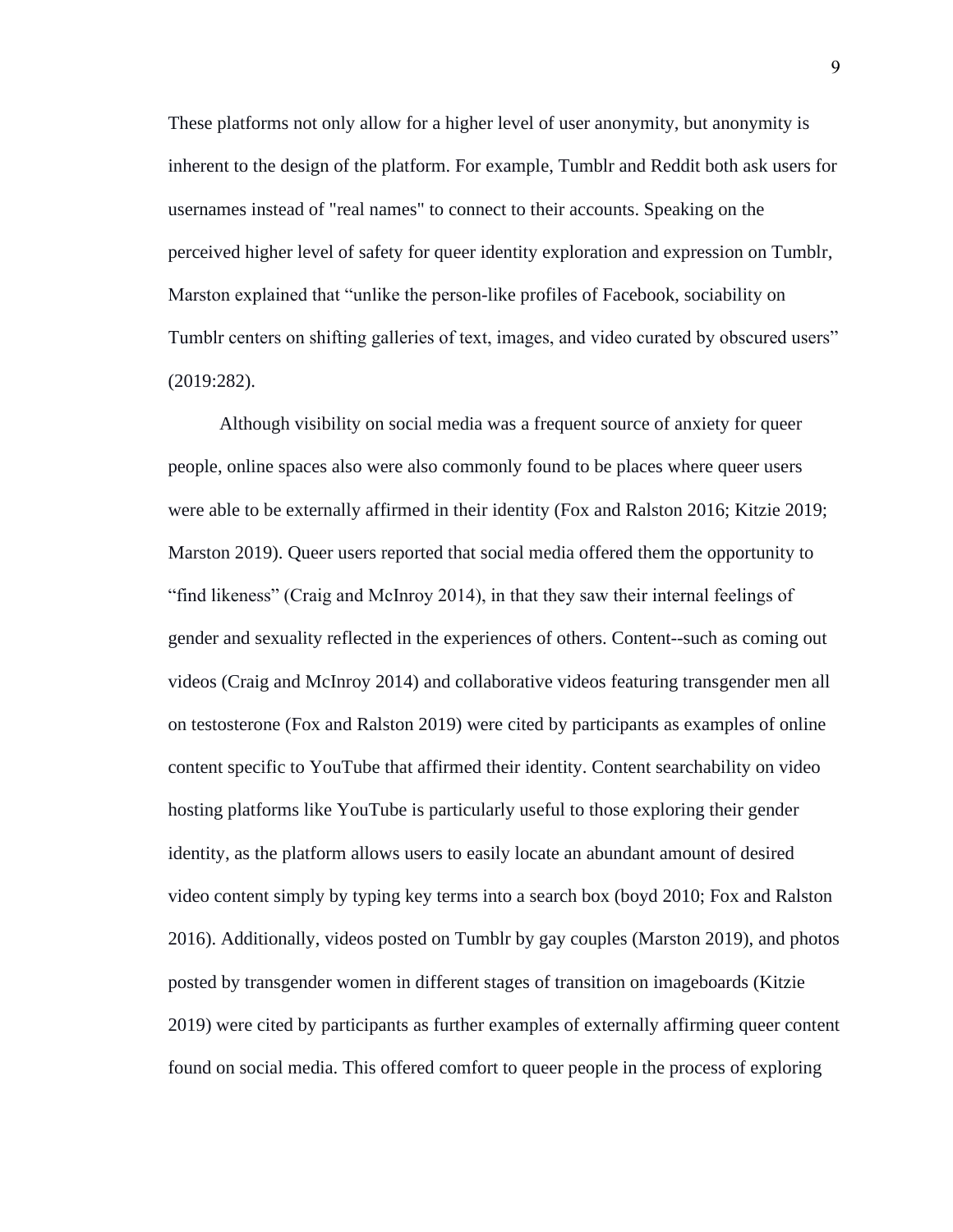their identity, and normalized the concepts of coming out as queer, being in queer relationships, and queer expression and presentation (Craig and McInroy 2014; Fox and Ralston 2016; Kitzie 2019).

Overall, through the perceived safety and anonymity of online spaces, along with a richness of content and broad availability information, queer people (particularly young queer people) are utilizing social media to construct their identities through multifaceted networks of communication, association, and boundary navigation. As these individuals negotiate the visibility of their queerness on social media, disclosure in online spaces, and desires for external identity affirmation, they "engage in complex forms of queer-worldmaking" (Hanckel et al. 2019), leading to a more holistic forms of queer identity curation. Through this, they are able to build, explore, and affirm themselves in both online spaces and offline spaces.

Although previous literature on this topic has examined and identified broad patterns of how social media use effect's development of self among those who identify across the LGBTQIA+ spectrum (Bates et al. 2020; Fox and Ralston 2016; Kitzie 2019; Marston 2019) little work has been done to 1. examine specifically how genderqueer identity is affected by social media use and 2. create a cohesive model demonstrating how these influences shape identity. In addition to current literature lacking a focus on the experiences of genderqueer people, these studies often contained significantly more participants who identified as sexually queer (gay, lesbian, bisexual, etc.) then those who identified as genderqueer (transgender, non-binary, genderfluid, etc.) (Bates et al. 2020, Craig and McInroy 2014; Fox and Ralston 2016; Hanckel et al 2019). Thus, using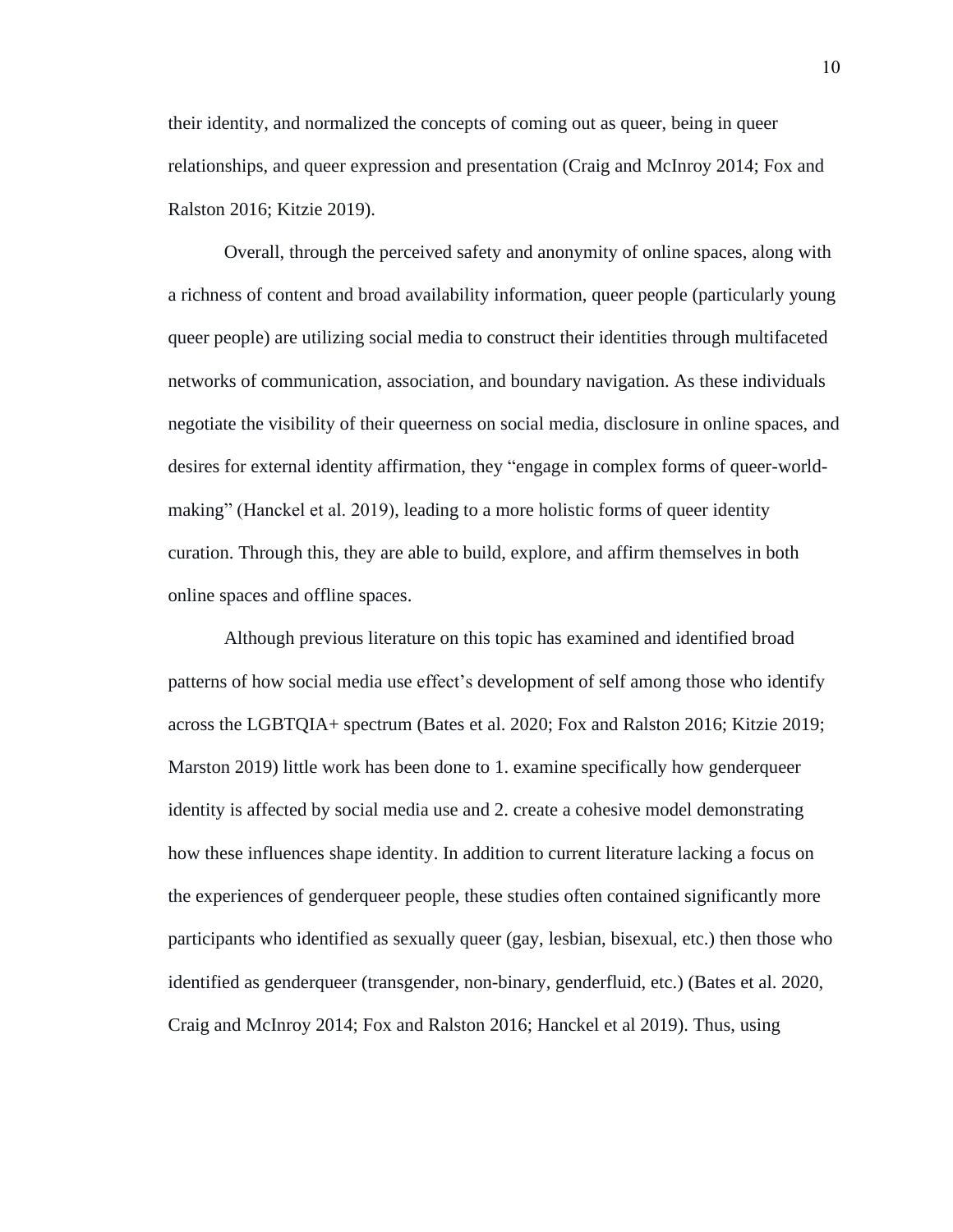grounded theory methods, this study seeks to more thoroughly and comprehensively understand how social media influences genderqueer identity development.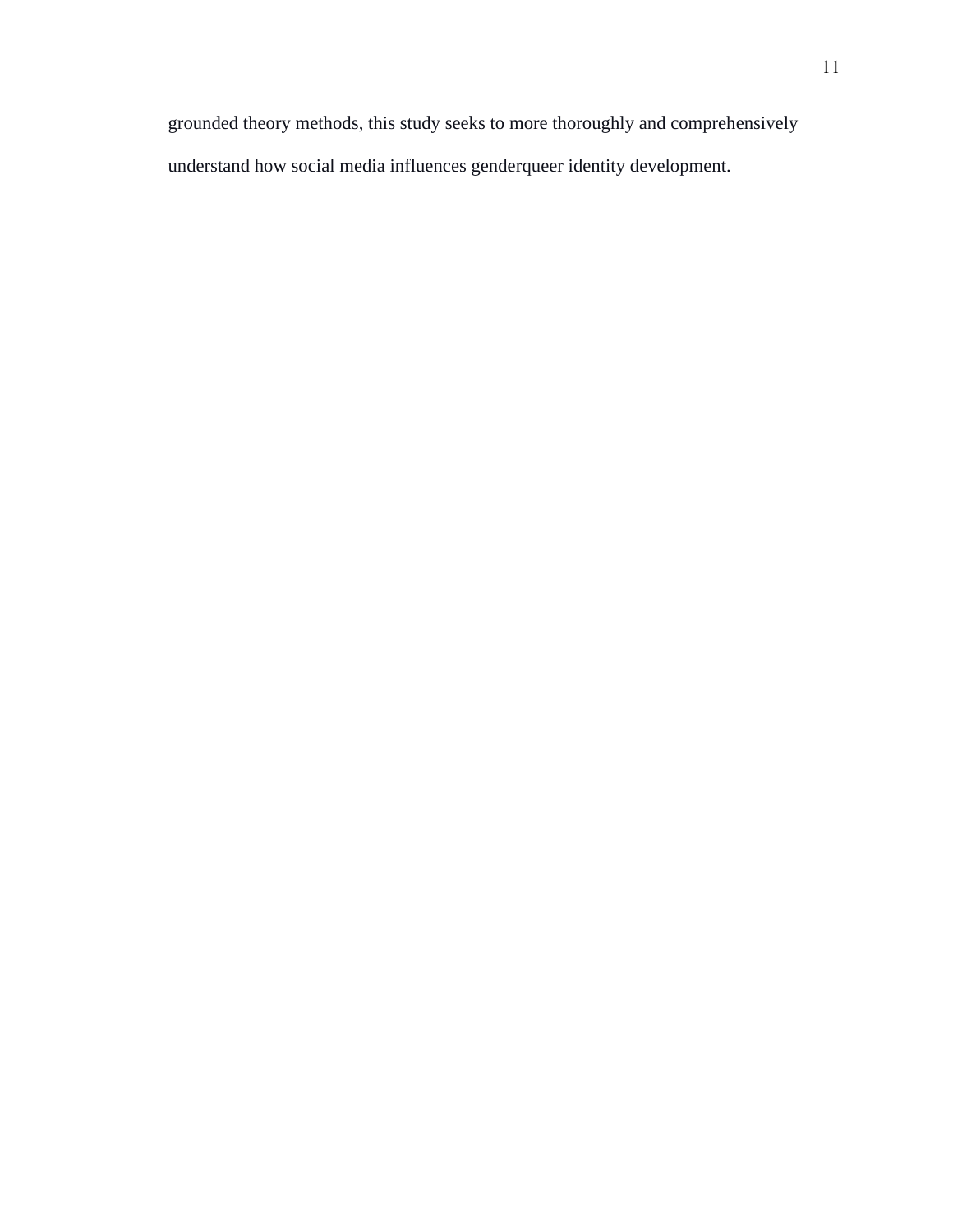### THEORY AND METHODS

This study used grounded theory to guide data collection and analysis. Grounded theory methods are used in qualitative research and seek to create theories that are developed from the data itself, therefore "grounding" these theories in the data (Charmaz 2006). Grounded theory methods were founded on the work of sociologists Glaser and Strauss's studies of death in hospitals in the late '60s and early '70s (Charmaz 2006; Glaser and Strauss 1965; 1968; 1971). Through their work, they constructed systemic, methodological guidelines for the analysis of data such as extended conversations with participants and analyzing field observations (Charmaz 2006). These methods were created to be easily replicable in a way that could be used by other social scientists in the future (Charmaz 2006). Glaser and Strass later used these analytic ideas to promote research where theories are constructed from research data, as opposed to deductive methods, where researchers begin a study with a hypothesis that is deduced from established theories (Charmaz 2006).

An inductive, grounded approach was chosen for this study because research into the relationship between queer identity development and online spaces (specifically on social media) is a relatively new, expanding field of inquiry (Bates et al. 2020; Craig and McInroy 2014; Kitzie 2019). Grounded theory methods allow for the intricacies of "queer world-making and life making" (Hacknel et al. 2019:1262) and gender identity development in online spaces to be better understood through the development of a framework based on the words, experiences, and knowledge of queer participants themselves. This approach is vital in a study seeking to understand internal experiences of queerness. To negate cisgender and heterosexual culture and its "sense of rightness and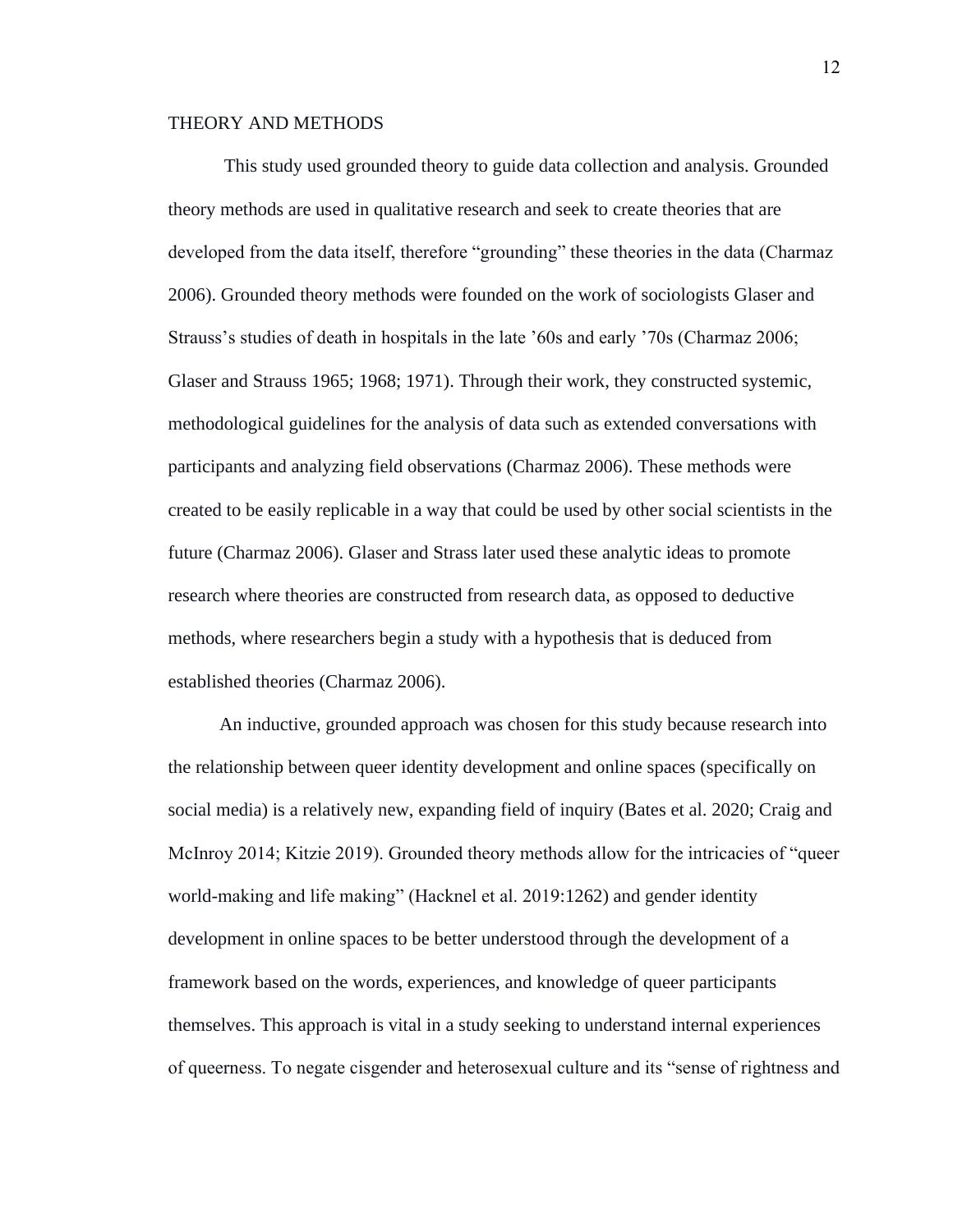normalcy" (Berlant & Warner, 1998:554; Kitzie 2019), which then create systems of organizing information that inherently control and limit "awareness of LGBTQ+ identities" (Kitzie 2019:1344) as well as the means of expressing those identities, queer participants must be sought out and their experiences fully conceptualized, categorized, compared, questioned, theorized, and evaluated (Craig et al. 2015).

A common use of grounded theory in previous work on queer populations has centered around themes of "resilience" (Asakura 2016; Asakura and Craig 2014; Craig et al. 2015; Hudson and Romanelli 2020; Rosati et al. 2021), or rather, shifting focus from the vulnerabilities of queer participants to their capacity for resilience in the face of adversity. Therefore, these studies primarily focused on the impact of external oppressive forces on queer individuals and how these individuals cope with the subsequent duress of these forces while also maintaining their personal agency. Subsequently, this research only partially captures the influence of factors such as encountering negative content online or joining queer online communities on overall queer identity development. These factors have undoubtedly been found to influence queer identity (Bates et al. 2020; Fox and Ralston 2016; Hanckel et al 2019); however, limited research has been done to explicate these findings into a substantive theoretical model. This study, thus, sought to do such through an iterative process of data collection and data analysis (Craig et al. 2015).

In-depth, semi-structured interviews were conducted with twenty-one participants over a period of three months from June 2020 to September 2020. Requirements for participating in the study were that one must use social media either currently or previously, identify as genderqueer (anyone who identifies outside of the gender they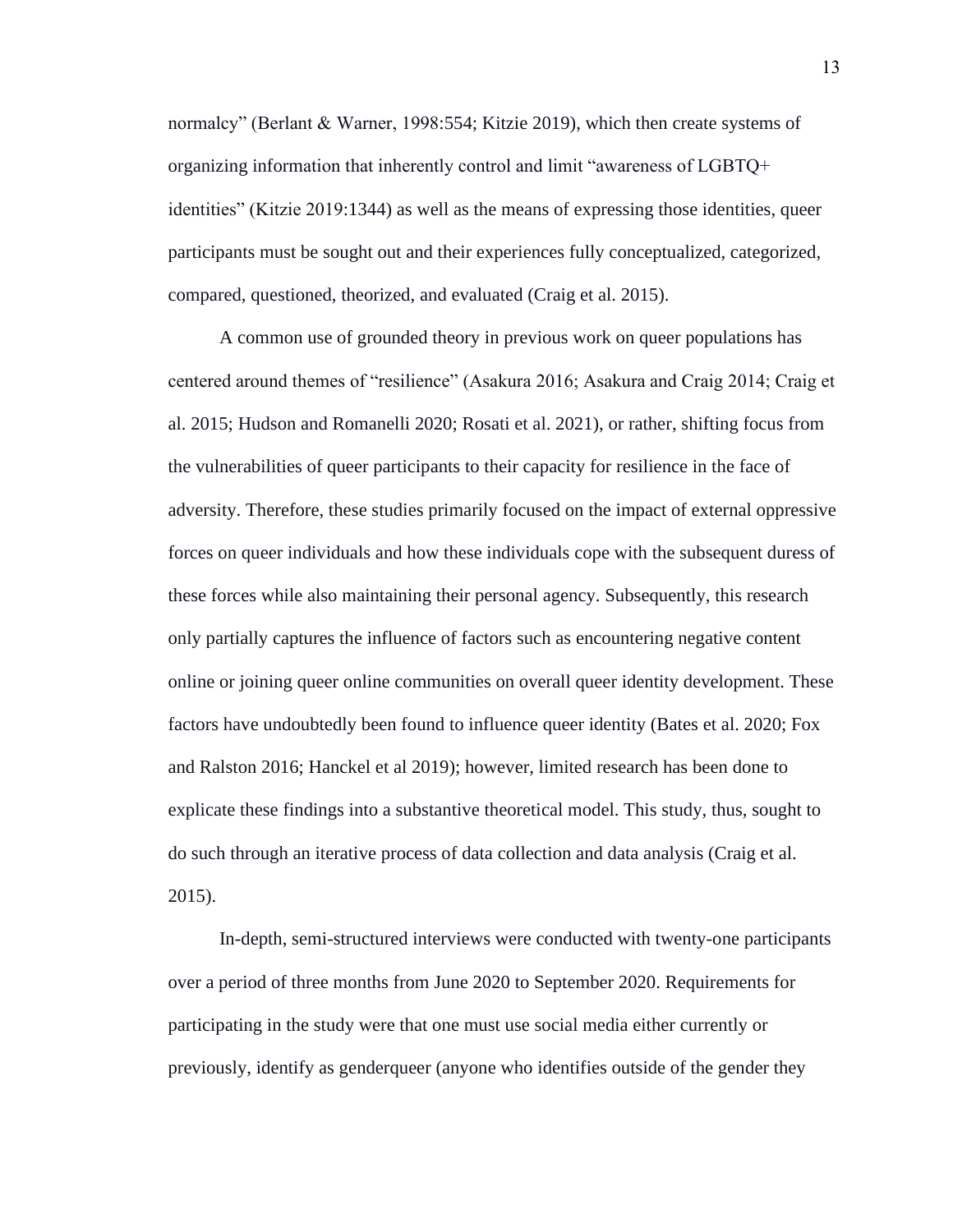were assigned as at birth), and be 18 years of age or older. Interviews lasted from approximately thirty minutes to up to approximately two hours and fifteen minutes. All interviews for this study were conducted via cloud-based video conferencing software Zoom. This is because at the time of data collection, institutional restrictions due to the COVID-19 pandemic prohibited in-person research.

All participants actively used one or more social media platform, and their ages ranged from 18 to 26. There was 21 participants total, but data from only 20 participants were used in the study. This is because one participant was in their late 60s, and therefore was an outliner in age. Participants were asked to self-identify their gender. Participants' genders can be sectioned into three categories: use of a single label, use of two labels, and use of a "niche" label. For participants that used a single label to identify their gender, 5 were non-binary, 2 were transgender women, 2 were transgender men, 1 was agender, 1 was genderfluid, and 1 was genderqueer. For participants that used two labels to identify themselves, 4 identified as non-binary and genderfluid, 1 as non-binary and agender, and 1 as genderqueer and genderfluid. The last two participants used more "niche" labels for self-identification and labeled themselves as a "trans soft boy" and "non-binary trans masculine" respectively. All participants but three were White. The participants who are not White are referred to as people of color (POC) in Table 1 instead of specifically identifying their race to protect their identity, due to there being so few of them in the sample. At the time of data collection, all participants were living in urbanized areas or urban clusters. Urbanized areas are defined as areas with a population of more than 50,000 people, while urban clusters are defined as areas with a population of at least 2,500 people but fewer than 50,000 people (Ratcliffe et al 2016). All participants were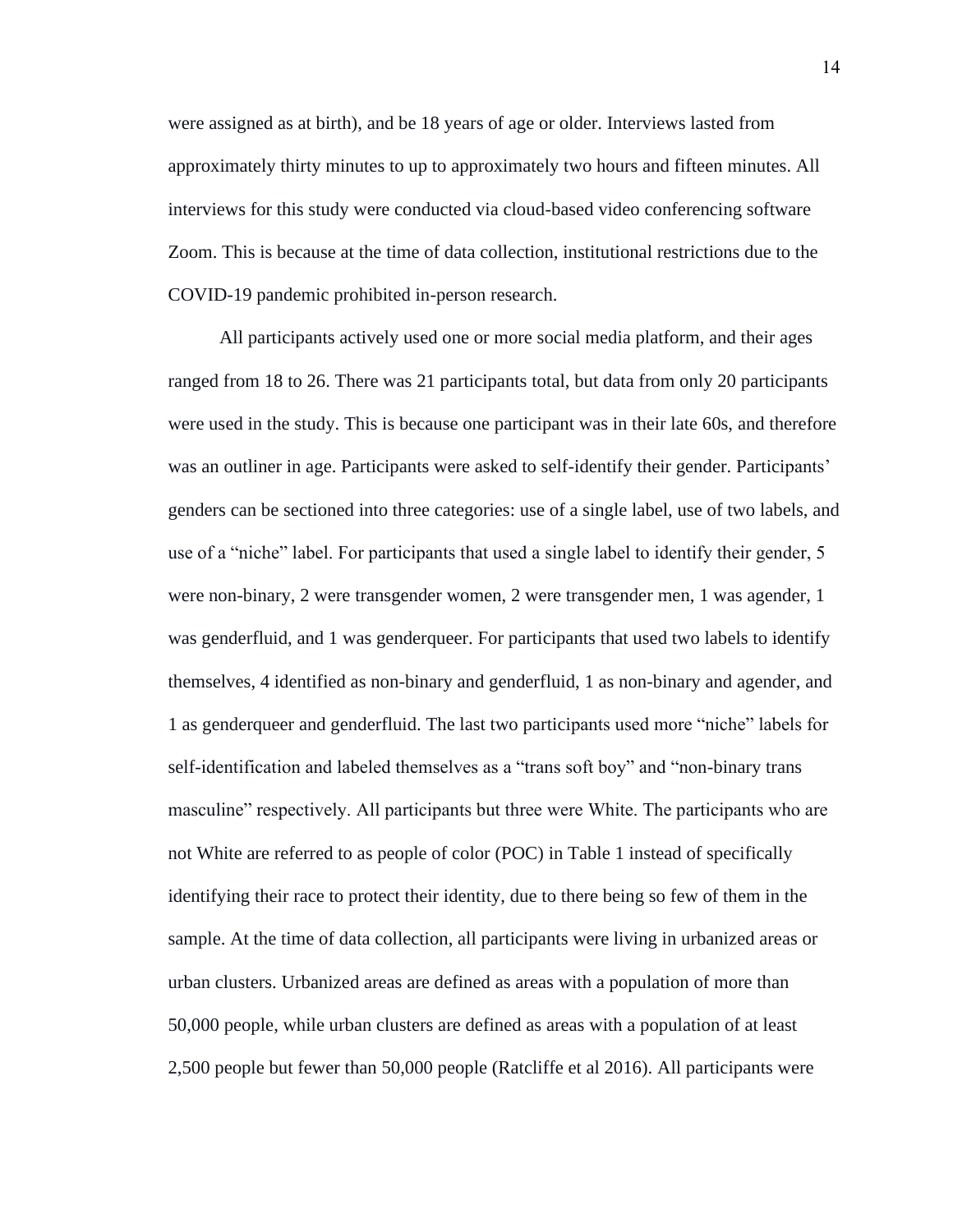also living in the United States except for one, who was living in the United Arab Emirates. Of participants living in the U.S., 12 lived in the Midwest, 4 in the Northeast, and 2 in the South. More information on demographics can be found in Table 1.

Participants were recruited for the study through (1) personal contact (2) social media referral via participants (3) social media referral via associates of the principal investigator (PI) (4) recruitment posts on a queer subreddit (5) recruitment emails sent out to local queer organizations and (6) personal participant referrals. Recruitment began with the PI reaching out to personal contacts they believed would be interested in participating in the study. Recruitment methods expanded to the other techniques mentioned above after this initial wave of participant recruitment. "Social media referrals" refer to social media posts made by participants and associates of the PI calling for anyone who met the study requirements to participate. The direct contact information of the PI was also included in these posts to ensure the anonymity of any potential participants.

Participants were also recruited through a post made on the subreddit r/lgbtstudies. Recruitment posts were made on multiple subreddits, but only the post made on the r/lgbtstudies yielded participants. The PI initially conceived of Reddit as a source for participants due to it being free to access and use and the platform's inherent capability for the creation of and interaction with niche communities. Specifically, a "subreddit" can be created for the purpose of posting and interacting with others about a certain topic. In the case of r/lgbtstudies, this subreddit's purpose is for users to post studies on queer populations to an audience of other researchers and potential participants. "Rules" for posting on this subreddit ("rules" are created by moderators and located on a sidebar to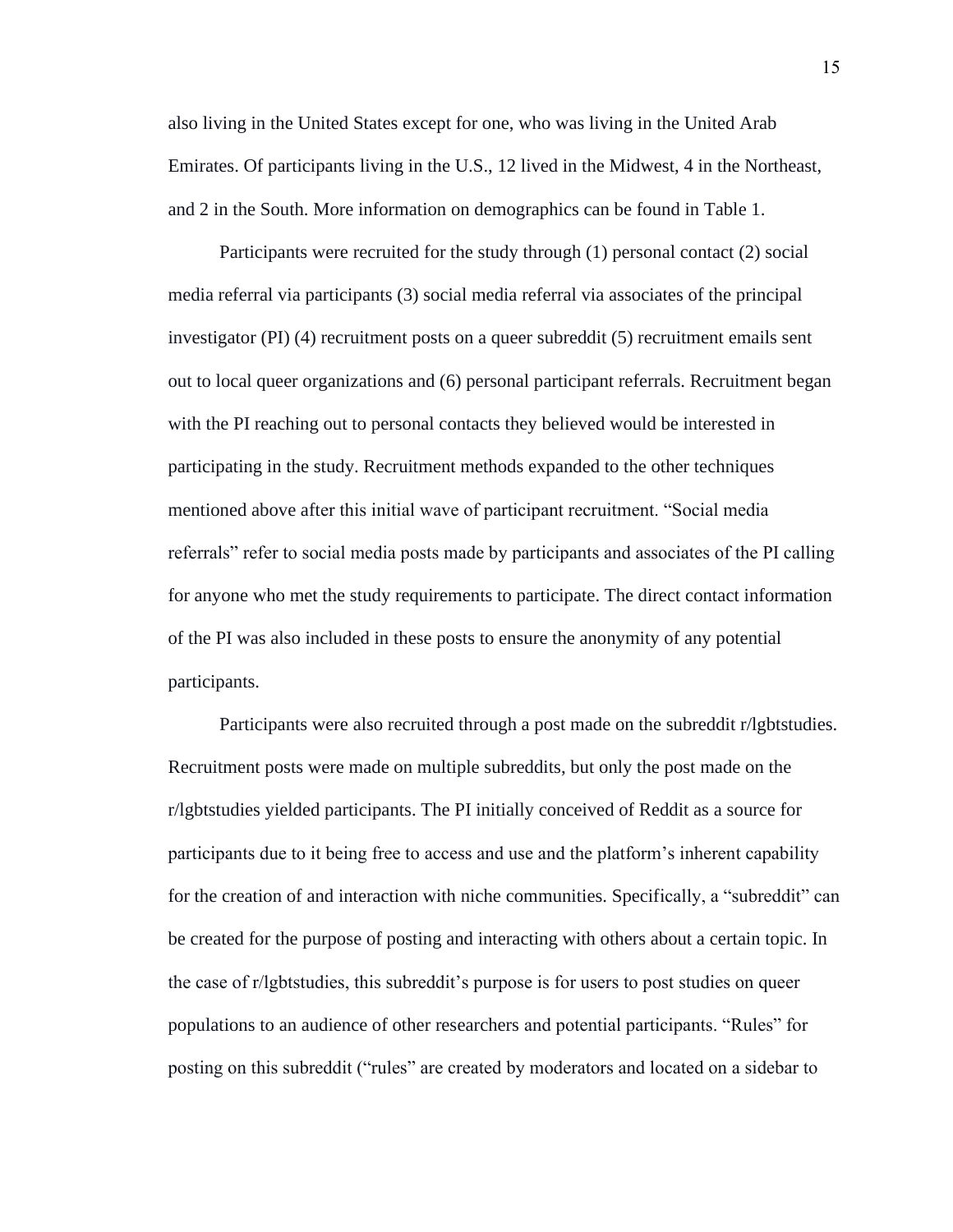the right of each subreddit page) are that academic research must have Institutional Review Board (IRB) approval, post titles must include the topic of the survey as well as the intended demographic, and posts must have the contact information of the PI.  $<sup>1</sup>$  Posts</sup> also go through a vetting process in which they are "approved" by the subreddit's team of moderators. <sup>2</sup> As this subreddit exists solely for the purpose of posting about and recruiting participants for queer academic studies (with 710 members at the time of participant recruitment for this study and 2,959 members currently), $3$  it is conceivable that it is the only subreddit posting that yielded participants. Overall, two participants participated in this study as a result of the recruitment post. One of these participants recruited two more participants through personal contact.

When looking to Reddit as a source for potential study subjects, it immediately became apparent that many queer subreddits had rules in place outright prohibiting posts about research recruitment or requiring that researchers contact the subreddit's moderators before being allowed to make such posts. For example, r/lgbt, a subreddit that as of mid-2020 had over 523,000 members and is one of the most popular queer subreddits to date, has a section in their rules stating that: "We are unable to accommodate Survey and Research requests, posts that fall into this category shall be removed. Repeat posters will be banned. We suggest you post these requests to /r/lgbtstudies."<sup>4</sup> r/genderqueer (over 32,000 members as of mid-2020) took on a more direct approach, stating: "We are not your personal zoo; you may not

<sup>&</sup>lt;sup>1</sup> r/lgbtstudies Subreddit, accessed April 25, 2022, https://www.reddit.com/r/lgbtstudies/.

<sup>&</sup>lt;sup>2</sup> r/lgbtstudies Subreddit, accessed April 25, 2022, https://www.reddit.com/r/lgbtstudies/.

<sup>&</sup>lt;sup>3</sup> r/lgbtstudies Subreddit, accessed April 25, 2022, https://www.reddit.com/r/lgbtstudies/.

<sup>4</sup> r/lgbt Subreddit, accessed April 25, 2022, https://www.reddit.com/r/lgbt/.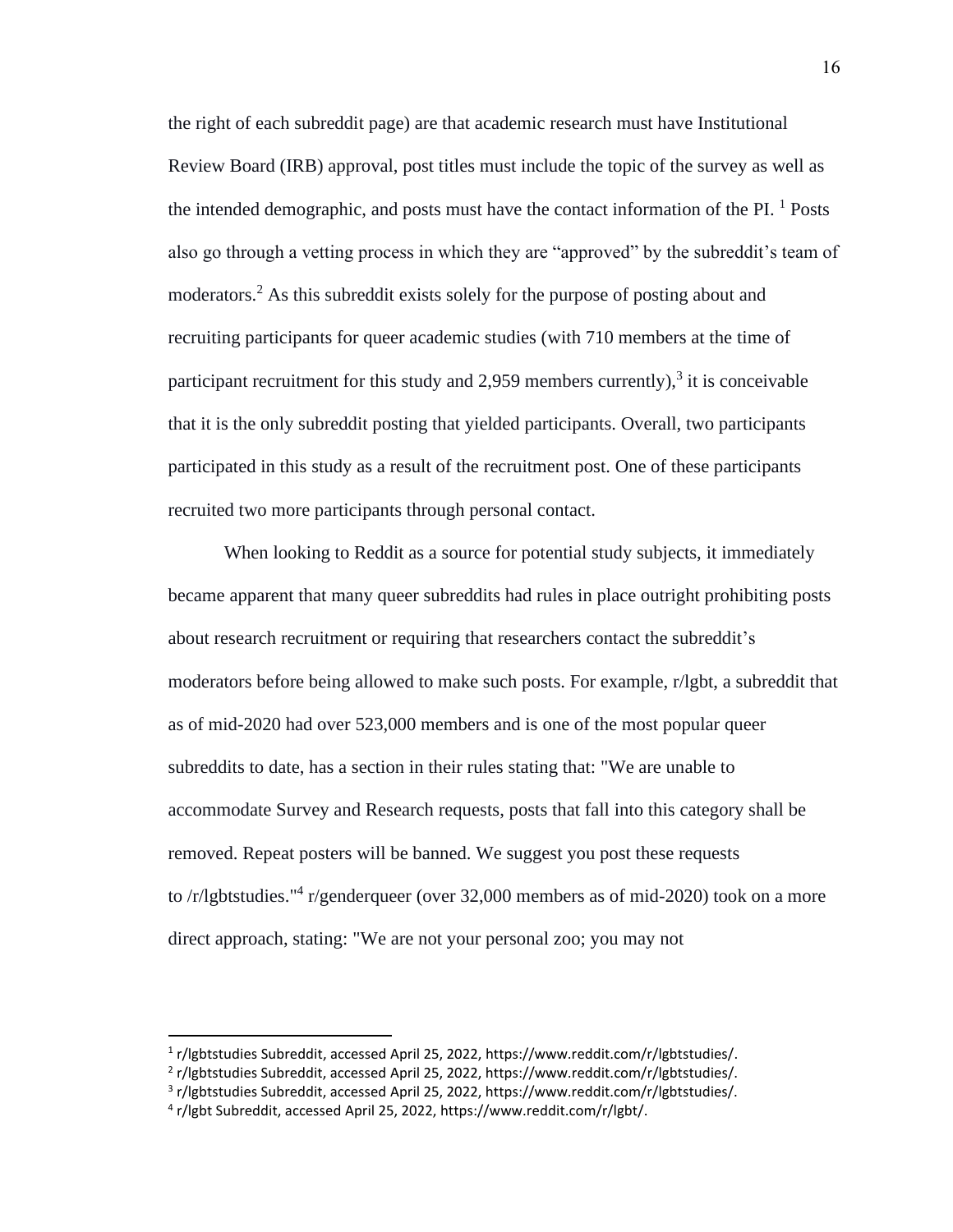use /r/genderqueer to gather data or respondents for research, academic assignments, surveys or opinion polls."<sup>5</sup>

Additionally, some queer subreddits requested that researchers get moderator approval before posting about a study, usually by sending moderators information about the study beforehand. Rules for r/asktransgender (over 135,000 members as of mid-2020) stated: "Please message the mods for approval before posting a questionnaire, survey, promotion, or advertisement. We'd like to review the survey before it is posted."<sup>6</sup> The PI for this study sent messages to multiple moderator groups for multiple queer subreddits with this requirement. The PI included an overview of the study, contact information, and an offer to send out the interview questions, but did not receive any responses.

Interested participants were contacted through an array of digital platforms, including Facebook Messenger, Snapchat, texting, Instagram, and email. Social media itself was an important medium of communication between researcher and participant during the course of this study. Messaging features on social media was used as the primary method for establishing ongoing communication with 9 participants, with the rest of the participants communicating with the PI through text or email.

After initial contact was established and individuals were given a brief overview of the study (and expressed they were still interested in participating) they were asked to provide their email address so the PI could send them a copy of the study's consent form and a copy of the interview questionnaire for their review. The time and date of a Zoom interview were then coordinated, and a link to the interview was sent by the PI to the participant. Participants were given the option to have their camera on while being

<sup>&</sup>lt;sup>5</sup> r/genderqueer Subreddit, accessed April 25, 2022, https://www.reddit.com/r/genderqueer/.

<sup>&</sup>lt;sup>6</sup> r/asktransgender Subreddit, accessed April 25, 2022, https://www.reddit.com/r/asktransgender/.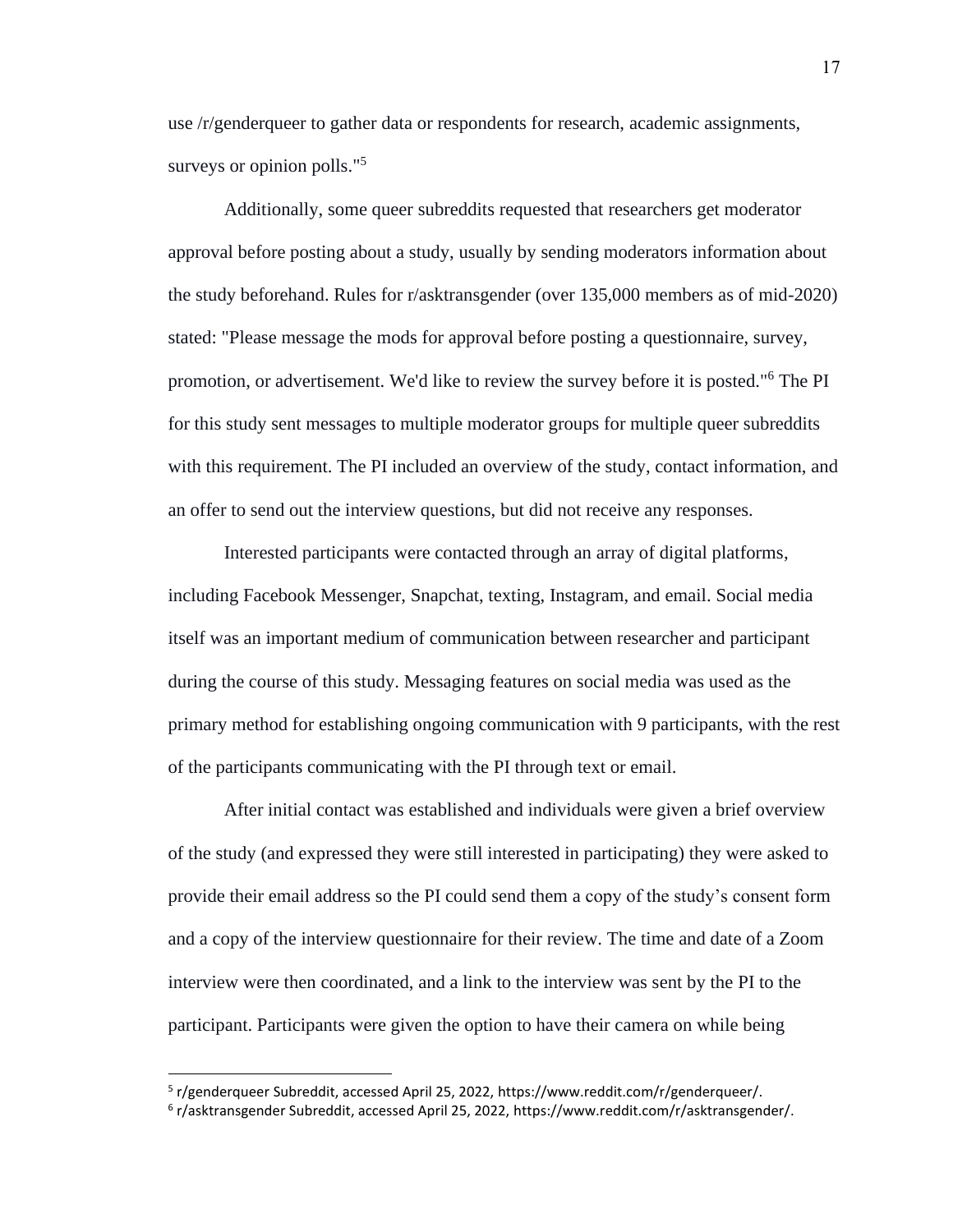interviewed or do an audio-only interview. The interview session was recorded with the participants' permission. Interviews were then transcribed verbatim and sent back to the participants for them to verify their statements, make clarifications, or add additional information.

Transcribed interviews were managed and analyzed using *NVivo 12*, a qualitative coding software. Grounded theory coding took place in two phases: (1) the first phase which named each segment of text followed by (2) a focused phase where the most significant codes are sorted through and synthesized (Charmaz 2006). During the initial phase of coding, particular care was made to ensure that codes were as accurate to the data as possible, in that an attempt was made to understand the *actions* of the data rather than to apply preexisting concepts or categories to said data (Charmaz 2006). By coding data by first using a language of action, one can avoid creating unsubstantiated theories without doing the proper analytic work first (Charmaz 2006). During this phase, a practice of employing "constant comparative methods" (Charmaz 2006) was established within the analytic process. This meant finding similarities and differences in the initial codes by comparing codes within interviews and across other interviews (Charmaz 2006). Constant comparative methods continued to be used in the second, focused phase of coding.

After each interview had been through the process of initial coding, focused coding began. This phase of coding helped to explain larger segments of data identified in the initial phase (Charmaz 2006). A key component of focused coding was to decide which initial codes to use to encapsulate certain aspects of the data more incisively: however, this was not a linear process (Charmaz 2006). Through an iterative cycle of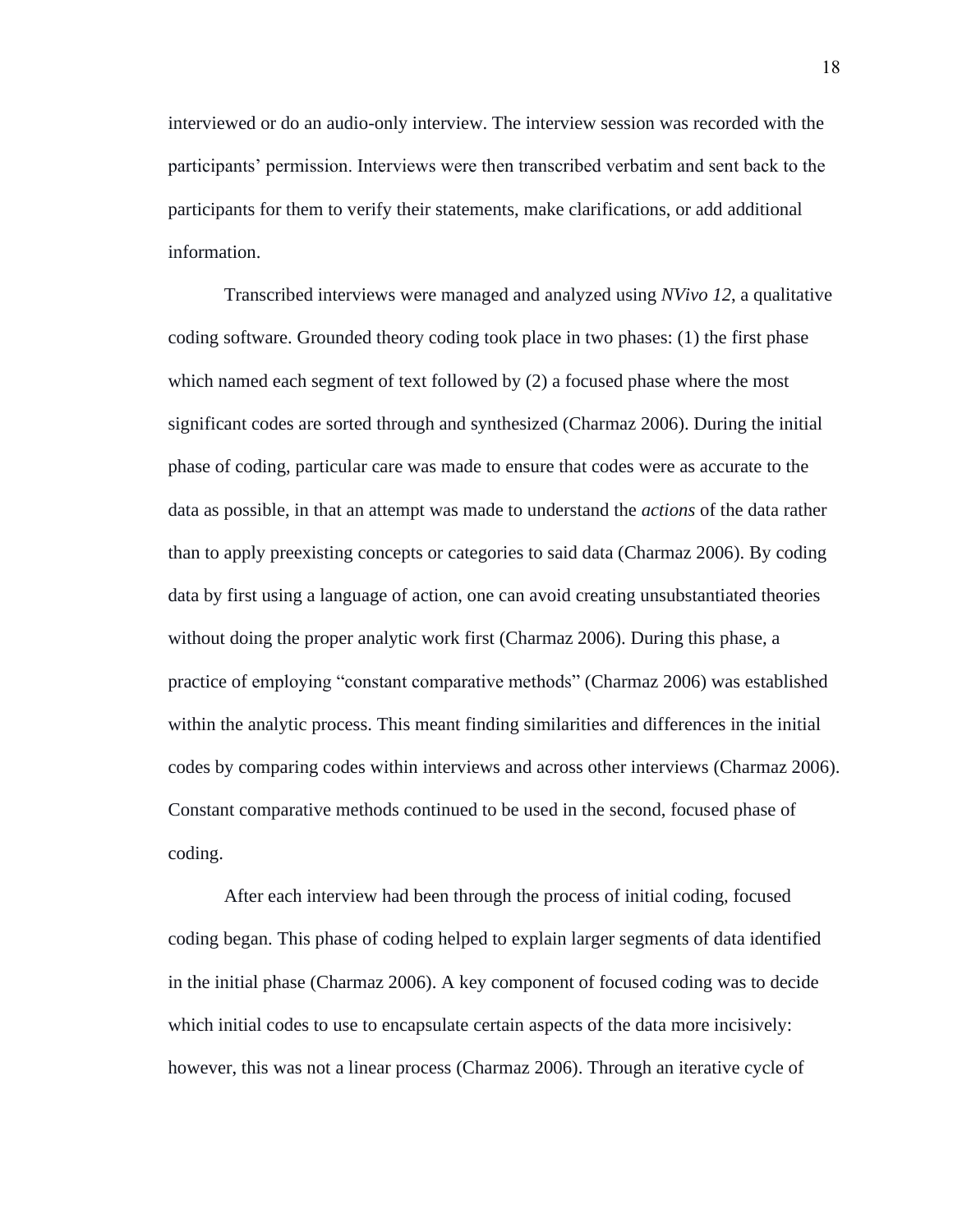constant comparative methods, focused codes were worked and reworked across the dataset until a consistent and coherent set of themes emerged. Then, by creating categories and subcategories with these established themes, the components of the theoretical framework this study was seeking to construct had been created.



Figure 1. Four Primary Stages of Genderqueer Identity Development Through Social Media Use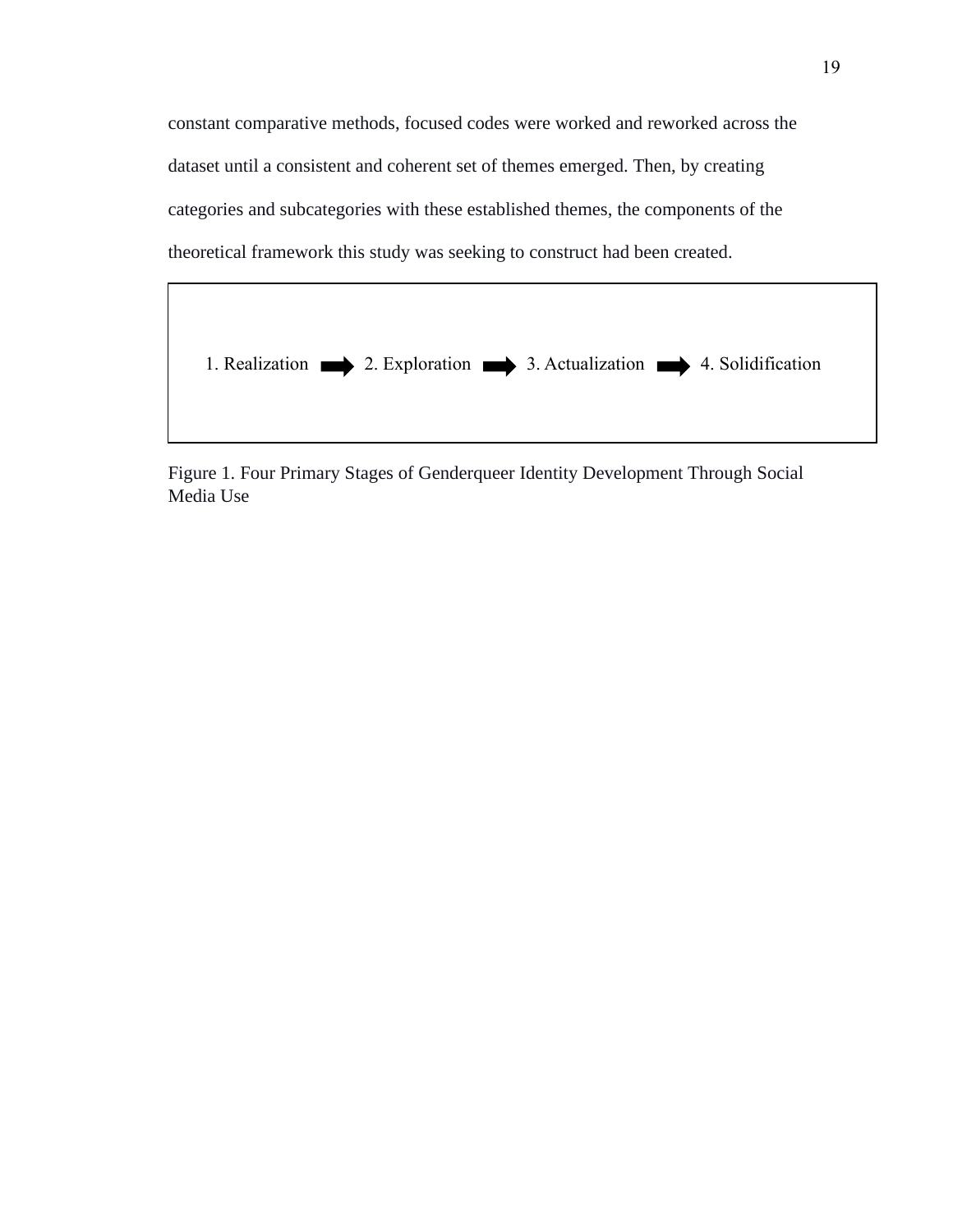### FINDINGS

The analysis of the 20 interviews conducted for this study indicate four major linear steps to identity development that are all influenced by social media use: 1. realization, 2. exploration, 3. actualization, and 4. solidification. These steps are then broken down into subcategories relating to each step. These subcategories include feelings, behaviors, and actions relating to the major linear categories. The major linear steps can also be identified as internal and external processes. The first two steps, realization and exploration, are internal processes. This is because at these stages, participants were discovering and processing their feelings about their gender identity. This meant participants were not externalizing these feelings in public or private either online or offline. The next two steps, actualization and solidification, are external processes, in which participants begin to express their gender identity and related feelings in public and private both online and offline.

#### *Realization*

"Realization" is the first (beginning) phase of gender identity development identified in this study in which participants began to experience feelings of gender queerness or question their gender identity. These experiences occurred in offline situations, except for those noted as having occurred online. This section consists of quotes related to what age participants first began to realize they weren't cisgender and/or question their gender identity, and how this realization occurred. Participants reported barriers to this initial step of gender identity development, such as seeing being genderqueer as an option for "others" but not themselves, or a hesitancy or denial towards their gender queerness. Realization of queer sexuality before queer gender,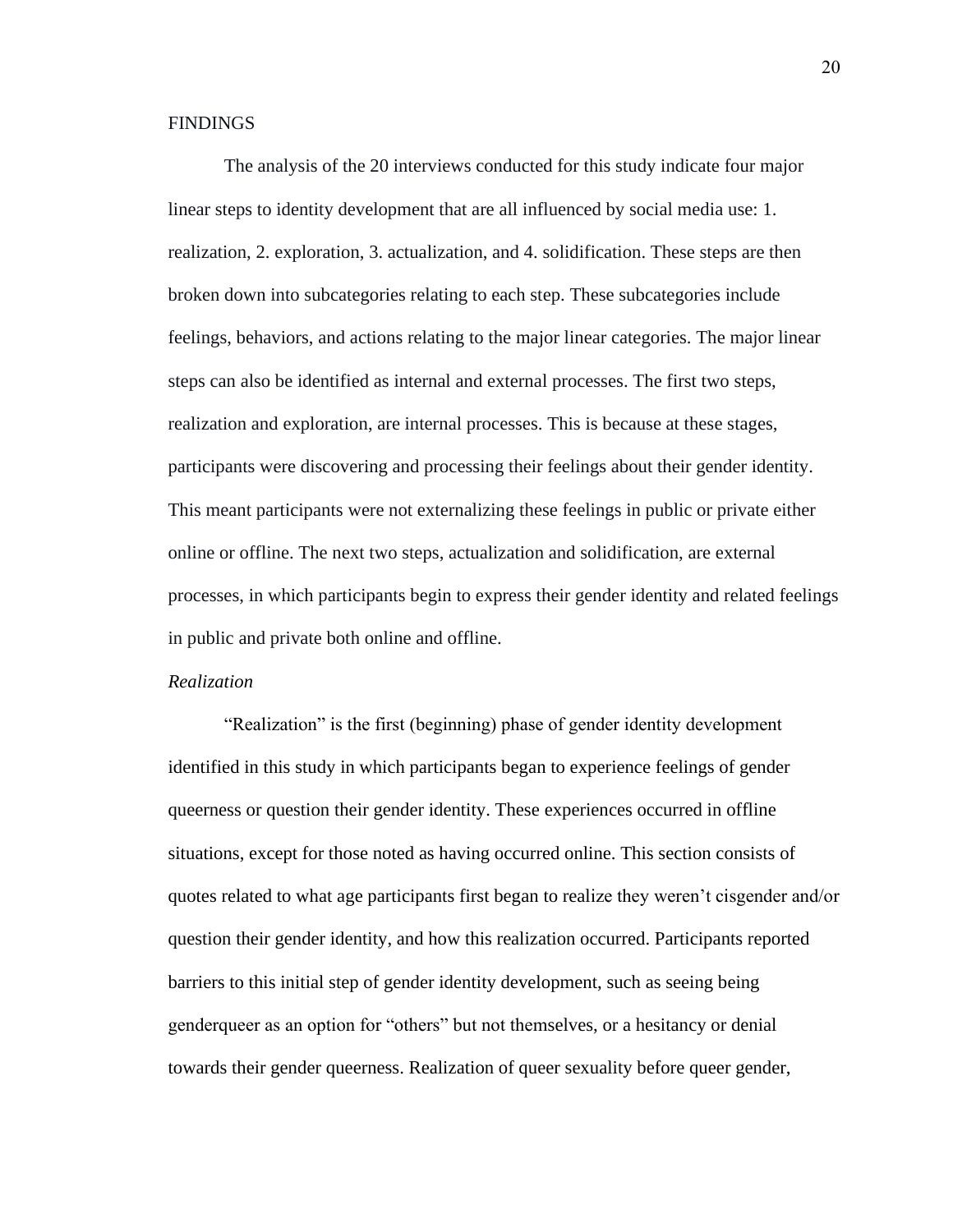changes in appearance that more aligned with an internal sense of gender identity, exposure to queer gender identities through external means, and introspection into one's gender identity due to a discomfort with their assigned gender were all catalysts for the "realization" of participants queer gender identity.

*Age.* There was no average age or time in which participants realized they were genderqueer. Participants reported that they began realizing their genderqueer identity during their early teens to mid-twenties. One participant reported they knew they were genderqueer since they were 11 or 12 years old. As all 20 participants ranged from age eighteen to their late twenties at the time of the interview, this would mean participants discovered their gender identity in a period that spanned from the early 2010s to as recently as 2020. Although there was no average age that all participants realized their gender identity, half of them reported they started "thinking about" or "questioning" their identity years ago at a somewhat young age (13-16 years old). Jay stated, "I would say I started questioning probably when I was about 15." Richard also said, "I realized that I wasn't cis in about middle school when I was starting to hit puberty, basically." However, it took months or sometimes years for participants to "embrace" their identity:

So, I think 15, 16 maybe [that I realized I wasn't cisgender]. I think on the inside somewhere, queer people know a lot. But there's so much fear. I was 15, 16, and I didn't come out as agender until like three years ago. 20. So yeah, five, six years of just like figuring out what's going on. - Topher

Donnie had a similar experience to Topher, saying, "I want to say like, end of eighth grade [that I realized I wasn't cisgender]. I knew that like, I didn't really identify well with like being a female, but I feel like I really like, started embracing it in college."

*Sexuality before gender.* The sexuality of participants was not a focus of this study. However, six participants expressed that they discovered their queer sexual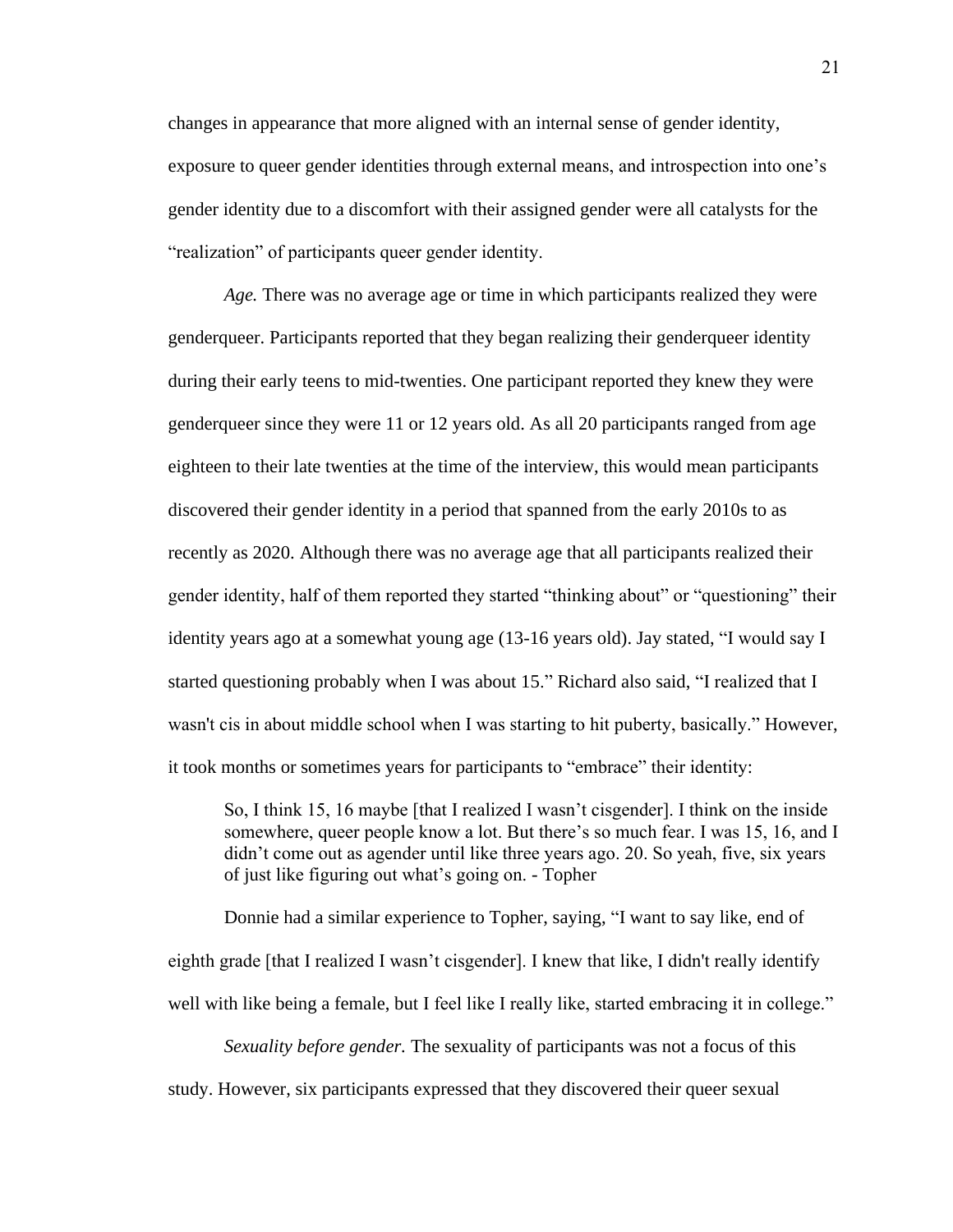identity before they discovered and began to explore their gender identity. There was a point in the interview where participants were asked to walk through what was termed in this study as their "gender journey". Participants were asked to start at the beginning of their gender journey—when they first began to question their gender identity—and then talk through any significant events or realizations leading up to how they presently identify and how that identity impacts their life. Six participants began this process by explaining that they identified as gay, pansexual, or other queer sexual orientations before identifying as genderqueer. Laurel explained that she "identified as gay before anything else," i.e., before discovering her gender identity and transitioning to female. She explained: "So, 10th grade, I identified as gay before anything else. Like I, you know, was, I don't know how to even word this correctly, I was a guy who dated guys." Alice also came to terms with his sexual identity before his gender identity. He outlined the process of exploring his sexuality identity and the steps he went through as he discovered the differences between his sexual identity and romantic identity. It took Alice "two or three years" to work through the different facets of his sexual identity, similar to the experiences of participants who took years to fully understand and embrace their gender identity:

And then like, as I kept exploring that, like realization that like, "oh, I'm not straight," and then like, it went from straight to bi to pansexual. And then I was like, "hmm […] I don't feel a lot of sexual, like, attraction to anybody," […] So, then I found out about demisexuality, […] and then like, I found out the difference between, you know, romantic orientation versus sexual orientation. And then, I was like, […] I'm panromantic, because I don't particularly care about the gender or the, or gender identity of the person that I'm in love with." Um, but like, I'm demisexual, because I don't feel any sexual attraction, unless I've formed a significant, like, deep emotional bond with that person. And that took place all in a matter of, I want to say I was a junior in high school, when I realized that I wasn't straight, and then it like, I kind of came to the conclusion that I was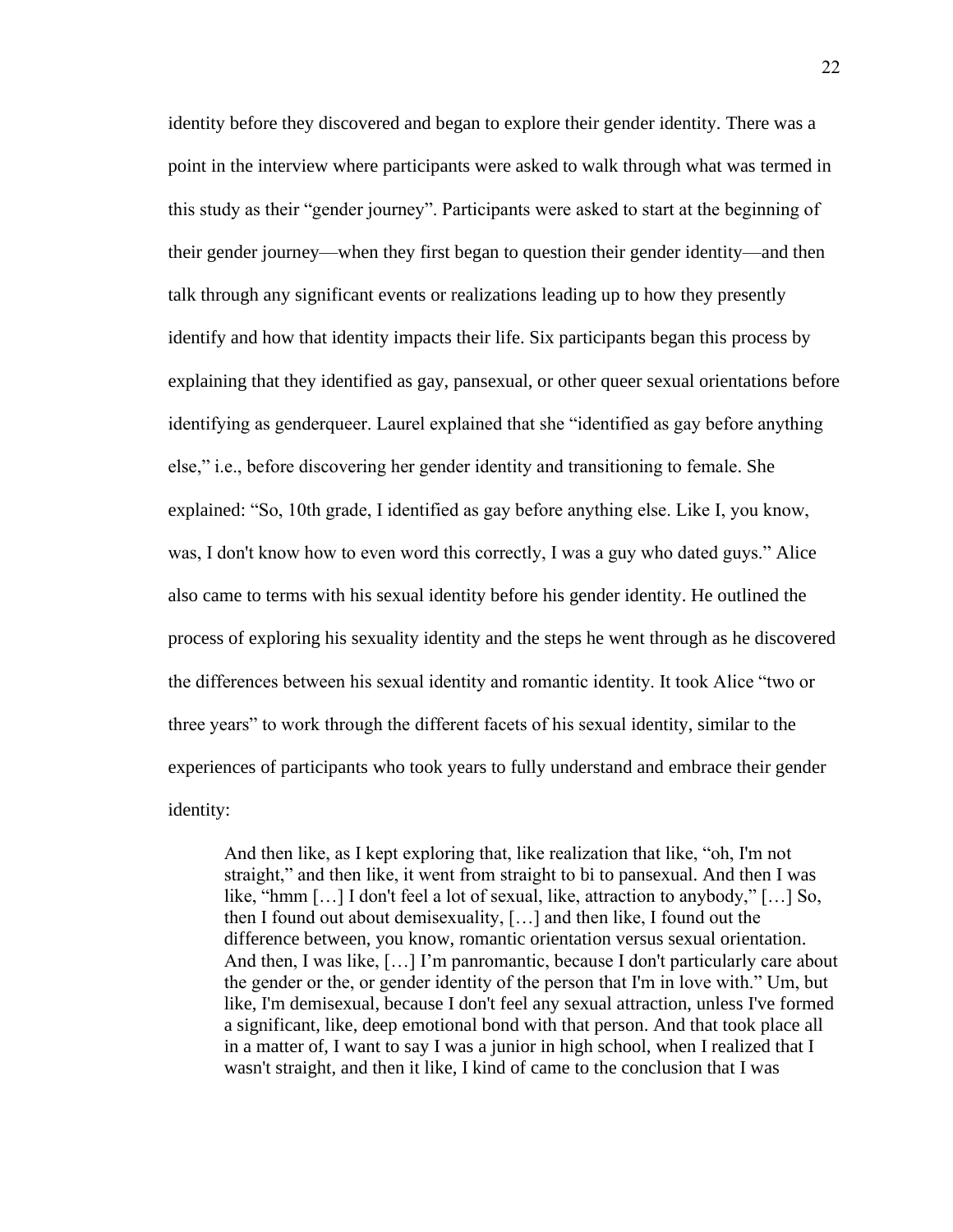panromantic demisexual I want to say when I was like, 19 or so. So, like, like two or three years.

Chrisander and Mel explained how, when discovering their own bisexuality and pansexuality, they began to explore what appealed to them about the different aspects of femininity and masculinity in their sexual attraction to others. Exploring the interplay of femininity and masculinity through the lens of sexual identity later enabled them to apply these ideas to themselves, and therefore better understand their own queer gender identity:

I came out at around 17, I want to say, is when I started coming, becoming comfortable with the idea of being pansexual, or bisexual. And it's kind of around the same time that I was really coming into that identity that I was also able to a little bit more critically look at what, what I liked about masculinity, what I liked about femininity, and then what I liked in other people and what I liked for myself. And so, it was kind of a giant mess of all of that discovery going on at the same time. – Chrisander

I mean knowing that, like, I wasn't straight kind of, like, from a younger age, like, helped me accept different things about myself. Like, I knew that I liked to kind of like, play between the like, femininity and masculinity. Like, um, I mean, I got, even though I was born female, like, all my sisters are like, really traditionally feminine. And that's really great. And I knew, like, ha, I'm dad's butch kid. So, um, I knew that there were things like, that would make me feel good about that. – Mel

*Realization of "option".* Five participants expressed that they did not realize a

genderqueer identity was a viable option for themselves until they were introduced to

information on genderqueer identities or exposed to other genderqueer individuals.

Chrisander explained that once he realized being a trans man was an "option" for himself,

he began seeking out more information on genderqueer identities. Two participants

explained that exposure on social media to genderqueer identities (Reddit and Tumblr

respectively) caused them to realize the viability of that identity for themselves. Kit stated

that "Sometimes I half gave up on trying to figure it out or put it aside for later. Um, a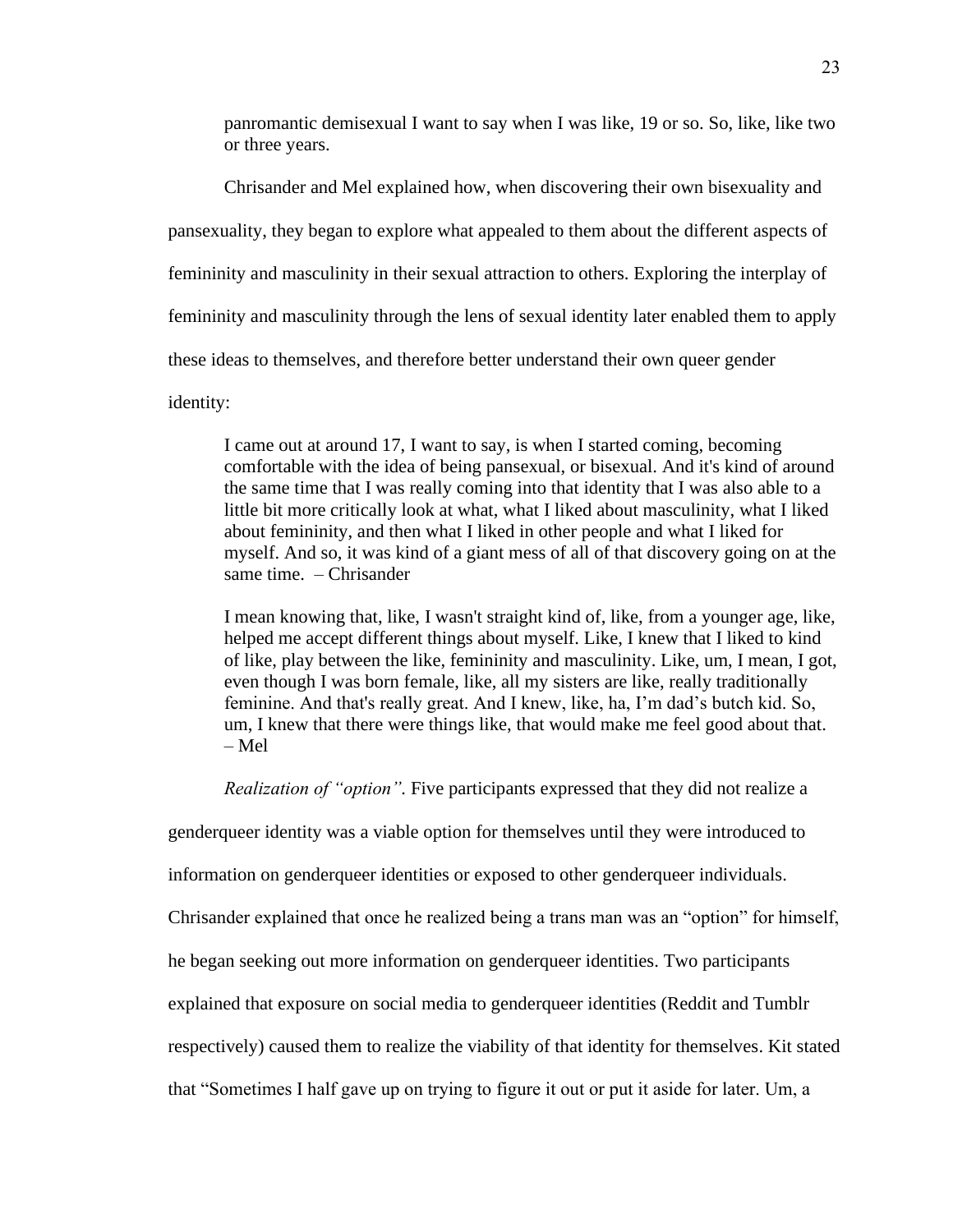year ago, nothing really particularly special happened. It's, I think, I just came across some, something about someone who was gender fluid, but not specifically between male and female, which then sparked off, "Oh, uh huh. That's possible." Az had a similar experience, explaining that "I think the online exposure was, like, that initial pull that like led me to like realizing that it was a viable option."

*Discovery of genderqueer identity.* Participants reported a variety of different experiences that caused them to discover their genderqueer identity. As with the four primary development stages identified for this study, most of the experiences that sparked the discovery of one's gender identity can be classified as either internal or external. All of these discoveries occurred in offline situations, except for one individual who explicitly stated that being "grouped with" cisgender people online caused them gender discomfort. For participants who discovered their gender identity through external means, they reported being introduced to material that included information on genderqueer identities, which then caused them to begin questioning and exploring their identity. Laurel explained how when she was in  $10<sup>th</sup>$  grade, she read a book with a character that was identified as a "T girl" (transgender girl). This was this participant's first exposure to transgender identities. Laurel said that she "[…] read a book called "Luna" and the main character was like what she deemed a "T girl", which is not a name that stuck. […] And that was it until 10th grade, when I was, I read this book, and they mentioned transgender." Additionally, two participants explained that they were introduced to genderqueer identities through their education:

[...] the original breakthrough was when I was like 16-ish and I was going to a technical college. And we had a psychology class. And there was a single sentence, single sentence. Transgender people who well born assigned to this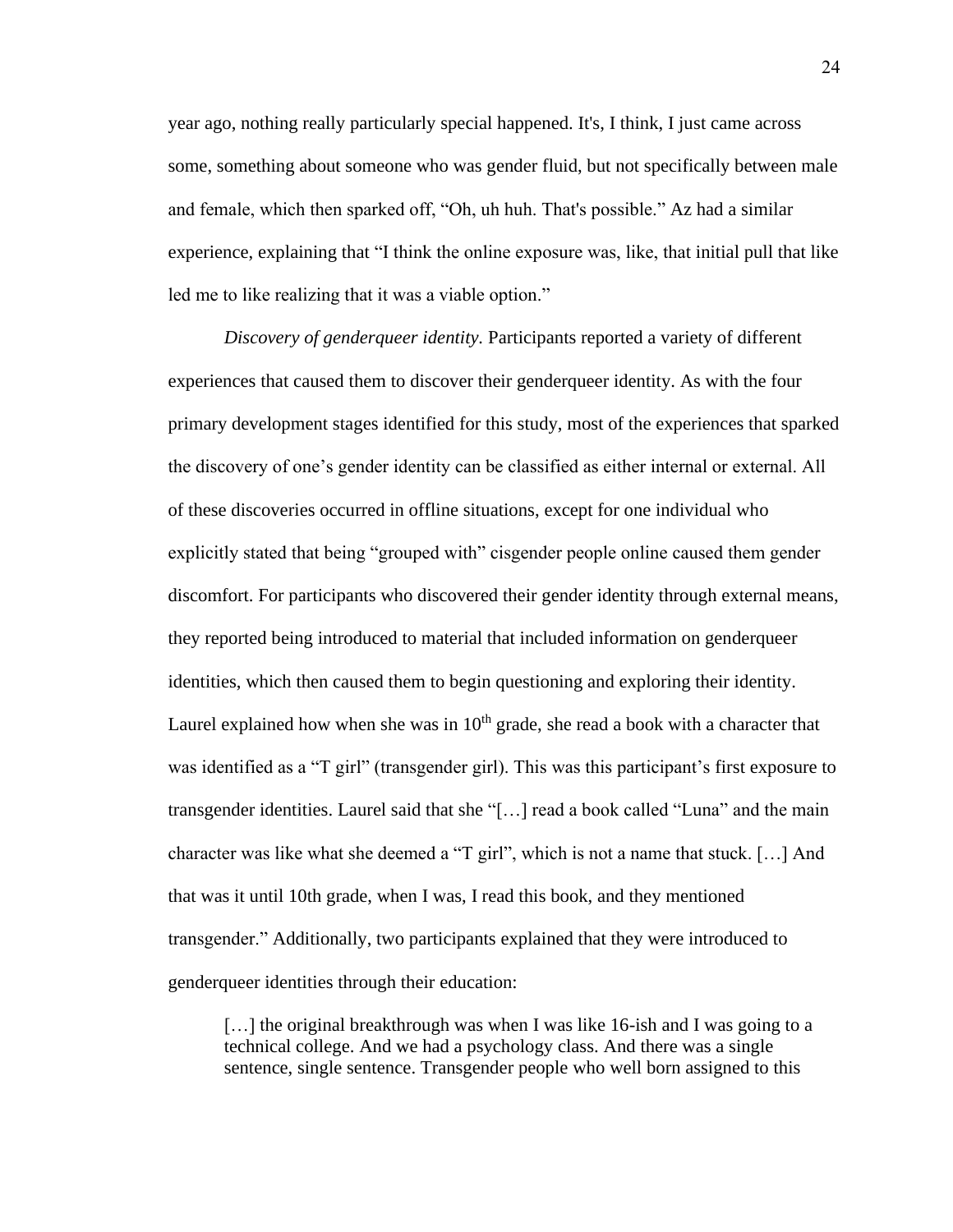gender feel that they are another gender. And like, that sentence I caught and researched a little bit. - Chrisander

It wasn't until, like, the end of college when like, I mean, I had heard about, like, you know, like non-binary genders and stuff. But it wasn't until senior year when I started to, like, think, like, could this apply to me? Like, I was taking a seminar in queer research, and we like, the unit we were doing was on like, non-binary individuals. And for a second, I was like, could that be me? – Mel

For the three participants that discovering their gender identity through internal means, they reported experiencing an internal discomfort and misalignment with their gender identity that was assigned at birth. This discomfort pushed them to begin questioning their gender identity. Kit said, "I suppose just an organic realization. What sparked it probably was the fact that I didn't really go along with the traditional male stereotypes. But of course, that doesn't mean you're not cisgender. But that's probably what, yeah, sparked me to think of looking into it." Richard experienced internal gender discomfort during online interactions, and explained, "I, truthfully speaking, the first time I started questioning my gender was when I was like, grouped in with cisgender people online. I was like, "I don't, I don't like that." Lastly, AJ described how a genderfluid Dungeons & Dragons character they wrote for a campaign caused them to begin a process of introspecting their own gender identity, as they found themselves relating to the genderfluidity of the character they wrote: "And it was while I was trying to write up a character for a D&D campaign […] I started writing like a genderfluid sex worker, and the more I got into their story, I was like, "I'm connecting too deeply. I should maybe do some introspection."

*Hesitancy & uncertainty in identification.* A general hesitancy or avoidance towards one's feelings of being genderqueer or identifying as genderqueer was reported by seven participants. This hesitancy usually occurred after participants had been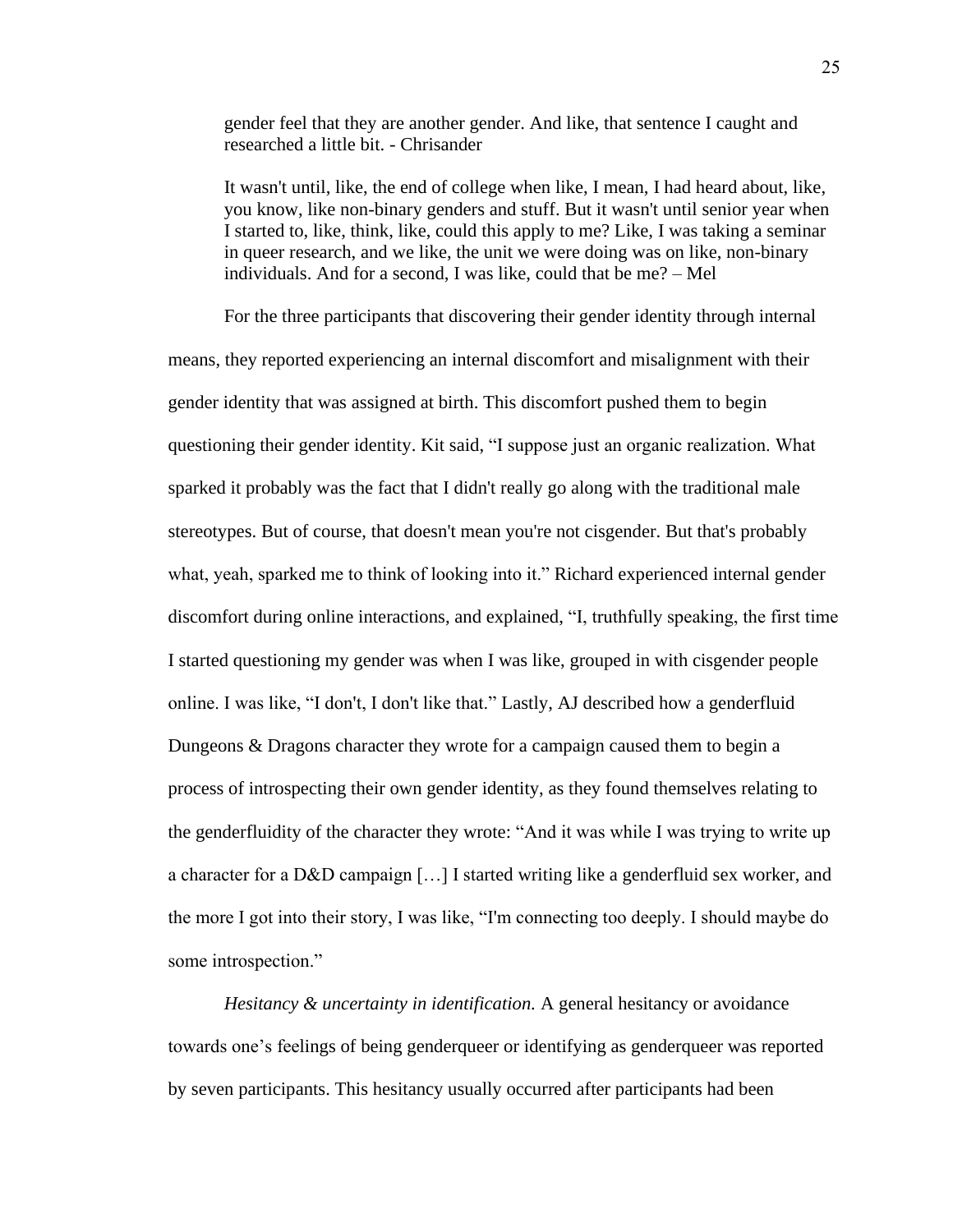introduced to or discovered they might be genderqueer through either internal or external means. Blair and Kate explained that they initially did not want to identify as trans or non-binary because they felt like that was only something "other" people were "allowed" to do, but not them:

[…] there have been plenty of times throughout my life when people have asked me like, are you sure you're not transgender? And I would just reject it outright. It kind of felt like something that other people would do. That's, you know, that's not for me, I'm not allowed to be trans sort of the mentality. – Blair

I had heard of like, androgynous people or like transgender people or something like that. Like, I'd heard about it on social media, obviously, because I was in school, and they passed the marriage act. Like, I knew that people existed like that. But I'd never really thought that it was an option for me. I was like, "oh, that's for people in big cities. That's for people that have money that can do that." – Kate

Two participants encountered information and rhetoric online that caused them to

feel uncertain about identifying with labels pertaining to their gender identity. Topher explained they became confused when they realized they didn't relate to the experiences of other individuals who identified as agender, even though they felt that was a label that best fit their identity, saying, "…then that gets confusing when you're online and you're like "wait so, is that okay for me to say I'm this as well, even though that person has a different experience?" Charlie specifically spoke of rhetoric they encountered online that claimed one must have dysphoria or a desire to alter their body to identify as genderqueer. This caused Charlie to question if they were able to use the labels of "nonbinary" and "genderfluid" for themself, as they didn't experience either of these feelings. This topic will be explored more in-depth in the section on harmful rhetoric encountered online:

Yeah, so the reason why it took me so long to embrace the label as non-binary and even longer to embrace the label of genderfluid was because I believe those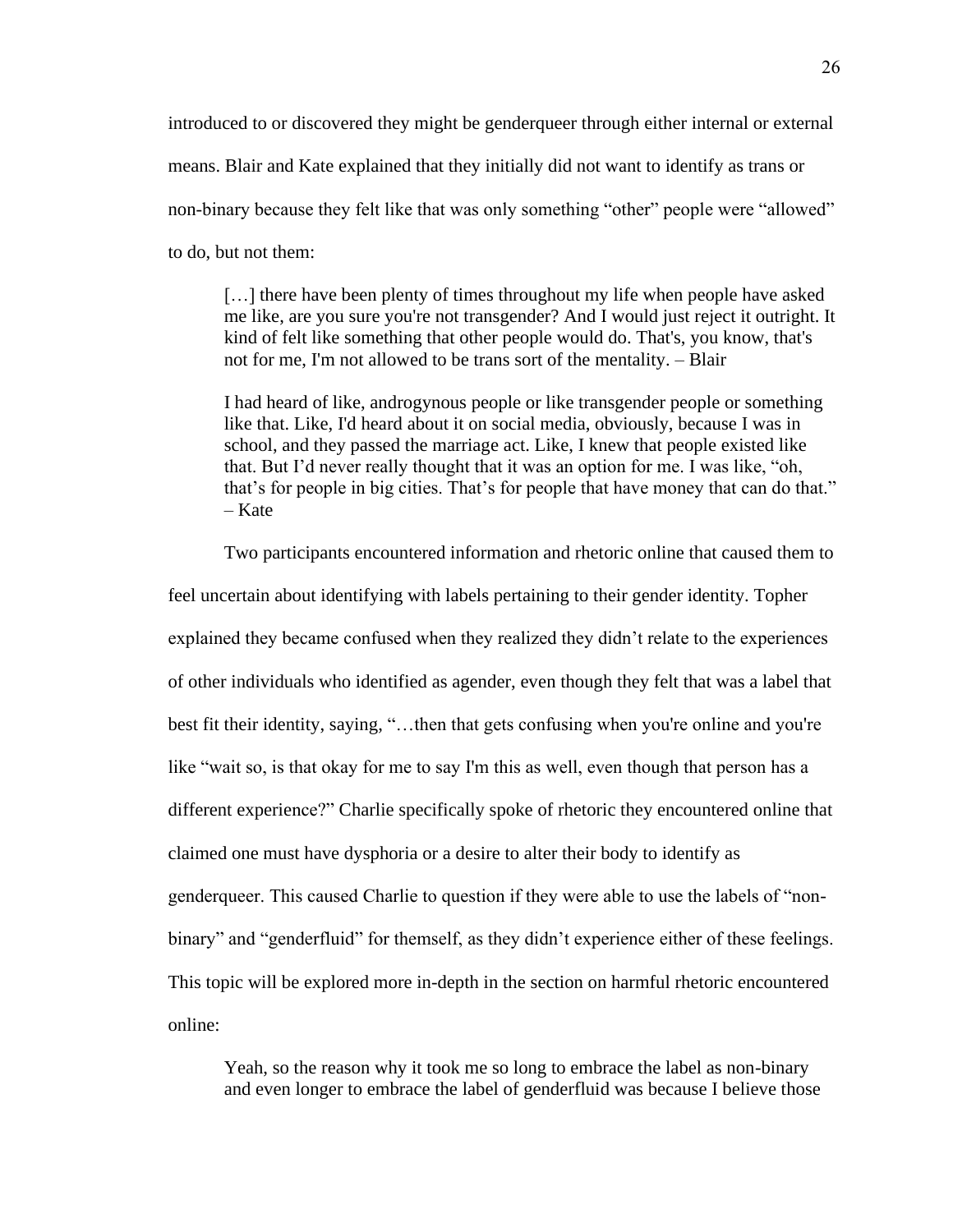things about myself, about not experiencing, very rarely experiencing gender dysphoria, and feeling no need or desire to alter my body through surgery, etc.

*Appearance*. Five participants reported that changing their appearance in a way that didn't align with norms for their gender assigned at birth was accompanied by unexpected feelings of gender euphoria, which gave them insight into their internal feelings of gender queerness. It should be noted that this section, which explains the impact of appearance on realization of gender identity, varies from the section on appearance covered in the  $3<sup>rd</sup>$  step of gender identity development constructed for this study (actualization). In this section, changing one's appearance or having one's appearance cause them to be mistaken for a different gender was a *catalyst* for helping a participant realize their queer gender identity. This differs from individuals who changed their appearance during the actualization phase of gender identity development as a result of already discovering and processing their gender identity. For example, Jay cutting their hair short caused them to have feelings of gender euphoria, which then led to them "connecting the dots" and better understanding their internal feelings towards their gender. They said, "It's funny, I got a short haircut. I was like, "Dang, why does this feel so good?" And then, you know, I started connecting dots after that, as I learned more." Blair and Mel explained that, before coming to terms with their gender identity, cases of "mistaken identity" sparked feelings of gender euphoria. Both participants explained incidences in which others misidentified them as a gender other their gender assigned at birth:

But the first instance I can really think of, of questioning my gender, is when I was 12. And my, my tennis coach kept referring to me as "she" and "her". […] But, it just made me euphoric. Like, I was so proud of it. And after that, I can remember instances throughout like middle school where I had a little bit longer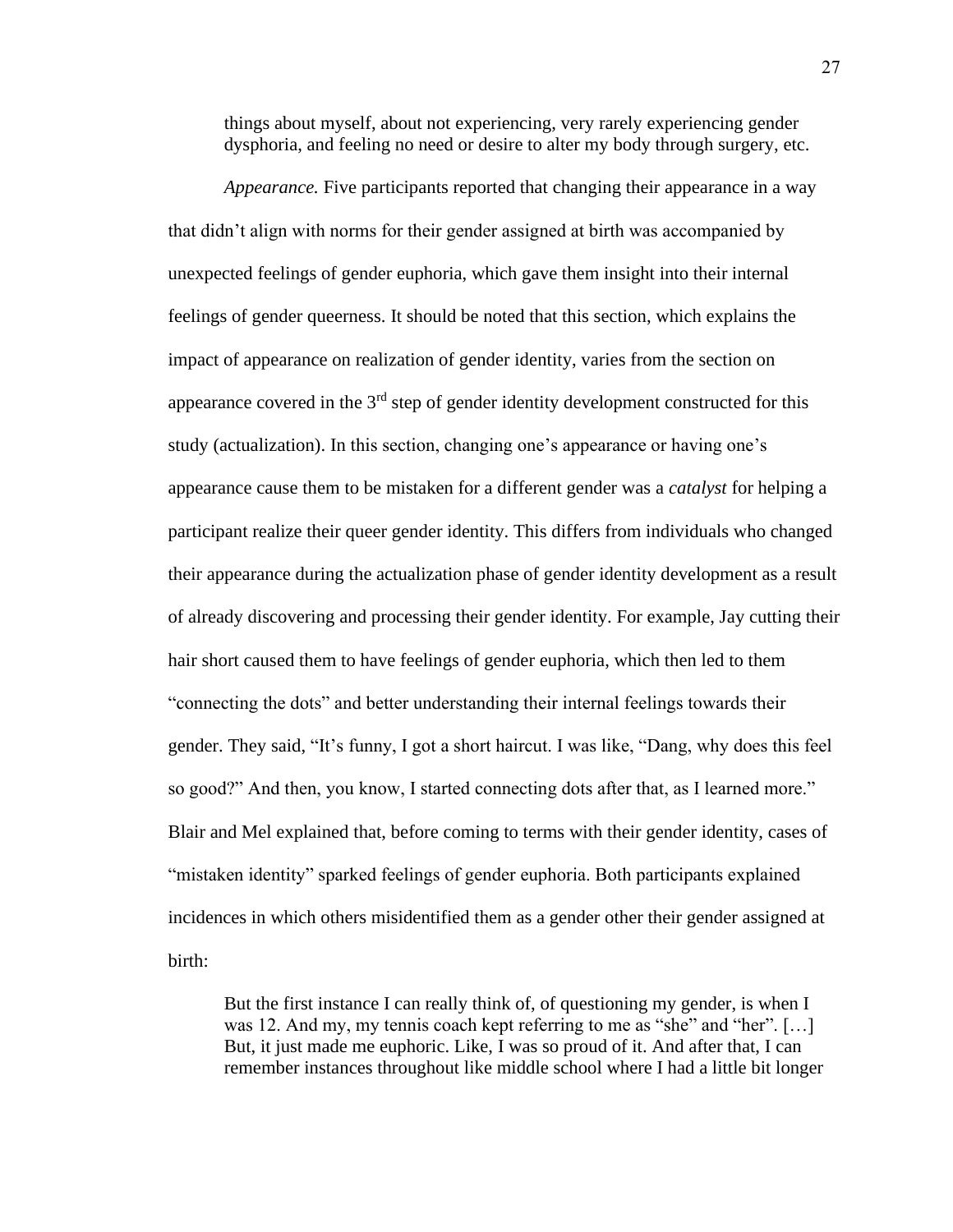hair, and people behind me would mistake me for a girl and it just makes me so happy. – Blair

I mean, like, in college once I was at a grocery store and somebody like called me sir, or something like that. I was like, wearing a hat. And once they realized that they had like, misgendered me they're like, "oh, I'm so sorry, my bad." And I was like, "no, call me a boy again. – Mel

### *Exploration*

"Exploration" is the second phase of gender identity development outlined in this study, in which participants began to seek out information to further understand their feelings of gender queerness. In this phase, participants used social media as a tool to integrate relevant knowledge into their gender journey. Participants learned about the vocabulary and language used in the queer community, which helped them to categorize their gender identity. The experiences of other genderqueer people were sought out, mainly through online platforms, so participants could reflexively compare these experiences to their own. Participants began to create support systems by joining online communities of other genderqueer people with similar interests. Through these networks, they further gained support and validation for their burgeoning identity as well as education and information relevant to better understanding their own gender.

*Vocabulary and language.* Understanding the vocabulary used by queer communities to identify sexual and gender orientations was a highly important step in participants understanding how these terms applied to themselves. Sage explained that they saw the term "non-binary" being used on Twitter, which caused them to start thinking about their own gender identity. After doing more research on the term stemming from their encounter with it on social media, they found the term fit with how they felt about their own gender identity: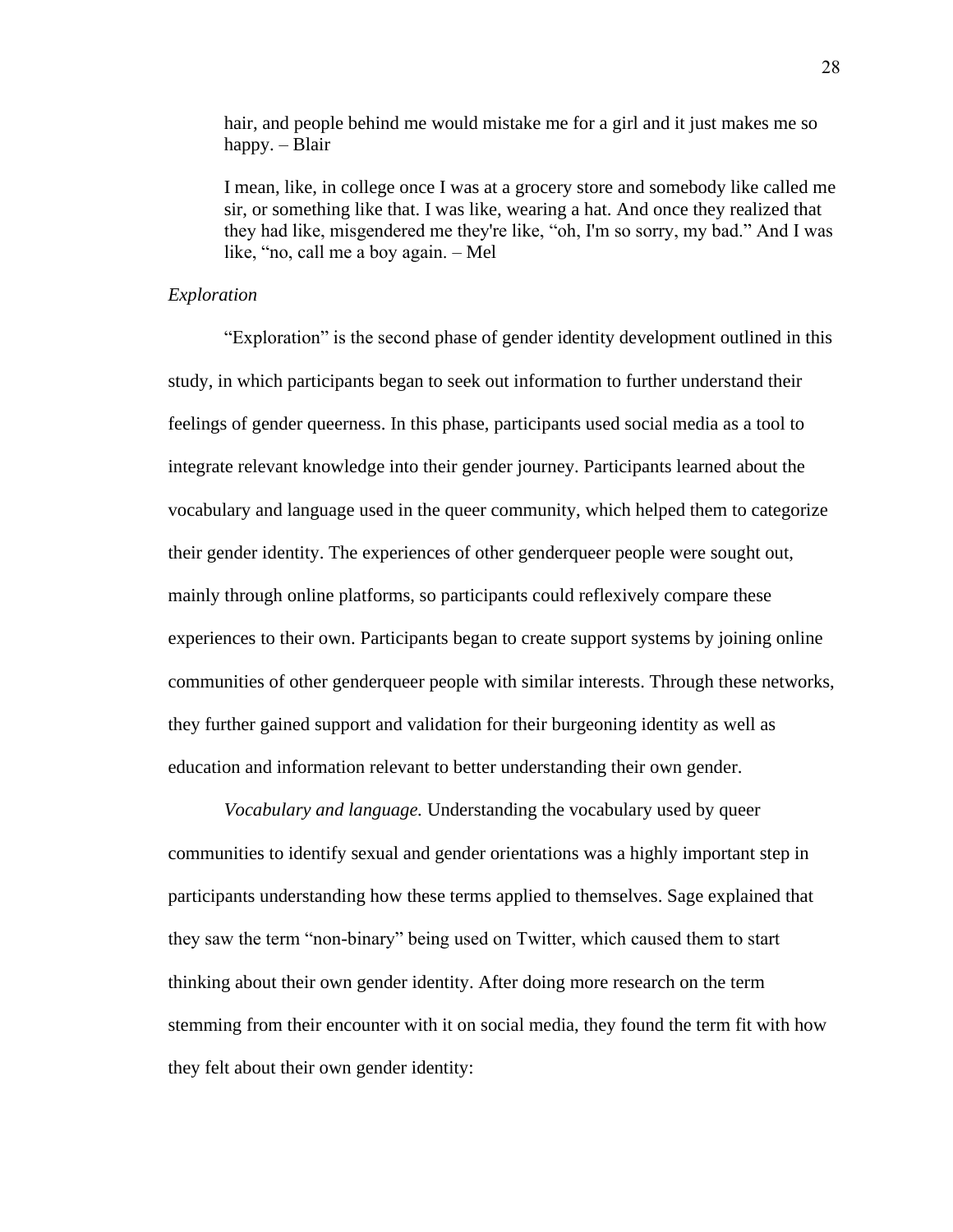I had never seen anyone who identified as non-binary. And then I think I started seeing more and more language on Twitter. […] So, I just started really thinking about it. So definitely, the conversations that were happening over Twitter was what made my mind kind of work. […] And then when the word like non-binary came up, I started looking up what that meant. And I did my own research and started like, looking at the hashtags on Twitter, Instagram, and on Vine, just to see like, what is this all about? Like, are there people talking about it? And there were, but I didn't like, I didn't pull from one specific person. I definitely did my own research because I was like, wow, this like, kind of fits how I feel. So, social media definitely, definitely opened that for me.

Laurel had a similar experience to Sage, in that she expressed she didn't have terms such as "HRT" in her vocabulary before encountering it on social media. Laurel explained that, when using social media as an educational tool, she was able to first understand the language used to conceptualize issues that affect transgender and genderqueer individuals, and through this understanding, was able more thoroughly comprehend the social plights holistically affecting the transgender and genderqueer community. This comprehension led Laurel to feel a sense of unity and connection with other queer folks whose identities are similar to hers as a transgender woman:

But, you know, I also think like, social media is like a huge, like, educational tool. Because I did not have half these words in my vocabulary before Tumblr, before Instagram, before Twitter, and like, you know, and becoming more aware of like, other trans people's plights. Because it's not just trans women, it's also trans men, it's non-binary, agender, genderfluid, all of this other stuff that you just become really aware of. And it's, I think, social media, in a certain sense, when it's used correctly, is a unifying and very, like informative thing. And, you know, it makes you infinitely more aware of everyone else when it's done correctly. Sometimes it can be a very, like, it makes you feel very alone. But then at other points, it's a, it's a connective tool.

Five participants spoke of how the social media and blogging platform Tumblr

was where they were first introduced to vocabulary used to identify and categorize

genderqueer identities such as "transgender" and "non-binary". In the "Realization –

Discovery of queer gender identity" section of this study's findings, Chrisander explained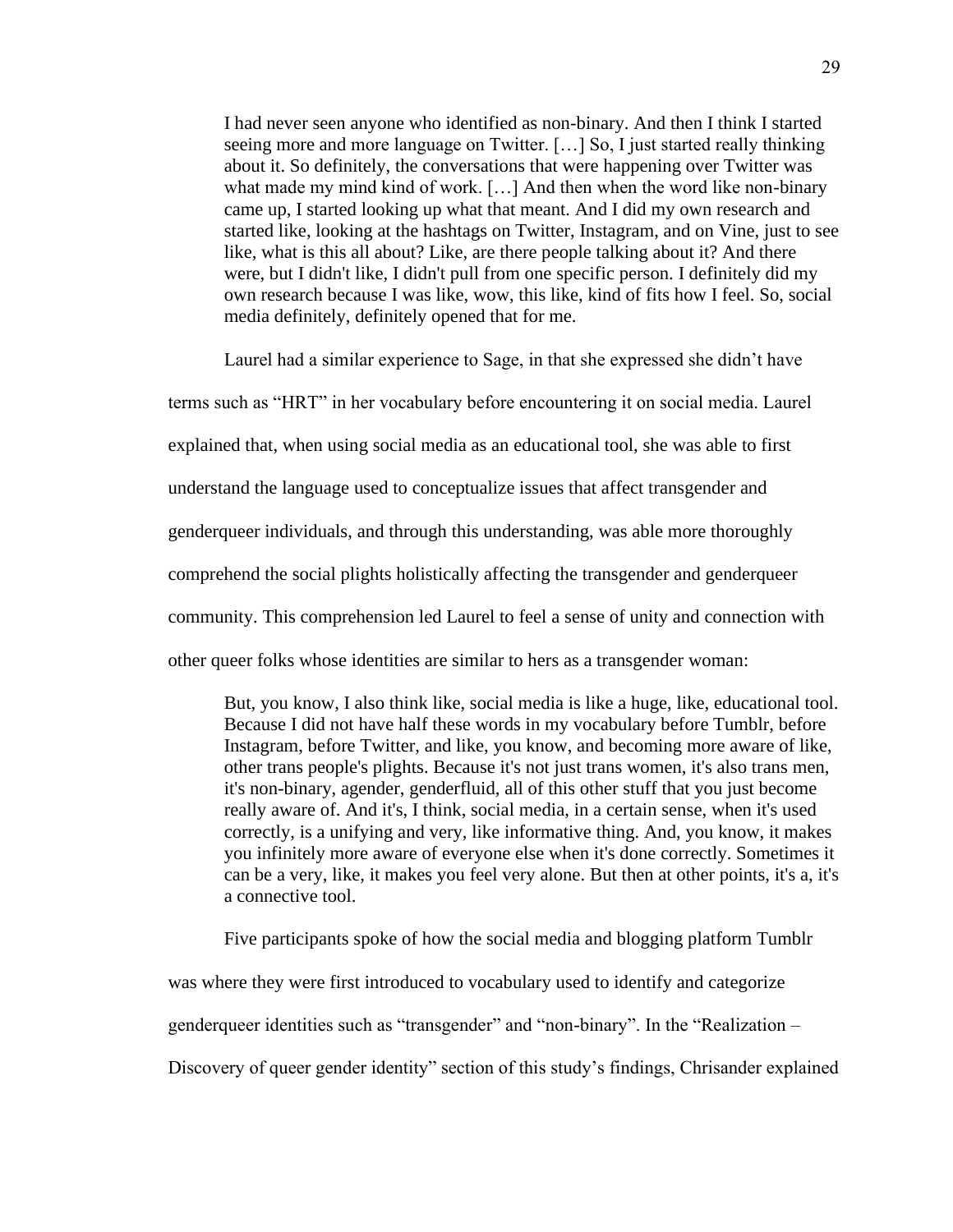that his initial exposure to the term "transgender" was during a class in technical college when he was 16. Later in our interview, Chrisander explained that after being introduced to the term, relating to its definition, and doing a bit of research on it, he discussed his feelings with his at-the-time partner. However, his partner "religiously threw him back in the closet" after their discussion. A few years later, while using Tumblr, Chrisander once again came across the term, which reignited his interest in transgender identities. He explained, "And then, a couple years later, down the road, around 21, 22 years old the term popped up again when I was on Tumblr, because I was huge into Tumblr at that time, living in [town]. And I found the term and I started doing research."

Tumblr is known to be a social media platform that has a majority-queer userbase (Hanckel et al. 2019), and along with Chrisander, almost all participants in this study reported using Tumblr previously or currently. Charlie and Clarke both saw the terms "non-binary" and "FTM" (female to male) on Tumblr having no knowledge of what these words meant. Their exposure to these terms prompted them to do more research into the subject. Clarke said, "And then on Tumblr is where I first learned about, like, trans people. I remember, like, very early on, I like followed somebody who's like, FTM and I'm like, what the fuck does that mean? So, I started doing all this research and I'm like, oh, interesting." Charlie explained, "I found a term, I believe it was on Tumblr, and it was non-binary. And I explored that. And I thought it was really cool. And I read the differing definitions that people presented for that term."

*Seeking out genderqueer experiences online.* During the exploration phase of gender identity development, participants reported they began to seek out more personal online content about gender queerness. Specifically, participants intentionally sought out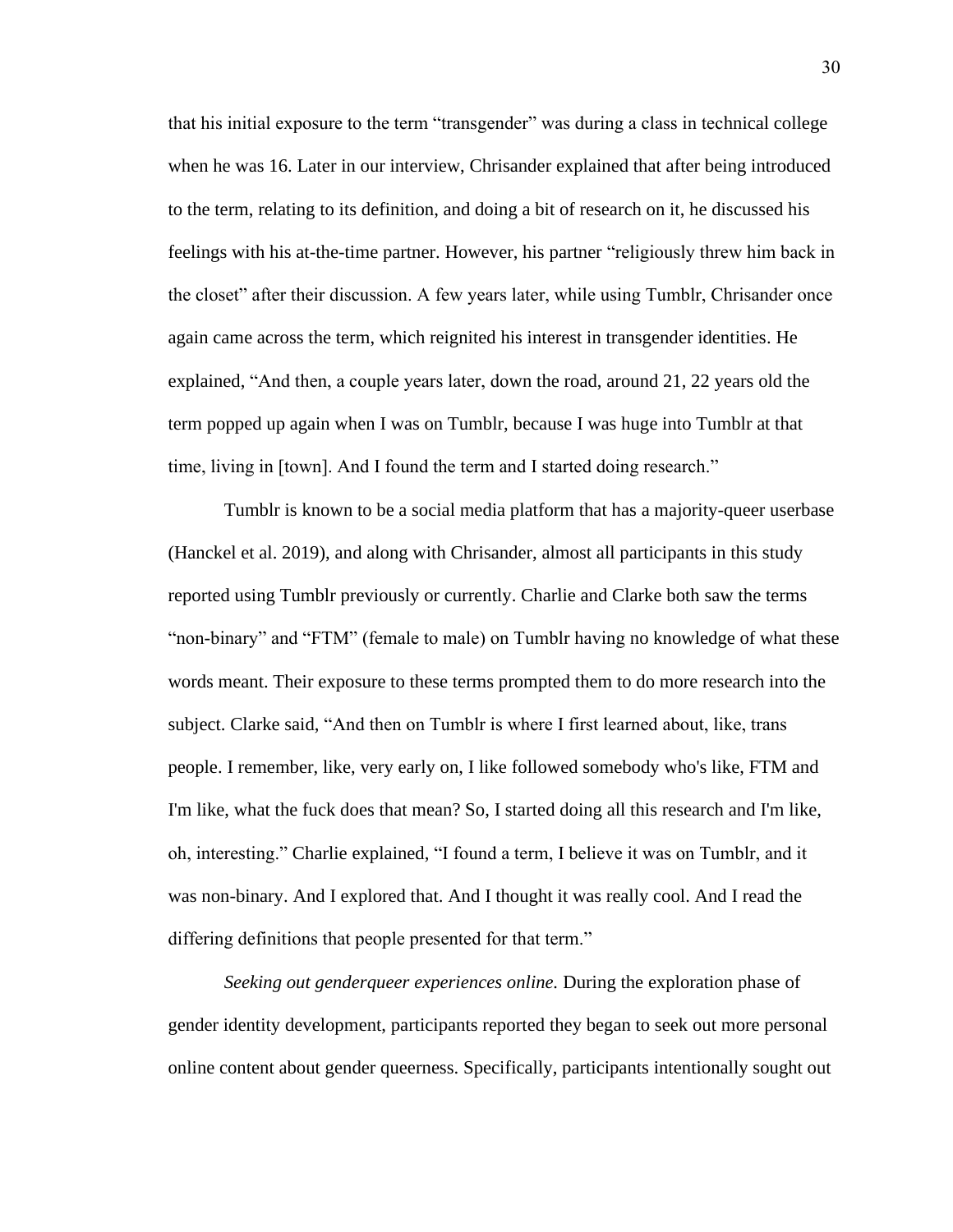the experiences of other genderqueer people out of curiosity or information seeking. The

personal experiences of other genderqueer individuals are highly accessible through

various social media platforms, and participants explained they consumed a variety of

different content based around the personal experiences of genderqueer content creators.

For example, Devon and Kit spoke about watching transition timelines on YouTube.

Transition timelines are a documentation of the physical changes to genderqueer people's

bodies (voice changes, hair and muscle growth, etc.) as they transition to a different

gender, sometimes using HRT. They are usually presented in a post or video format:

I guess YouTube was like, the first one. And every, literally every trans person I've talked to, they just like, went down YouTube wormholes […] I mean, that was so much of where I was getting, like, my early information about anything. And I remember just obsessively watching people's like, transition timelines because it was just, it's so interesting to watch. – Devon

There's this community of quote unquote, Reddit YouTubers, where they'll go through Reddit posts and comment on things and so on and so forth. And seven of them banded together and made a joint channel. And of those, they, or six of them, I think, have a fairly regular going over queer subreddit […] There's a trans subreddit where people will post their transitions, posts how they're feeling now, it's, it all feels good. – Kit

Devon also explained that, during this time in his gender identity development, he

used YouTube to watch genital prosthetic reviews done by a content creator named

Chase Ross who goes by the username uppercaseCHASE1. Ross is a transgender man

who creates sexual education content specific to trans masculine men.*<sup>7</sup>* Devon was

seeking out information on a STP (stand to pee) prosthetic for himself, and was able to

find reviews of different STP options on Ross's YouTube channel:

Lots of like, prosthetic reviews. […] Chase Ross. He does, like, reviews of like, packers and STPs and stuff like that. Um, I don't know, that was like, a big thing for me, is like, I wanted to like, have like, an STP, which is, like, stands for like,

 $7$  uppercaseCHASE1's YouTube channel, accessed January 20, 2022,

https://www.youtube.com/user/uppercaseCHASE1.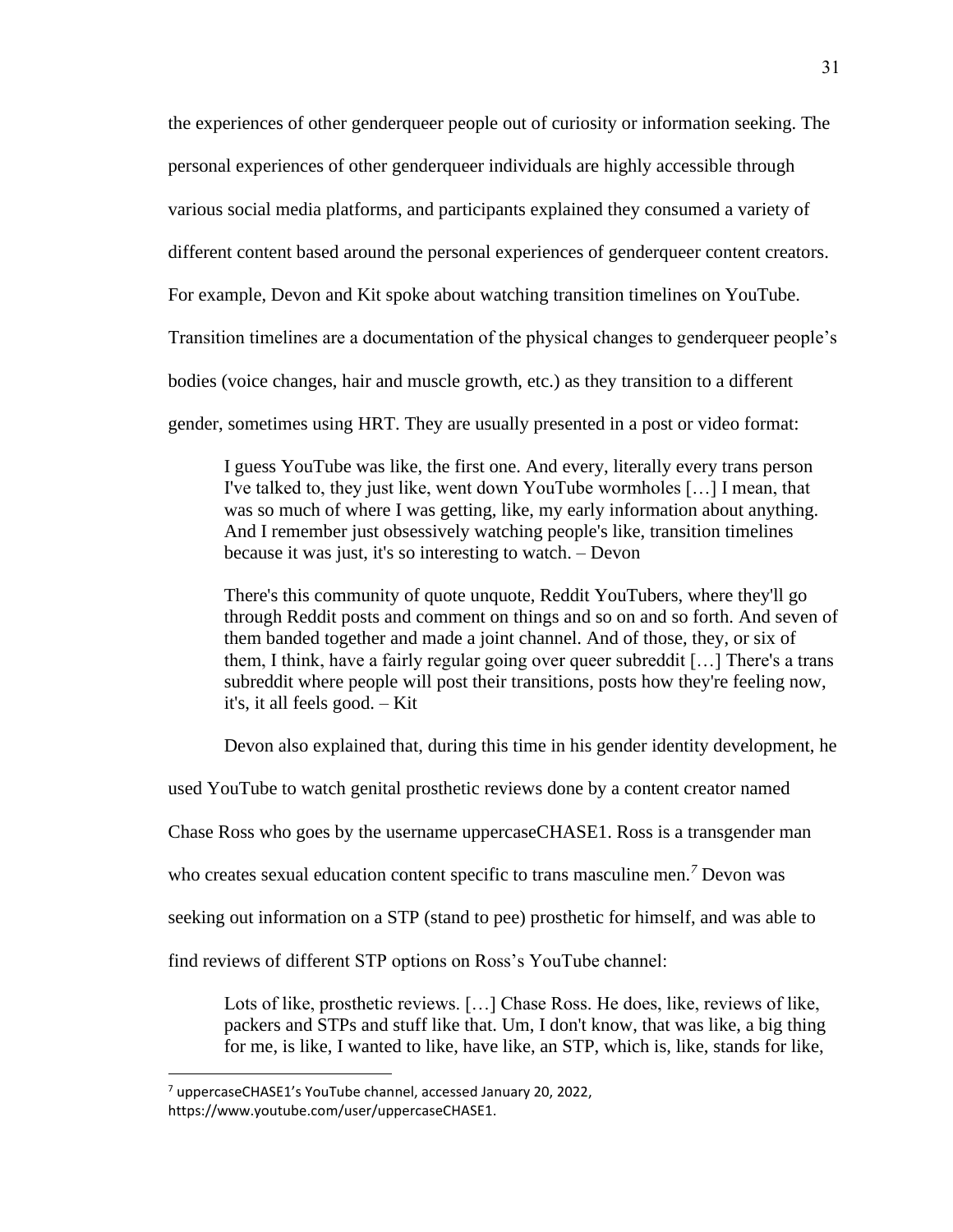Stand to Pee if don't know what that means. Like to be able, to like, I wanted to be like, use urinal in the restroom. And especially in the beginning, I think it's like a lot of like, kind of overcompensating in the beginning. Or what you don't have, at least for me. So that, I don't know. It just helped me feel better.

Clarke also used YouTube to find more information on genderqueer experiences.

Like Devon, Clarke watched sex education content on YouTube. Clarke specifically

named YouTuber Lindsey Doe as a significant source of information for them, saying,

"And then I think actually, like, a lot of it was probably like YouTube. Like, um,

Sexplanations with, like, Lindsey Doe." Doe is founder of a YouTube Channel called

*Sexplanations,* in which Doe discusses human sexuality and the intricacies of sexual

experiences.<sup>8</sup> Although Doe is not genderqueer herself, she creates content applicable to

the experiences of genderqueer individuals. Doe's videos helped Clarke build their

knowledge of sexuality, and how sexual identity related to gender identity.

Overall, the three participants who used YouTube to find experiences of other

genderqueer people or information relating to genderqueer experiences reported that they

found this information useful and validating of the gender identity in which they were

exploring. Topher, however, did not see themselves represented in the content they were

viewing on YouTube by agender creators, explaining:

[...] on social media most of the agender people I saw were like, most of them on YouTube at the time were like, AFAB people who like, had like short haircuts. And like, wore polos. I don't know. But so, I didn't necessarily see myself in like a bunch of, in the agender representation that I saw.

The agender content Topher was viewing was presently mostly by AFAB (assigned female at birth) creators who had a more masculine appearance ("had short haircuts" and "wore polos"). Topher is not AFAB and does not present in a normative

<sup>8</sup> Sexplanation's YouTube channel, accessed January 20, 2022,

https://www.youtube.com/user/sexplanations.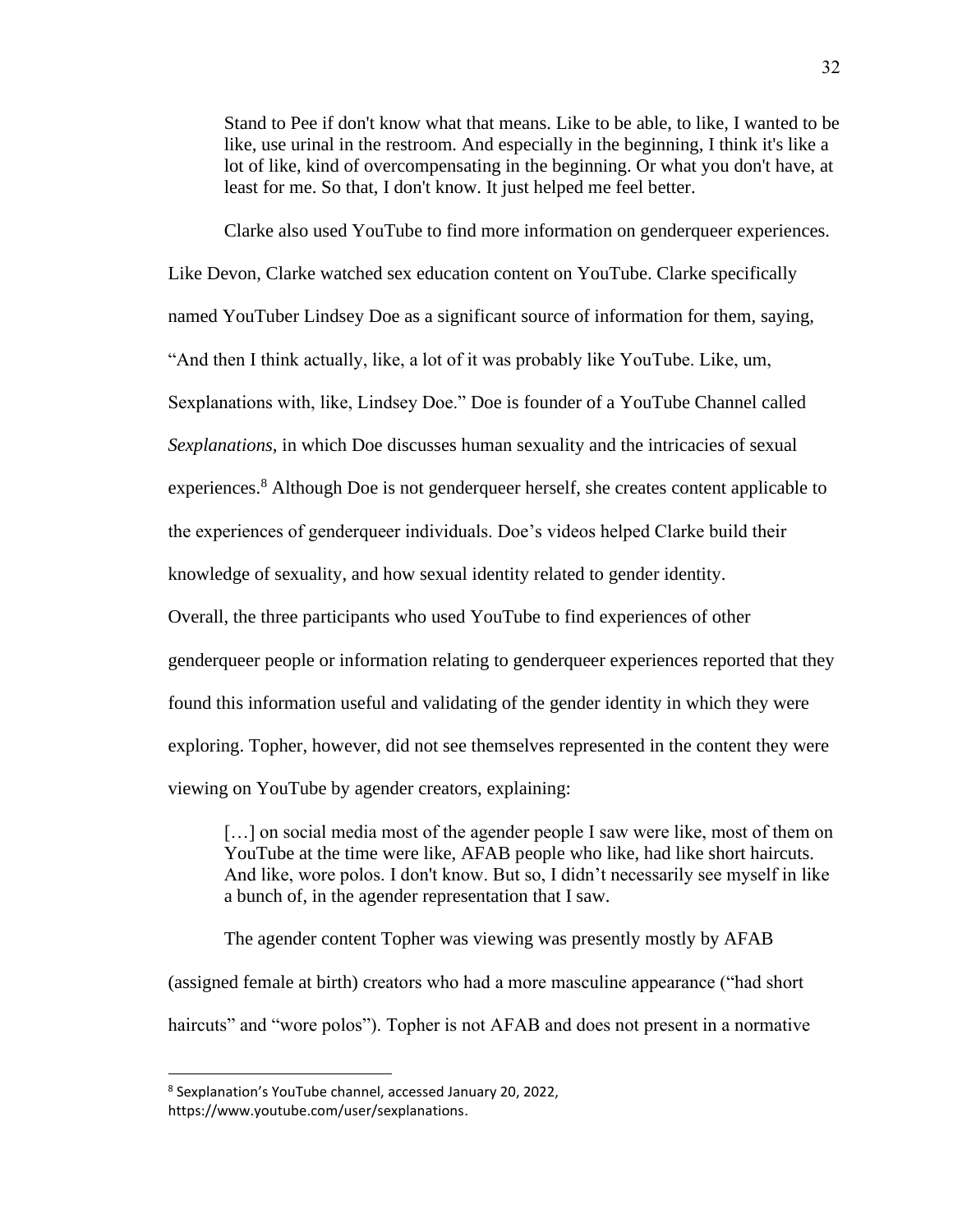masculine manner. As mentioned in the section on hesitancy and uncertainty in identification, this lack of relation to the agender representation Topher was encountering on YouTube caused them to question if they could use the identity of "agender" for themselves.

Not all participants *intentionally* sought out content about and/or by genderqueer creators during this phase of their gender identity development. Two participants explained that they happened to come across content created by genderqueer people unintentionally, but exposure to this content enabled their overall gender identity development. Az explained that they "stumbled upon" the personal experiences of others who identified as genderfluid like himself on platforms such as Reddit, Tumblr, and 4Chan. Encountering these experiences made Az realize that gender identity is an individual experience, not a generalizable one. Az concluded that therefore, gender identity labels should be "what you feel is right":

It was a lot of just like going through the community and stumbling upon like personal experiences from other people who identified as genderfluid or genderqueer, or just gender non-conforming in general. And I, and I realized that it's just a lot about, like, how you want to label yourself. So, like, there's no one universal experience, but it's just what you feel is right. […] So, at first it was mostly just like, stumbling into like Reddit posts and stuff. Reddit, Tumblr, 4Chan, all that.

Additionally, Donnie explained their seeking out of genderqueer experiences as "subconscious." They explained that they began following queer and non-binary people on Instagram because these individuals were posting fashion content that appealed to Donnie:

I feel like if I did, it was more subconscious. Like on Instagram, I like to follow people who have like really good fashion. Most of the time, those people ended up being like, non-binary or just queer individuals and so like, I think like, through that I learned some and like they would always share information or like,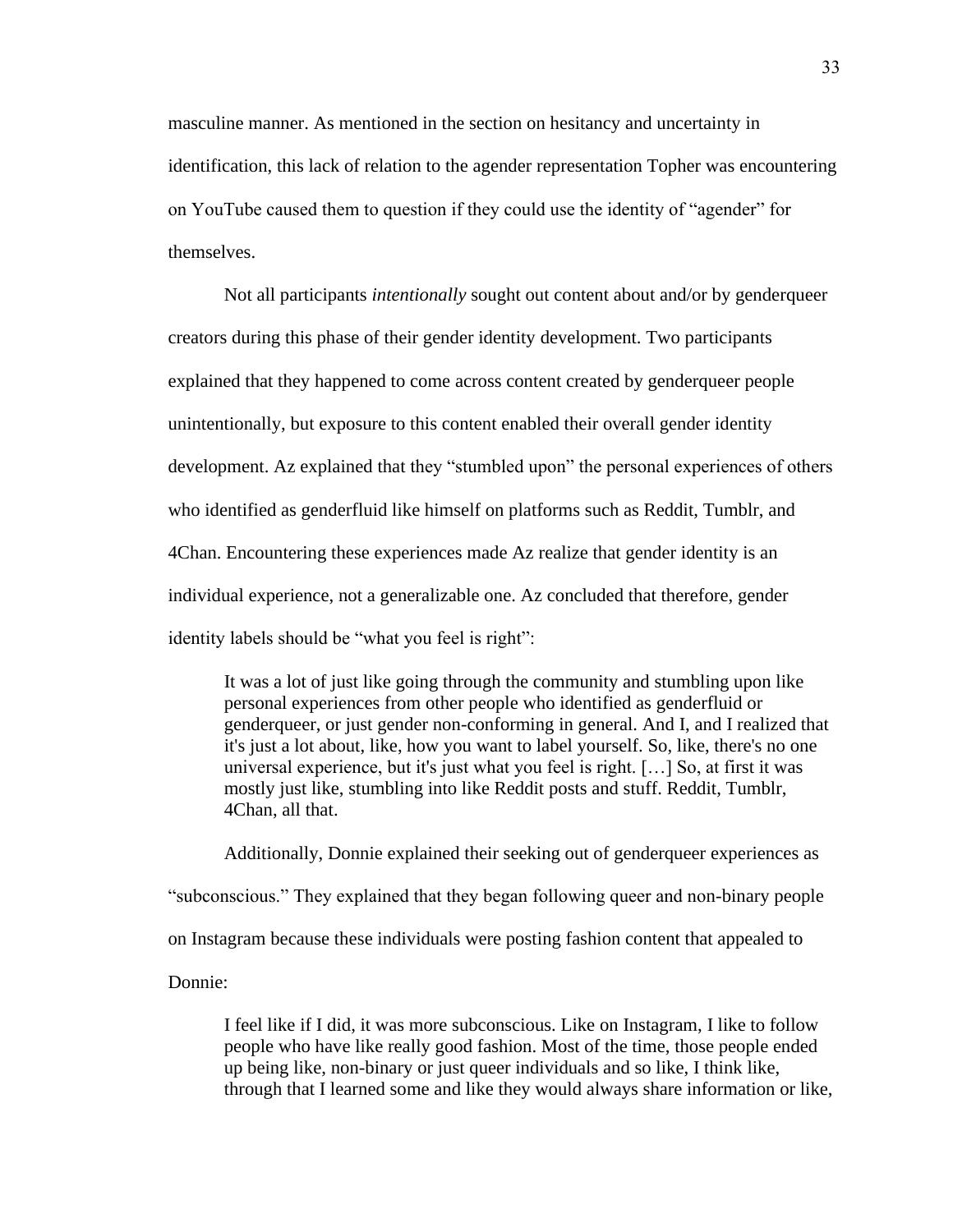posts with their friends and then I'd see those friends and they'd be like activists and like queer activists.

These fashion-oriented content creators would then interact and post with other queer individuals whose content was more oriented towards queer activism. Instagram is a social media platform with a "tagging" feature where you can easily access the username and account of those your friends follow and interact with even if you don't follow them yourself. Therefore, Donnie was able to learn and benefit from knowledge about queer identities and activism through the friends of the fashion-oriented users they initially followed, even without intentionally seeking out such information. This flowing of information through adjacent and related communities is what makes social media such a powerful educational tool.

*Relating to genderqueer content online.* Within this study's participants, there was found to be a distinction between participants seeking out and viewing experiences by genderqueer people versus using this content as a comparative point for their own identity. The processes of information sorting and self-application is what differentiates this subcategory of experiences from the previous section. For example, Charlie explained, "So, another social media platform that introduced me to these ideas and labels and experiences was Instagram. And I, before I applied these labels to myself, I followed a lot of people who did themselves."

Jay, who is non-binary, explained that when listening to the experiences of other non-binary people online, they realized they related to the processes of gender discovery that others were sharing. Jay stated that seeing these experiences helped them better understand their internal feelings of gender. They also helped Jay externalize their gender identity by helping them realize "what [they] needed to do about it." Jay specifically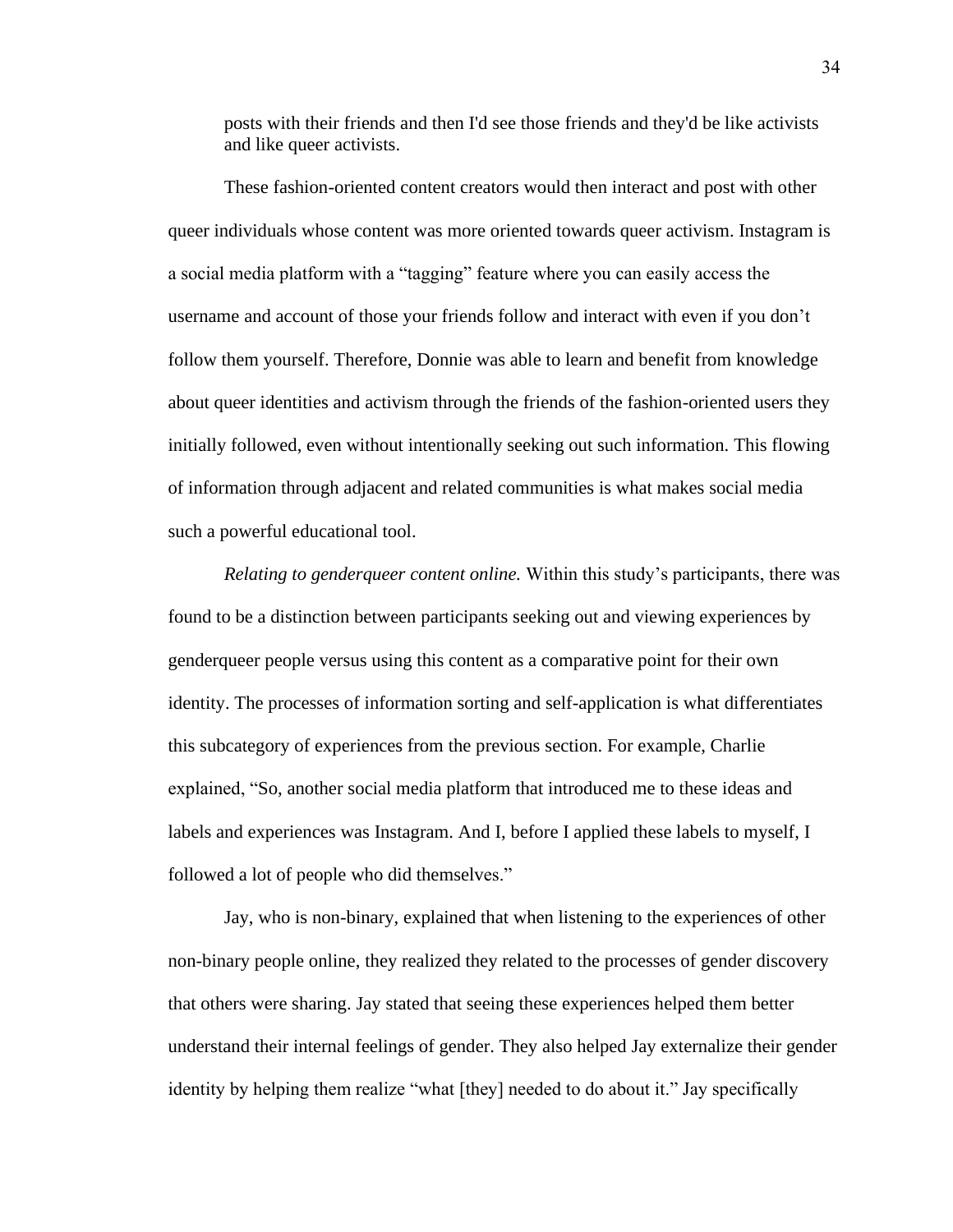mentioned transgender YouTubers as a source of lived experiences they personally

related to:

So, like social media, I would say, listening to people who were non-binary online talking about their experiences did help me in ways, you know. Not necessarily that it was like, "Oh, I 100% relate to that." But seeing them talk about it and realizing they were going through or had gone through something similar to me when I was discovering my gender identity, that kind of helped me to place what I was feeling and what I needed to do about it. […] And they, then, that kind of hearing them talk about their experiences and, and the things that they felt about themselves and matching it up, the dots that I mentioned connecting earlier, that was a huge part of it, was hearing trans YouTubers talk about their experiences and finding myself relating to them.

Chrisander identified two platforms that provided him with first-hand information on the experiences of trans men: YouTube and Tumblr. On Tumblr, Chrisander was able to follow these men's blogs, view content they were posting, and to relate and identify with their experiences. Like Devon, Chrisander also mentioned YouTuber Uppercase Chase (Chase Ross) as a reflexive source of information on the experiences of trans men: "So, Tumblr, I followed a bunch of trans men. And so, by following them, I was able to like, identify things that I shared with them. And watching different YouTube videos like Uppercase Chase was a really big one that I followed, and I think he's still around."

Laurel and Alice both used Tumblr to interact with other genderqueer individuals. Their experiences differentiate from Chrisander and Jay, who were viewing content by/for genderqueer people *without* interacting with the content creators. Laurel and Alice, however, explained that personal interactions online with others like themselves led to them better understanding their own internal feelings of gender. Both participants explained that their gender identity began to "make sense" after discussing, sharing, and comparing their experiences with others. Laurel explained, "…when I was, I read this book, and they mentioned transgender, and I did some research, and I got onto Tumblr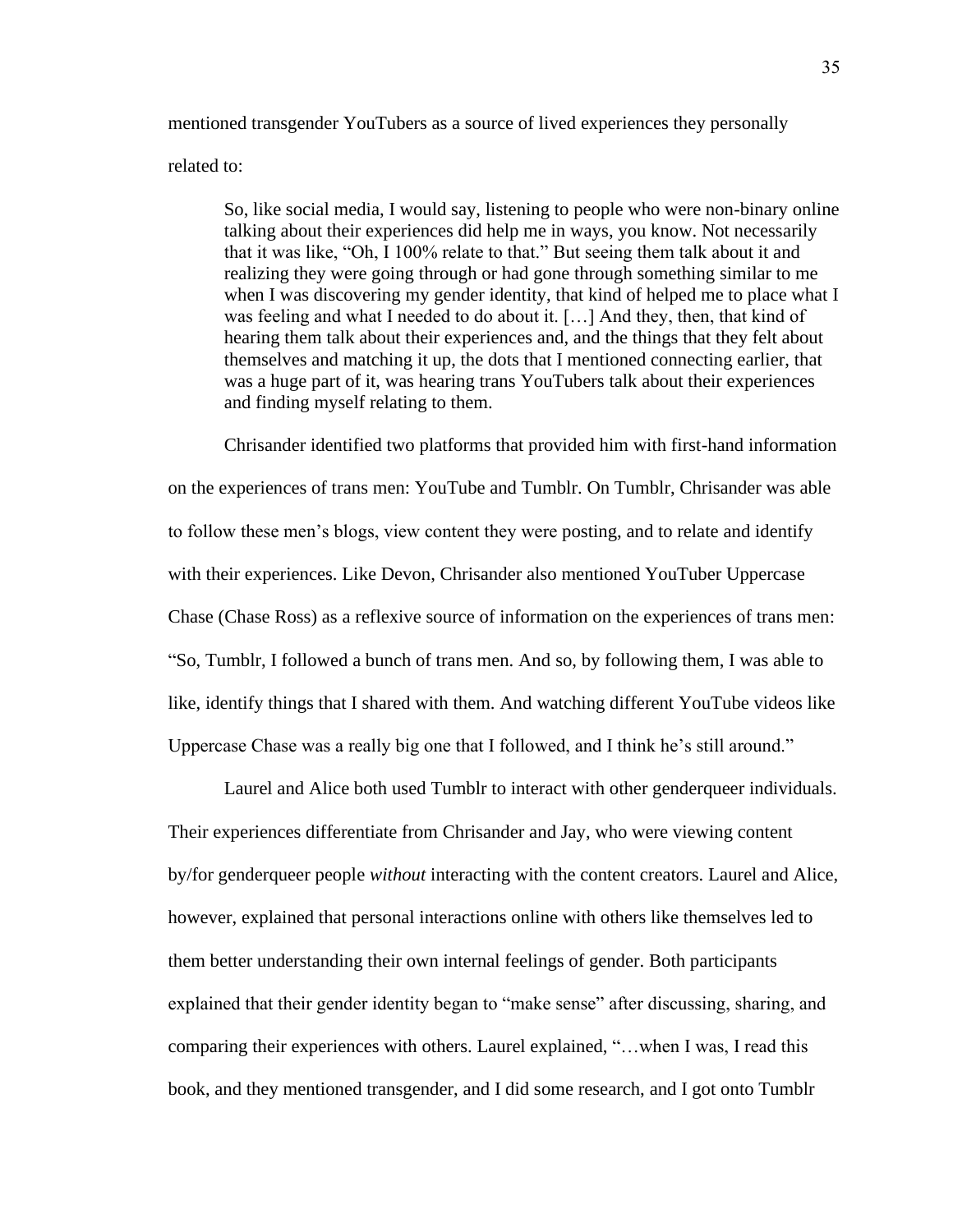and found a few people to discuss it with and I just went, "Oh, this kind of makes sense. This is something that clicks with me." Alice said:

And as I talk to more of my like, online friends and other friends who were trans, I was just like, this, this just kind of led me to more just accepting the fact that like, yeah, […] you're kind of like a dude. […] Um, and then he (my friend) just kind of, he talked about his experiences and like, what, what happened to him. And it's just like, "oh, okay, that that that fits for me. That makes sense for me." Like, it was just more like, sharing a lot of like, similarities and, and responses, and it's just like, made sense for me.

*Joining queer communities online.* Nearly every participant reported currently or

previously being part of a queer online community. During interviews, all participants were asked if they were a part of any queer online communities. However, what constitutes as a "queer online community" was not defined by the researcher. Rather, it was up to participants to examine their online interactions and decide for themselves if they were part of any queer or queer-related online communities. Based on participants responses, an "online community" was defined as a collection of individuals on a single or multiple platforms creating, sharing, and interacting with content based around one or multiple related topics. Participants reported being in queer online communities on the social media platforms Discord, YouTube, Tumblr, Facebook, Twitter, TikTok, and Reddit.

I have Discord […] which is actually a queer group that my friend added me to [...] there's a lot of, there's a fair number of trans folks in there. – Austin

So, I would say one of the things that helped me realize that I wasn't cisgender was […] I had been on queer YouTube since I was like 13 maybe. Watching a lot of like, lesbian, gay, and bisexual YouTubers. And then that kind of led me to transgender YouTubers. – Jay

"[…] when I was in high school, the only trans community that I had access to was on Tumblr. And so that's where I, I had a trans community on Tumblr. – Clarke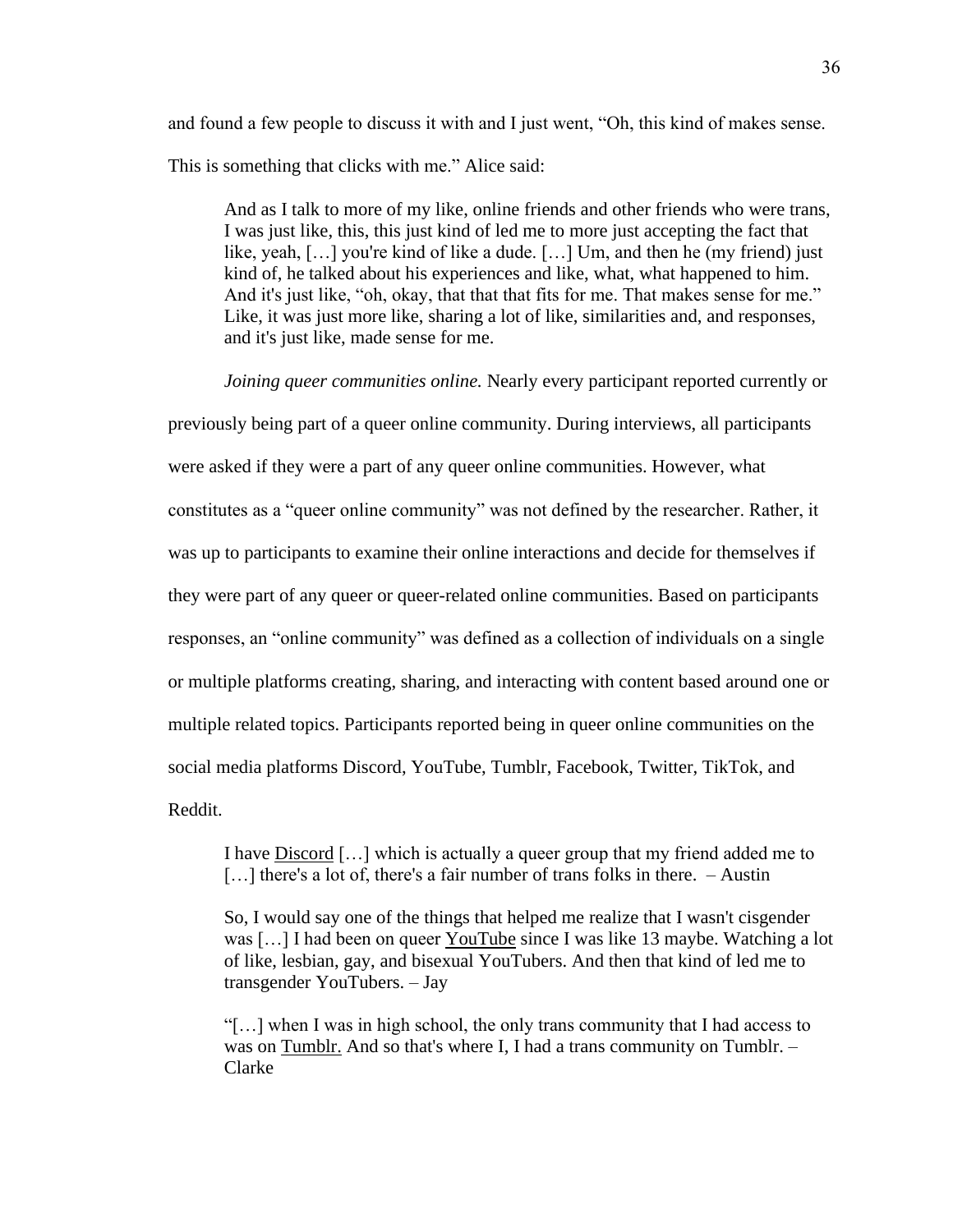And then now on Facebook, I'm on like, God, like three or four, like FTM, or like FTM, AFAB, non-binary support groups. So, there's one that's like, trans and butch masculinity solidarity or something, which is kind of cool. – Devon

I use a lot of social media, mostly social media. I'm mostly on Twitter. That's where most of my like, big friend groups are […] so a lot of them are like, I don't think there's a single straight person in that group. Like, all of them are like some form of on the spectrum of the LGBT. – Alice

[On] TikTok […] I follow a lot of like, binary trans people who don't pass and it just like, feels nice to like, usually, like, there is like a nice set of like comments that are like, "you look really pretty today" or, like, "I love the way you're doing your hair" and just like being a part of like an affirming, anonymous community feels good. – Mel Well, [I'm apart of] quite a lot of subreddits**.** Although the general ones like LGBT, the LGBT teens one. There are a few trans specific, which have very generic trans names. – Kit

Kit also reported they were part of a queer community on Quora, an "ask and

answer" platform that wouldn't typically be considered community-oriented website such as Reddit or Tumblr but fell within the parameters of what Kit defined as a queer online community, explaining, "Other than Reddit, oh, on Quora there was one which is […] LGBT You. And Y-O-U, that is, of course. But, as a play on words."

Different platforms served different functions for facilitating the creation and subsistence of queer online communities. Based on participants experiences, online communities were found to serve three primary functions: 1. support and validation, 2. education and information, and 3. connections and friendship. Often, participants used a platform for more than just one of these primary functions. The role of connections and friendships formed through queer online communities in gender identity development will be expanded upon in the next section.

Sage explained how they appreciate TikTok as an educational tool because, in their words: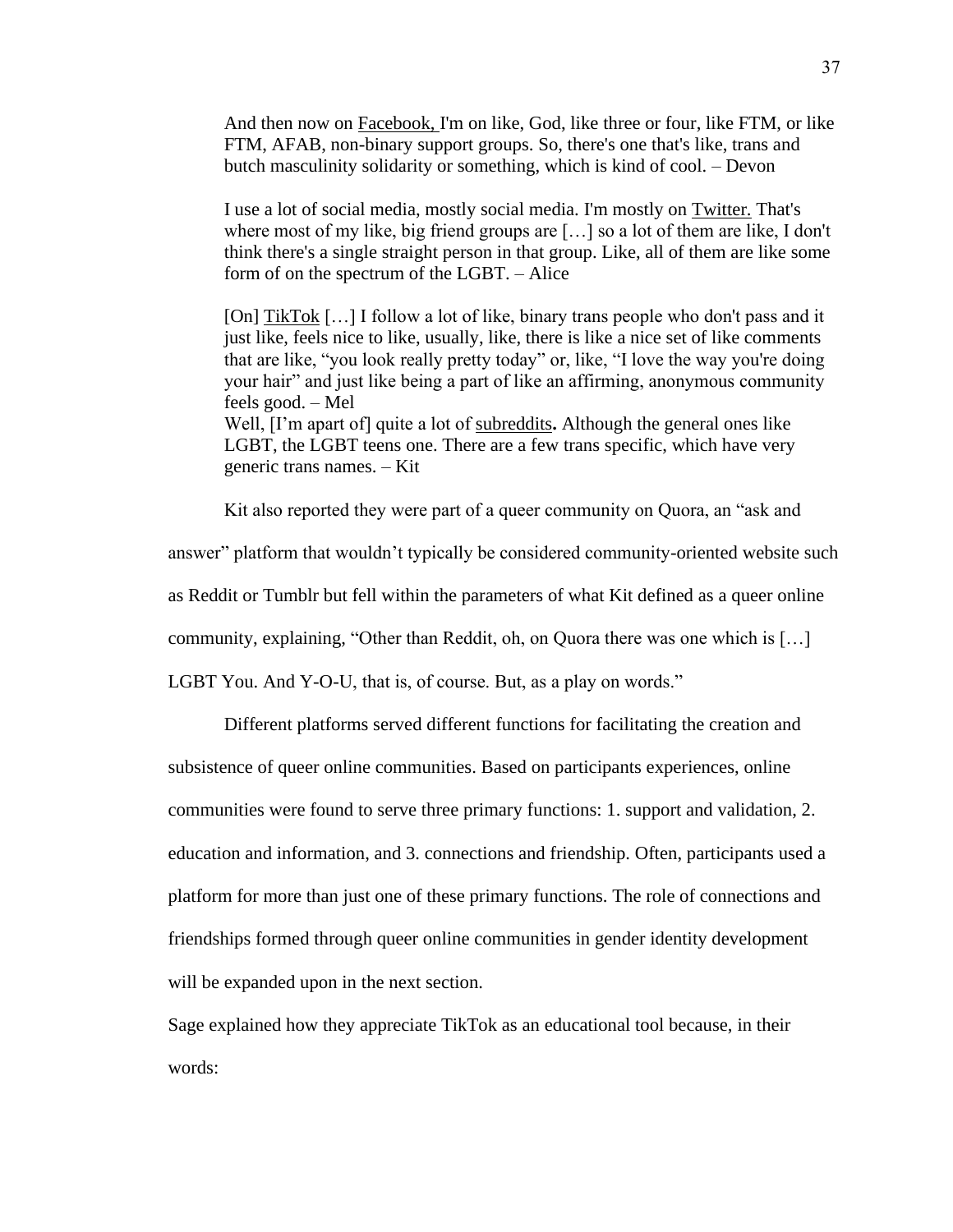[...] it's a beautiful combination of the goofiness of Vine with the like, education and like, quick PSA is that Twitter is. TikTok is the way for Gen Z to motivate each other and to educate everyone and to like let the world know, like where they stand and how we're going to operate now, and I really do enjoy that.

Sage went on to explain how TikTok can also be used a way to support and

validate non-binary people who do not present androgynously:

There has been a lot of conversation on TikTok of younger millennial non-binary folks […] who are just like, "I don't owe you androgyny because I'm non-binary, and I don't owe you being soft femme or being, just because I am biologically a male and now I'm like, non-binary, I don't have to be soft femme for you." […] there are people who are confident enough to say that, and that is positively influencing me. But there's also other things. So yeah, there's a lot of negative discourse, but then there are like those pillars of people who are just like, "No, I don't owe you that." So that's nice.

Sage themselves are non-binary, but they don't present themselves in an entirely

androgynous manor. However, as Sage explained, viewing content on TikTok that

validates their identity in relation to the way they physically present has been "positively

influencing" their feeling more confident in their overall gender identity. Along with

Sage, Blair had a similar experience of gender validation through queer online

communities on the subreddit egg\_irl:

So, one subreddit, I guess I could say, that kind of helped push me in that direction is one called egg irl. And I don't know if you're familiar with that one? And, and so it's a story that you hear a lot in there, is that people go in there and it kind of helps them realize that the things that they're feeling are commonplace with trans people.

The description on the egg irl subreddit reads: "Memes about trans people in

denial". <sup>9</sup> However, as Blair explained, the content on this subreddit carries significance

for trans and genderqueer people that interact with it. Specifically, through the sharing of

memes related to gender confusion and "denial", genderqueer people who encounter this

<sup>&</sup>lt;sup>9</sup> r/egg\_irl Subreddit, accessed January 20, 2022, https://www.reddit.com/r/egg\_irl/.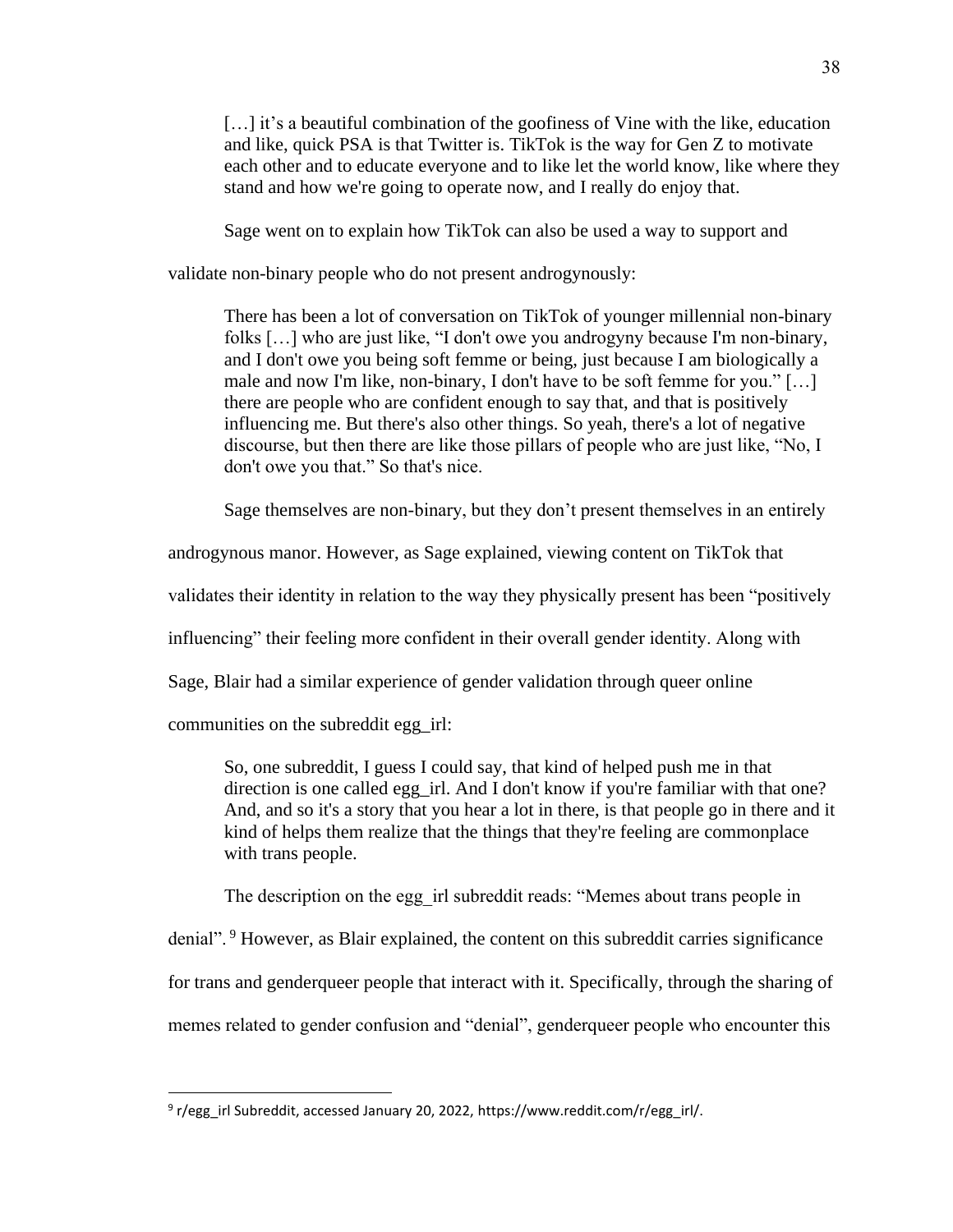content are able to realize that their feelings are common and shared among the transgender community at large. This can potentially nullify any sense of gender "wrongness" that one exploring their gender identity might feel.

Richard spoke about how they currently feel most comfortable expressing their gender identity on Tumblr and Discord, websites they know other queer people use frequently. He went on to explain how Tumblr specifically has been a significant source for him to learn more about the experiences of trans men. Richard himself is a trans man and wanted to know more about the specific experiences of trans men, but only knew trans women through a transgender support group in his city. However, he was able to fill this knowledge gap by using Tumblr as an "information hub" in which he was able to seek out the specific content he desired to better understand the experiences of trans men. This content came in the form of firsthand accounts from trans men and information blogs (blogs dedicated to sharing content on a specific topic):

[I feel most comfortable expressing myself on] places like Discord or Tumblr where I know that there are a lot of other LGBT people on and in the area. [I started using Tumblr] probably like, the moment I turned 13. […] That was where I was able to get a lot of my information and firsthand accounts from. Um, I knew some of the trans women in my group that I was in, but I didn't know that many trans guys or what their experience was like. So, it was a major hub of information basically. Where, I think I still follow a lot of the information blogs that I did back then.

Alternatively, Austin and Mel shared their experiences of being the ones *giving*  validation and support to other genderqueer people online, as opposed seeking out and receiving validation from queer online communities. This role-reversal is an example of how participants used queer online communities to build support for others after receiving support and information through similar venues in the past. Austin explained how, in a Discord group they're currently a member of, they take on a "supportive role"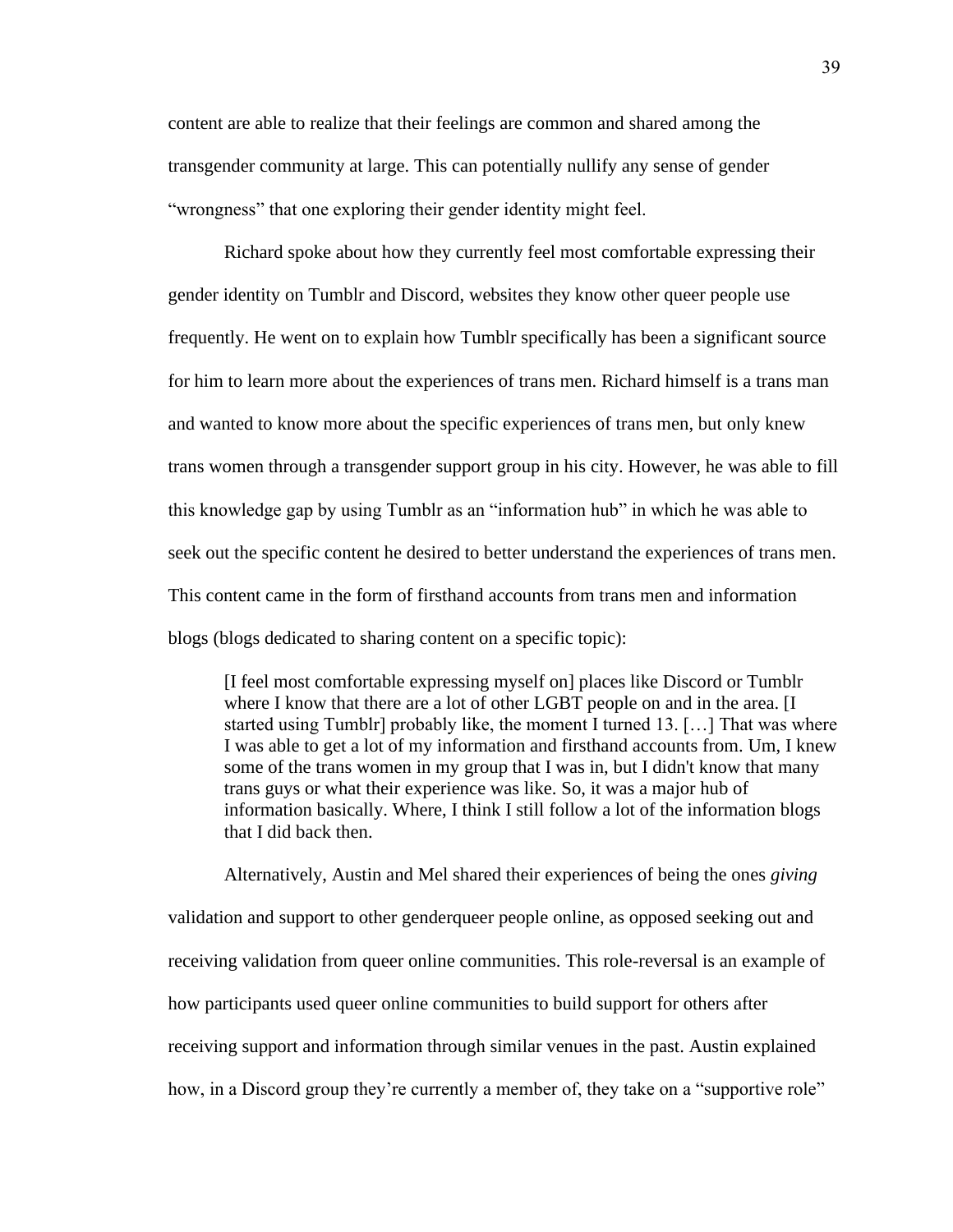by sharing knowledge they've accumulated through their experiences as a non-binary person. For example, they've provided information on hair cutting and binder purchasing and safety to younger genderqueer people in the group:

I feel like in that group, I'm taking a little bit more of the, like, supportive role than the, you know, searching for answers role, because it's been a while since I've been there. […] But it's still neat to see young people coming into their identities and asking questions, and being able to provide information, be like, "oh, you know, this is, this is a good place to buy a binder and make sure you're safe about it," or "yeah, like, cutting your hair can be a really good way," you know, you're offering suggestions there. It's a really good, a good place for that.

Mel explained that they also use online queer communities to anonymously

support and validate others (while questioning the validity of their own identity). They

explained how when they were first exploring their gender identity, they both sought out

*and* gave support to others on Reddit:

I did, like, look for support on Reddit, you know, and like, I just poured a lot of validation into Reddit that I wish I was getting. Like other people questioning and being like, "is it okay to still wear gendered clothing and be non-binary?" and I just would like dump a lot of love anonymously on the internet that's like, "you are valid, whatever you choose, you are still non-binary." And like, at the same time, I was still like, "oh, but am I non-binary? Am I valid?" One of my favorite things to say is like, "everyone is valid except for me.

And they now continue "pouring love" on TikTok like they used to do on Reddit,

explaining, "I mean, particularly on Tik Tok, like, I find myself like pouring love like I

used to do all the time on Reddit."

Six participants spoke of the role that their interests and/or fandoms played in

them seeking out, joining, and participating in queer communities online. These

communities enabled participants to merge two aspects of their identity--their queer

gender identity and their given interest--and connect with others who also shared both

these aspects of their identity. Participants mentioned witchcraft, Polandball, *Pokémon*,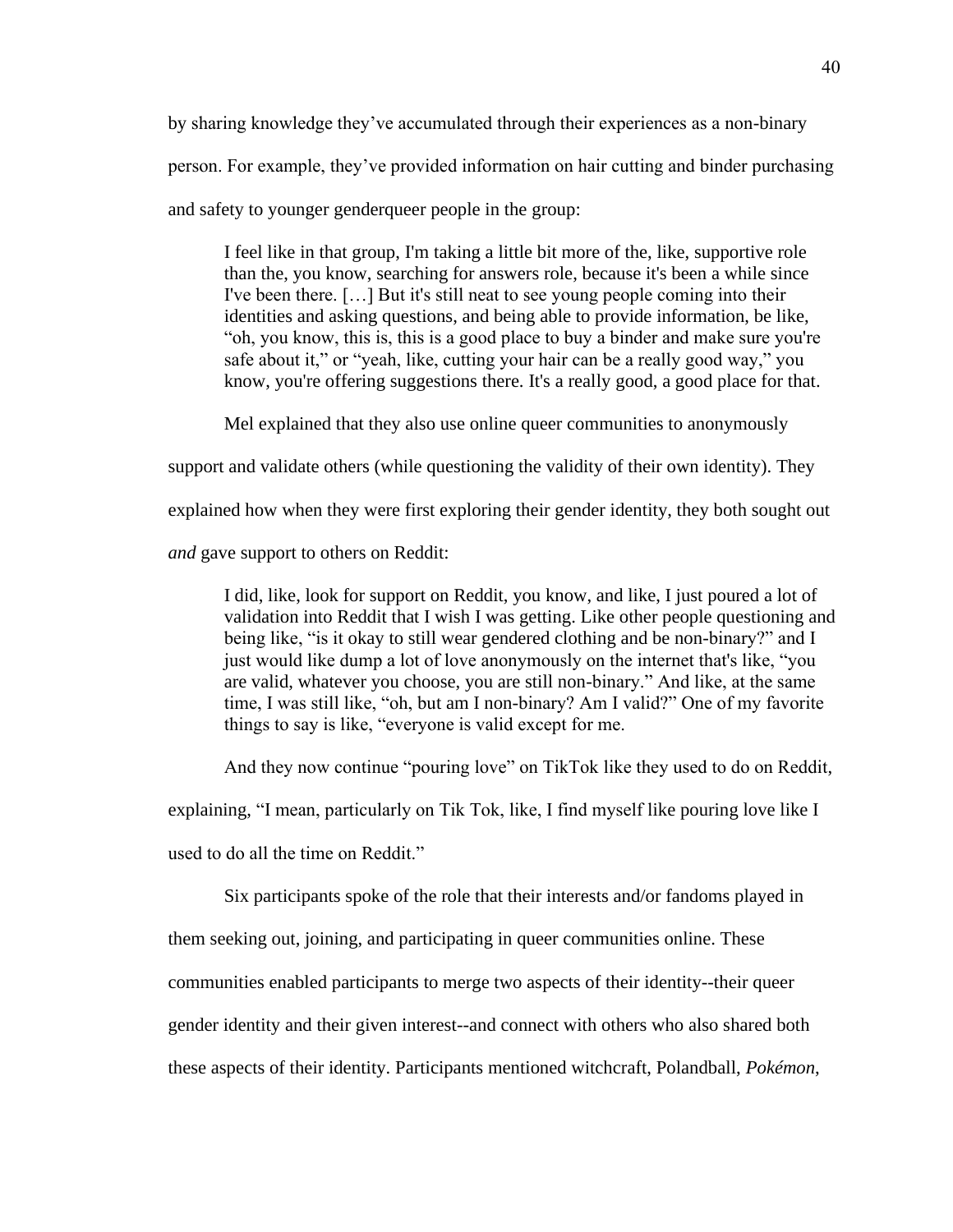*Homestuck*, author Alice Oseman, *Steven Universe*, *Danganronpa*, and *Hello, Charlotte* as the subject of interest in online communities that they were part of along with other queer users. Tumblr was the primary platform that these communities existed on. Besides Tumblr, participants mentioned Discord, Reddit, Skype, and Twitter as platforms that they used to connect with interest or fandom-based online communities.

Kit explained they're part of two queer subreddits for the webcomic Polandball, a "mouse-drawn comic where balls represent different countries".<sup>10</sup> These webcomics "poke fun at national stereotypes and the "international drama" of their diplomatic relations". Although Polandball comics were initially created to caricaturize interactions between countries, Kit is a member of two more niche Reddit communities where users post queer-related drawings in the style of Polandball, saying, "And then you have the slightly weird ones like LGBallT, and a sort of sister subreddit, LGBallT Anarchy, for the comics aren't allowed by the rules of LGBallT […] they're all pretty similar except for that LGBallT one."

Alice, Laurel and Clarke and Az explained how they joined various communities on Tumblr that aligned with their interests when they began exploring their gender identities, and the significance that these communities played in understanding their gender identity. Az and Clarke specifically mentioned the *Homestuck*, a webcomic published from 2009-2016, and the *Homestuck* community on Tumblr as significant in their gender identity development journey:

[...] when I was like, a freshman in high school, my friends were all on Tumblr. And they were like, you have to get on Tumblr. Right. So, I made a Tumblr. And I made a Tumblr for Homestuck. So that was like, you know, the meme of like, all that, like, the huge dominoes that like that, like, start with the little ones. Right.

<sup>10</sup> r/polandball Subreddit, accessed January 21, 2022, https://www.reddit.com/r/polandball/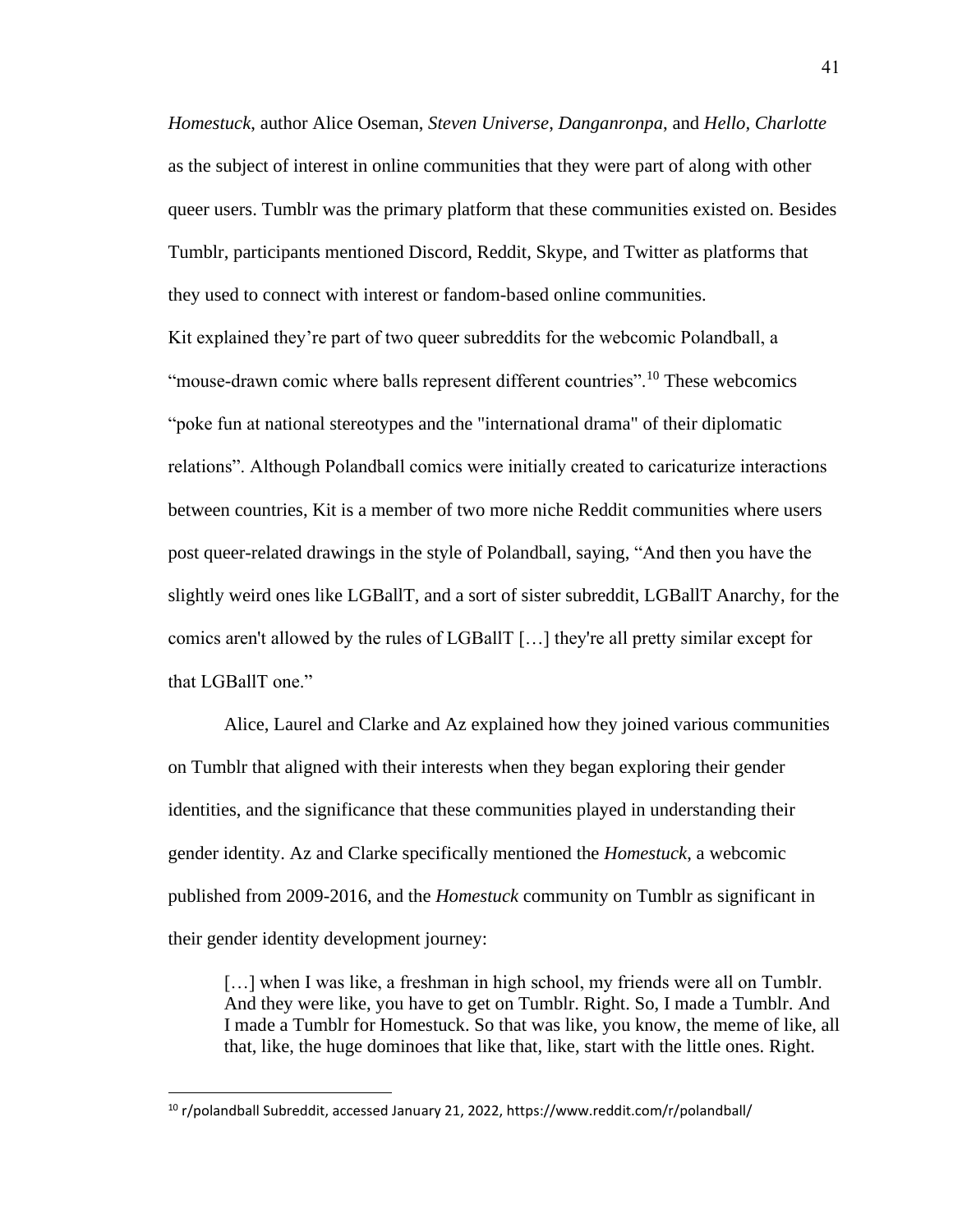So, so my gender identity now is the big domino, and then the little Domino is Homestuck. – Clarke

Um, Tumblr was the main community that like, drew me in. And like, a lot of it was like, a lot of what I found ended up being through like fandoms and characters that other people like, identified with […] like Homestuck. I don't know if you know about Homestuck but it is inescapable. – Az

Laurel elaborated more on the role Tumblr played in her own gender development

and theorized on why the platform was a congregating space for so many young queer

people, including many participants in this project. She posits it had a space for "every

need" or interest, and it offered different "levels" of engagement for interests common

among queer people. She gave an example of her own interest in witchcraft, and how her

involvement in this community led to her exposure to exploring ideals regarding the

rejection of normative gender roles and sexuality:

Tumblr represents a queer mecca because it was, it was a space that was like, like, many leveled. There were many tiers to like, a Tumblr existence. You know, you had like, the, like, there was a space, there was a community for every single need. Like, I think every gender nonconforming or queer person has dabbled in witchcraft at some point. And I will, I will stand by that. But like, you know, there were like, there were like pagans on Tumblr, who like I really like kind of found the space with because they were very much like, let's strip down society's traditional ideas of, of gender and our roles and all this other stuff and sexuality. And then there were, you know, levels of purely like queer content and then it just kept spiraling down. You know, there were just many varied things and what you could communicate with people who thought like you.

## *Actualization*

Once participants had internally explored their gender identity, they began the process of actualizing their identity by externalizing it through multiple venues. The initial step in this process was usually "coming out." In "coming out," participants utilized methods online and offline to begin to communicate information relevant to their gender identity to specific audiences or individuals. Participants also started to openly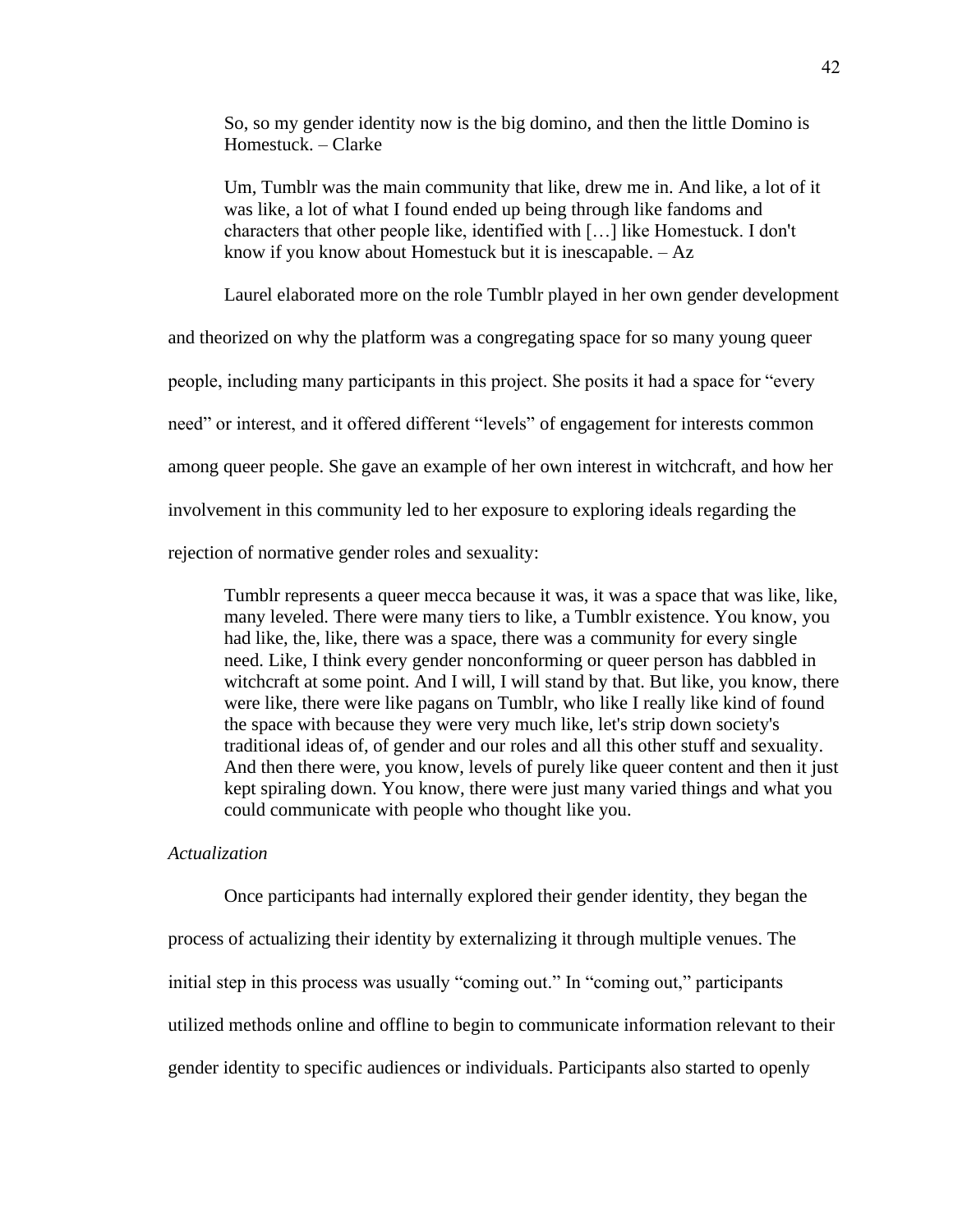express themselves online by display their gender affirming name and pronouns on their various social media profiles, posting about their gender identity, and discussing their gender identity with others online. They formed relationships online with other genderqueer individuals, and through these relationships found acceptance and support during the process of gender actualization. Participants also navigated how being open about their gender identity online made them possible targets of attacks, harassment and subsequent internalization of harmful perceptions of transgender and genderqueer identities. Lastly, participants accessed support systems through social media that connected them to gender-affirming resources, along with connecting them to others who supported and validated their gender identities.

*Coming out.* "Coming out" is one of the initial processes that participants engaged in when beginning to actualize their gender. By informing others in their life (both online and offline) of their gender identity, participant's gender identities began to manifest externally outside of their internal feelings. Both Mel and Az explained how being open about their gender identity *online* gave them confidence *offline* to present their genuine selves to others. Mel said that before they came out in a post on Instagram in 2019, they weren't entirely open about their non-binary gender in their offline relationships. However, coming out online gave them the confidence to ask others to respect their gender identity in a way they hadn't before:

But like, it did make me feel more confident, like, affirming vocally that I'm nonbinary. Like, you know, before I made that first post in 2019, I maybe, I mentioned it like, once or twice, you know. Just like, "hey, I just wanted to let you know I'm non-binary," you know, like, to some of my friends at work. But like, I never said anything, when, like, I was called a lady or, you know, which didn't feel good. So, like, being able to come out online has like, emboldened me to like, really honor myself and like, make people like, just ask people to, like,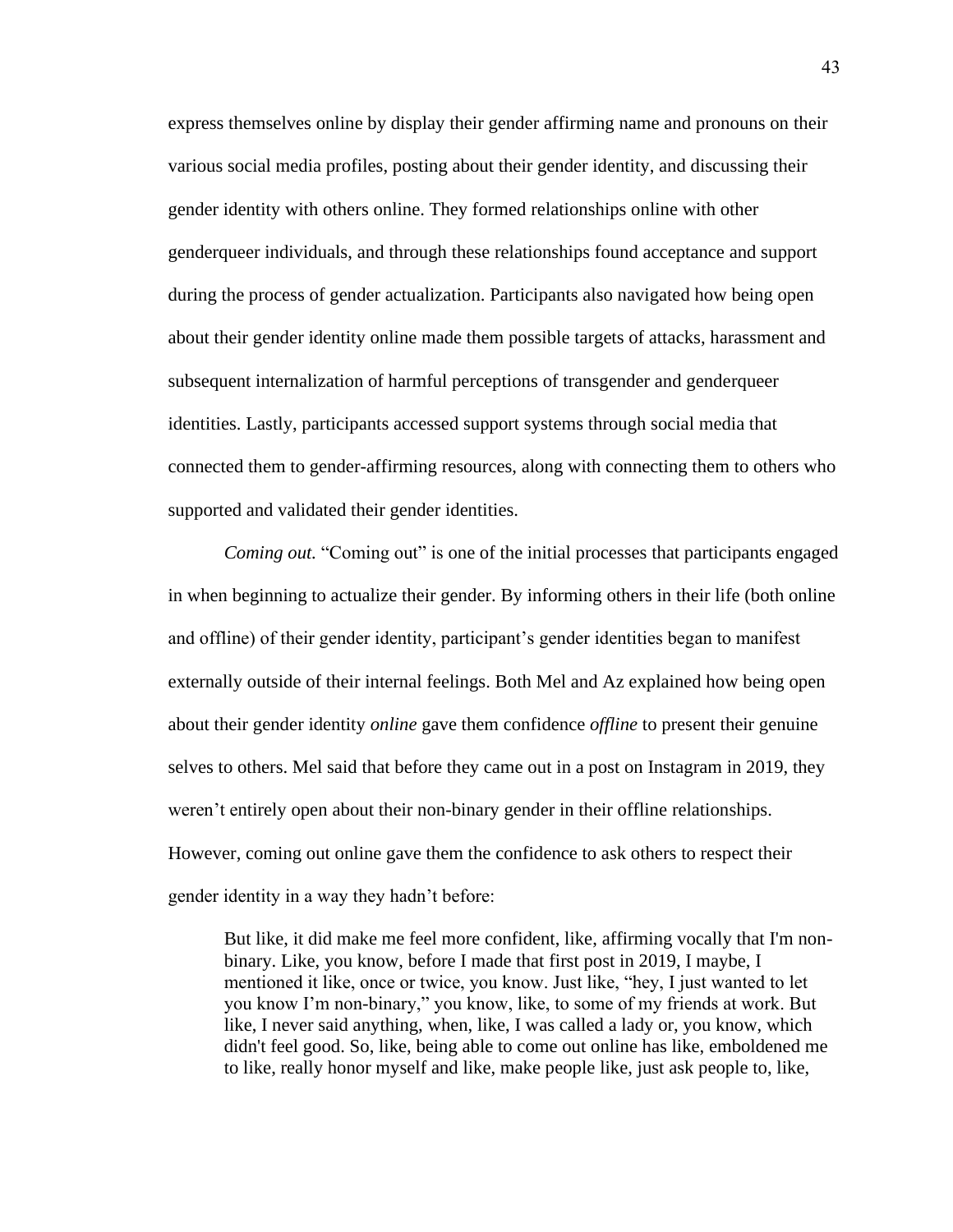respect me. […] You know, and let them know that like, actually, they are disrespecting me. And I'm sorry I didn't tell them before.

Az described how being open about their gender identity, name, and pronouns online gave them the confidence to bring these parts of their identity into offline interactions. Online validation regarding their gender identity enabled them to come out to their parents, and introduce themselves in offline communities at their high school and college using their new name and pronouns:

I think part of like, what I did online is what gave me the confidence to come out to my parents and to like any other community I was joining in for the first time. So, like, that was part of what gave me the confidence to like, try and do what I did in high school where I started, like, changing myself. And then, like it led to me starting out college, with that like, with who I was, who I am now. Just like introducing myself as that.

Alternatively, Kit explained that when they came out online, they were already

confident in their gender identity in both online and offline interactions. However, the

positive reception and support they received in response to their coming out post--also

posted on Instagram--made them more confident in the people in their life, as opposed to

more internally confident in their own gender identity:

[...] not specifically more confident in my identity, because I was very confident in that when, yeah, when I posted. I wanted that, that was what I wanted to be before I made the post. But of course, seeing the responses made me a lot more confident in, you know, the, the people I knew.

Fifteen participants discussed the convenience of coming out online, specifically

how they were able to utilize social media to spread information on their gender identity

to a large audience that with a single post or a change to their account name. Devon said,

"It's been a way to come out to a lot of people at once, because it can be really exhausting

to, like, have to individually have that conversation with tons of people."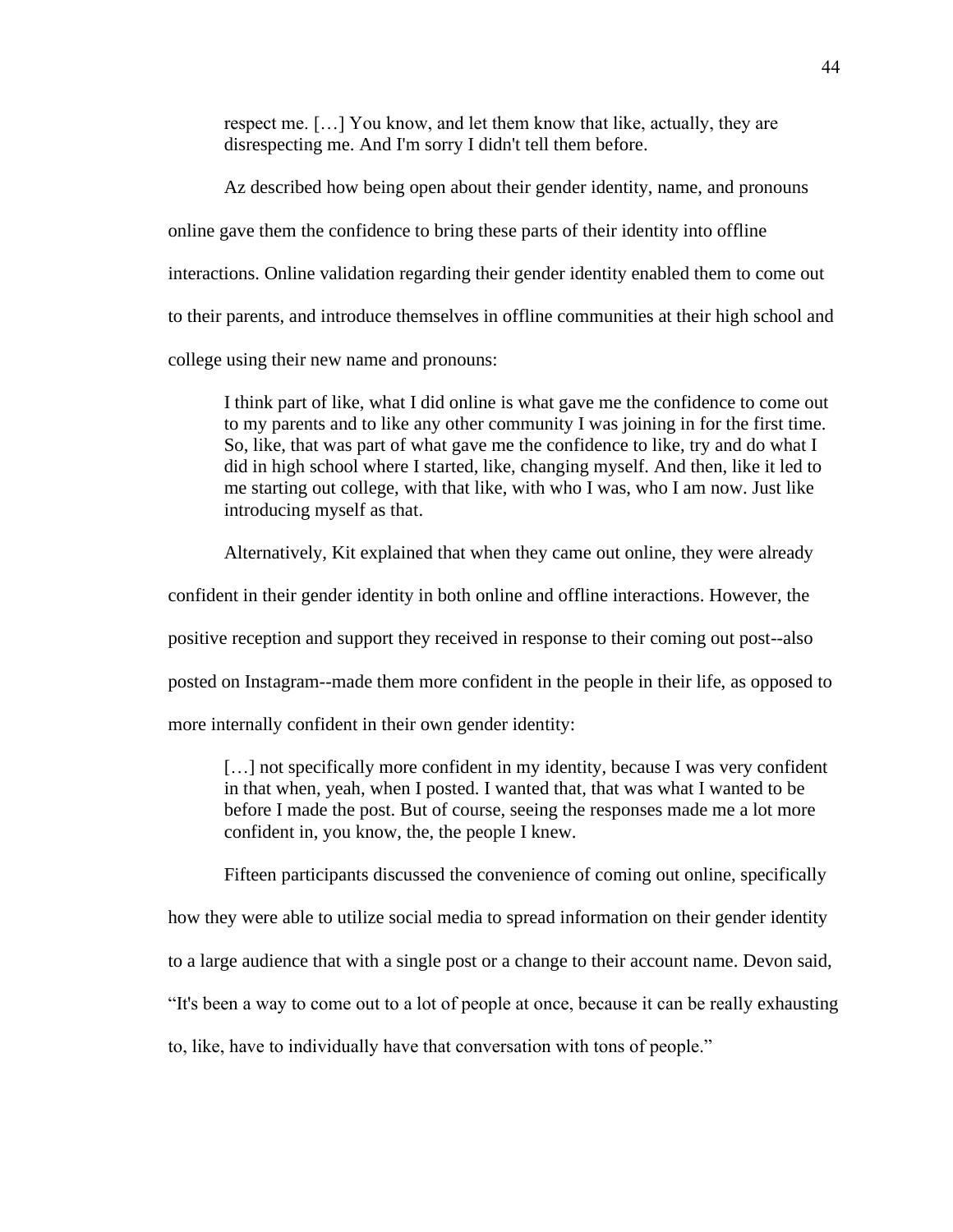Jay and Topher explained how by putting their name and pronouns on their social media profiles they are easily able to communicate their identity to their followers and those who come across their profiles. Jay specifically explained how when meeting someone new online, the visibility of their name and pronouns made it easy for that individual to know Jay's identity. The presence of their name and pronouns also saved them the time and energy of having to come out to that individual and explain their identity to them:

I think it made it easier for me meeting new people as well. Like if I met somebody online, they immediately knew. I didn't have to have that dialogue with them, where I came out to them and like, explained it to them. They would know from my pronouns and name online that that was how I identify.

Topher explained that having their name and pronouns visible on their profile makes it easier for those they've known *previously* to understand their current identity and which pronouns they now use. Topher mentioned how loved and respected they feel when someone online sees that they've changed their pronouns, and changes the way they refer to them accordingly:

I definitely have people I know who I don't like, talk to in person now. Like, I knew them. And now they know that I use they/them pronouns. So, like, they've changed the way they refer to me because of an online presence. So, it does work. There are people who believe you when you say, this is who I am. And they do want to love and respect you. So, I've definitely had that, and that's been really nice.

Kit and Clarke used posts on Instagram and Facebook respectively to come out to

those they know in-person, but also follow them on these platforms. Kit explained that they chose to make a coming out post on Instagram because that's the platform where most of their followers are friends they know offline. Kit intentionally chose a platform in which their target audience (in-person friends) could be reached most effectively, and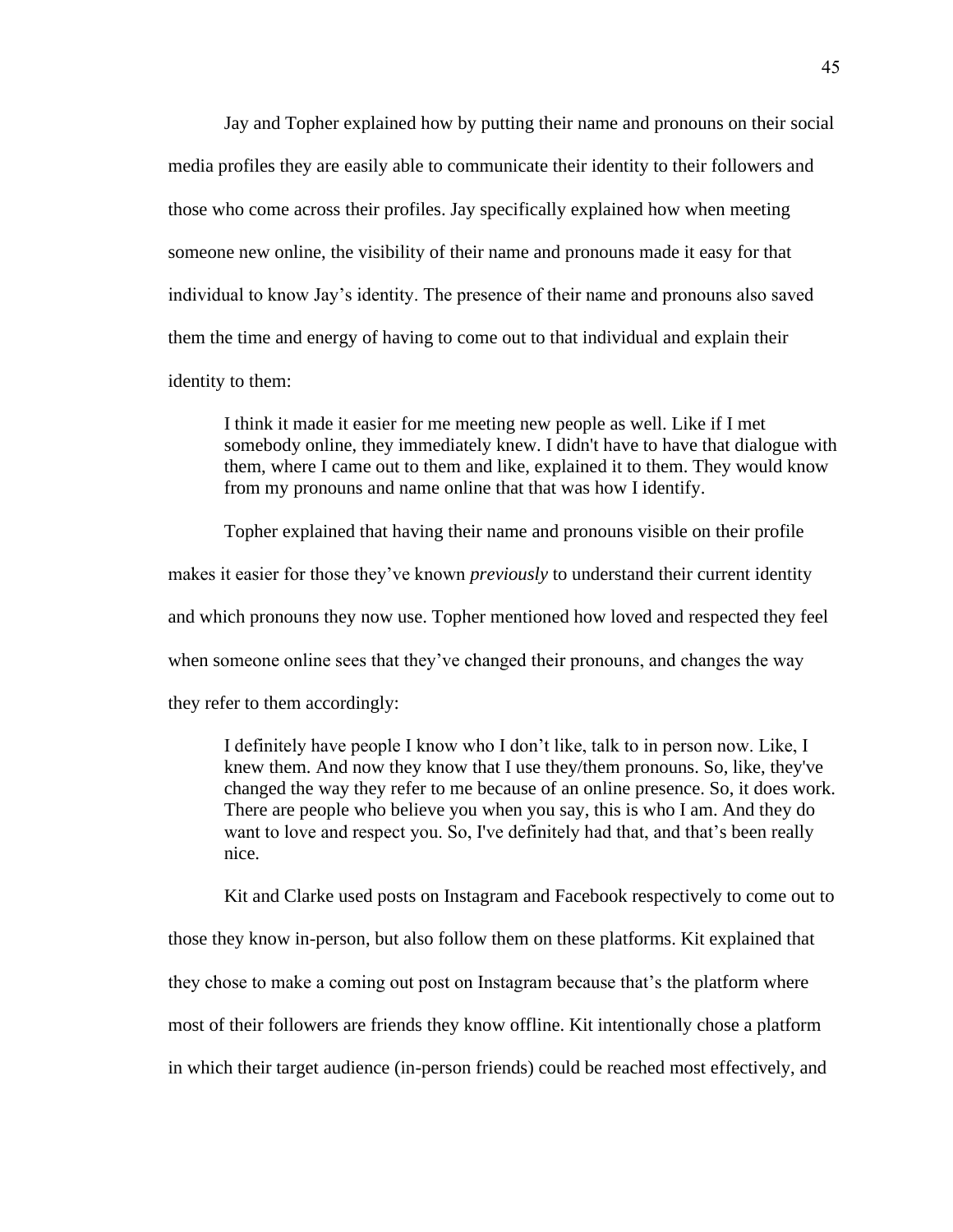therefore was easily able spread information on their gender identity without having to

have individual conversations about their gender with these friends:

Well, when it came to, like, on Instagram, that  $[my]$  coming out post is literally my only ever post. So, yeah. The, the time when I said I sort of let it spread amongst, I didn't say to the people I told, "be spread." I just, because Instagram was the platform where I had mostly only real-life friends. […] And that's why I posted it, and everyone saw it pretty much. So, easy, easy there.

Clarke expressed similar feelings about using Facebook to express complicated

feelings related to their gender identity to a wide audience with one post. They added that

they recently used Facebook to announce their transition in a similar manor:

It's a lot easier to talk to people I know in real life about these things on Facebook, because I can just make one post to address everybody and say all the complicated things that I want to say. And that way, I don't have to, like, make the same speech 12 times. Um, so like, a lot of my coming out and like, like, affirming my identity to people who I know in real life has happened on Facebook. And, and like, I like I announced my transition on Facebook just recently, because very recently I have been like, oh, hey, I can do this. Like, this is actually possible.

*Expressing gender identity online.* During the process of actualizing one's gender identity, an individual might express their gender identity *offline* by changing their physical appearance to better correlate with their gender identity, and asking people in their lives to refer to them using a gender-affirming name or pronouns. For participants in this project—all of whom use social media regularly—the way that they developed and began to express their gender identity online occurred simultaneously with how they expressed themselves offline. Some participants felt comfortable being open about their gender identity online, and some less so. Specifically, ten participants said they feel comfortable expressing their gender identity online, compared to five participants who said they feel uncomfortable expressing their gender identity online. Participants expressed their gender identity online by having their gender-affirming name and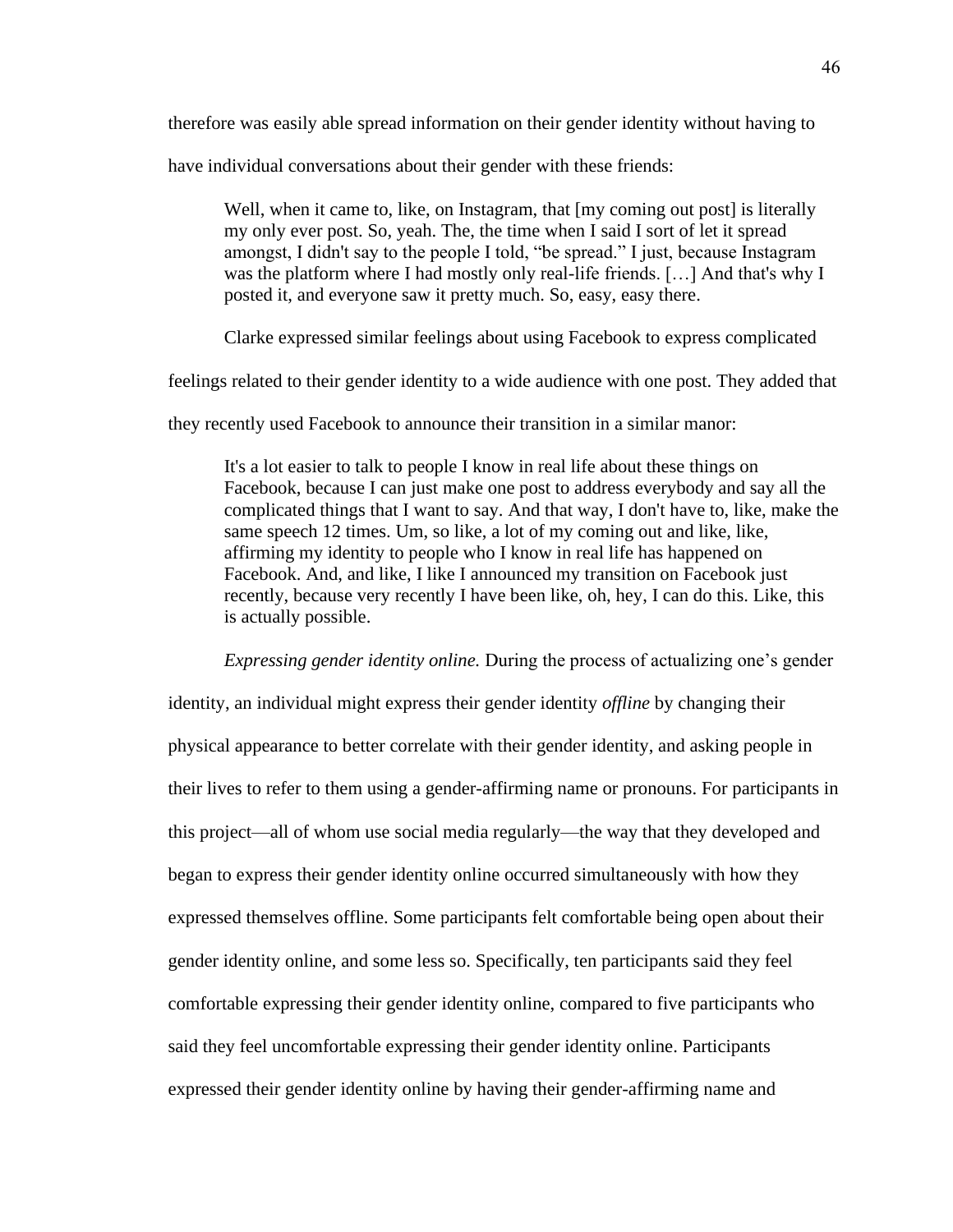pronouns displayed on their profiles, posting about their gender identity, and having conversations with others online regarding their gender identity.

Topher explained that they felt safer being open about their gender identity and pronouns in online spaces compared to offline spaces. In being open and posting about their gender identity online, they slowly became comfortable with publicizing their gender, and eventually felt confident doing so in offline interactions:

I think the internet and social media was a place to, to put out parts of yourself that you weren't able to put out in real life, because it was safer. A little bit, kind of. So, I didn't know like, if I was in class, or like, meeting someone new, I didn't necessarily know if it was gonna be safe to say "my pronouns are they/them/theirs and I identify as agender. And honestly, I think posting online gave me the confidence to be like, yes, this is real. Like, because I'm real online. Like, so I'm presenting myself in this way. And the more I, the more it was there, it was public, the more I became comfortable in public, and face to face.

Both Chrisander and Quinn also felt that they could express their gender identity

online with an ease that isn't possible in offline interactions. Chrisander explained he's more open and "verbal" about his gender identity online because online interactions don't necessitate physical and visual contact, saying, "The biggest difference is that I'm probably more verbal about it online, because there isn't a visual element as there is person-to-person." Quinn elaborated further on this concept and referred to having an online presence as a "blank slate" upon which one can choose to portray their gender identity in whatever way they wish. They felt that evolving or changing their gender expression online was as simple as making a new account and starting over, and explained, "Well, it's way easier than in real life. Online, it's a blank slate. And if you don't like the slate that you've drawn, you can just make a new account, start over. It's so easy."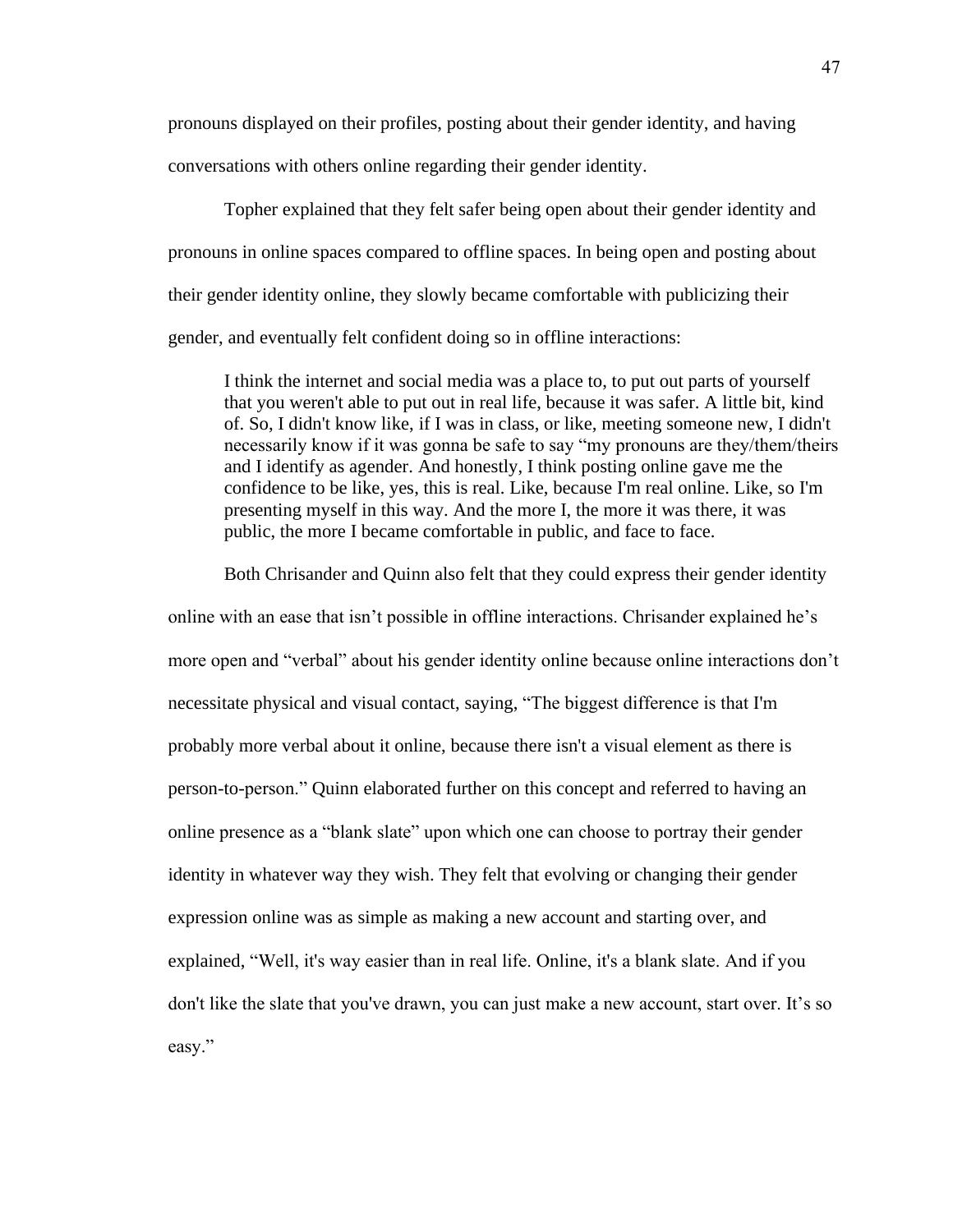Quinn went on to explain that when they were in high school, they experimented in actualizing their gender identity by visiting websites that marketed to a female userbase and therefore "misleading" non-human bots and trackers into thinking they were female. This was a reflective experiment in which Quinn sought to see how online, nonhuman tracking systems perceived their gender identity, and even felt a sense of "pride" when they successfully presented as female to the bots. This process allowed Quinn to reflexively and safely explore their gender identity, specifically because it could be was done *without* interaction with others:

There was a period towards the end of high school where I was, back when digital tracking was starting to become a thing, I was kind of gleefully messing with them, doing things to intentionally mislead the cookies and whatnot. And then I'd go into my, like, privacy profiles and see who they thought I was. And, like, and I can totally fake gender online. Not just in the way that someone's like, "Hey, I'm a 17-year-old girl living in Maine." Like you could say whatever you want in the description of your profile, but I had a certain sense of pride about being able to present myself a certain way to the non-human bots and trackers and things. […] It was a way of kind of just checking myself, I guess. Like, how did the computers see me? Like, what do they make of my identity? Obviously, I buy a lot of books. I'm always on barnesandnoble.com. But just by opening Victoria's Secret, it's assuming that I'm in the market for bras and panties

The level of comfort a participant had about expressing their gender identity

online was usually tied to how "out" participants were online, specifically on platforms where they have friends or followers who know them in-person, such as family and coworkers. Five participants explicitly stated they are uncomfortable being open about their gender identity on one or all social media platforms they use due to the presence of people they have offline relationships with on those platforms. Of these five participants, all listed Facebook as a platform they are *not* open about their gender identity on. Finn directly tied their comfort expressing their gender online to the number of family members and coworkers that follow them on a given platform, and feel that they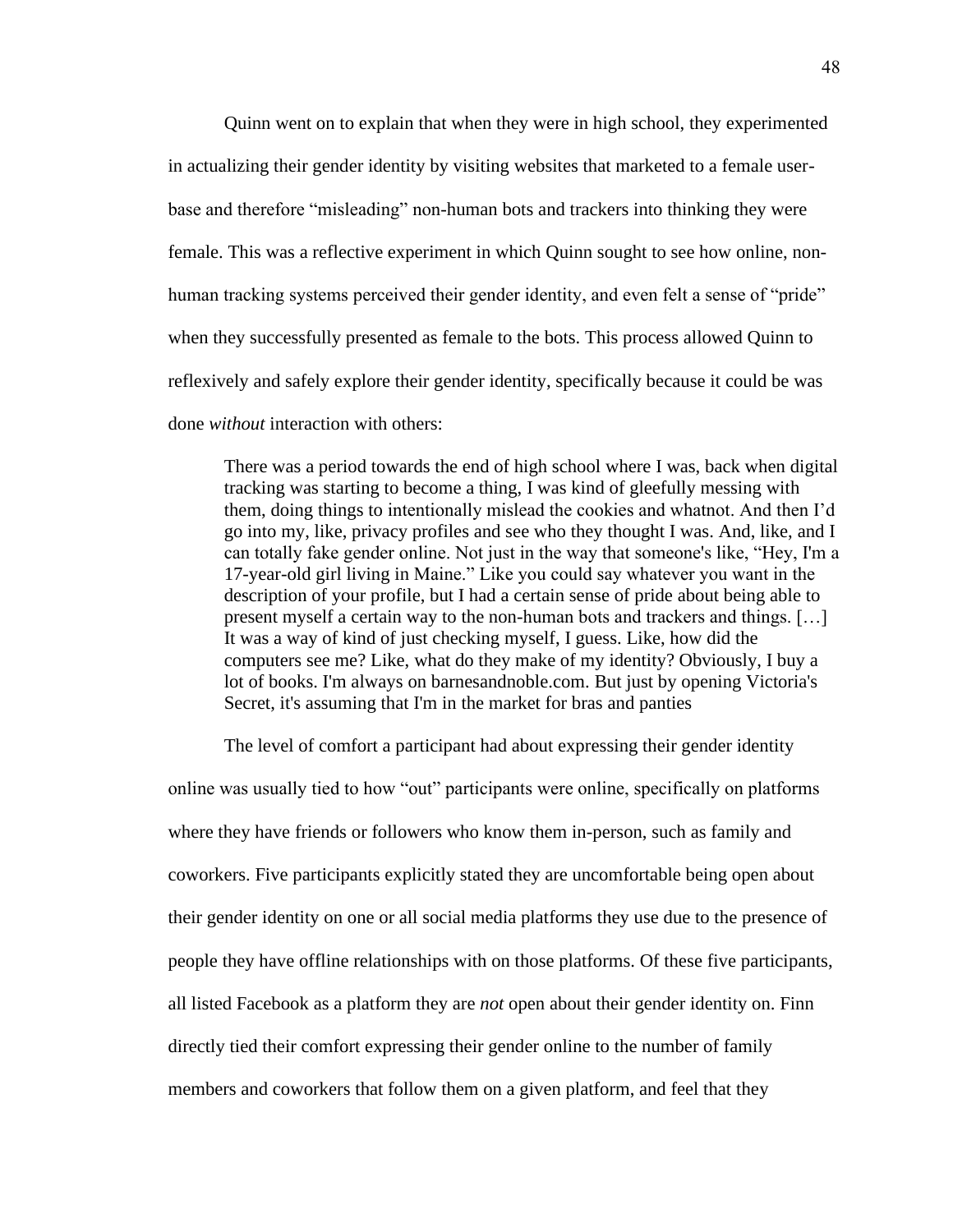"definitely" aren't comfortable being open about their non-binary gender identity on Facebook:

Definitely [don't feel comfortable expressing my gender identity] on Facebook. There's a lot of family there. Um, most [comfortable expressing my gender identity on] is probably Tumblr and Instagram, oh and Twitter. I don't have a lot of family on there. […] Family members and coworkers I'd say [determine how comfortable I am being open about my gender identity online].

Laurel explained that when she first began to actualize her gender identity online,

she only did so in spaces where she was not communicating or coming in contact with those from her area. At the time, she did this to protect her safety and well-being, as there were people in her offline life that she was not out to. Laurel also explained that being open about her gender on platforms where her identity is known could "potentially put me in danger. Because, unfortunately, trans women are still murdered every day.":

And, you know, after that, it just, I had more of an online life from that point on, because I was freer to present the way I needed to. […] So, I was always much more willing to discuss online my gender identity, mostly because I was not communicating with people from my region. […] Um, and then Twitter is, I think the only one right now that I'm very comfortable, like, presenting as queer.

In terms of why Laurel is currently comfortable being open about her gender identity on Twitter specifically, but not other platforms such as Facebook or Instagram, she explained that "on Twitter, I don't follow people that I know in real life. Using Twitter as a means of like, finding that community because as I become more vocal about being trans in my experience, you know, I need a place in which I can discuss and talk about that, and Twitter now offers me that."

*Online friendships and relationships.* Six participants expressed that relationships they formed online—both platonic or romantic—impacted their acceptance and subsequent actualization of their gender identity. In some cases, these online relationships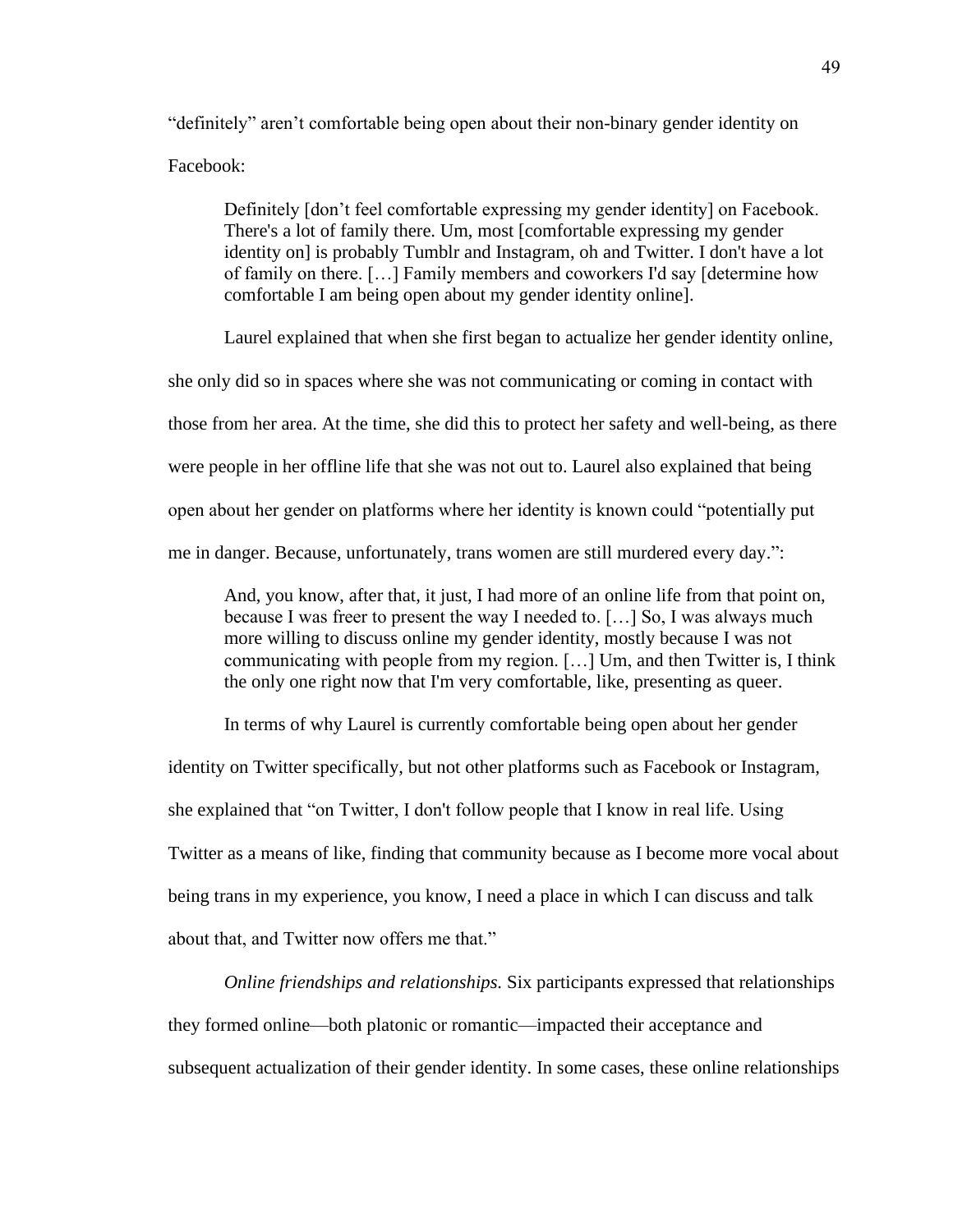transferred to *offline* relationships. However, all the relationships detailed in this section initially began as online relationships formed through social media or dating apps. Alice explained that through his relationships in his primarily genderqueer online friend group, he was able to accept his own trans masculine gender identity. Alice specifically highlighted his close friendships with other trans men in the group as influences on understanding his own gender identity:

And as I talk to more of my like, online friends and other friends who were trans, I was just like, this, this just kind of led me to more just accepting the fact that like, yeah, you're not, you're, you're kind of like a dude […] One of my best friends, he is a trans man. And then the, and then like, they're also polyamorous, too, and also, my best, one of my best friends on the group, he is a trans man, bisexual, and he's polyamorous. So he's, like, a whole spectrum of the whole, a good chunk of the whole spectrum.

Richard explained that he met his best friend on Tumblr before he actualized his

identity as a trans man and began to transition. When he and his friend met, they both

identified as cisgender women. However, they were able to explore and actualize their

gender identity together, and Richard's friend now identifies as non-binary. Richard also

explained that he's met his friend offline, exemplifying how relationships formed online

allow for a fluidity between online-offline interactions:

Um, my best friend in the world, his name is [name]. He is non-binary and I love him to death. We both met on Tumblr like right as I was, right before my transition, and back then he also thought that he was a cishet girl. So, we were kind of in that same boat together. And then just being in the friend groups that I am in has led to me finding a lot of like-minded LGBT people online. […] I have [met them in person]. And it was, it was just this past year. And it was so fun.

Az also highlighted how validation they received from friends they met on

Tumblr gave them the necessary confidence to actualize their gender identity offline.

Specifically, Az felt they were able to confidently present in a masculine/androgynous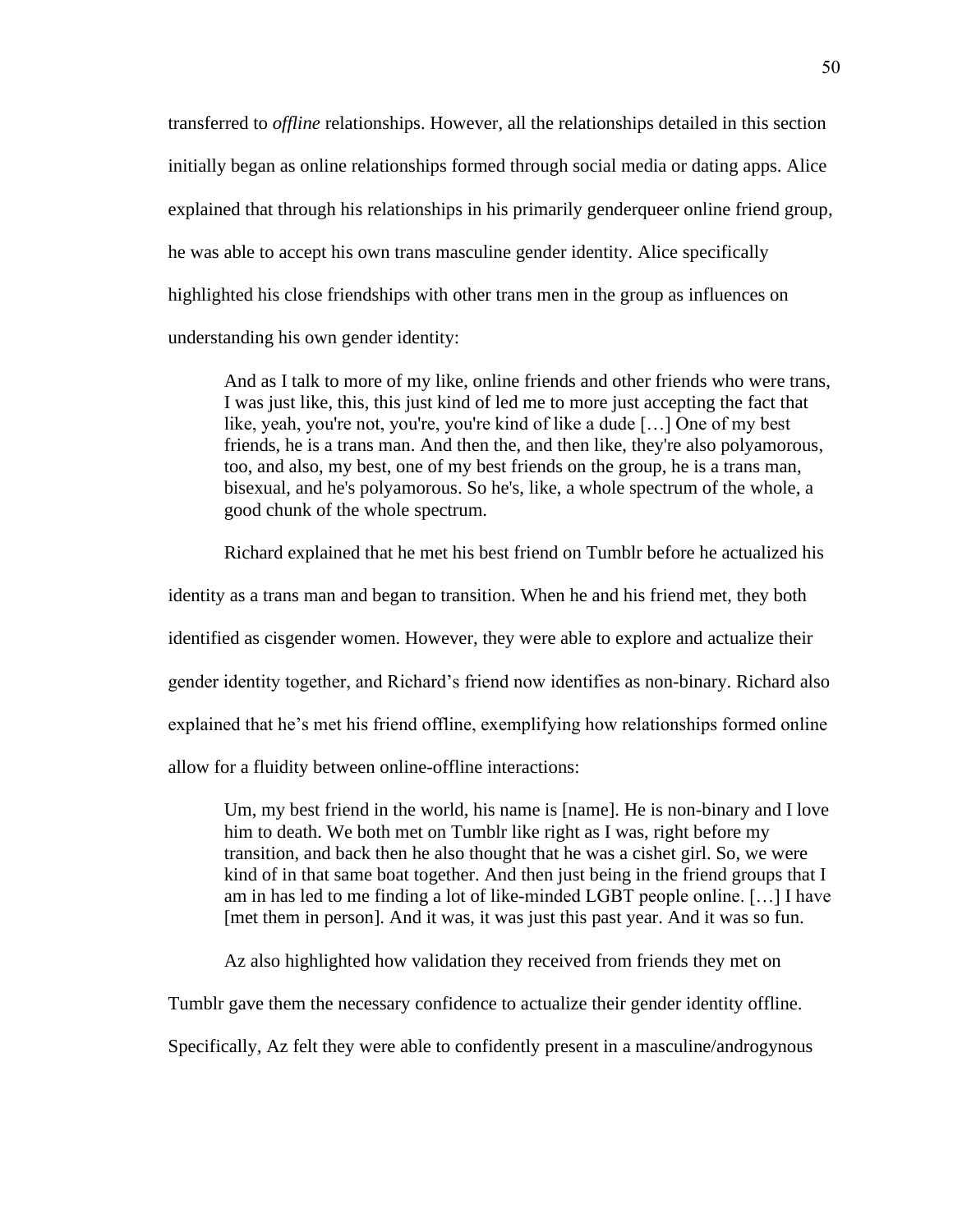manor *offline* after being validated *online* in their desire to physically express themselves

in a way that aligned with their gender identity:

Yeah, I, I'd say [that my online friendships impacted my gender identity] a lot. Yes. Because like, meeting those people, and like, getting the validation from them that like, I was able to, like, be who I want to be. That led to me like, being able to present like, in real life the way I want to be seen. So, pretty much just like, being around the right crowd online gave me the confidence offline to like, do what I wanted and needed to do.

Mel and Quinn spoke of the impact romantic relationships had on them embracing

and actualizing their gender identities. Both met their partners through queer dating apps.

Mel explained that they told their previous partner they were non-binary, but their partner

didn't understand or support them. However, they are now in a relationship with a partner

who values their non-binary identity and encourages them to express it (their current

partner is also genderqueer). Mel credits their partner for helping them "come out of their

shell" and embrace their gender identity:

Like, before the last six months, I was with a partner who really like, I mean, I had told him I was non-binary, but he didn't really like, understand that and wasn't interested in like, understanding what that meant. So, I kind of just like kept a lot of that to myself. And now like, I'm in a different relationship with somebody who like, very much values, like, the, you know, like gender variance that I have [...] connecting with like, other people who are non-binary and trans like, has helped a lot. I mean, especially like, my partner. Shout out to my partner for really, like, helping me come out of my shell, like, you know, before I've always said, like, my gender is like, in this box I don't really want to open. I just, like, slapped a label on it. Like, that's good enough. […] But like, just seeing them, like, go through like, a lot of I mean, just very different experiences and very parallel experiences, and being so accepting has really, like, encouraged me to like, embrace who I am. […] We met on that app Her, the dating app.

Quinn expressed similar sentiments about their partner's impact on actualizing

their gender identity. Quinn had been contemplating transitioning for years, but when they met their partner who fully supported them physicalizing their gender identity via transitioning, they finally decided to start the transition process: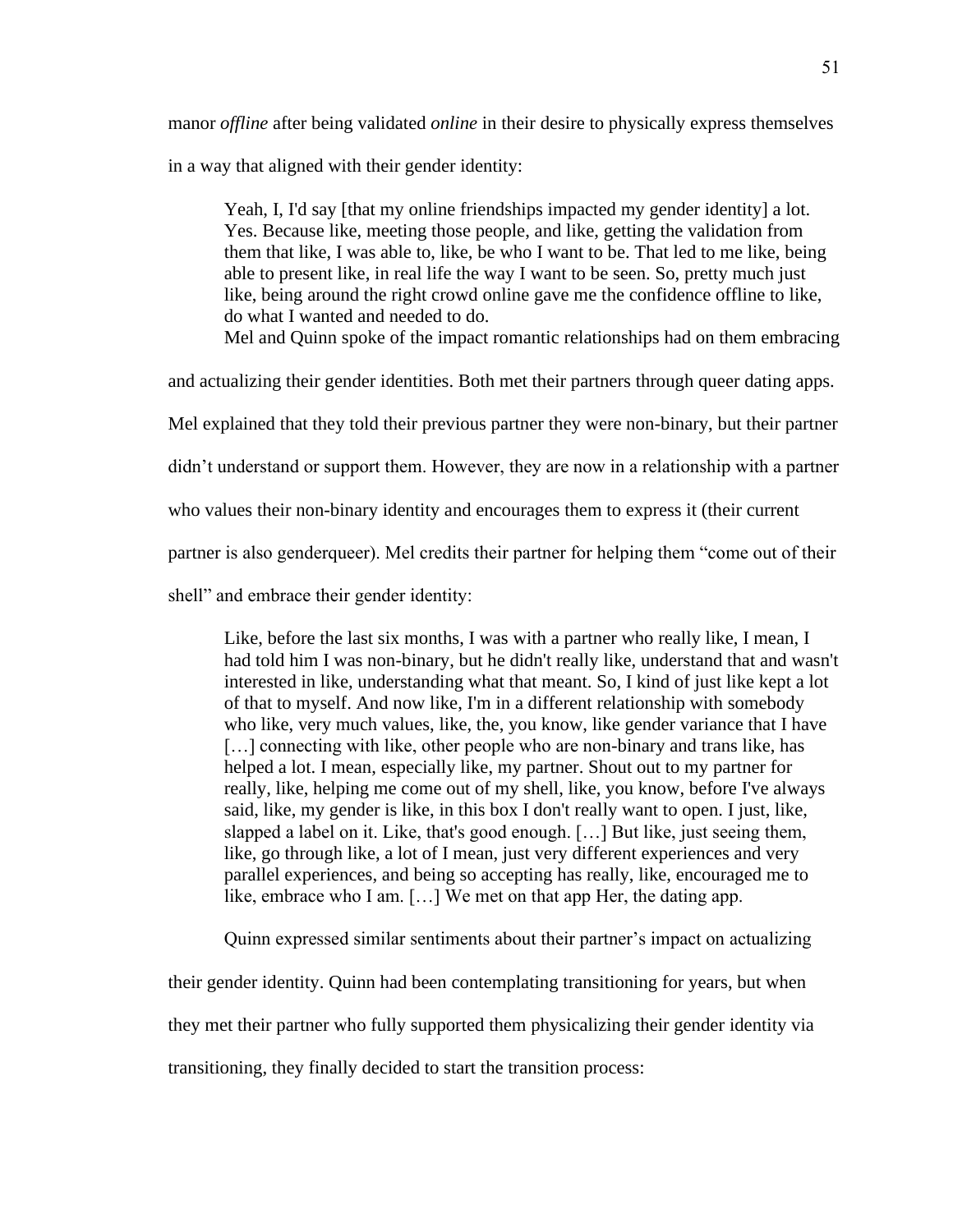It [transitioning] was a very prolonged decision. It was something that, at least in the back of my mind, I wanted to do from the moment that I realized it was a thing. And there was like, a years long process of just coming to terms with that. And then another years long process of just like, deciding that I want to do it at some point. And then finally, when I met [my partner], they're just so supportive to me that I was able to make the decision, "yeah, right now, I'm going to start."

*Encountering harmful content online*. Participants identified four kinds of harmful content they encountered online that impacted their self-esteem and comfort with their genderqueer identity to varying degrees. This section focuses on harmful content participants encountered during and after actualizing their identity online, as being visible and open about their gender identity online (making their name and pronouns pubic, participating in online genderqueer communities, etc.) allowed the possibility of them becoming targets of attacks, harassment, and internalizing harmful perceptions of transgender and genderqueer identities.

The first kind of harmful content was questions, comments, or posts made by cisgender people who, through their lack of understanding of genderqueer identities, unintentionally hurt or offended participants. These interactions were not intentionally malicious or transphobic, but still negatively impacted participants regardless. Jay explained that cisgender people have questioned the validity of their gender identity because Jay did "things that cis men aren't supposed to do." Jay felt that because cisgender people will never fully understand the experiences of transgender people, these comments came from a place of both genuine curiosity and misunderstanding, rather that pointed and blatant transphobia:

But then with cisgender people, it's often, I found anyway in my experience, it was often a thing where, obviously, they can't know the trans experience. They can't understand what it feels like, as much as they can respect it, they can't understand it. And so, I think with cisgender people, a lot of times it just came from a place of pure misunderstanding. Like they, they really, I would get genuine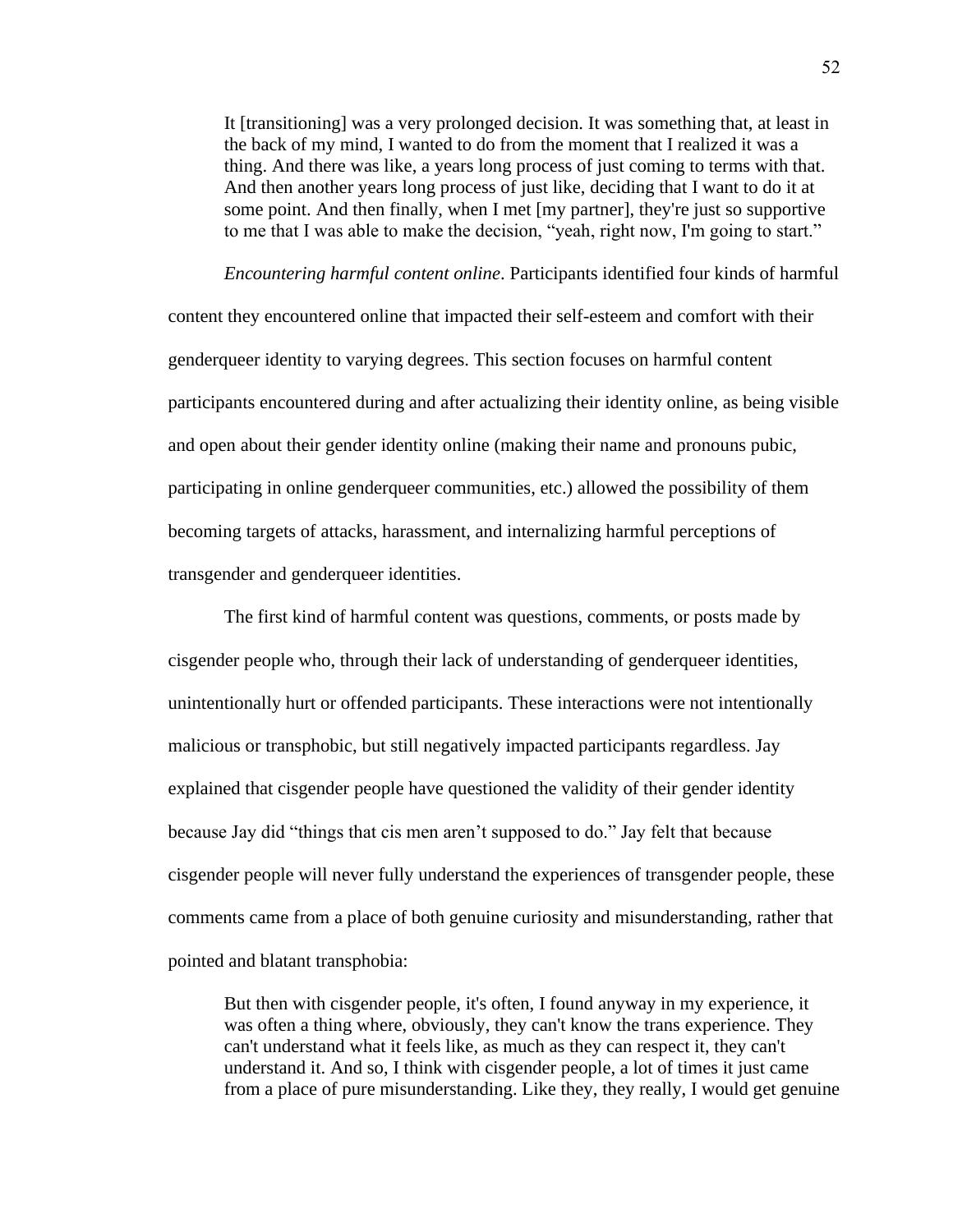questions from people being like, "Well, if you are a man, then why do you do this thing that cis men aren't supposed to do?" So yeah, it was kind of like, you know, but they were genuine about it. They really didn't understand it.

Austin detailed an incident on Facebook in which someone they had been friends with on the platform since before they came out questioned the "they/them" pronouns displayed on their profile. They had difficulty discerning if this individual was asking a genuine question. Austin, like participants in the previous section, expressed they don't feel entirely comfortable expressing their gender identity on Facebook due to the presence of people they know in "real life" (such as this individual) on the platform:

[...] Definitely [feel more comfortable expressing my gender identity on] Instagram than Facebook. […] And I think that's because on Facebook, I've had it, you know, since before I really came out, and there's a lot more people that I know in real life on there. […] And so, I did end up putting my pronouns on there. But I think my, I don't remember if I've deleted it yet. But my, I did change my name on Facebook finally, like, it was like in the spring or something. But I left the old name on there, kind of in parentheses. I think I might have since taken that off. But I like had somebody who I used to go to church with in [state] be like, "who are the other thems?" and I didn't know if that was like a, I didn't know if it was a genuine, or just a genuine question. But I just deleted it.

The second kind of harmful content identified by participants is targeted

transphobia in posts, comments, and other content. These transphobic comments and content are presumably made by cisgender people. In this situation, participants expressed they or their community were targeted by transphobic individuals or groups specifically because they are transgender and/or genderqueer. Mel stated that they've seen comments on Facebook articles attacking the idea of transgender people participating in sports in their state. Mel felt these comments were "damaging" to them, specifically because they personally knew the individuals making them:

I mean, Facebook [is where I see the most negative content] without a doubt. Like, [state]'s a really big battleground state for like trans athletics. […] But like, there are a lot of stories about like, [state] legislation about, like, trans athletics,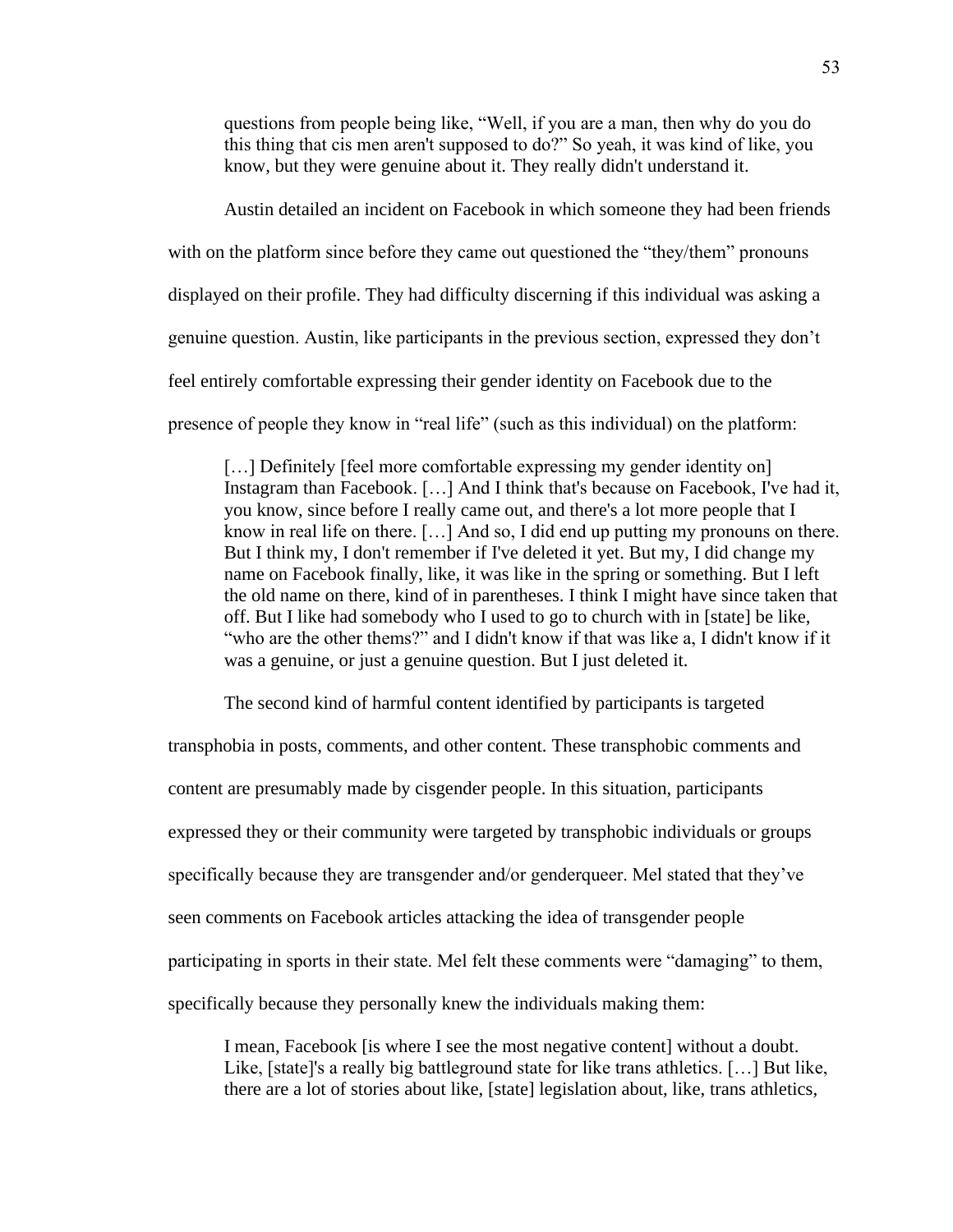and like, it seems to be going in a way that is like, sensitive to trans people, but like, seeing the outpour of comments from people like my shitass rural town, that like, just are really damaging to see.

Blair, who is a frequent user of Reddit, said that transphobia is present on most of the subreddits she uses. Blair explained how on the subreddits r/technicallycorrect and r/changemyview, she consistently sees posts debating the validity of transgender identities. Furthermore, Blair shared that when she brings up her identity as a transgender woman in the context of these debates and other topics on Reddit, the reaction she receives from other users is largely negative, with some users refuting her perspective as a transgender woman on these topics:

It seems like it's pretty much hard to avoid these topics any anywhere. Pretty much whatever Reddit I go into I mean, just, you know, a few, an hour before I got on this call with you, I was looking at some subreddit called technicallycorrect where it's just like, people making statements or, you know, you could say like, "well, technically that's correct. That's not how I would look at it." But some, like random posts devolve into a debate about whether or not trans people exist and so, you know, it's everywhere I turn. Changemyview is a pretty common debate subreddit. And they have pretty much weekly debates about whether or not trans people should exist. […] And the few times I have casually dropped that [ I am a trans woman], the reaction has not been great. It's, you know, "why do you need to bring it up?", you know, "you're attention seeking," yada, yada, yada, and then it just starts a fight. Or maybe I would get some hate mail after that.

The next kind of harmful content participants encountered was gatekeeping.

Gatekeeping in this context can be defined as when other social media users who *are*  queer or genderqueer attempt to limit or control access to who can define themselves as transgender or genderqueer, what labels these individuals can use, and if they are allowed to consider themselves part of the LGBT+ community. Charlie explained that they regularly encounter gatekeeping content on Tumblr. This content included innercommunity debates over labels pertaining to gender and sexuality. Additionally, Charlie experienced inner-community transphobia in the context of gatekeeping on Tumblr, in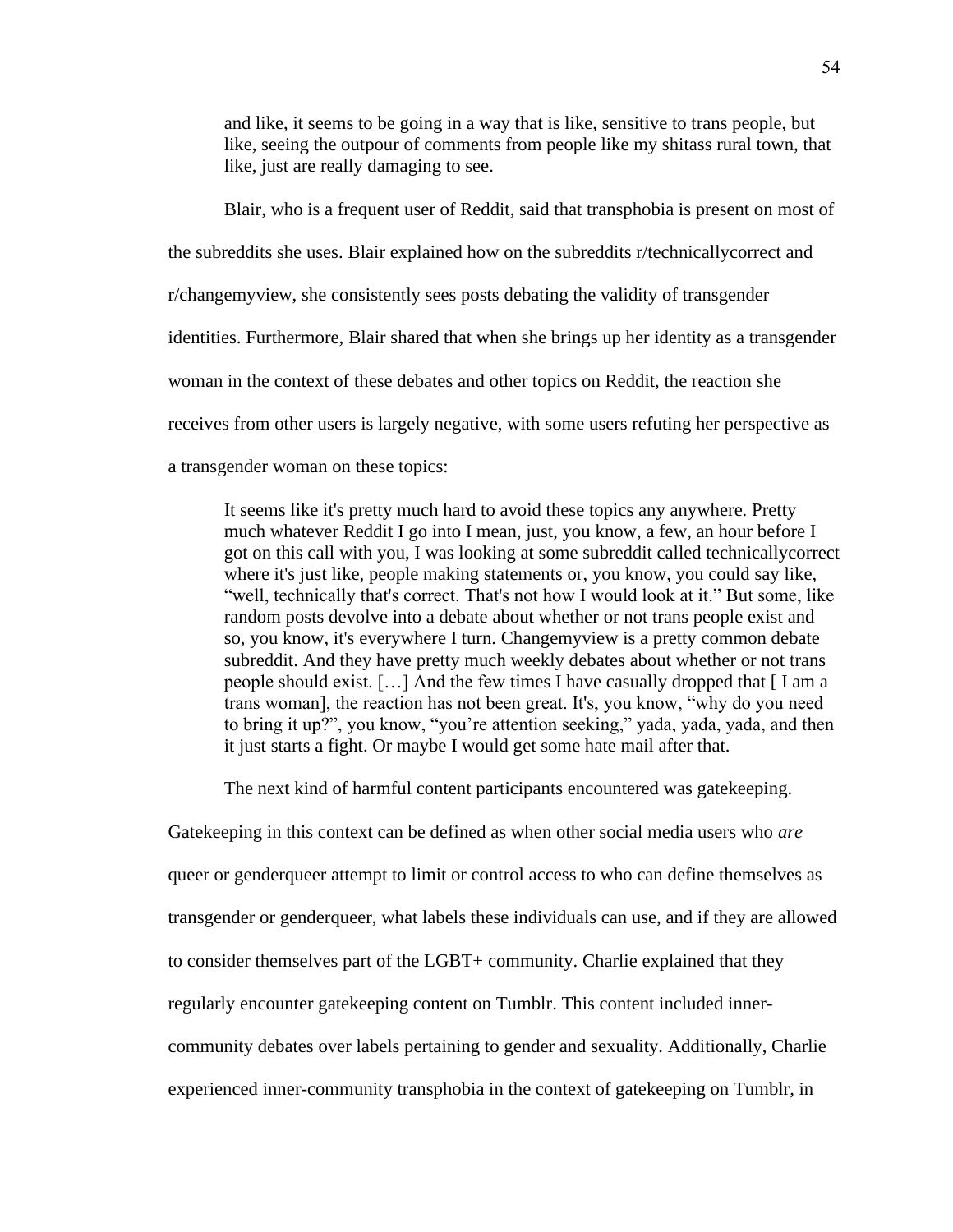which transgender and genderqueer identities were seen as less valid than cisgender gay, bisexual, and pansexual identities.

[...] I would say Tumblr is where I find the most problematic content because of so much gatekeeping in the community there. And I've really had to pull back from engaging in that […] It's a lot of arguing about labels. And it's a lot of transphobia. A lot of people don't treat that experience equally as with people who are gay or bi or pan, etc. I think they, a lot of times, including myself in the past, have treated that experience as less valid or less true.

Sage had similar experiences with gatekeeping on social media. Encountering

gatekeeping behavior online made them unsure if they wanted to participant in queer

online communities, and they expressed they felt "exhausted" by the gatekeeping they

were continually seeing online. Additionally, Sage questioned if they wanted to openly

identify as genderqueer online and display their pronouns on their profile. They felt that

if they were to do so, they could potentially be attacked by others in the genderqueer

community over the veracity of their gender identity and pronouns:

[...] if somebody acts in a way that I see as ignorant to others or like, really gatekeeping to others, it shuts me down and I get really upset and I think like "Oh, I don't know if I want to participate in this community." Like, I don't know if I want to identify as this because like there's a lot of exhausting gatekeeping that is going on. […] I feel uncomfortable online because of the gatekeeping behavior. [...] there are a few people that follow me that I'm just like, I don't want them to question my pronouns.  $[\dots]$  I've gotten really bad the last year, I just feel like I cannot communicate without somebody attacking what I'm about to say. I just feel like, everything I feel and think is problematic because of the social media that I'm consuming.

Lastly, participants spoke of the impact that transmedicalist or "truscum" rhetoric had on their gender identity. Transmedicalists or "truscum" are transgender people who believe that for an individual to identify as transgender, they must experience body dysphoria. In order to alleviate dysphoria, transmedicalists believe that one should medically or surgically alter their body through procedures such as HRT, mastectomies,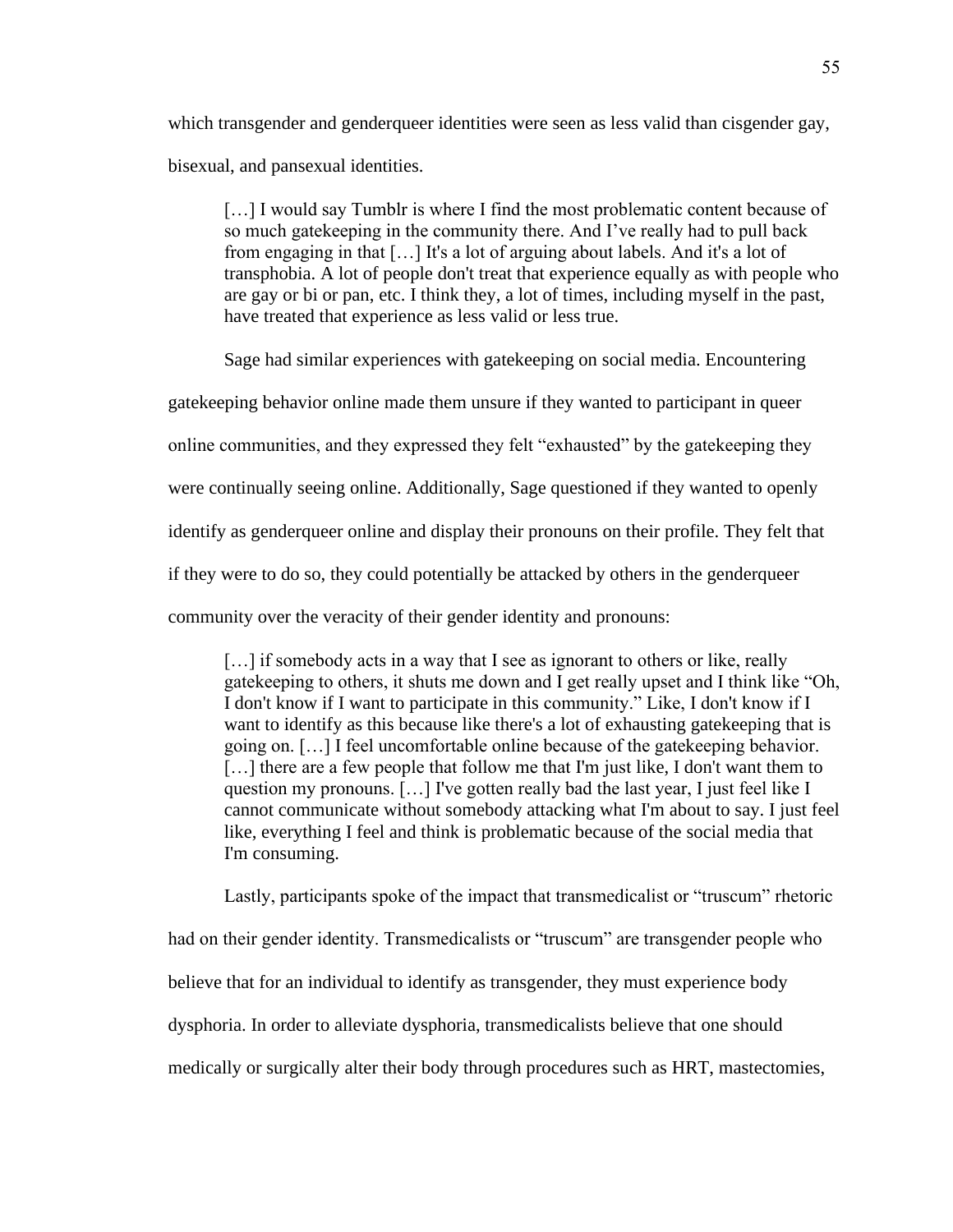electrolysis, vaginoplasty, etc. Four participants spoke of the harm this rhetoric had on their self-perception and the validity of their gender, as part of transmedicalists rhetoric is to invalidate identities they believe to be "fake", such as non-binary, genderqueer, and other queer gender identities that are not binary male to female or female to male transgender.

Clarke, who is non-binary, explained that they previously struggled to accept their gender identity because of seeing transmedicalist rhetoric online. This rhetoric accused Clarke of being a cisgender woman "pretending" to be genderqueer, because as a nonbinary person, Clarke does not conform to binary expectations of physical gender presentation. Additionally, Clarke was harassed by transmedicalists and TERFS on Tumblr. "TERF" stands for transgender exclusionary radical feminist. TERFs are women's rights activists who exclude transgender women from their activism, because they do not believe transgender women are actual women. Clarke said these groups actively sought them out and targeted them because of their identity:

I feel like truscum have really, like had a negative impact on me like, accepting my identity, because I'm non-binary. And that's, that's who I am, and truscum will tell you that like, no, nope, you're not trans. You're a cis woman, and you're just pretending to be trans. And it's like, why would I go through all of this? Like, if this wasn't what I, who I really was? Like, why? And like, that can kind of suck. And then also like dealing with, like cyberbullying and harassment on Tumblr, and like, like truscum, and like TERFs would like, actively seek me out. They'd like search for trans stuff to like, harass people for. And, like, that was very damaging, like, that was very, very much not a good time.

Jay had encounters with similar rhetoric on YouTube. They explained that in the binary transgender male YouTube community, there were content creators who espoused the belief that in order to be a "real" transgender man, one must present themselves as "hyper masculine", i.e., in accordance with cisgender beliefs of male behavior and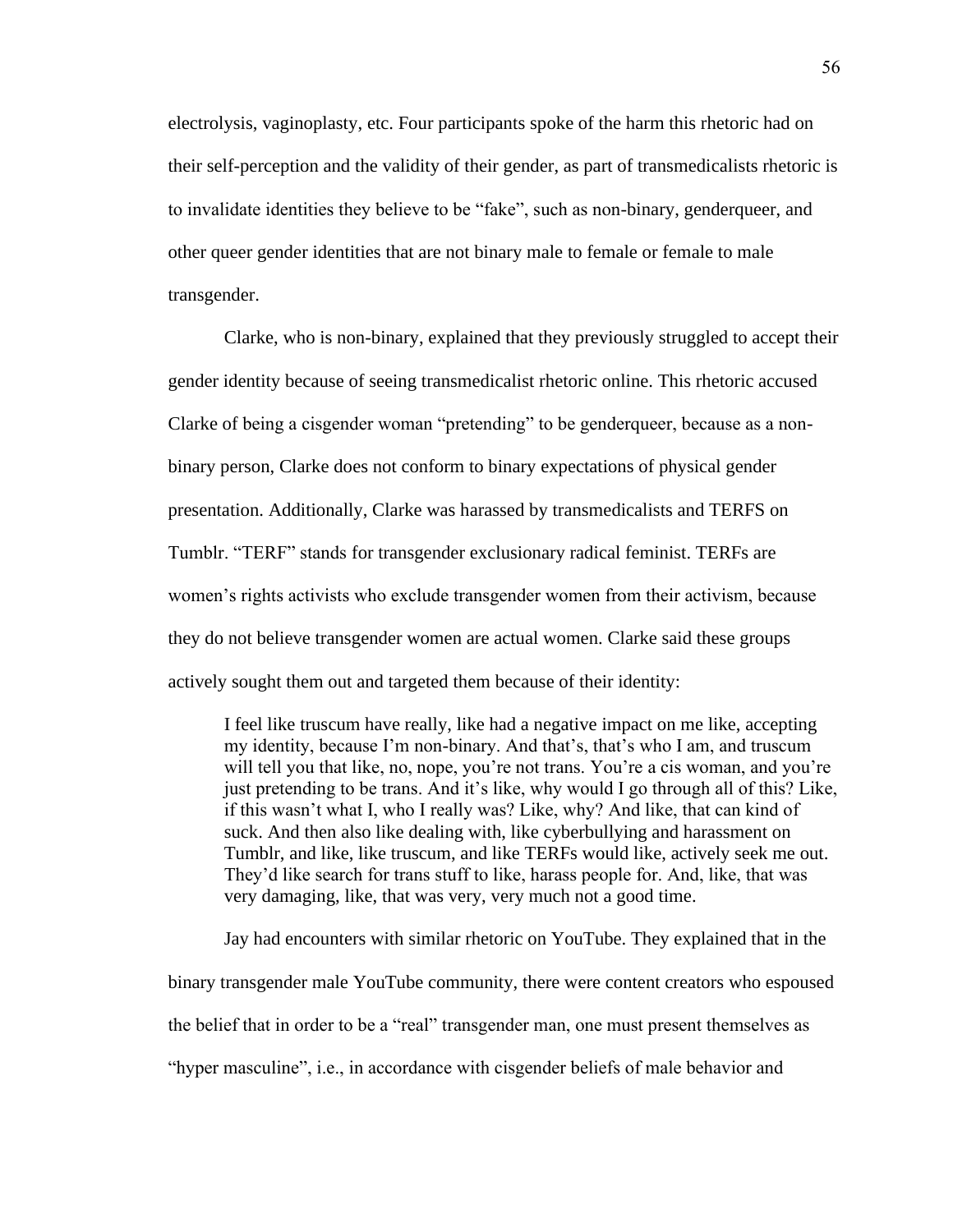presentation. Jay went on to explain that, according to these YouTubers, if an individual did not "perform" to these standards, they're a "trender" (here, Jay used a shortened version of the term "transtrender"). A "transtrender" is a term for someone who pretends to be transgender and is often used to invalidate non-binary gender identities. Jay felt the expectation that they be hypermasculine in their gender presentation stopped them from expressing their gender identity in a way that felt comfortable and authentic:

[…] there are sections of the trans community specifically and especially the trans masc community, or trans male, like binary trans male, that are, that have subscribed to the ideals of toxic masculinity and who aim to perform it and, and tell others that they need to perform it exactly right, too, or else it means that they're a trender. Or, you know, they're faking it. They're like, they don't really know what they're talking about. They're not really trans. So that was something that dealt with, was seeing, especially like public trans male figures who had those kind of outlooks did negatively affect me to a certain degree. And I felt like I was being kind of stifled by that and I couldn't express myself in the way that I wanted to because of these expectations of me to be hyper masculine all the time. [...] there are a couple of YouTubers who talk about that kind of thing. [...] YouTube and Instagram would have been where I saw the most unpleasant content around it.

*Support systems online.* Through engagement with social media and online communities, participants were able to access support systems that connected them to gender-affirming resources, along with connecting them to others who supported and validated their gender identities. Support and validation through resources and interpersonal connections were essential to participants feeling they had the capability to actualize their gender identity. Clarke and Laurel were both connected to resources for HRT through online interactions. Before Clarke made a Facebook post about the process, they believed they needed a letter from a therapist in order to begin receiving HRT. However, after posting about HRT options on Facebook—many of Clarke's friends on the platform are queer people they know or have mutual friends with through drag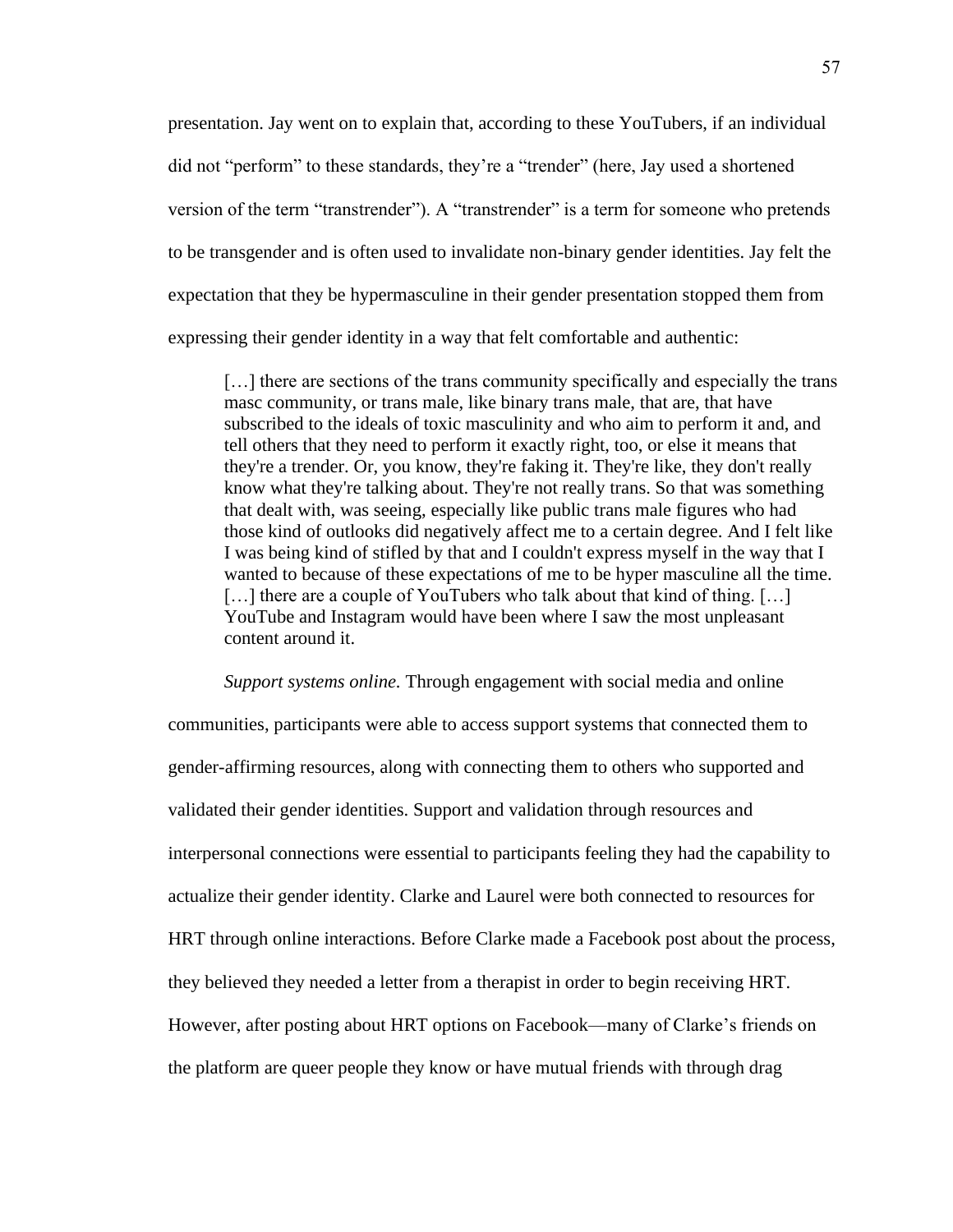communities—Clarke was quickly pointed to Planned Parenthood as a resource for affordable HRT that didn't require a therapist letter. Clarke was then able to get a prescription for HRT within days:

I learned about Planned Parenthood's like, informed consent testosterone thing because of, because I made a Facebook post about it. Because like, I was like, I was under the impression that you had to have a letter from, like, a therapist, like to get a hormone therapy, and I was like, I can't afford that. So, I guess I'm just screwed. And so, I made a Facebook post about it. And then people were in the comments on my Facebook posts. They were like, um, you can get like, you can go to Planned Parenthood and you don't need a letter. And it's like, \$10, like, \$15 a month. And, and like, literally that day, I made an appointment for a hormone consultation. And the next day I had a prescription.

Laurel explained that she was outed to her parents through her Tumblr account.

She used Tumblr as a place to express and validate her gender identity by using her gender affirming name and posting photos with feminine clothing and makeup on. Eventually, her account was found by her stepmother and father, who then sent it to her mother. After Laurel had been outed, she decided to no longer hide her gender identity and to begin the transitioning process. A person who Laurel had connected with on Tumblr and also lived in the same area as Laurel directed her to HRT provider. This individual also provided emotional support to Laurel, as they had started transitioning recently as well. Through the combination of support via interpersonal connections and resource referrals, Laurel was able to successfully start transitioning:

And after that point, I just said, screw it. If everyone already knows, why am I still hiding? Why am I still being miserable with myself? And so, after that point, and you know, after, again, discussing with other community members online, I just started my transition. I, I moved pretty much almost immediately back to [city], and, you know, started HRT, like, and I, and I found my doctor through someone on Tumblr, who was also living in [city], and also, like, helped me. She had started HRT as well. And so, it was like, here's your resources. Let's, let's go, you know.

After experiencing transphobia in online and offline situations, Topher and Clarke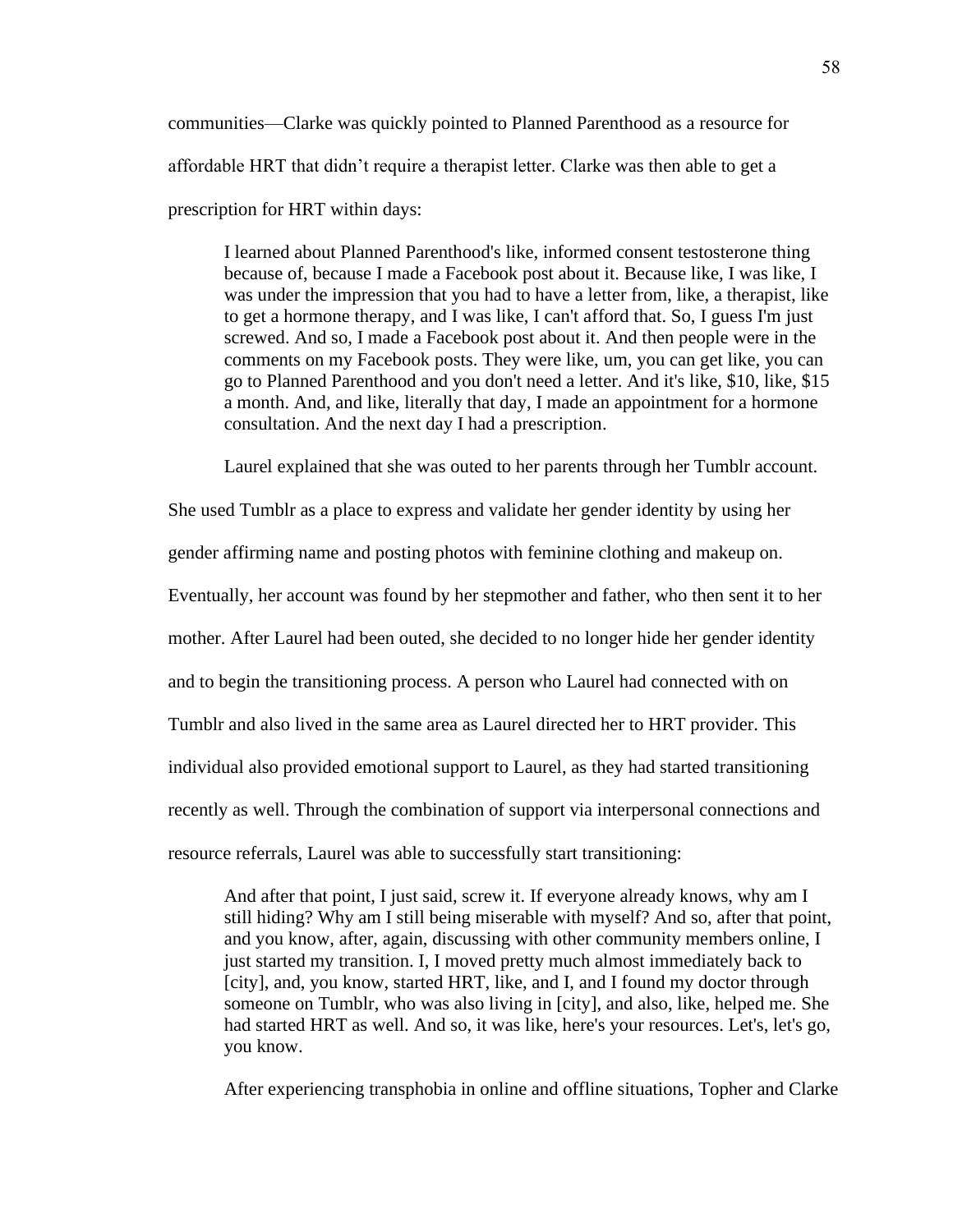shared that they experienced support online through friend networks they've built on social media platforms. Topher explained that they were physically attacked because of their sexuality and gender presentation while out in public. When they posted about the attack online, they were met with kindness, care, and concern for their safety, as well as support for their gender identity and gender expression and condemnation of their attacker. By posting about such an adversarial experience online, Topher was able to gain a sense of community and strong feeling of support:

I have friends who like don't live in the same area. But like, they still care about you. And they still want to like check in. And they care about your safety. And so that's really nice to be like, "oh, there's like, I'm experiencing something that's really not fun." And but like there is a community. Like when I got punched in the face [location]. And like, I was wearing a dress and heels. Like and just was like, "yeah, I'm gay." Like, there's a lot of people who, like, reached out and we're very kind and we're like, "that's fucked up that people treat you that way. Or like, "this person was just an asshole." So, I definitely think that social media has been really helpful.

Clarke explained that while most of their family is supportive of their gender

identity, they have experienced harassment from family members online because of their gender queerness. They recalled an incident in which their uncle made transphobic comments on one of their Facebook posts. However, because Clarke had built a strong support network of queer friends on the platform, Clarke's friends immediately came to their aid and condemned their uncle for his transphobia. Clarke recalled that the experience was "beautiful" and proceeded to point out to their uncle that he did not truly know or understand them despite their familiar ties:

[…] my parents are very supportive. My, my immediately like, my, a lot of my family is very supportive. Um, my, one of my uncle's was trying to be like, transphobic on my Facebook post. And, like, my friends, like, completely shut him down. And it was beautiful. And then I was like, you know what, you don't know me. Like, you say you've known me since I was an infant, but you don't know me.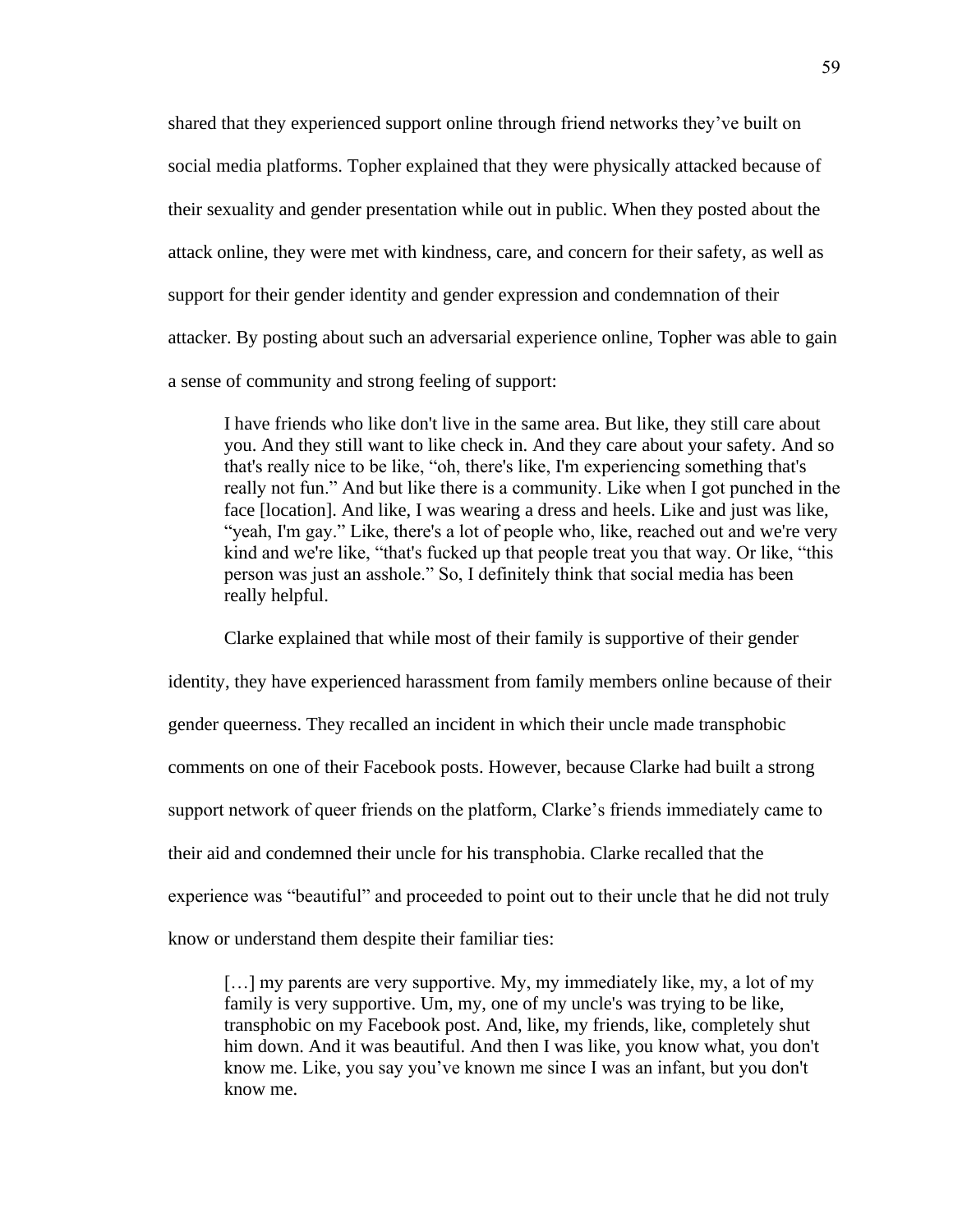## *Solidification*

In this section, participants conveyed an assuredness in themselves that came through the processes of discovery, exploration, and actualization outlined in the previous sections. Additionally, they expressed feelings of identity solidification that was the result of both internal work and affirmation and external encouragement from various support networks, resources, and individual relationships. Participants had effectively built up, accepted, and become comfortable and proud of their gender identity. Through continuing to view and interact with content posted by other genderqueer people online, participants who felt solidified in their identity were reaffirmed when they saw others like them on social media. Additionally, participants utilized the knowledge they'd gained during their gender journey to educate others online, often by sharing their personal experiences and perspectives.

*Feeling affirmed in gender identity.* Six participants spoke of how seeing the experiences of genderqueer individuals online affirmed and/or reaffirmed their own gender identity. "Feeling affirmed in one's gender identity" is included in the section on gender solidification because for one to feel *affirmed* in their gender identity, they must first *discover* their gender identity, and *then* actualize it (i.e., come to terms with their gender identity and integrate it into their sense of self). After their gender identity had been actualized and solidified into their being, participants were able to see their gender reflected in others online. Through recognition, participants reaffirmed themselves through others. These affirmations came in form of seeing content posted by other genderqueer individuals in which they simply shared parts of their daily lives on social media*.* For example, Alice said: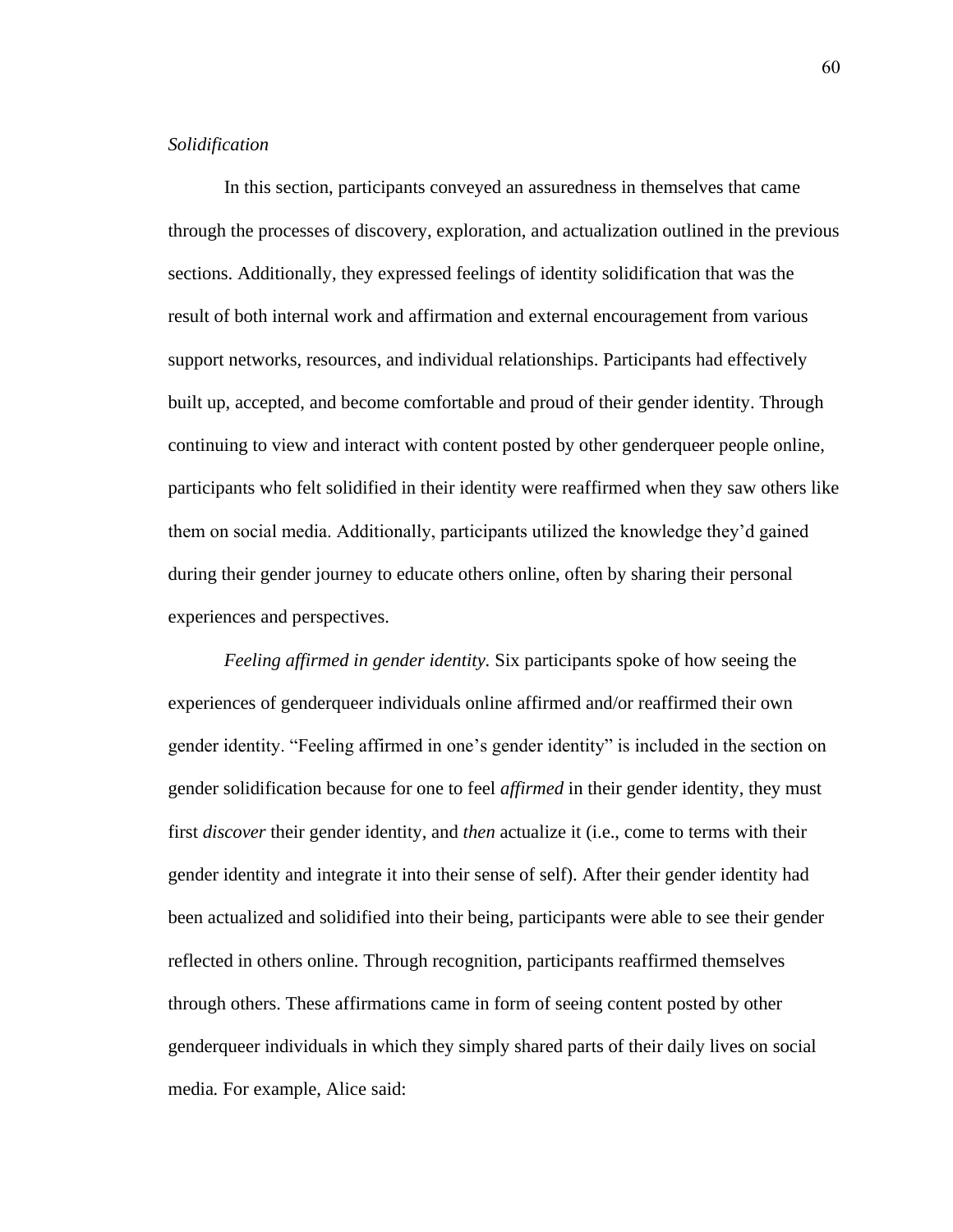I see a lot of, like, trans people who like, have fully transitioned and are like, thriving, like just regular people. And like, I'm just like, you know, that's, that could be me one day. And it's just like, they're on T, they have top surgery done. They're like, in a happy, healthy relationship with a significant other or not, you know, they're just, they're just content and happy in life.

Kate explained they follow a transgender man on TikTok who does not make his

identity the primary focus of his content. By focusing on other topics in his content (such

as his blind dog), Kate felt that his identity effectively becomes normalized, subsequently

helping them affirm and normalize their own identity:

Um, in the last year, especially starting in quarantine, I found a lot of affirmations on Tik Tok. I know there's a lot of toxicity and bad things on Tik Tok, but the people I follow are all very positive. Or even if they're not always positive, they're at least aware and educated. And I follow several people who are non-binary or androgynous or transgender or something like that and looking at them and seeing them just in everyday life. Not even talking about being transgender. Like, there's this other transgender man, like the thing that he talks about the most, or posts about is his dog. His dog is blind and deaf, and like, she's really, really adorable. And like, most of his stuff is about his dog. He has posts, obviously, about being transgender, but that's not his main thing. So, seeing him as just a regular person definitely helps my identity.

Austin expressed similar sentiments, in that they find it reassuring to see other transgender people online having jobs and "living their lives." Austin explicitly stated that this reassurance came *after* their gender identity had fully developed, and instead came to them in the form of solidifying their own identity by seeing it in others. They gave a specific example of how one day, they hope to have a child, and are reassured in this desire by following transgender fathers with children on social media. By seeing their hopes for the future reflected and enacted in others like them, Austin felt they will be in a "good place" in the future where they can be their true, genuine self:

I definitely use Instagram a lot now and follow a lot of other trans people. And like, I think that's where now I get more of that. But I think that was less of like my own identity development and more of like a solidification and like, finding like, similar people, you know. Kind of like getting that, that sense of community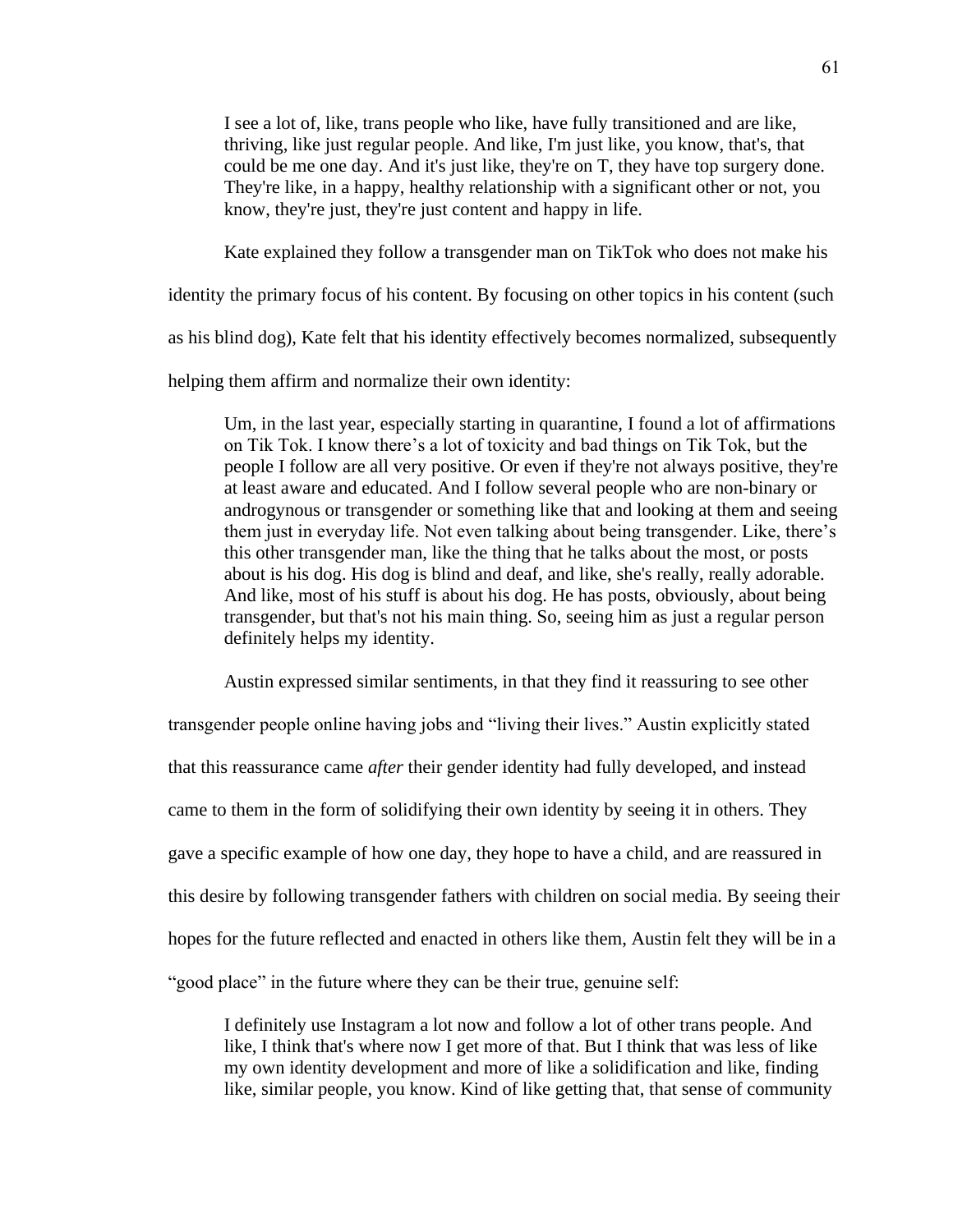and like it, it's really exciting to see other people living as out and trans people and, you know, having jobs and doing, you know, just living their lives. […] I follow a couple of trans dads who have had kids or who were having kids and one non-binary person named [name] and they just, it's really cool to me to see that because I think that at some point, I probably want to carry a child and so seeing that somebody else's journey with that, it's like yes, there are people doing this and they're, you know, just, just seeing other people doing that is really helpful. Because it's like a reassurance that yes, there, there are people out there living like this. And even when it's like, difficult here, that doesn't mean that it's not going to get better, that I'm not going to be in a good place and be able to live fully genuinely.

*Educating others about gender identity.* By solidifying and having a thorough

understanding of their own gender identity, participants were able to utilize their

experiences and knowledge to educate others about genderqueer identities. Seven

participants reported that they used social media and online interactions as a medium to

educate others, primarily drawing from their own experiences as an educational source in

addition to other relevant information gained externally. Chrisander said:

I'm very comfortable with my identity when I'm talking online in situations where it's relevant. If like today, in one of the trans sub, somebody was discussing that we do need to get like, don't pressure trans teenagers to transition right away. That's not a fair pressure to put on them. We need to give them the opportunity. But we can't be, pressuring them is not fair. And like I was commenting on it being like, and it's this mentality of if you don't transition in your teenage years, you won't be able to transition, is wrong. I started transitioning at 22, I'm trying, I'm back on HRT. This week is my first week back on HRT at 26. And I'm like you don't, you don't have to do it as a teenager. So, I'm really open about it when it's relevant to a discussion.

Topher explained that they became a mentor-type figure to a younger individual

they met online. Both Topher and their friend are queer and come from religious

backgrounds, and Topher used these commonalities to support, educate and encourage

their friend as they navigated their own gender identity development:

This person […] I got their number. And then we would chat. I feel like I was a little bit older than them. So, I feel like I helped them more with their queerness. But we both came from like a hyper religious background. So, I kind of could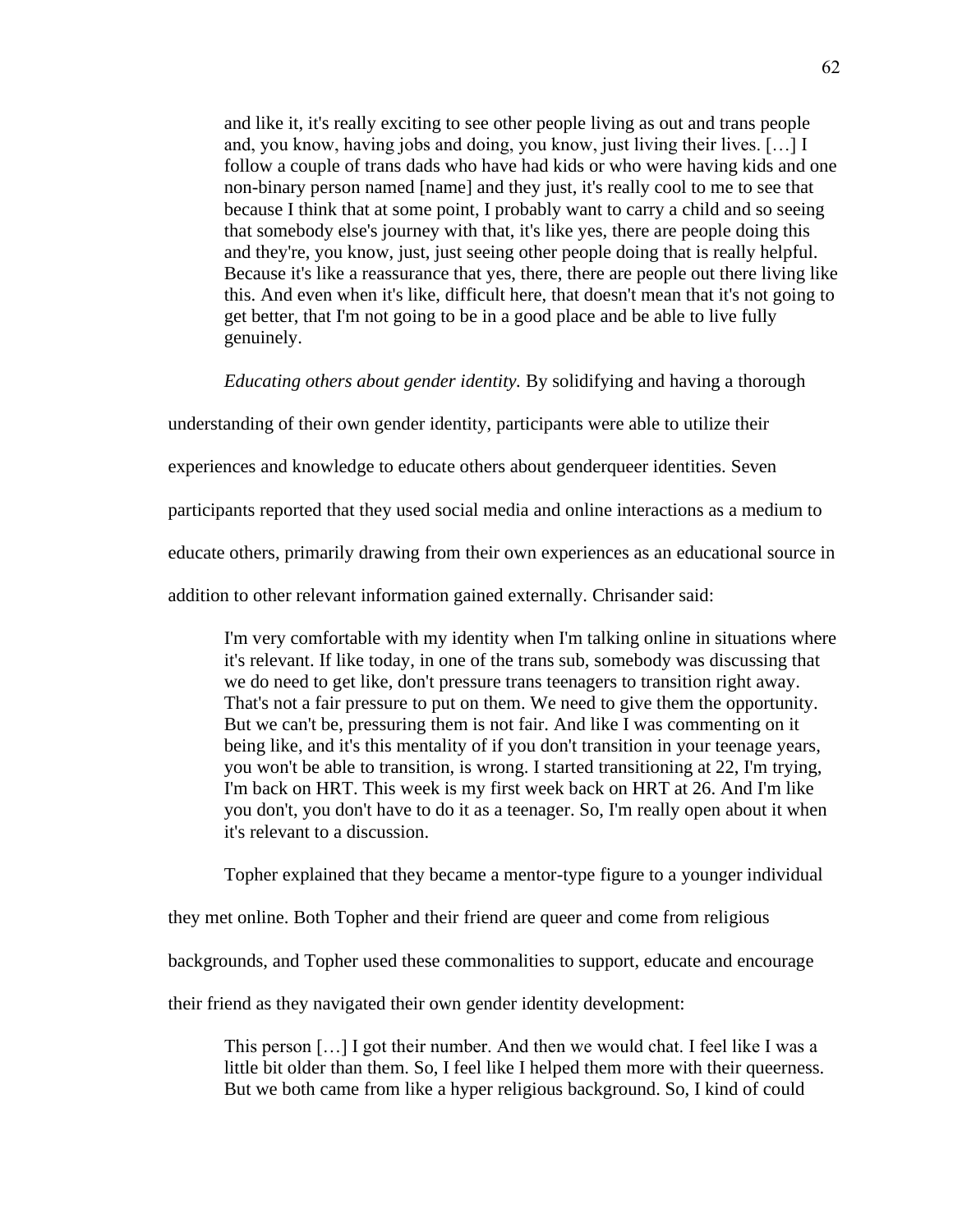help talk about that. And like, be a source of encouragement. And I still actually do talk to this person casually online. Well, I just remember this. But, also, I've met up with them in person, like a few times. So, like, I also don't just think of them as an online friend. I'm like, oh, like we also hang out.

Regarding parameters that must be met in order for educational discussions to

take place online, both Jay and Az shared that their willingness to educate others and

discuss their experiences is contingent on the level of respect for their identity being

afforded to them by the person they are having a conversation with. Az explained, "[…]

If people are looking for me specifically to explain my experiences, then I'm glad to do

that as long as they're like respectful and receptive about it." Jay concurred, and said:

If I can tell that their intention is good, I will try to retain my patience and answer their questions as in depth as I can with as much respect as I can as long as they, that's my thing, as long as they afford me respect, I will, I will give them right back the level of respect that they give me.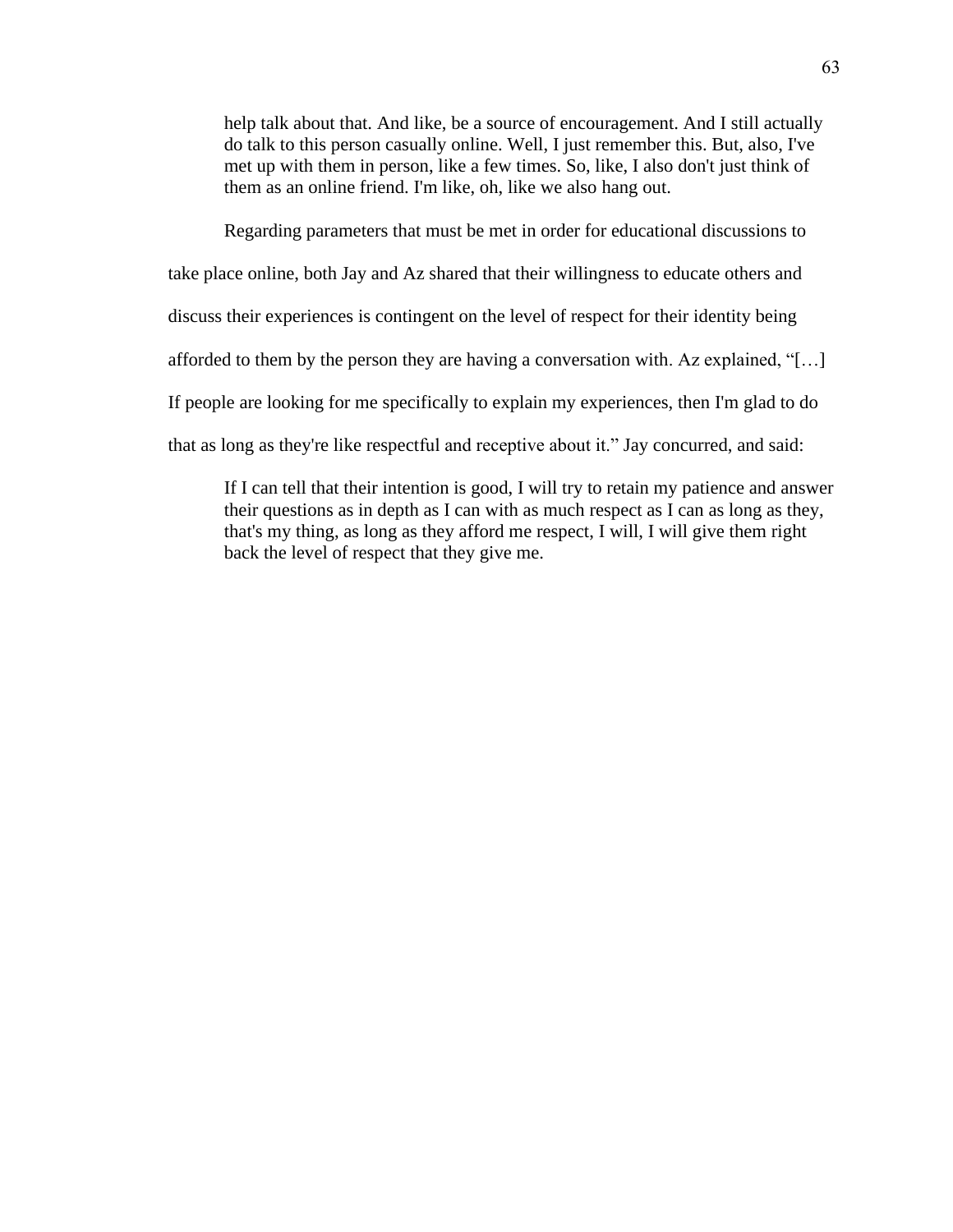## **CONCLUSION**

## *Discussion*

This study sought to understand how social media use influences genderqueer identity development. Through the application of grounded theory methods, data drawn from 20 genderqueer participants was formulated into a linear model that displays how interfacing with social media affected genderqueer identity curation over time. This model contains four primary categories which were broken down into subcategories, in which the impact of social media use varied depending (1) which stage of development a participant's experiences fell into and (2) the context of that individual experience.

It was found that regarding the initial stage of identity development defined in this study—realization--social media did not seem to play a significant role. This is the phase in which participants began to experience feelings of gender queerness or question their gender identity. For example, only two participants stated that being exposed to genderqueer identities on social media (Tumblr for one participant and Reddit for the other) caused them to realize being genderqueer was a viable option for themselves. Another participant explained that being grouped with cisgender people online caused them discomfort, subsequently causing them to question their gender. However, for most participants, the first notions of their genderqueer identity were fostered offline through external means. Participants were exposed to genderqueer identities through their education and physical literature. They also reported surprising feelings of gender euphoria when externally changing their physical appearance in a way that varied from cisnormative standards.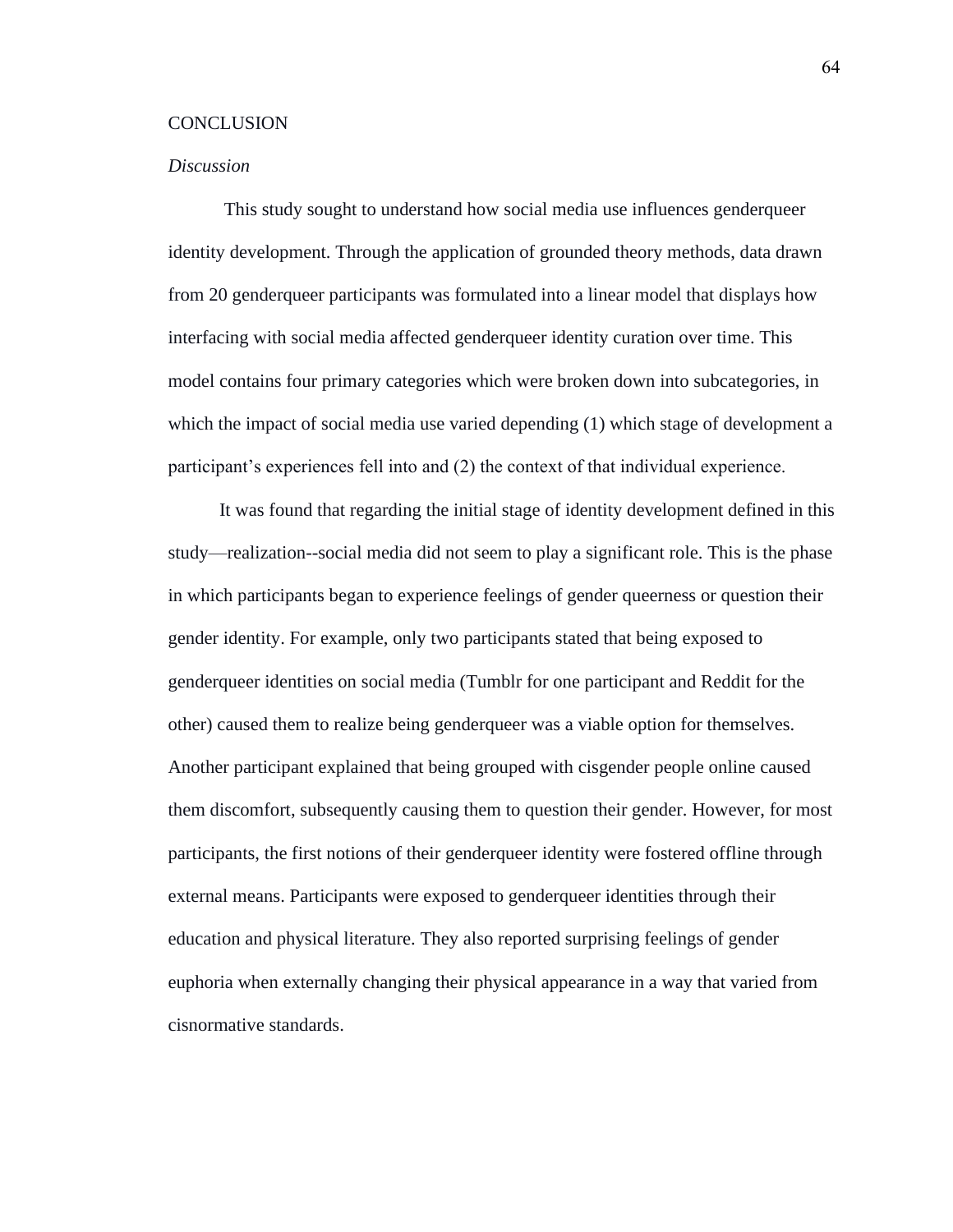The lack of social media's impact on participants' realization of their queer gender identity could be due to participants' age: half reported they started questioning at ages 13-16 years old. As participants' ages ranged from 18-26 (as of 2020) and in the context of personal technology development, this is telling. It is possible that the age they discovered their gender identity was at a time when social media (and immediate access to social media via smartphones) was not as highly accessible as it is now. Furthermore, seven participants reported hesitancy towards identifying as genderqueer after discovering initial feelings of gender queerness. This caused them to sometimes take years to then begin exploring or actively seeking out more information on genderqueer identities, effectively creating a large gap between the time of "realization" and the time of "exploration." In the past few years, cultural tides have shifted in a way that, although discrimination and violence towards genderqueer people is still a rampant, daily threat, transgender adolescents are now "growing up in an environment where the trans child is a distinct and partially recognized social and medical category" (Gill-Peterson 2018; Halberstam 2016). This cultural shift has occurred on social media as well, as made apparent by its strong influence on the last three categories identified in the model (exploration, actualization, and solidification). Based on participant's ages at the time of gender "discovery" versus the time of gender "exploration", it is highly likely that when participants did being to actively use social media as a tool to integrate relevant knowledge into their understanding of self, cultural attitudes had shifted in a way that caused genderqueer identities to become more publicly distinct and visible in online spaces.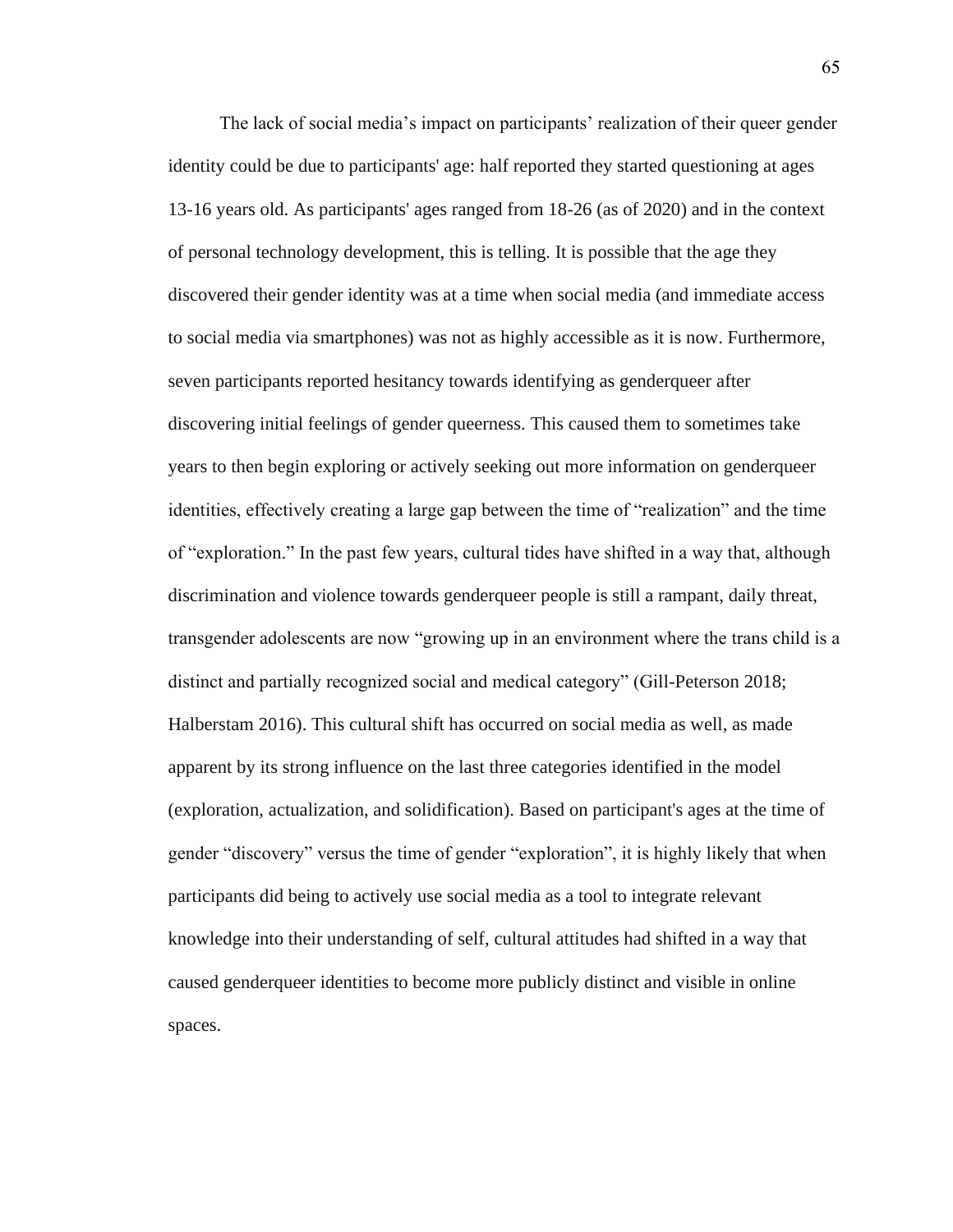"Realization" was a category that needed to be included in the model constructed for this study—all participants identified a starting point at which they began their gender journey. "Realization" lay the foundation for what was to come in the lived experiences of young genderqueer people. However, for participants in this study, social media did not particularly facilitate the discovery of gender queerness, so much as it guided them in steps taken *after* this initial breakthrough.

During the following step in the model—exploration—social media use played a vital role for most participants in allowing them to expand the horizons of their emotions and knowledge relating to their gender. Participants were able to navigate new pathways of information by interfacing with various social media platforms, but most commonly Tumblr. Engaging with Tumblr was frequently cited as a "jumping off" point for the beginning of participant's gender exploration journey. Furthermore, previous literature on the topic has identified Tumblr as a platform that has a large queer userbase and therefore gives users more opportunities for queer self-exploration (Cho 2017; Marston 2019; Renninger 2015)--findings which were echoed in this study.

Overall, by using social media as a tool for seeking and gathering information during the exploration phase, participants who had experienced feelings of gender queerness without any established social constructs or categories to compare those feelings to ("transgender," "non-binary", etc.) now had means to do so. Additionally, these individuals were able to negotiate any preconceived notions of what it means to be genderqueer through the perspectives and experiences of others. Lastly, when specifically viewing content by and/or for genderqueer people during this phase, participants were able to gain further knowledge and understanding of genderqueer identities and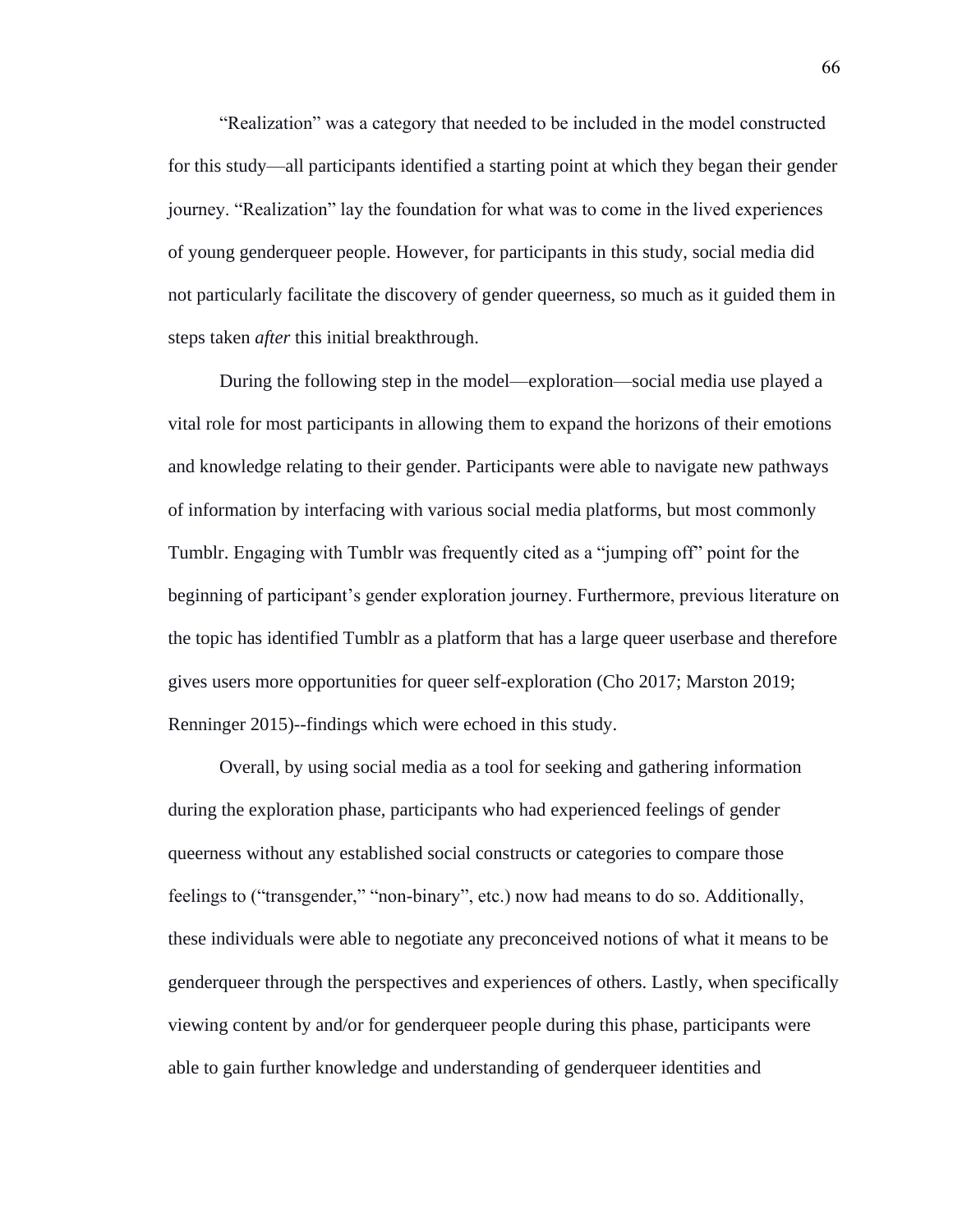experiences. After this knowledge had been attained, participants began the process of internally sorting through information and deciding which aspects of it they related to. Through this process of information absorption  $\rightarrow$  information sorting  $\rightarrow$  selfapplication, they could start to reflexively shape their gender identity.

The impact of social media was especially prominent in the various methods participants employed to externalize their queer gender identity to large audiences. Many participants pointed to the simplicity in which social media posts allowed them to share personal information related to changing aspects of their identity (such as their name, their pronouns, their gender label, their status of transitioning, etc.) as highly convenient. The streamlined process in which participants could share information with audiences and curate said audiences to create relatively safe spaces where positive feedback was more likely than negative feedback made gender actualization in online spaces comparatively easier than in offline spaces. However, the perceived safety of a given online space was dependent on (1) the platform and (2) the makeup of an individual's followers. Participants generally expressed discomfort being open about their gender identity on platforms where they had friends or followers who knew them offline. Facebook was a common platform that fell into this category, as participants often were "friends" with immediate family, relatives, and people they knew before they were openly genderqueer, such as people from their hometown. This indicated that online spaces are "safe" for genderqueer people so long as they provide a relative degree of anonymity and/or the ability for making certain or all information private. Overall, participants placed a high level of importance on finding safe spaces to express their gender identity online. These participants valued the ability to control and curate who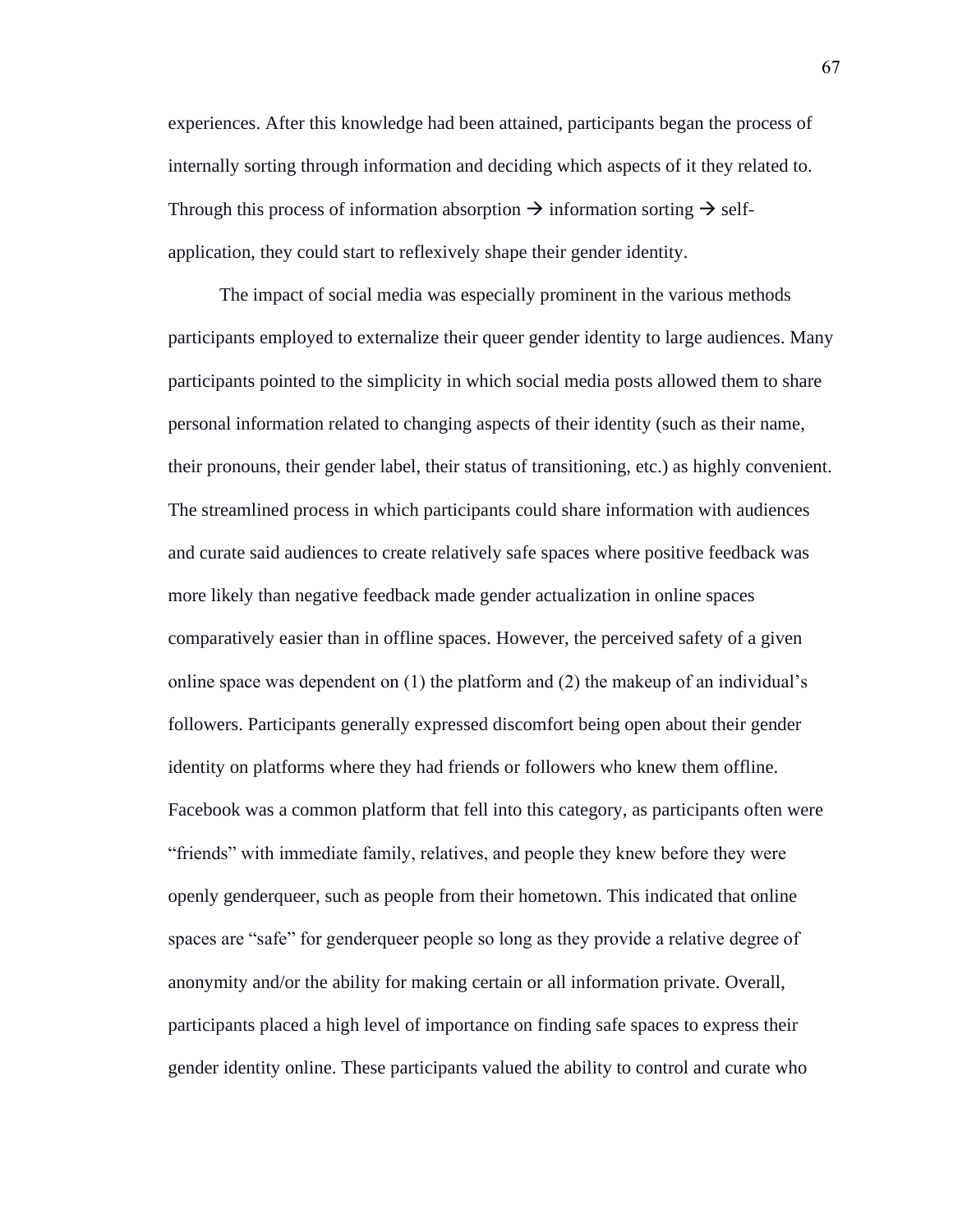they interact with and who sees their content, in turn creating spaces for them to grow and actualize their gender identity.

Participants also notably began to externalize or physicalize their identity the further they progressed along the model. To elaborate, the first two phases identified consist mostly of internal processes: during these phases, participants were (1) coming to terms with the realization of their queer gender identity and (2) then starting to actively seek further understanding beyond what they knew of genderqueer identities before this realization. The only external processes in this phase consisted of online interactions with others who participants felt safe and comfortable with regarding their gender identity. For the participants in this study, "safe" meant these others identified as queer in some capacity and did not know the participant offline. Primarily, participants tended to interact with others less in this phase, rather consuming content *without* interaction.

Then, in the last two phases, participants began to express their gender identity more openly with others in online spaces. This was the ensuant result of reflexive identity shaping and internal identity curation outlined in the first two phases. Two different methods of initial identity actualization in online spaces were identified in the last two phases. The first method was when participants made a post on a single or various social media platforms in which they explained their gender identity to their friends and followers, explained the name and pronouns they now go by, explained their gender identity, etc. This method of identity actualization could be defined as a typical "coming out" for a queer person, but with the added convenience of fast and far-reaching information spread via social media posting. The second method consisted of changing their name and/or pronouns in a space that is visible to other users on a social media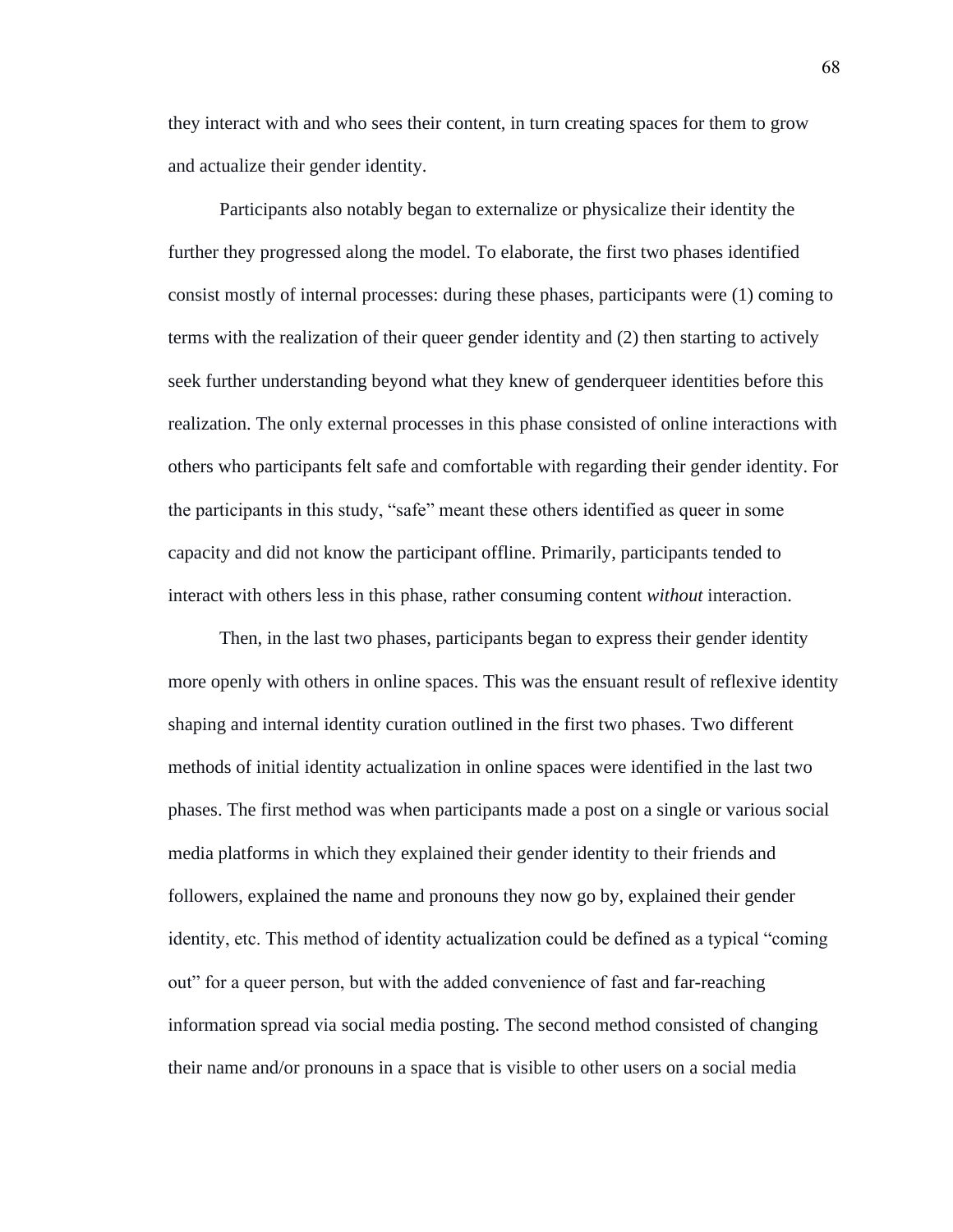platform but not specifically making a post about these changes. Participants highlighted the importance of externalizing these changes on platforms like Facebook, where they sometimes had long had profiles associated with their birth name and pronouns (and friends on the platform who knew them before their "coming out").

#### *Limitations and Future Research*

There were several demographic limitations regarding the sample of this study. All participants except three were White, all except one were living in the United States, and all were living in urban or urban cluster areas. Because of the relatively homogenous nature of the sample in these areas, the potential intersectional aspects of queer identity, race, geographic location, and social media use were not thoroughly examined. Therefore, future research in this area should focus on broadening sample demographics to include more rural participants, more participants of color, and more international participants to expand the analytic strength of the framework established in this study.

The theoretical framework established in this study also posed a methodological limitation. Linear models, such as the one developed in this study, are inherently limiting because they are an oversimplification of human behavior and human patterns of thinking and learning. It is true that participants' gender identity generally developed along the parameters established by the four main phases shown in Figure 1. However, not every participant developed through these phases in a directly sequential manner. For example, some participants found information on a certain gender identifier (exploration), then applied this identifier to themselves, and asked others to abide by this identifier (actualization). Then, upon reflection, found that this identifier did not fit best their internal sense of self, and went back to searching for labels that felt better encompassed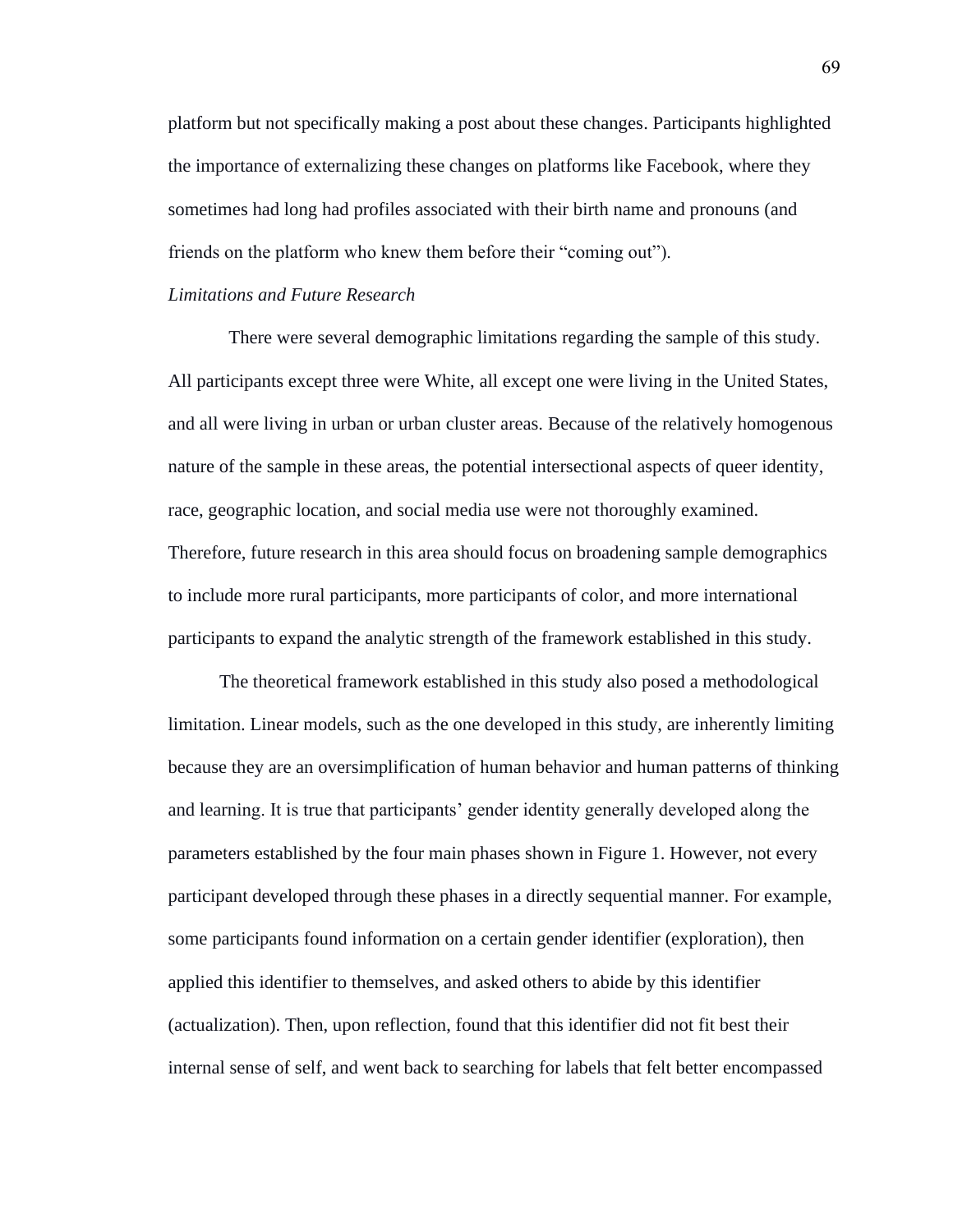their genderqueer identity (exploration). Thus, for some participants, their development along the model was *iterative* as opposed to linear. Furthermore, the last phase established in the model (solidification) isn't an endpoint for gender development. As explained in the example above, gender identity can be fluid and subject to contextual transformation. Although an individual can feel "solidified" in their gender identity at a given point in time doesn't mean that there isn't a potential growth and change.

As data analysis progressed, it became apparent that self-selection bias was an issue among some participants that chose to participate in the study. Individuals came to participate in the study either by being asked to participate by the PI, or by seeing recruitment information for the study and choosing to partake. "Recruitment information" came in the form of posts about the study on social media or emails sent out to local queer organizations. Subsequently, those who saw these posts and emails and then chose to participate in the study were *already* active in online communities and on social media. Through this engagement, they made the choice to speak with the PI about their lived experiences.

Due to this, the study sample also did not contain data from a significant but silent online population, defined as "lurkers." Nielsen (2006) found that user participation on social media typically follows a "90-9-1 rule". 90% of users are "lurkers" who view and consume content but do not interact with it, 9% of users contribute to content by interacting with it (liking, sharing, commenting, etc.) but only occasionally post their own content, and 1% of users account for most content seen online because they frequently post and interact with content (Nielsen 2006). Based on participants' level of engagement with social media, it's likely they mostly fall in with the 9% of social media users who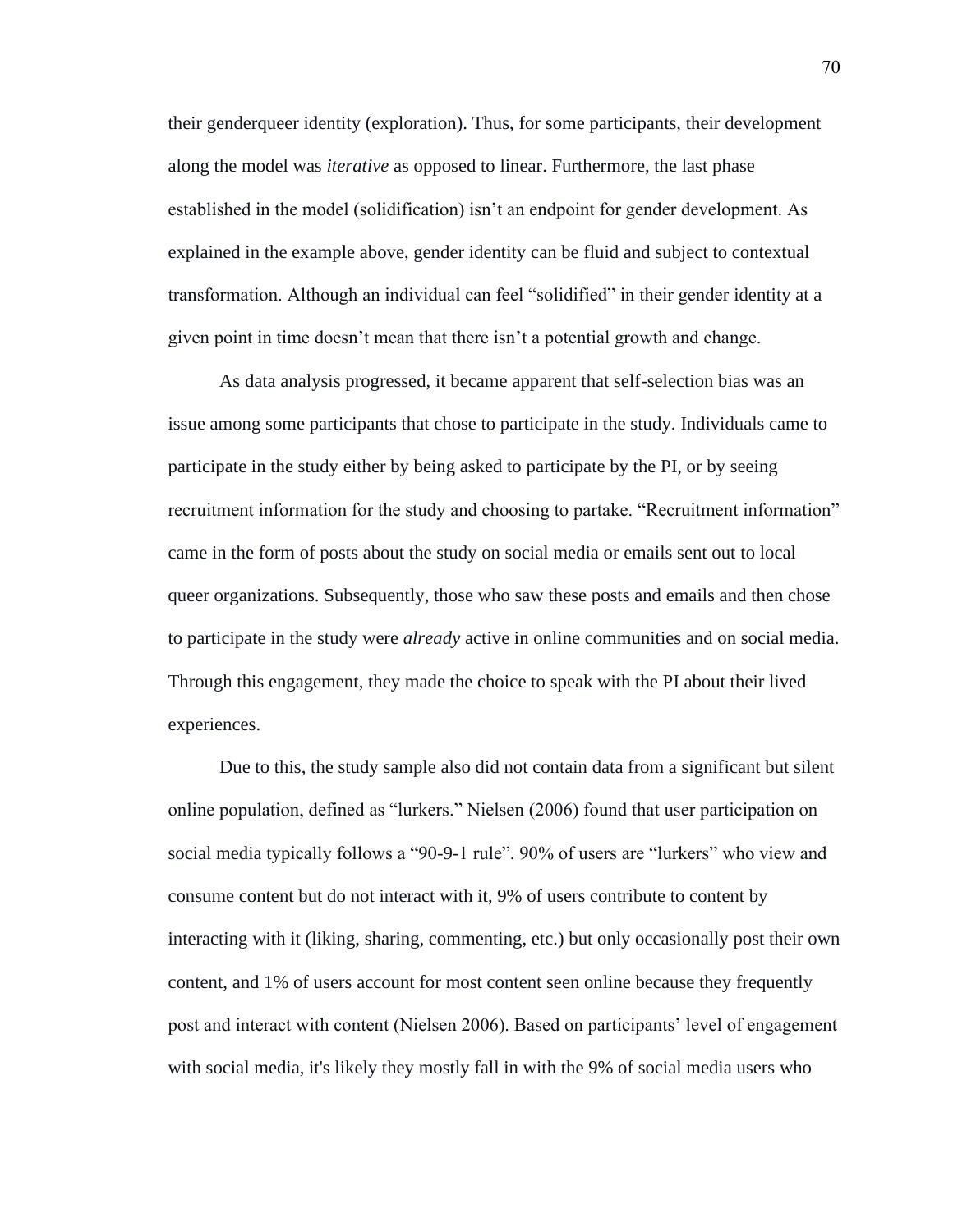frequently interact with other people's content and occasionally post their own content. In order to overcome what Nielsen terms "participation inequality", it's recommended that increasing study accessibility (or lowering barriers) while also offering rewards or incentives can increase the likelihood of accessing lurker populations, which should be a focus of sampling in future research.

Another area of potential future research lies in the target population for this study. Through the process of thoroughly reviewing the current literature available on social media's influence on queer identity development, it became apparent the experiences of genderqueer people are underrepresented in the subject matter. Future research in this area should continue to seek out genderqueer participants because of this underrepresentation. Alternatively, researchers working with samples that contain participants across the LGBTQIA+ spectrum could differentiate between the experiences of sexually queer and genderqueer participants. This differentiation is important when it comes to the detail work of conceptual frameworks: there are experiences specific to genderqueer people that sexually queer cisgender people do not experience. For example, name changes, pronoun changes, and physical transitions. Understanding the nuances of these processes and the way they interplay with social media use is key to building strong analytic theory.

This study shows how young genderqueer people interface with social media to build, negotiate, and solidify their identity over time. As the influence of social media in the daily lives of young people grows, now is a key time in society for reexamining binaries and the construction and deconstruction of these binaries in digital spaces. This is a growing phenomenon, making research into this area vital to understanding how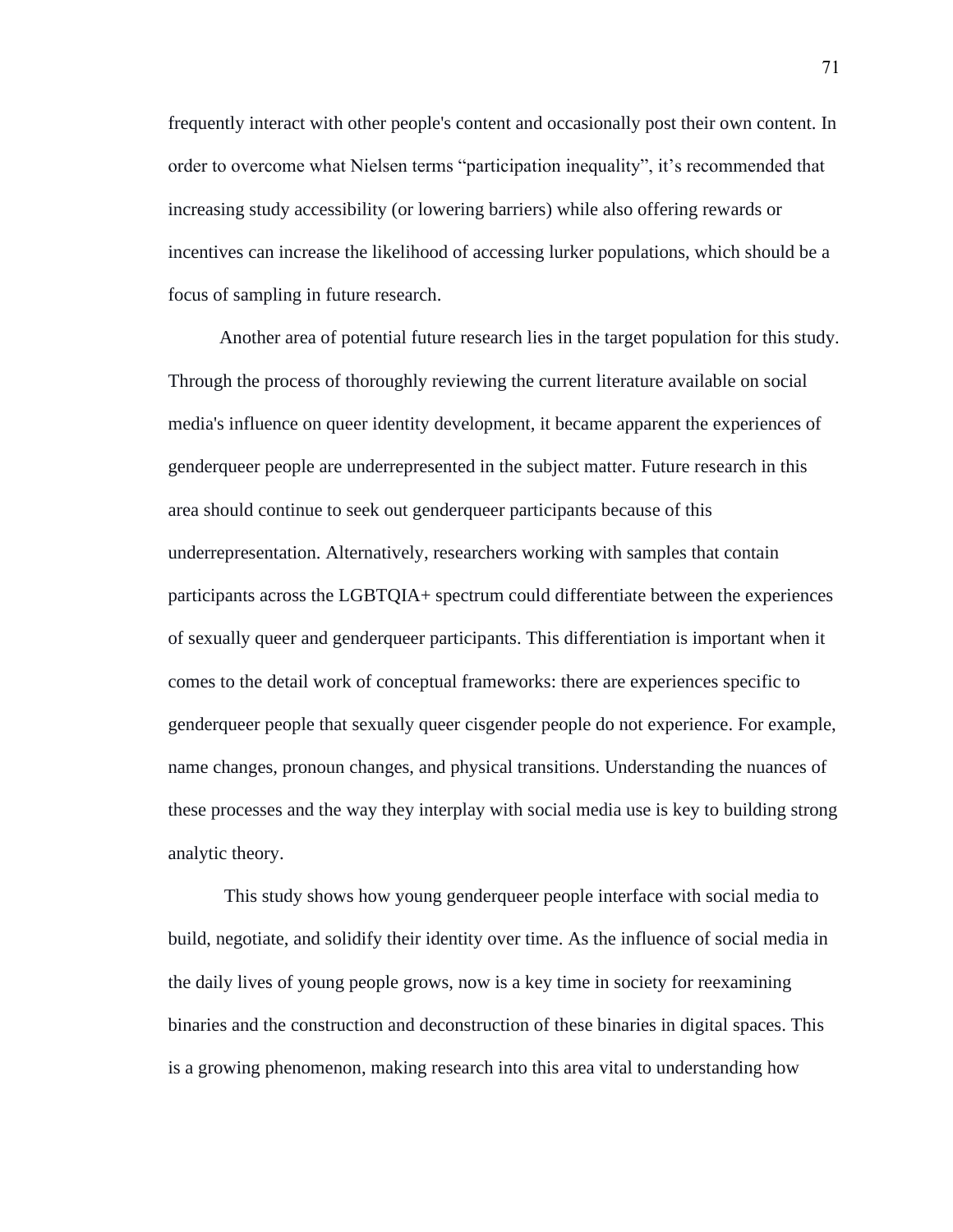young genderqueer people are developing their identities in a modern world. Thus, the importance of this work is clear: the initial stages of a young genderqueer person's identity development will guide and influence them as they progress in their lives, influencing their health, well-being, and outlook. This necessitates future research to continue to seek out the stories, lived experiences, and perspectives of young genderqueer people and the impact of social media on their sense of self.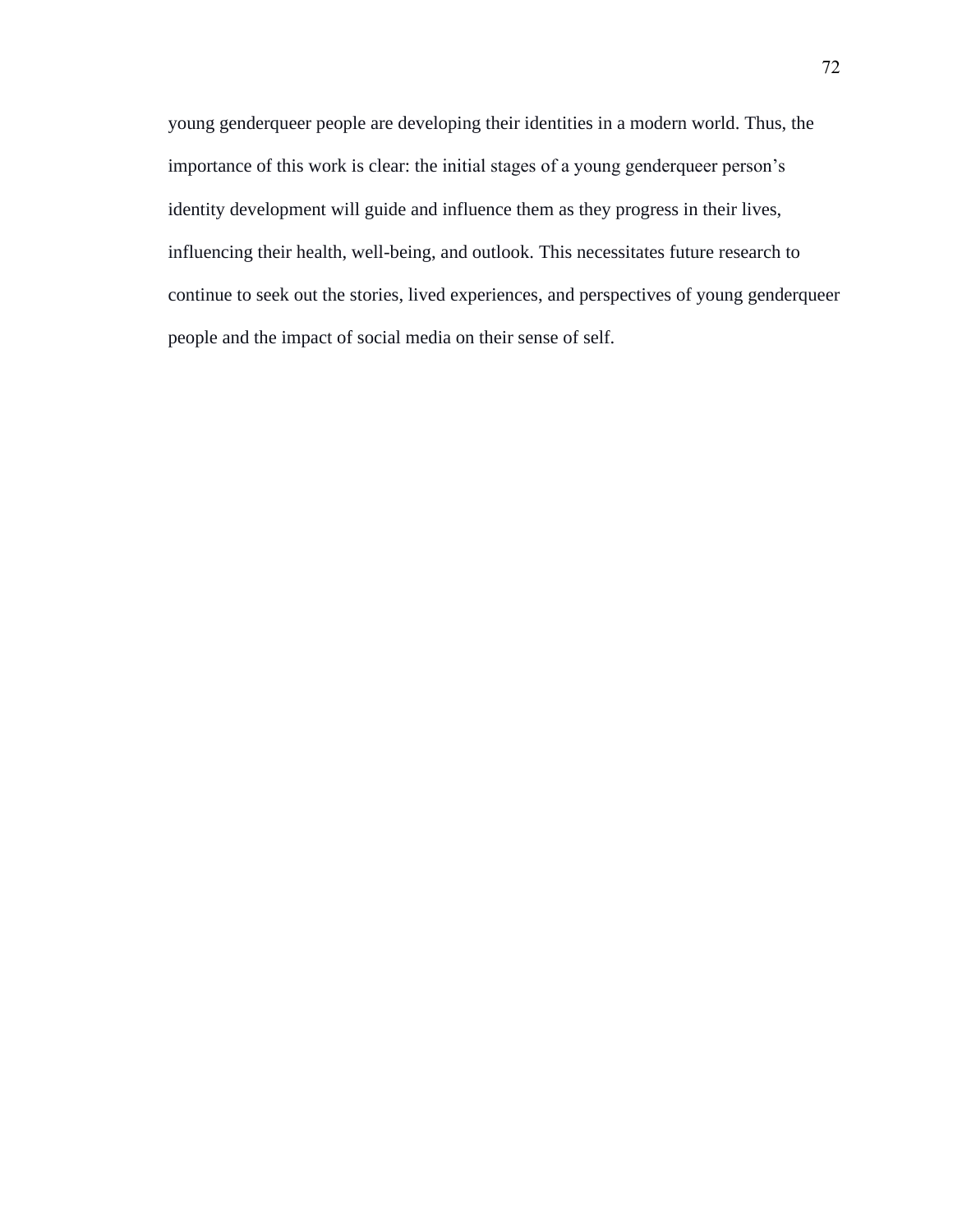# APPENDIX A. PARTICIPANTS

| No.              | Pseudonym                | Age       | Gender identity            | Current<br>location | Region                     | Race  | Recruitment<br>method                                      |
|------------------|--------------------------|-----------|----------------------------|---------------------|----------------------------|-------|------------------------------------------------------------|
| $\mathbf{1}$     | Sage                     | 25        | Non-binary/agender         | Urban cluster       | Midwest                    | White | Personal contact                                           |
| $\boldsymbol{2}$ | Jay                      | 21        | Non-binary                 | Urban cluster       | Midwest                    | White | Personal contact                                           |
| 3                | Topher                   | 24        | Agender                    | Urban cluster       | Midwest                    | White | Personal contact                                           |
| 4                | Alice                    | 25        | Non-binary trans masculine | Urban cluster       | Midwest                    | White | Personal contact                                           |
| 5                | Chrisander               | 25        | Trans soft boy             | Urban cluster       | Midwest                    | White | Personal contact                                           |
| 6                | Laurel                   | 24        | Trans woman                | Urban               | South                      | POC.  | Social media<br>referral via other<br>participant          |
| 7                | Donnie                   | 21        | Non-binary                 | Urban cluster       | Midwest                    | White | Personal contact                                           |
| 8                | Clarke                   | 25        | Non-binary/genderfluid     | Urban               | Midwest                    | White | Social media<br>referral via<br>friend                     |
| 9                | Finn                     | 19        | Non-binary                 | Urban cluster       | Midwest                    | White | Personal contact                                           |
| 10               | Charlie                  | 25        | Non-binary/genderfluid     | Urban               | South                      | White | Social media<br>referral via<br>friend                     |
| 11               | Blair                    | 24        | Trans woman                | Urban               | South                      | White | Referral via<br>friend                                     |
| 12               | Kit                      | 18        | Non-binary/genderfluid     | Urban               | United<br>Arab<br>Emirates | White | Reddit                                                     |
| 13               | Richard                  | 18        | Trans man                  | Urban               | Midwest                    | White | Contacting local<br>trans<br>organization                  |
| 14               | Mel                      | 25        | Non-binary                 | Urban               | Northeast                  | White | Reddit                                                     |
| 15               | Did not use<br>interview | <b>NA</b> | <b>NA</b>                  | <b>NA</b>           | <b>NA</b>                  | NA    | <b>NA</b>                                                  |
| 16               | Az                       | 19        | Genderfluid                | Urban               | Northeast                  | POC   | Personal referral<br>via other                             |
| 17               | Kate                     | 20        | Genderqueer/genderfluid    | Urban cluster       | Midwest                    | White | participant<br>Contacting local<br>$LGBT+$<br>organization |
| 18               | Devon                    | 25        | Trans man                  | Urban cluster       | Midwest                    | POC   | Contacting local<br>trans<br>organization                  |
| 19               | Austin                   | $20\,$    | Non-binary                 | Urban               | Midwest                    | White | Contacting local<br>trans<br>organization                  |
| 20               | Quinn                    | 23        | Genderqueer                | Urban               | Northeast                  | White | Personal referral<br>via other<br>participant              |
| 21               | AJ                       | 26        | Genderfluid/non-binary     | Urban               | Northeast                  | White | Personal referral<br>via other<br>participant              |

# Table 1. Participants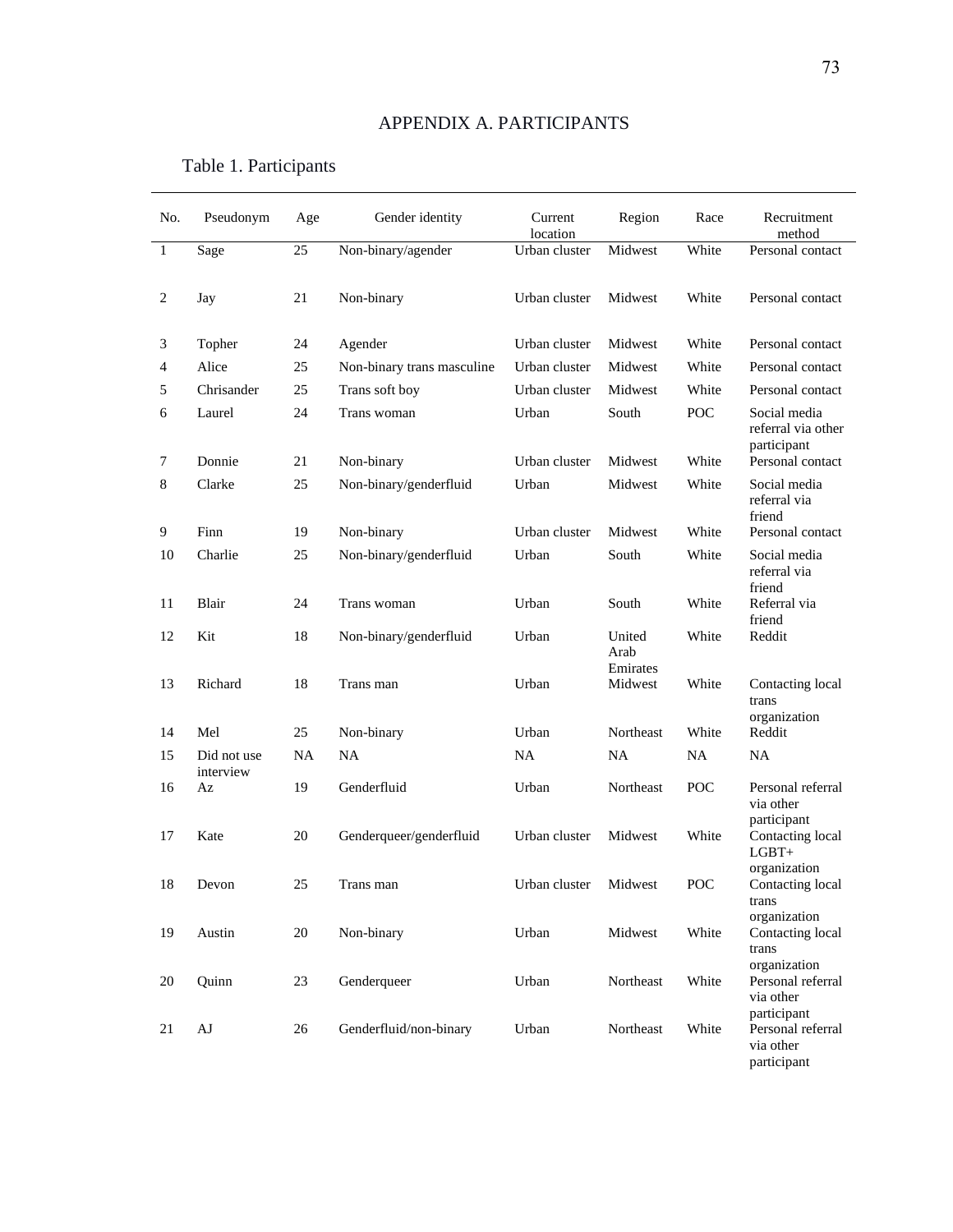#### APPENDIX B. INTERVIEW QUESTIONS

## **Social media as a means of transgender identity development Interview questions**

\*Transgender, non-binary, genderqueer, agender, genderfluid, etc.

- 1. How old are you?
- 2. Is there a certain pseudonym you would like me to use for your responses?
- 3. Do you use social media? What platforms do you use? (Twitter, Facebook, Tumblr, Instagram, Reddit, YouTube, TikTok, etc.)
- 4. What are the towns that you've lived in?
	- a. What is the approximate population of the towns you've lived in and/or currently living in?
- 5. Could you tell me about the areas you've lived in from your perspective?
	- a. For example, what is the social, political, and religious climate like?
	- b. What's the queer community like in your town?
- 6. Do you have a preferred gender identity? How would you describe your gender identity?
- 7. When did you realize you weren't cisgender?
	- a. How did you know you weren't cisgender?
	- b. Could you tell me about the journey of arriving at this point in your gender identity? Were there other identities you felt comfortable with along the way?
	- c. If identity has changed over time (i.e. trans to nonbinary, agender to trans, etc.), has social media had any impacts on that?
	- d. How did you navigate these changes on social media?
- 8. Did you ever search for information on being trans\*? Where did you get the information?
	- a. Was the information found online? (Social media, news outlets, forums, online articles, etc.)
	- b. Was it found offline? (Talking with other queer people, in-person resource centers, books, etc.)
	- c. Where did you find the most useful information?
- 9. If you have connections with other non-cisgender people, what are those connections like?
	- a. Did you seek out other transgender\* people? How did you meet them? Online or offline?
	- b. Have these relationships impacted your identity and way you perceive yourself?
	- c. Are you part of any transgender\* communities online? (Discord servers, Subreddits, Facebook groups, etc.) If so, what are the positives and negatives of being in these communities?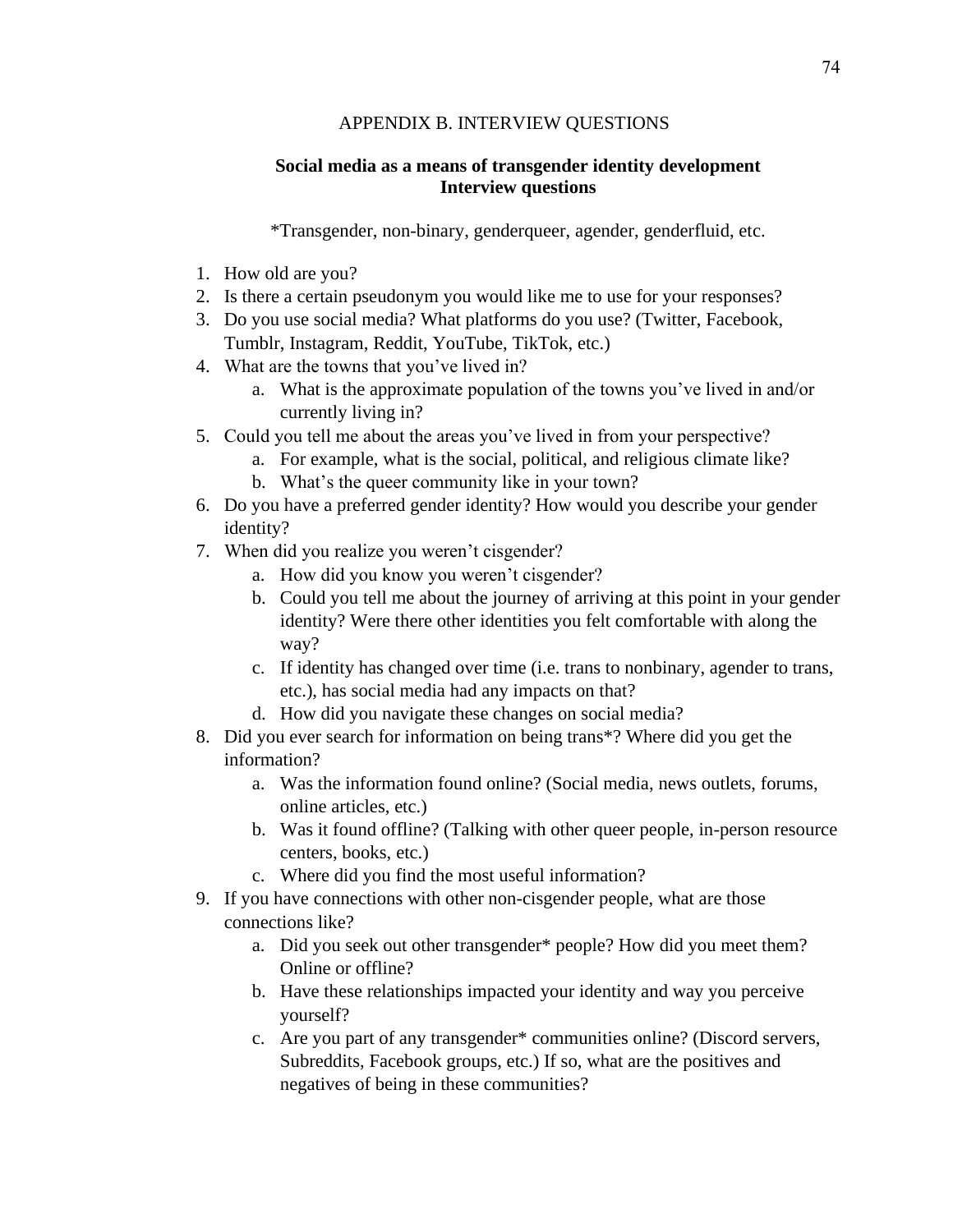- d. Do you have any trans is genderqueer "role models"? How did you come to know this person or people? Online or offline?
- 10. How do you feel about expressing your gender identity online?
	- a. How does this compare to how you express your gender identity in person?
- 11. Are their certain social media platforms you feel most comfortable expressing yourself on?
	- a. Why is this?
- 12. Have you ever posted any identity affirming content online? (Coming out online, changing your name to your chosen name from your birth name, changing your pronouns, etc.)
	- a. Where did you post this and why?
	- b. What platforms do you feel most comfortable posting this kind of content on?
	- c. Did this change impact with people in-person?
		- i. For example, did it make you more confident? More wary?
	- d. How does doing these things offline (coming out to friends/family, changing your name legally or informally, changing your pronouns) compare to doing it online?
- 13. Has using social media as a transgender\* person had any impacts on your mental health, positive or negative?
- 14. Do you ever encounter problematic content online (hateful anti-transgender comment on your posts, anti-transgender content in general, etc.)? How do you navigate this?
	- a. What platform do you find the most negative/problematic content on?
	- b. Have you ever encountered problematic content from people who are in the LGBT+ community? How do you navigate this?
	- c. Is there a difference in what platforms you see problematic content from cisgender/heterosexual individuals on compared to LGBT+ individuals?
	- d. How do you handle encountering problematic content online from people you know in-person vs. people you only know online?
- 15. Do you use different accounts/platforms to engage with different audiences?
- 16. Do you engage in queer activism on social media?
	- a. What about activism offline or in your community?
- 17. Is there anything you want to talk about not covered in the interview?
- 18. How did it feel to do this interview over Zoom?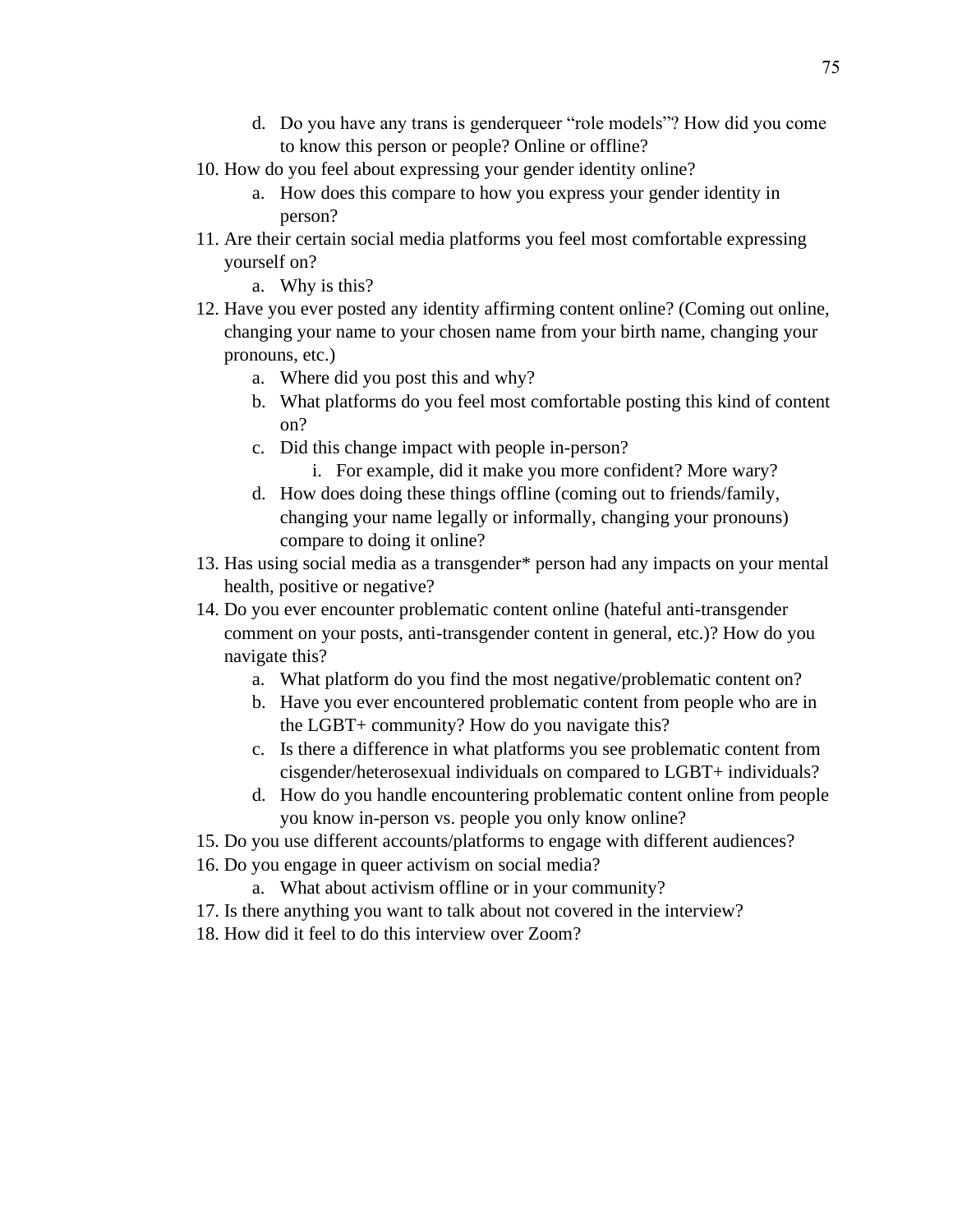#### APPENDIX C. INTERVIEW PROTOCOL

#### **South Dakota State University Consent to Participate in Research**

#### **Study Title: Social media as a means of transgender identity development**

### **Principal Investigator: Margeaux Gaiani**

You are invited to participate in a research study. This document contains important information about this study and what to expect if you decide to participate.

Your participation in this research study is voluntary and you do not have to participate. Refusal to participate will involve no penalty or loss of benefits, and you may discontinue participation at any time without penalty or loss of benefits.

The purpose of this project is to understand how social media use among transgender people impacts their gender identity both online and offline. The data from this project will be used to construct a model that explains how transgender identities in different environmental areas (urban, non-urban, and rural) are curated and influenced through social media use. It is expected that the interview will take around 1-2 hours. Approximately 20-30 individuals will be involved in the study.

If you choose to participate, the interview will take place via Zoom. I will transcribe our conversation, and then send you the transcript so you can verify your statements, make clarifications, or add any additional information you feel is necessary. You may choose to do a video interview or an audio-only interview. The interview session will be recorded with your permission. Alternatively, you can choose to participate via written survey answers to the interview questions.

If you wish to participate in a video or audio-only interview, only audio files of the interview will be downloaded from Zoom and saved to an external flash drive for transcription. The Zoom video file will be immediately deleted and will not be saved to the flash drive. Once the audio is transcribed, the audio file will be permanently deleted from the flash drive. All identifiers, such as names and locations, will be redacted from the transcription.

The only expected risks to your participation is feeling strong emotions (such as anger or anxiety) while explaining your experiences a transgender person living in a non-urban area. There are no direct benefits to your participation in this study.

Data from interviews will be saved on a password-protected external flash drive and stored in a locked box. All identifying information will be separated from the study data. Interview transcriptions will be coded using a thematic reduction technique. Major themes in the data and deidentified direct quotes from participants may be included in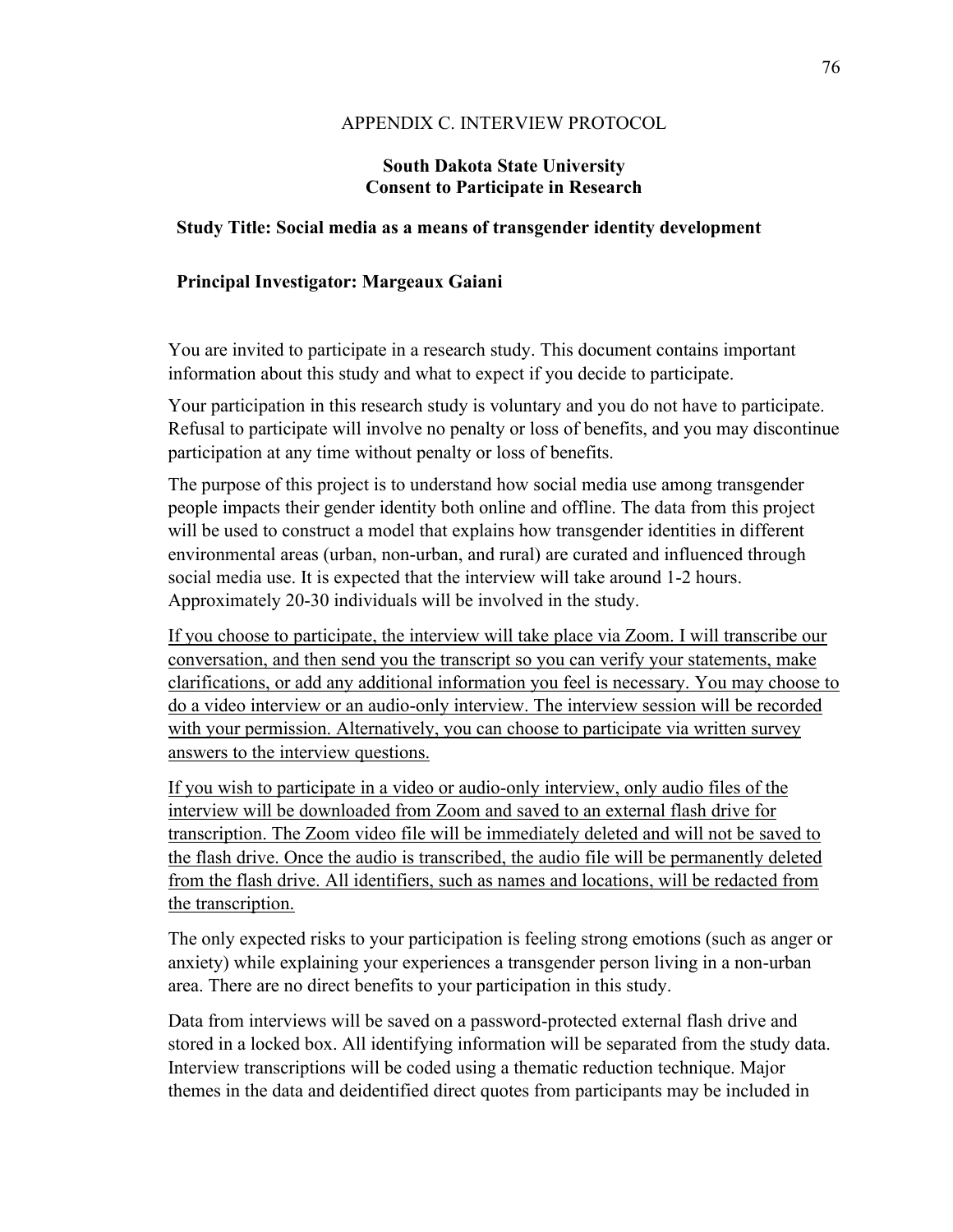final reports.

Your responses will be assigned a pseudonym. The list connecting your name to this pseudonym will be kept in a password protected file on an external flash-drive. Only I will have access to the file. When the study is completed and the data have been analyzed, the list will be destroyed.

Because of the nature of the data, it may be possible to deduce your identity; however, there will be no attempt to do so and your data will be reported in a way that will not identify you.

Information collected about you will not be used or shared for future research studies.

The information that you provide in the study will be handled confidentially. However, there may be circumstances where this information must be released or shared as required by law. The SDSU Institutional Review Board may review the research records for monitoring purposes.

For questions, concerns, or complaints about the study you may contact **margeaux.gaiani@sdstate.edu**

For questions about your rights as a participant in this study or to discuss other studyrelated concerns or complaints with someone who is not part of the research team, you may contact SDSU's Research Integrity and Compliance Officer at 605-688-5051 or sdsu.irb@sdstate.edu.

You must be 18 or older to participate. Your consent is implied by participating.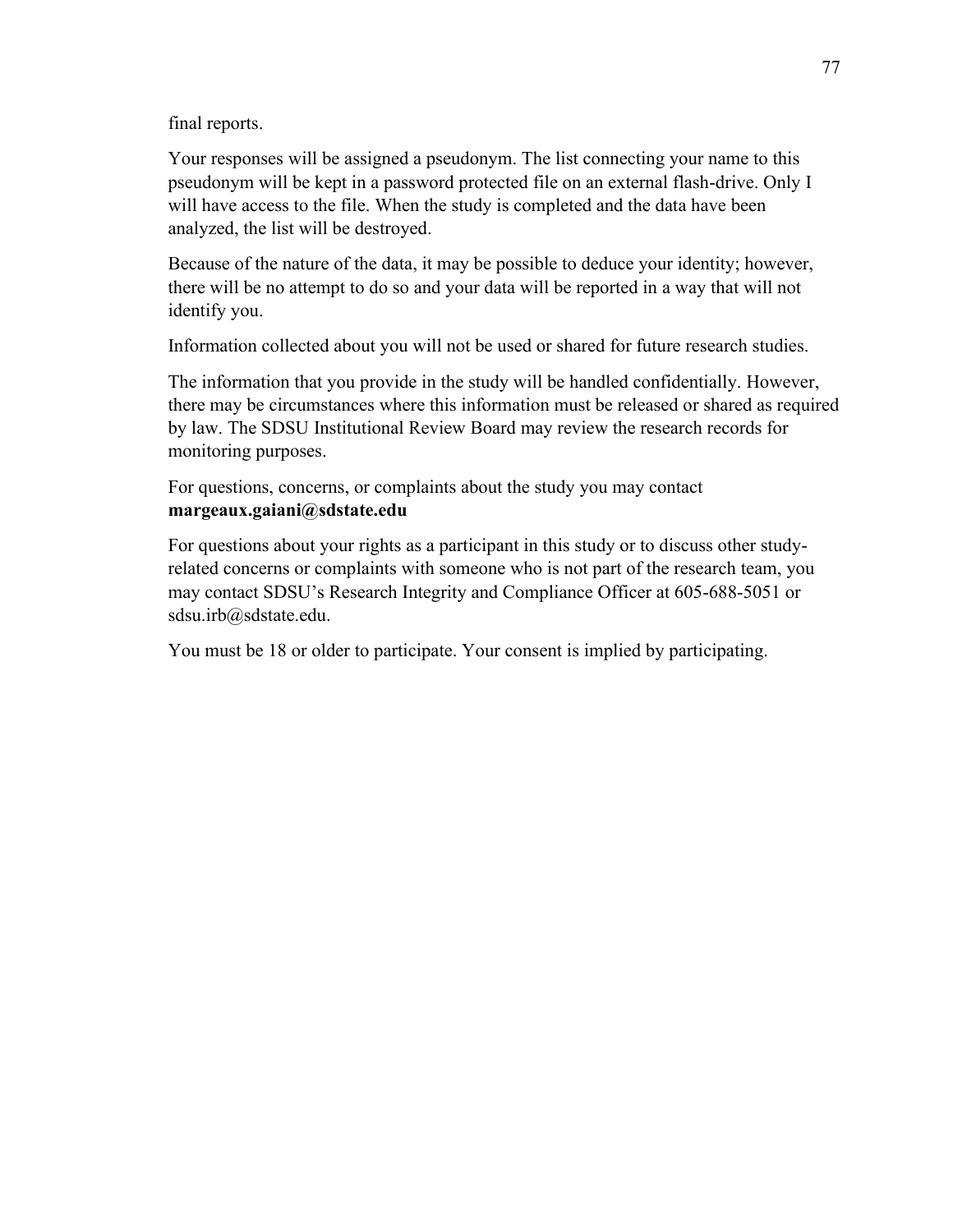#### REFERENCES

- Arnett, Jeffery J. 2000. "Emerging adulthood: A theory of development from the late teens through the twenties." *American Psychologist* 55(5): 469–480
- Asakura, Kenta. 2016. "Paving Pathways Through the Pain: A Grounded Theory of Resilience Among Lesbian, Gay, Bisexual, Trans, and Queer Youth." *Journal of Research on Adolescence* 27(3): 521-536.
- Asakura, Kenta and Shelley L. Craig. 2014. ""It Gets Better"…but How? Exploring Resilience Development in the Accounts of LGBTQ Adults." *Journal of Human Behavior in the Social Environment* 24:253-266.
- Bates, Adam, Trish Hobman, and Beth T. Bell. 2020. "Let Me Do What I Please With It . . . Don't Decide My Identity For Me": LGBTQ+ Youth Experiences of Social Media in Narrative Identity Development." *Journal of Adolescent Research* 35(1):51-83. doi:10.1177/0743558419884700.
- Berlant, Lauren, and Michael Warner. 1998. "Sex in public" *Critical Inquiry* 24(2): 547 -566.
- boyd, danah m., and Nicole B. Ellison. 2008. "Social network sites: Definition, history, and scholarship." *Journal of Computer-Mediated Communication* 13(1):210-230.
- boyd, danah m. 2010. "Social Network Sites as Networked Publics: Affordances, Dynamics, and Implications." Pp. 39-58. in *Networked Self: Identity, Community, and Culture on Social Network Sites*, edited by Zizi Papacharissi.
- Charmaz, Kathy. 2006. *Constructing Grounded Theory: A Practical Guide Through Qualitative Analysis.* Thousand Oaks, California: SAGE Publications Inc.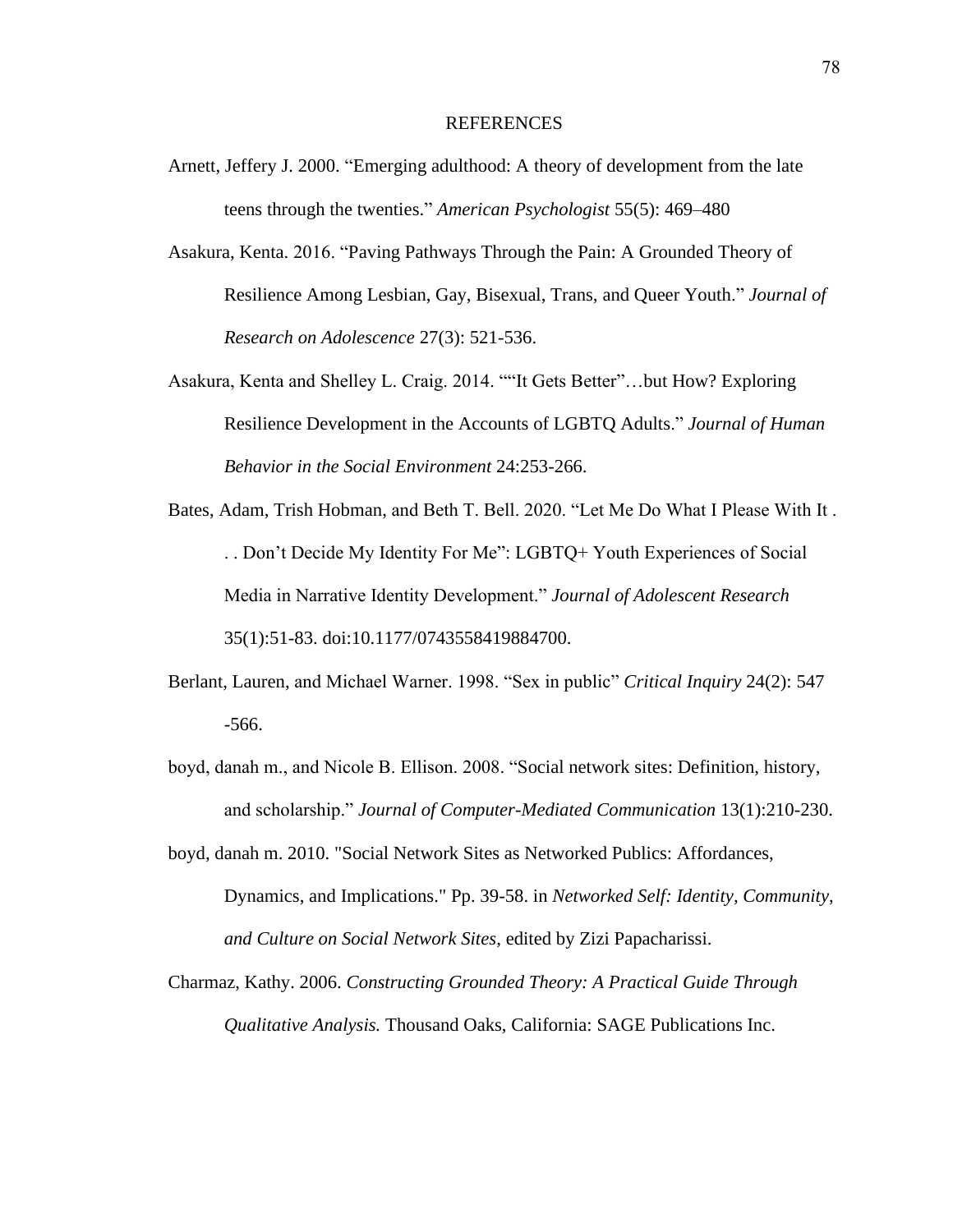- Cho, Alexander. 2017. "Default publicness: queer youth of color, social media, and being outed by the machine." *New Media & Society* 20(9): 3183–3200.
- Craig, Shelley L., and Lauren McInroy. 2014. "You Can Form a Part of Yourself Online: The Influence of New Media on Identity Development and Coming Out for LGBTQ Youth." *Journal of Gay & Lesbian Mental Health* 18(1):95-109. doi: 10.1080/19359705.2013.777007.
- Craig, Shelley L., Lauren McInroy, Lance T. McCready and Ramona Alaggia. 2015. "Media: A Catalyst for Resilience in Lesbian, Gay, Bisexual, Transgender, and Queer Youth." *Journal of LGBT Youth* 12(3):254-275. doi: 10.1080/19361653.2015.1040193.
- DeHaan, Samantha, Laura E. Kuper, Joshua C. Magee, Lou Bigelow, and Brian S. Mustanski. 2012. "The Interplay between Online and Offline Explorations of Identity, Relationships, and Sex: A Mixed-Methods Study with LGBT Youth." *The Journal of Sex Research* 50(5):421-434.
- Evans, S.K., K.E. Pearce, J. Vitak, and J.W. Treem. 2017. Explicating affordances: A conceptual framework for understanding affordances in communication research. *Journal of Computer-Mediated Communication* 22(1): 35–52.
- Faraj, Samer, and Bijan Azad. 2012. "The materiality of technology: An affordance perspective." Pp. 237-258 in *Materiality and Organizing: Social Interaction in a Technological World,* edited by P.M. Leonardi, B.A. Nardi, and J. Kallinikos. Oxford, UK: Oxford University Press.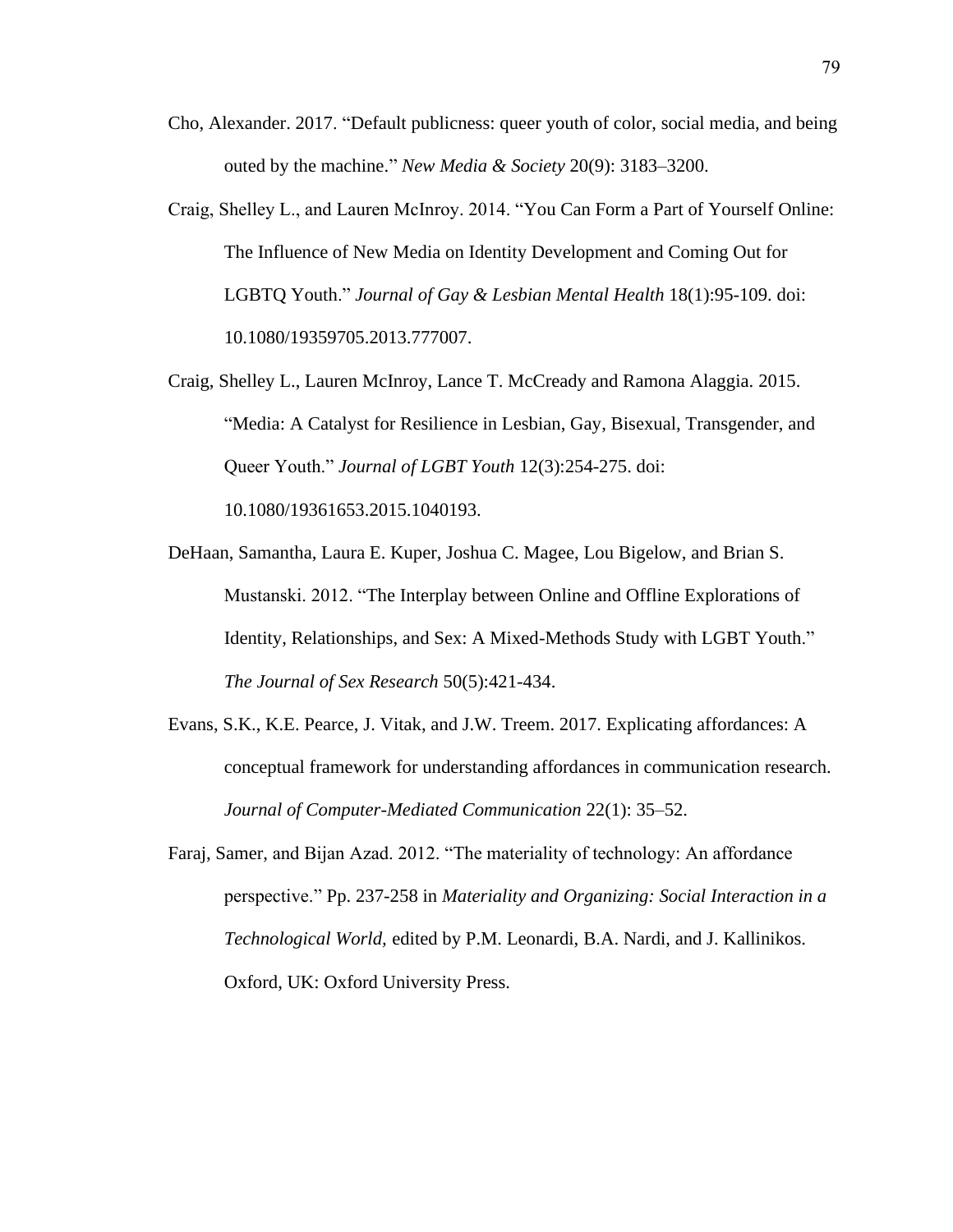- Fox, Jesse, and Rachel Ralston. 2016. "Queer identity online: Informal learning and teaching experiences of LGBTQ individuals on social media." *Computers in Human Behavior* 65:635-642. doi: 10.1016/j.chb.2016.06.009.
- Gibson, James J. 1979. *The Ecological Approach to Visual Perception.* Boston: Houghton Mifflin.
- Gill-Peterson, Julian. 2018. *Histories of the Transgender Child.* Minneapolis: University of Minnesota Press.
- Glaser, Barney G. and Strauss, Anslem L. 1965. *Awareness of Dying*. Chicago: Aldine.
- Glaser, Barney G. and Strauss, Anslem L. 1968. *Time for Dying.* Chicago: Aldine.
- Glaser, Barney G. and Strauss, Anslem L. 1971. *Status Passage.* Chicago: Aldine.
- Hanckel, B., S. Vivienne, P. Byron, B. Robards, and B. Churchill. 2019. "'That's not necessarily for them': LGBTIQ+ young people, social media platform affordances and identity curation." *Media, Culture & Society* 41(8):1261-78. doi: 10.1177/0163443719846612.
- Halberstam, Jack. 2016. "Trans\* Gender Transitivity and New Configurations of Body, History, Memory and Kinship." *Parallax* 22(3):366.
- Hillier, Lynne, and Harrison, Lyn. 2007. "Building realities less limited than their own: Young people practicing same-sex attraction on the internet." *Sexualities* 10:82 100.
- Hudson, Kimberly D., and Meghan Romanelli. 2020. ""We Are Powerful People": Health-Promoting Strengths of LGBTQ Communities of Color." *Qualitative Health Research* 30(8):1156-1170.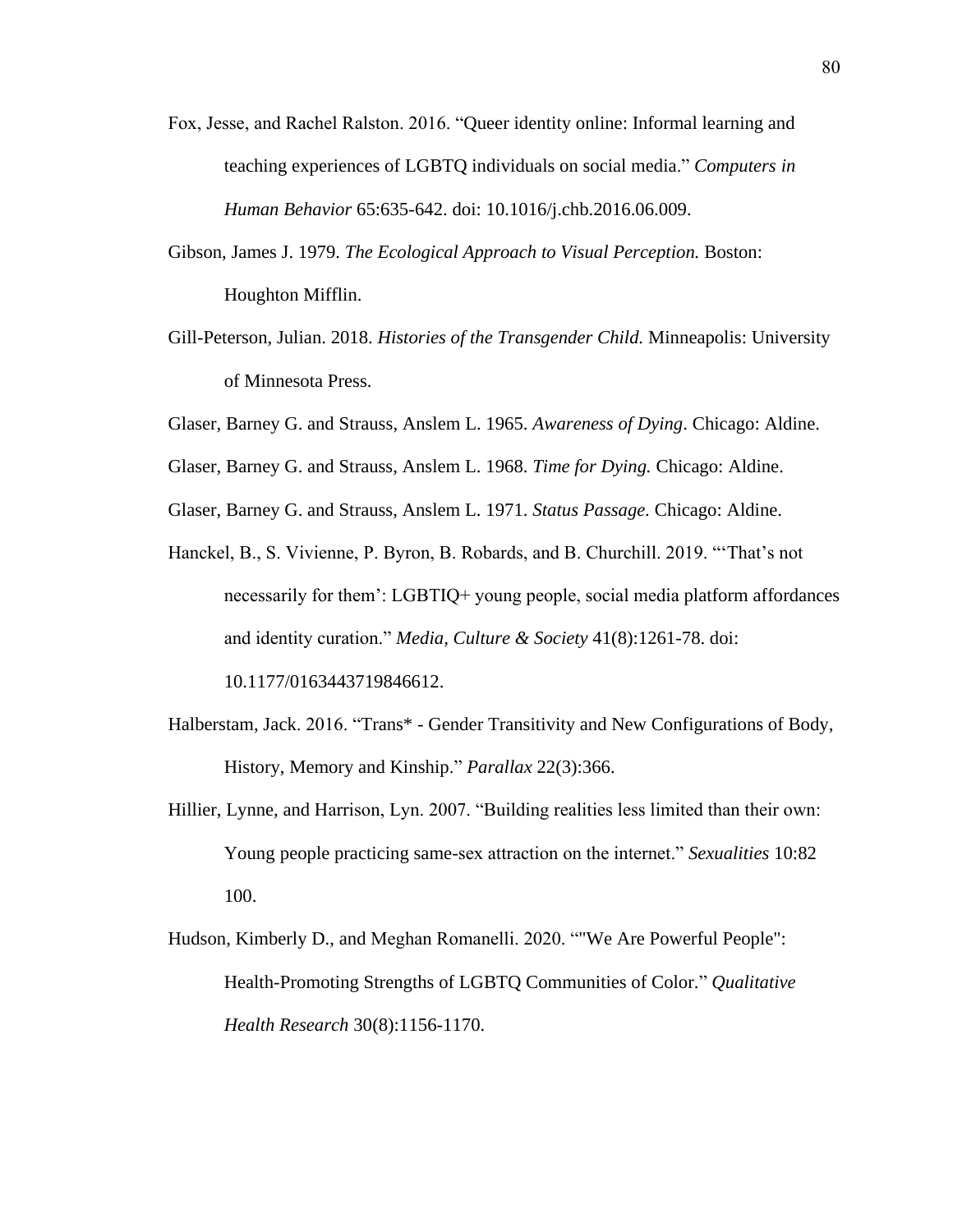- Kitzie, Vanessa. 2019. "That Looks Like Me or Something I Can Do": Affordances and Constraints in the Online Identity Work of US LGBTQ+ Millennials." *Journal of the Association for Information Science and Technology* 70(12):1340-1351. doi: 10.1002/asi.24217.
- Marston, Kate. 2019. "Researching LGBT+ Youth Intimacies and Social Media: The Strengths and Limitations of Participant-Led Visual Methods." *Qualitative Inquiry* 25(3): 278-288. doi: 10.1177/1077800418806598.
- Martin-Storey, Alexa, Holly E. Recchia, and Jonathan B. Santo. 2021. "Self-Continuity Moderates the Association Between Sexual-Minority Status Based Discrimination and Depressive Symptoms." *Journal of Homosexuality* 68(12): 2075-2096.
- McConnell, E. A., A. Clifford, A. K. Korpak, G. Phillips II, and M. Birkett. 2017. "Identity, victimization, and support: Facebook experiences and mental health among LGBTQ youth." *Computers in Human Behavior* 76: 237–244.
- Newcomb, Michael E., Ricky Hill, Kathleen Buehler, Daniel Ryan, Sarah Whitton, and Brian Mustanski. 2020. "High Burden of Mental Health Problems, Substance Use, Violence, and Related Psychosocial Factors in Transgender, Non-Binary, and Gender Diverse Youth and Young Adults." *Archives of Sexual Behavior* 49(2):645-659.
- Nielsen, Jakob. 2006. "The 90-9-1 Rule for Participation Inequality in Social Media and Online Communities." Retrieved May 6, 2022 (https://www.nngroup.com/articles/participation-inequality/).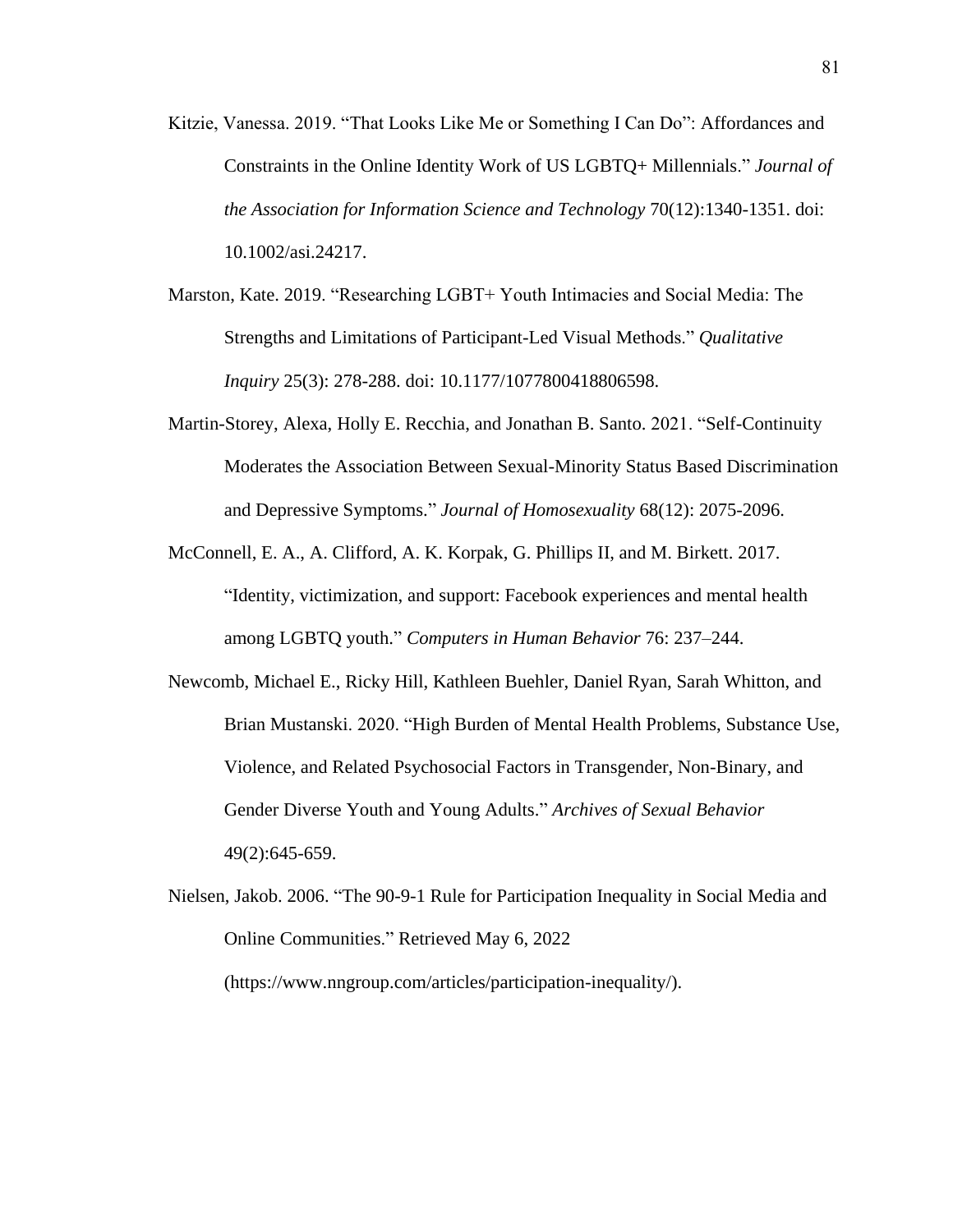- Owens, Zachary D. 2017. "Is It Facebook Official? Coming Out and Passing Strategies of Young Adult Gay Men on Social Media." *Journal of Homosexuality* 64(4): 431 449. doi:10.1080/00918 369.2016.1194112.
- Ratcliffe, Michael, Charlynn Burd, Kelly Holder and Alison Fields. 2016. "Defining Rural at the U.S. Census Bureau." *American Community Survey and Geography Brief*. doi: 10.13140/RG.2.2.16410.64969
- Renninger, Bryce J. 2015. "Where I can be myself…where I can speak my mind": Networked counterpublics in a polymedia environment." *New Media & Society* 17(9):1513-1529.
- Rosati, Fau, Jessica Pistella, Guido Giovanardi, and Roberto Baiocco. 2021. "Queer generativity in lesbian, gay, and bisexual older adults: Personal, relational, and political/social behaviours." *Journal of Community & Applied Social Psychology* 31(6):673-689.
- Scroggs, Barrett and Amber Vennum. 2021. "Gender and sexual minority group identification as a process of identity development during emerging adulthood." *Journal of LGBT Youth* 18(3):287-304.
- Taylor, Yvette, Emily Falconer, and Ria Snowdon. 2014. "Queer youth, Facebook and faith: Facebook methodologies and online identities." *New Media & Society* 16(7):138-1153. doi: 10.1177/1461444814544000.
- Treem, Jeffrey W., and Paul M. Leonardi. 2013. "Social Media Use in Organizations: Exploring the Affordances of Visibility, Editability, Persistence, and Association." *Annals of the International Communication Association* 36(1):143 189.